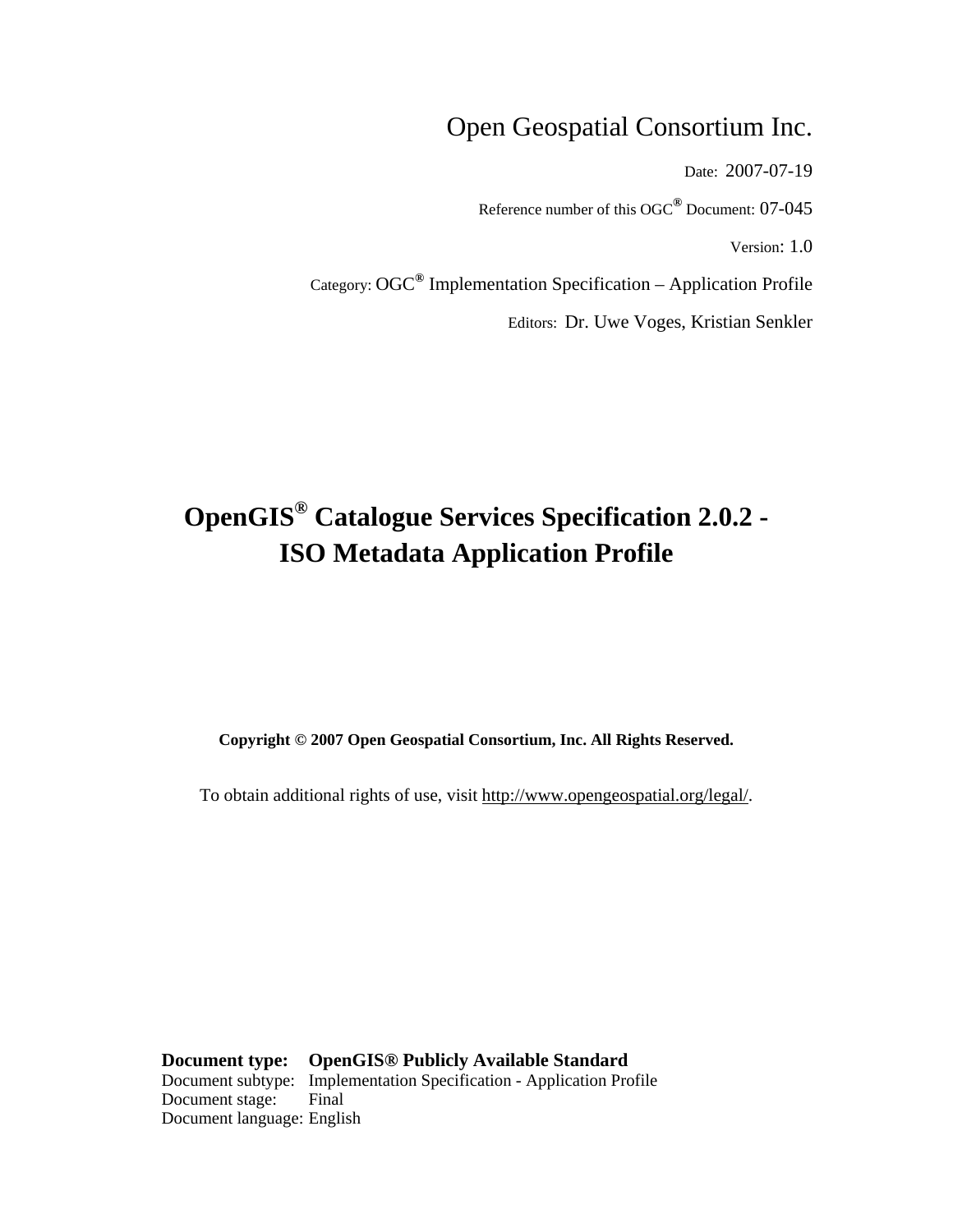# **Contents**

| 1              |                    |  |
|----------------|--------------------|--|
| 2              |                    |  |
| 3              |                    |  |
| 4              |                    |  |
| 5              |                    |  |
|                | 5.1                |  |
|                | 5.2                |  |
|                | 5.3                |  |
| 6              |                    |  |
|                | 6.1                |  |
|                | 6.2                |  |
|                | 6.2.1              |  |
|                | 6.2.2              |  |
|                | 6.2.3              |  |
| $\overline{7}$ |                    |  |
|                | 7.1                |  |
|                | 7.2                |  |
|                | 7.2.1              |  |
|                | 7.2.1.1            |  |
|                | 7.2.1.2            |  |
|                | 7.2.1.3            |  |
|                | 7.2.2              |  |
|                | 7.2.2.1<br>7.2.2.2 |  |
|                | 7.2.3              |  |
|                | 7.2.3.1            |  |
|                | 7.2.3.2            |  |
|                | 7.2.4              |  |
|                | 7.2.5              |  |
|                | 7.3                |  |
|                | 7.3.1              |  |
|                | 7.3.2              |  |
|                | 7.3.3              |  |
|                | 7.3.4              |  |
|                | 7.4                |  |
|                | 7.4.1              |  |
|                | 7.4.3              |  |
|                | 7.5                |  |
|                | 7.6                |  |
|                | 7.7                |  |
| 8              |                    |  |
|                |                    |  |
|                | 8.1<br>8.2         |  |
|                | 8.2.1              |  |
|                | 8.2.1.1            |  |
|                | 8.2.2              |  |
|                | 8.2.2.1            |  |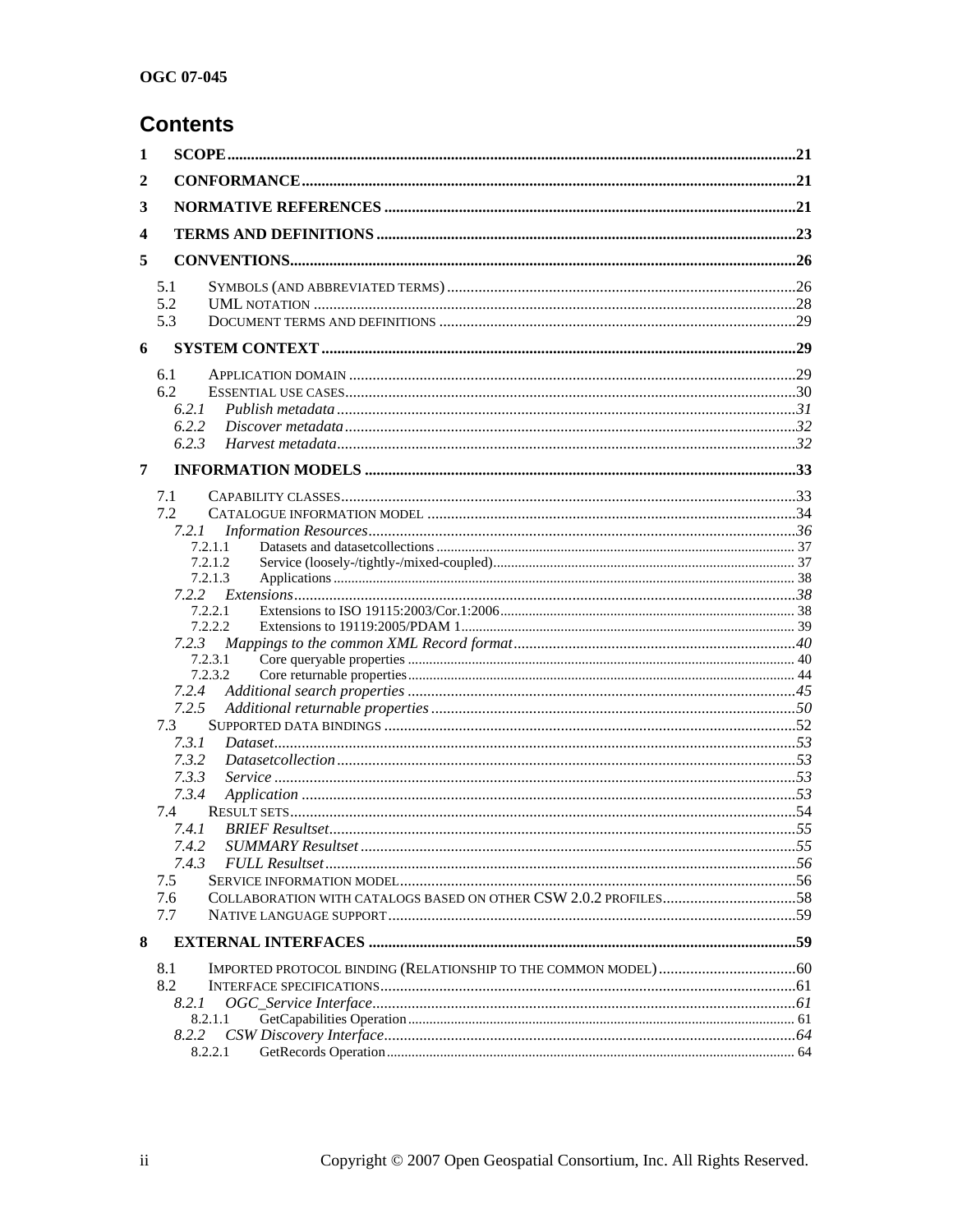| 8.2.2.1.1 |  |
|-----------|--|
| 8.2.2.1.2 |  |
| 8.2.2.2   |  |
| 8.2.2.2.1 |  |
| 8.2.2.2.2 |  |
| 8.2.2.3   |  |
| 8.2.2.3.1 |  |
| 8.2.2.3.2 |  |
| 8.2.2.4   |  |
| 8.2.2.4.1 |  |
| 8.2.2.4.2 |  |
|           |  |
| 8.2.3.1   |  |
| 8.2.3.1.1 |  |
| 8.2.3.1.2 |  |
| 8.2.3.2   |  |
| 8.2.3.2.1 |  |
|           |  |
|           |  |
| 8.2.3.3   |  |
| 8.2.4     |  |
| 8.3       |  |
| 8.4       |  |
| 8.4.1     |  |
| 8.4.2     |  |
| 8.4.3     |  |
| 8.5       |  |
|           |  |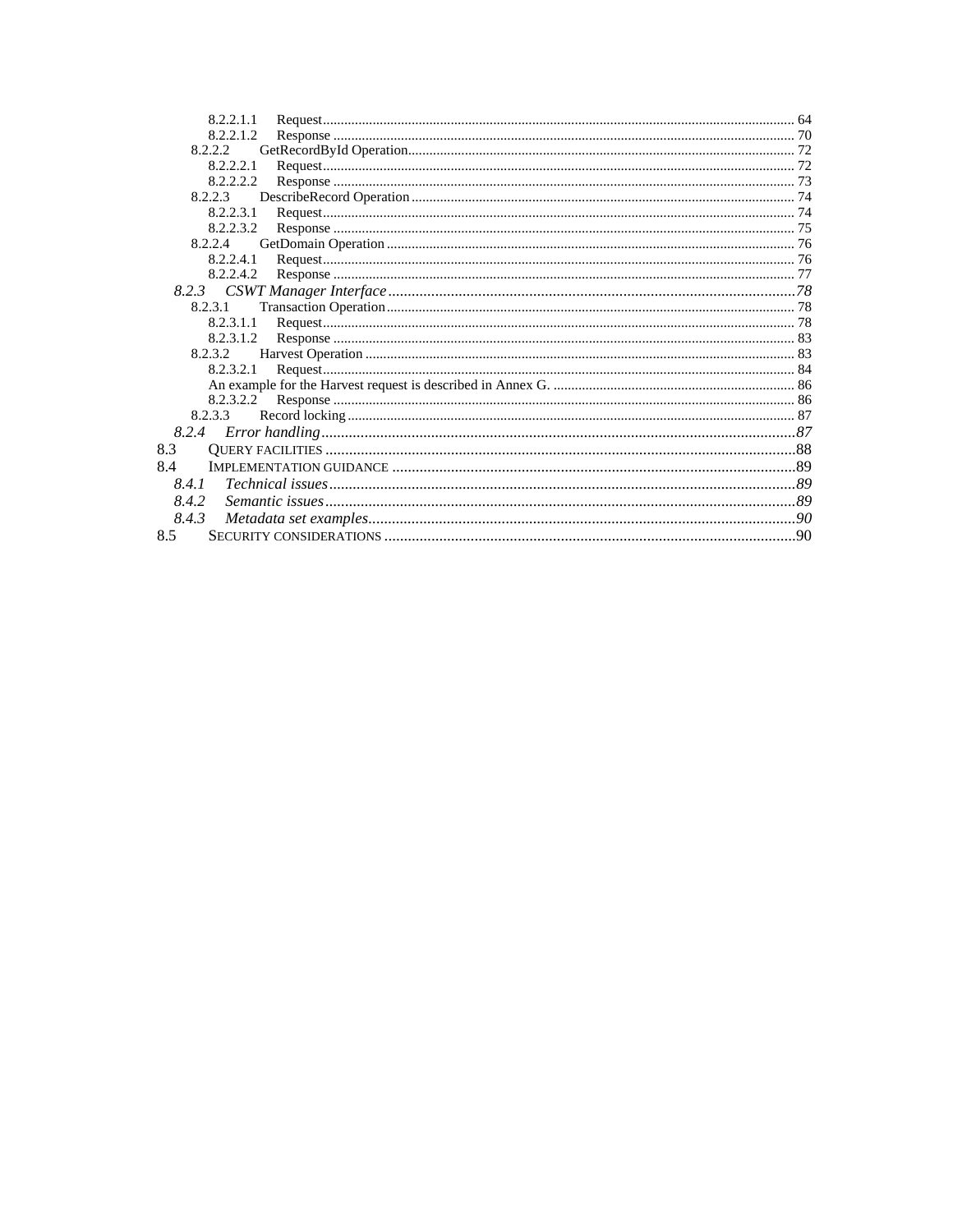# **Figures**

| Figure 9: Distributed Search on other base- or profile- CSW 2.0.2 catalogs  59                                                                                   |
|------------------------------------------------------------------------------------------------------------------------------------------------------------------|
| Figure 10: Schematic profile dependant getRecords call (profile determined by                                                                                    |
|                                                                                                                                                                  |
|                                                                                                                                                                  |
| Figure 13 - SV_Parameter and SV_OperationMetadata data types implemented in XML                                                                                  |
| Figure 14 - SV_Interface, SV_PortSpecification and SV_Port data types implemented in                                                                             |
| Figure 15 - SV_ServiceSpecification, SV_PlatformNeutralServiceSpecification and<br>SV_PlatformSpecificServiceSpecification data types implemented in XML Schemas |
| Figure 16 - Modification of the modeling of abstract to implementation service                                                                                   |
| Figure 17: Search for WCS tightly-coupled with "landcoverage" datasets (schematic) 117                                                                           |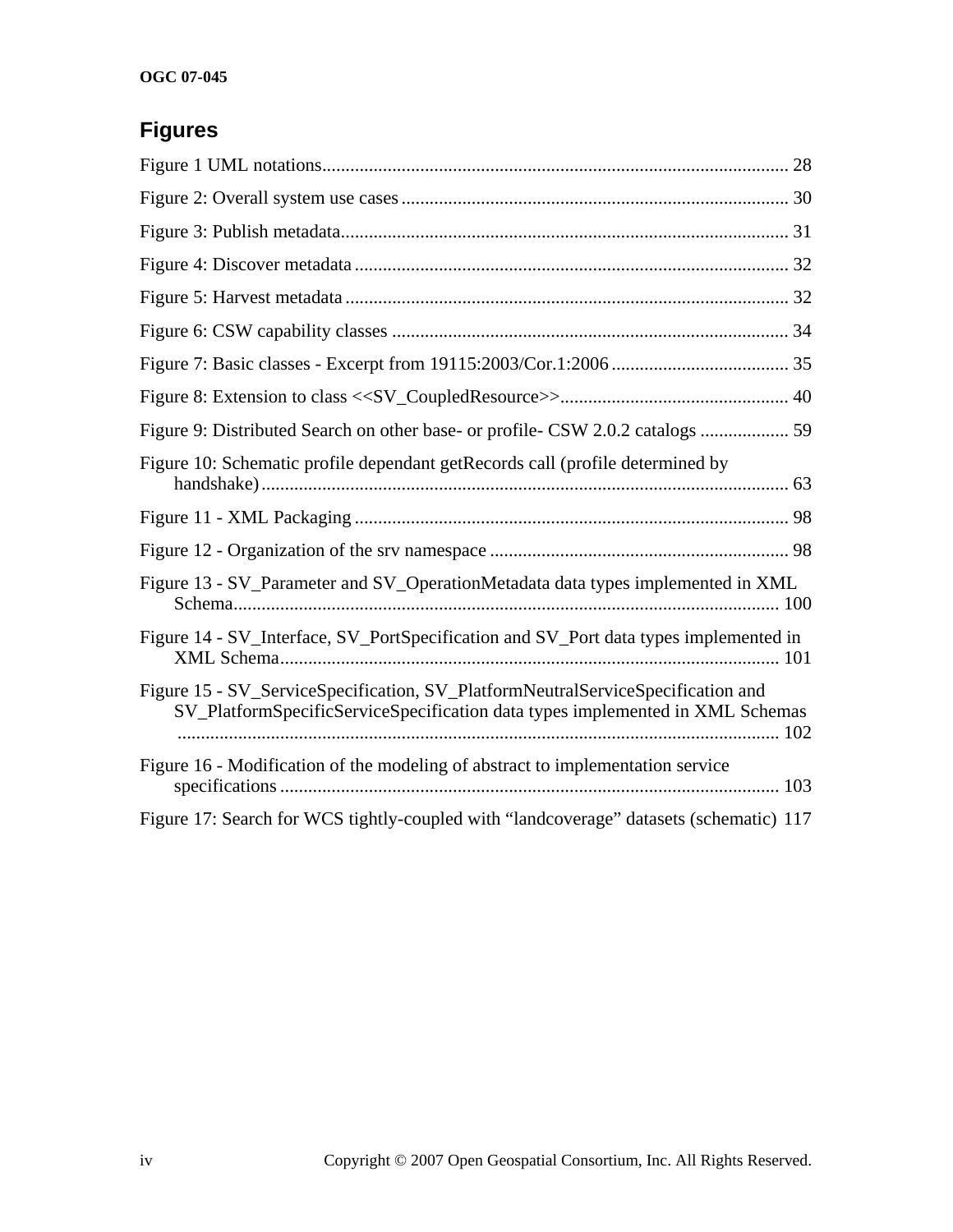# **Tables**

| Table 10 - Additional queryable properties common to all information resources  46<br>Table 11 - Additional queryable properties (dataset, datasetcollection, application) 47<br>Table 16: Additional returnable properties common to all types of resources 50 |  |
|-----------------------------------------------------------------------------------------------------------------------------------------------------------------------------------------------------------------------------------------------------------------|--|
|                                                                                                                                                                                                                                                                 |  |
|                                                                                                                                                                                                                                                                 |  |
|                                                                                                                                                                                                                                                                 |  |
|                                                                                                                                                                                                                                                                 |  |
|                                                                                                                                                                                                                                                                 |  |
|                                                                                                                                                                                                                                                                 |  |
|                                                                                                                                                                                                                                                                 |  |
|                                                                                                                                                                                                                                                                 |  |
|                                                                                                                                                                                                                                                                 |  |
|                                                                                                                                                                                                                                                                 |  |
|                                                                                                                                                                                                                                                                 |  |
|                                                                                                                                                                                                                                                                 |  |
|                                                                                                                                                                                                                                                                 |  |
|                                                                                                                                                                                                                                                                 |  |
|                                                                                                                                                                                                                                                                 |  |
|                                                                                                                                                                                                                                                                 |  |
|                                                                                                                                                                                                                                                                 |  |
|                                                                                                                                                                                                                                                                 |  |
|                                                                                                                                                                                                                                                                 |  |
|                                                                                                                                                                                                                                                                 |  |
|                                                                                                                                                                                                                                                                 |  |
|                                                                                                                                                                                                                                                                 |  |
|                                                                                                                                                                                                                                                                 |  |
|                                                                                                                                                                                                                                                                 |  |
|                                                                                                                                                                                                                                                                 |  |
|                                                                                                                                                                                                                                                                 |  |
|                                                                                                                                                                                                                                                                 |  |
|                                                                                                                                                                                                                                                                 |  |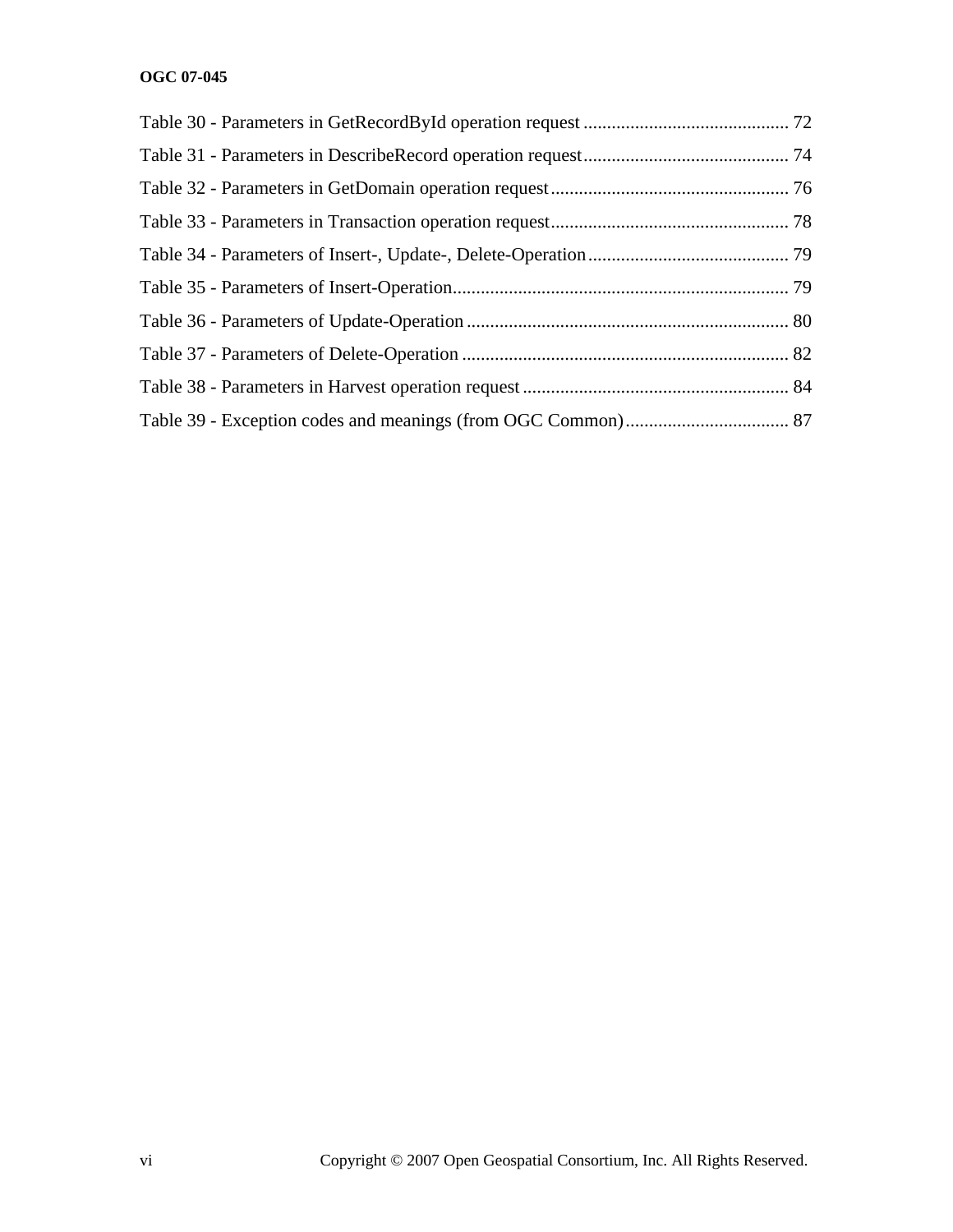# **Listings**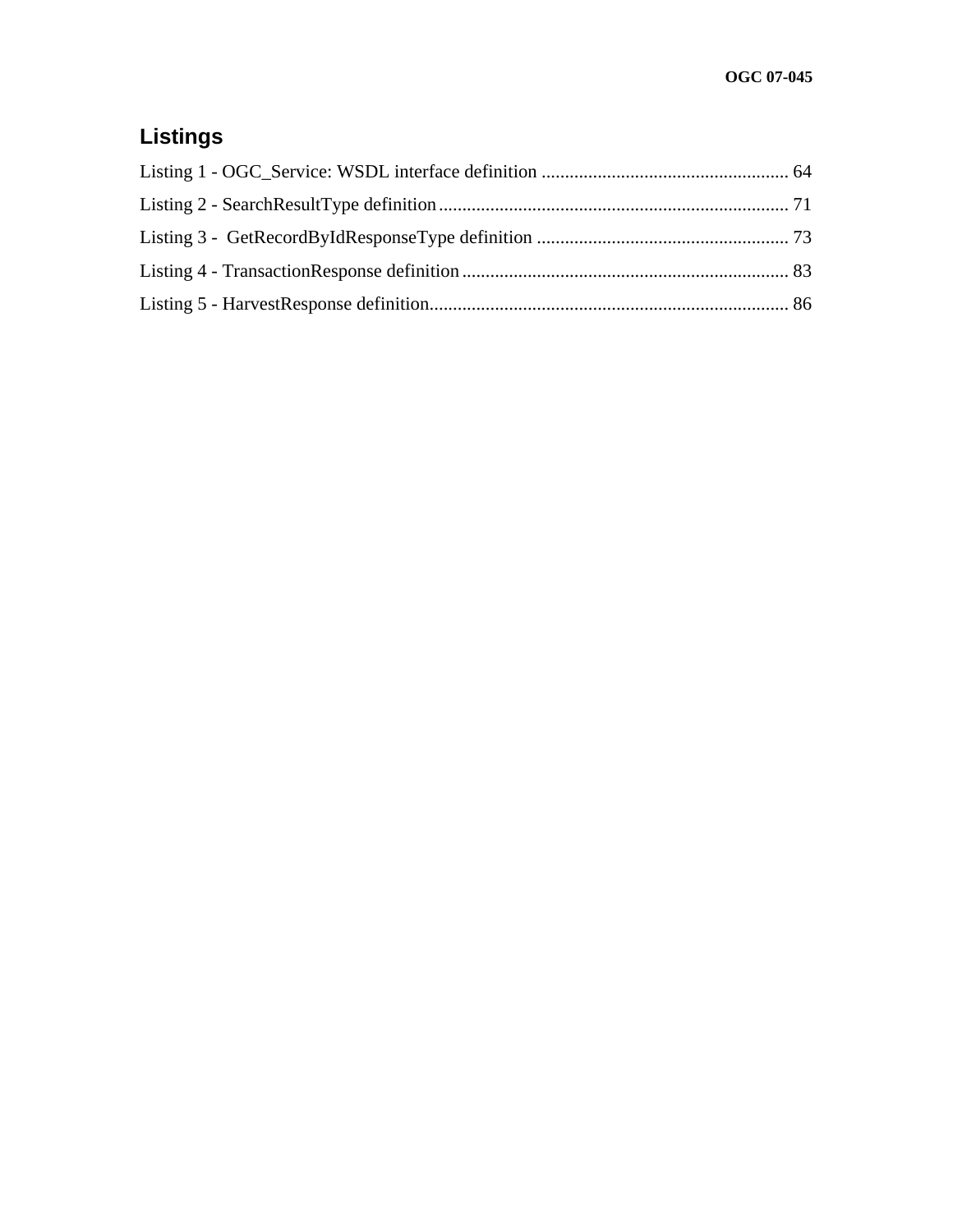## **i. Preface**

This document explains how Catalogue Services based on the ISO19115/ISO19119 Application Profile for the OGC® Catalogue Services Specification v 2.0.2 [OGC 07-006] are organized and implemented for the discovery, retrieval and management of data metadata, services metadata and application metadata.

## **ii. Submitting organizations**

The following organizations submitted the original document or its revisions to the Open Geospatial Consortium, Inc. in response to the OpenGIS Web Service Testbed 2 (OWS2), the OGC® Catalogue Services Specification 2.0 Revision Working Group and the OpenGIS® Catalogue Services Specification 2.0.2 ISO Metadata Application Profile Revision Working Group.

**con terra** Gesellschaft für Angewandte Informationstechnologie mbH

**lat/lon** Gesellschaft für raumbezogene Informationssysteme mbH

## **Contributing Entities**

The submitting entities were grateful for the contributions from the following companies in the development and revision of this Interface Specification:

Arbeitsgemeinschaft der Vermessungsverwaltungen der Länder (AdV), Germany

BAE Systems

Bundesamt für Kartographie und Geodäsie (BKG), Germany

CeGi - Center for Geoinformation GmbH, Germany

con terra GmbH, Germany

Crisalis Technologies, Italy

Delphi MM GmbH, Germany

disy GmbH, Germany

ESRI, USA

ESRI Netherlands B.V., Netherlands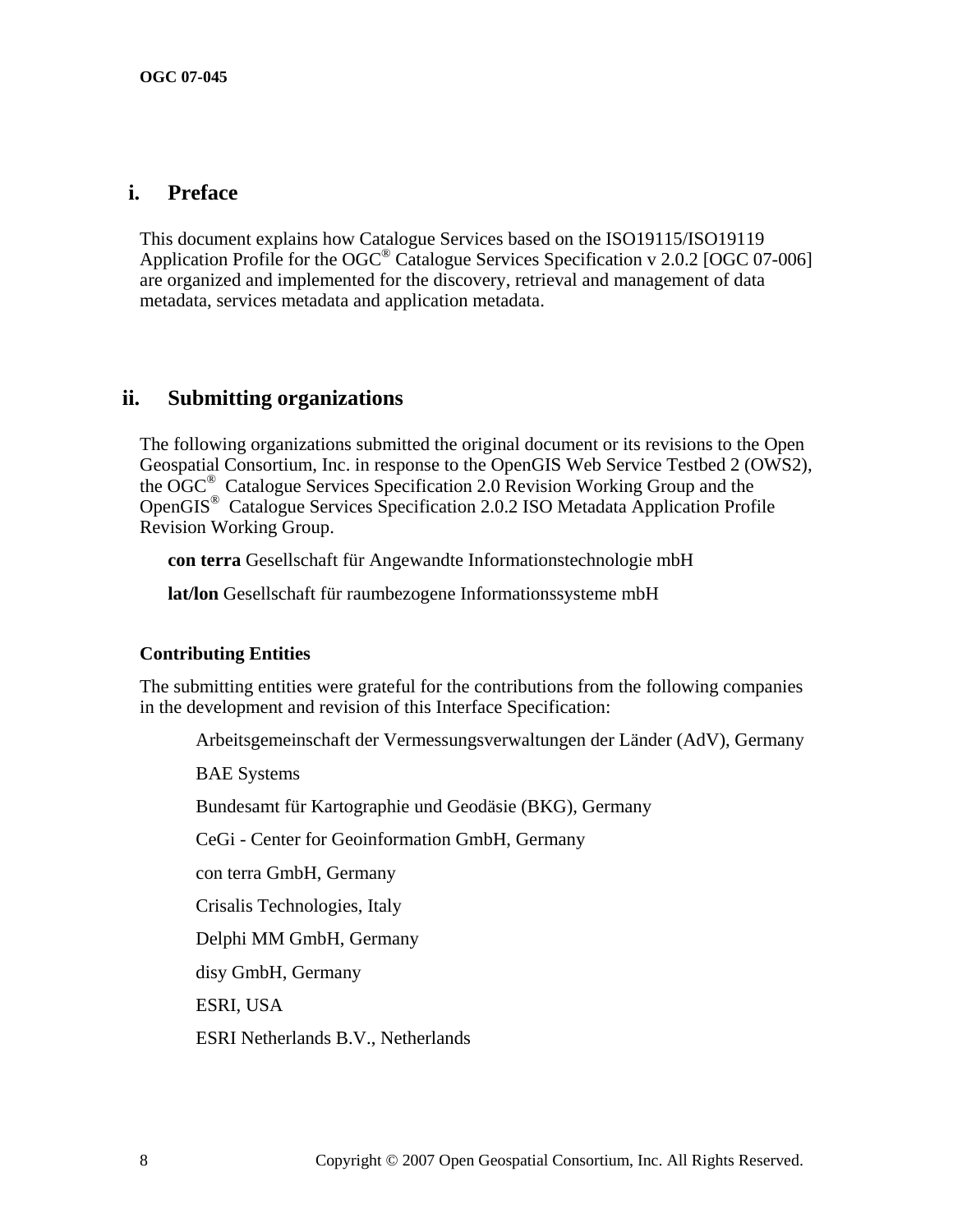European Space Agency (ESA)

Food and Agriculture Organization of the United Nations (FAO) in Italy

Federal Geographic Data Committee (FGDC), USA

Galdos Systems Inc., Canada

Geodateninfrastruktur SIG Brandenburg, Germany

Geodateninfrastruktur SIG Nordrhein-Westfalen (GDI NRW**)** , Germany

Geoforschungszentrum Potsdam, Germany

Geoscience, Australia

Geotask AG, Switzerland

Help Service Remote Sensing s.r.o., Czech Republic

Hessisches Ministerium für Umwelt, ländlichen Raum und Verbraucherschutz, Germany

InGeoForum, Germany

Innenministerium Nordrhein-Westfalen, Germany

Institut Cartogràfic de Catalunya, Spain

Institut Geographique National (IGN) (France)

Institut für Geoinformatik, Universität Münster, Germany

Intergraph Corporation, USA

Joint Research Center (JRC), European Commission in Ispra, Italy

Koordinierungsstelle UDK/GEIN im Niedersächsischen Umweltministerium, Germany

Landesamt für Bergbau und Geologie Brandenburg (LBGR), Germany

Landesamt für Vermessung und Geoinformation Bayern, Germany

Landesbetrieb Geoinformation und Vermessung Hamburg, Germany

Landesvermessung und Geobasisinformation Niedersachsen, Germany

Landesvermessung und Geobasisinformation Brandenburg, Germany

Landesvermessungsamt Nordrhein-Westfalen (LVermA NRW) , Germany

lat/lon GmbH, Germany

Magellium, France

NASA (Computer Sciences Corp), USA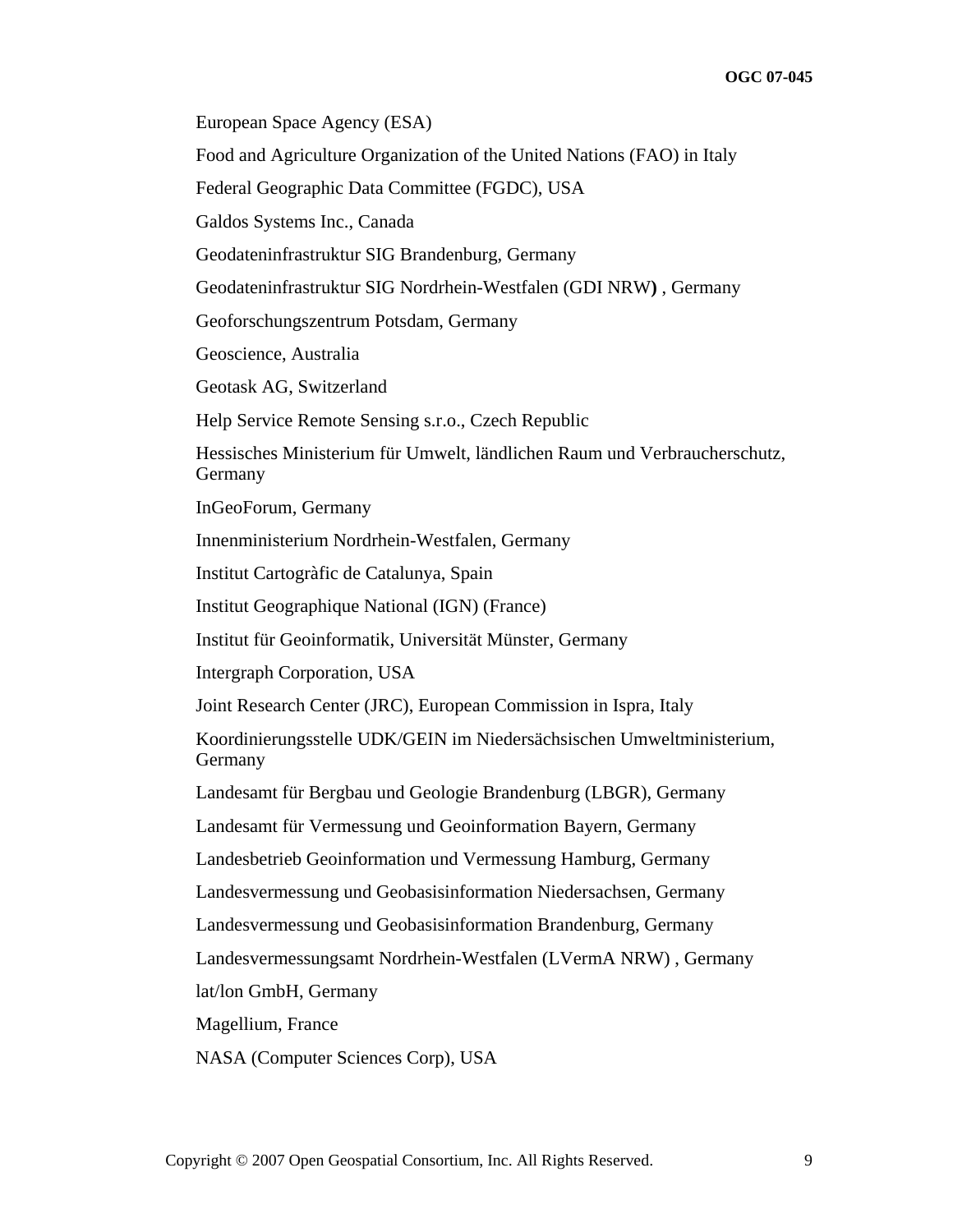Ravi Network voor Geo-informatie, Netherlands Senatsverwaltung für Stadtentwicklung Berlin, Germany GIM NV, Belgium Spacebel s.a., Belgium Wirtschaftsministerium Hessen/AdV, Germany

## **iii. Document contributor contact points**

All questions regarding this document should be directed to the editor or the contributors:

| <b>Contact</b><br>Company                                      |                                               | <b>Address</b>                                         |  |
|----------------------------------------------------------------|-----------------------------------------------|--------------------------------------------------------|--|
| Uwe Voges                                                      | con terra GmbH                                | Martin-Luther-King-Weg 24, 48155<br>Münster, Germany   |  |
| Kristian Senkler<br>con terra GmbH                             |                                               | Martin-Luther-King-Weg 24, 48155<br>Münster, Germany   |  |
| lat/lon<br><b>Markus</b><br>GmbH<br>Miller/<br>Andreas<br>Poth |                                               | Aennchenstr. 19, 53177 Bonn,<br>Germany                |  |
| <b>Jason Cupp</b>                                              | Esri Inc.                                     | 380 New York Street, Redlands, CA<br>92373-8100, USA   |  |
| Nicolas Lesage                                                 | Institution<br>Géographique<br>National (IGN) | DT/TN 2/4, avenue Pasteur<br>94160 Saint-Mande, France |  |

## **iv. Revision history**

| <b>Date</b> | version<br>$\overline{\mathbf{c}}$<br>Interi | <b>Editor</b> | modified<br>clauses<br>Primar | <b>Description</b>                                                           |
|-------------|----------------------------------------------|---------------|-------------------------------|------------------------------------------------------------------------------|
| 28Jan2004   | 0.0                                          | Voges         | N/A                           | Initialized Document                                                         |
| 10Feb2004   | 0.1                                          | Voges         | N/A                           | Included first decisions from the "Arbeitskreis"<br>Metainformationssysteme" |
| 22Mar2004   | 0.2                                          | Voges/Senkler |                               | Definition of information model, queryable<br>attributes, result sets        |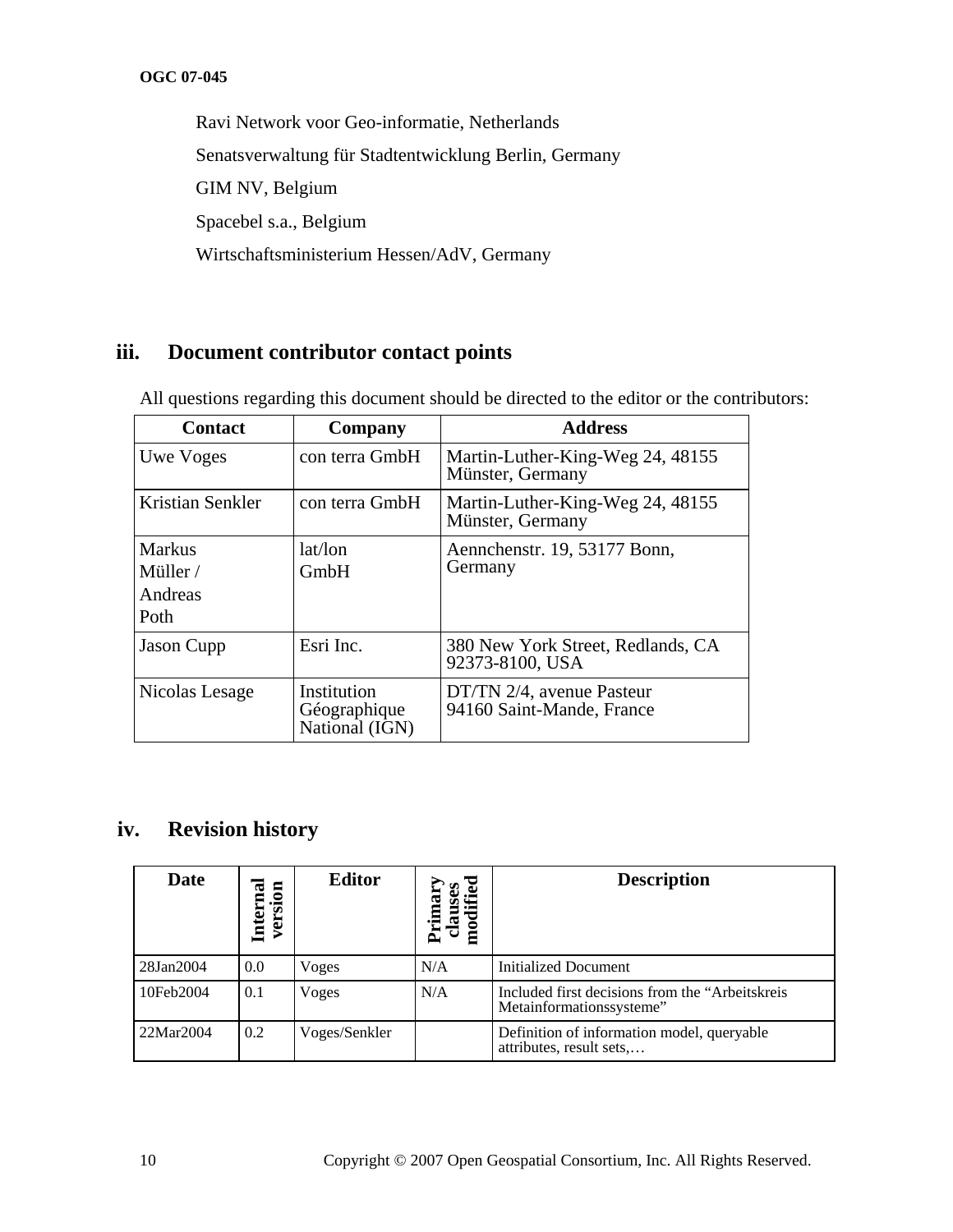| <b>Date</b> | Internal<br>version | <b>Editor</b> | modified<br>Primary<br>clauses                                                     | <b>Description</b>                                                                                                                                                                                                       |
|-------------|---------------------|---------------|------------------------------------------------------------------------------------|--------------------------------------------------------------------------------------------------------------------------------------------------------------------------------------------------------------------------|
|             |                     |               |                                                                                    |                                                                                                                                                                                                                          |
| 22Mar2004   | 0.2                 | Senkler       | 3<br>Normativ<br>e                                                                 | Some general modifications                                                                                                                                                                                               |
|             |                     |               | references                                                                         |                                                                                                                                                                                                                          |
|             |                     |               | 7.2.1.2<br>Service<br>Instance                                                     |                                                                                                                                                                                                                          |
| 31Mar2004   | 0.3                 | Voges/Senkler | All                                                                                | Inserted decision from the WG Metainformation.<br>Added section 8.1, Added Operations to External<br>Interfaces                                                                                                          |
| 07Apr2004   | 0.3                 | Senkler       | 6.2                                                                                | Added first version of use cases. To be refined                                                                                                                                                                          |
| 16Apr2004   | 0.3                 | Senkler       | 7.x<br>Informati<br>on model                                                       | Added Information model                                                                                                                                                                                                  |
| 20Apr2004   | 0.3                 | Senkler/Voges | N/A                                                                                | Revision in several places                                                                                                                                                                                               |
| 26Apr2004   | 0.3                 | Senkler       | 7.2.1/7.2.<br>2                                                                    | Integration of information model and CSW<br>extensions                                                                                                                                                                   |
| 28Apr2004   | 0.3                 | Voges         | 8.1/8.2                                                                            | Adoption to actual OWS Common and CSW 2.0<br>specification                                                                                                                                                               |
| 10May2004   | 0.3                 | Voges         | 7.2.3, 8.3                                                                         | Core queryables: Association attribute defined,<br>additional search properties defined                                                                                                                                  |
| 12May2004   | 0.3                 | Senkler       | Preface,<br>6.2, 7.2.x,<br>7.3, 74,<br>7.5, 7.7<br>Appendix<br>$\overline{A} \& B$ | Updated some figures, added the entire information<br>model; added Mapping to common XML record<br>format; added supported data bindings, added result<br>sets; added native language support, added<br>Appendix B and A |
| 18May2004   | 0.4                 | Voges         | 7,8                                                                                | Some smaller changes in chapter 7. Revised the<br>chapter 8 concerning final changes of the OGC CS<br>$2.0$ spec.                                                                                                        |
| 18May2004   | 0.5                 | Senkler       | 7.2.4<br>(modified<br>,                                                            | <b>Added HasSecurityConstaints</b>                                                                                                                                                                                       |
| 24May2004   | 0.6                 | Voges         | 8.3,<br>8.2.2.3                                                                    | Added query facilities, DescribeRecordType<br>defined, editorial changes                                                                                                                                                 |
| 27May2004   | 0.7                 | Voges         | 7.2.3.1                                                                            | CRS in urn syntax,                                                                                                                                                                                                       |
| 04June2004  | 0.8                 | Voges         | 1, 4, 5,<br>7.2, 7.3                                                               | Revised the chapters based on the review comments                                                                                                                                                                        |
| 05June2004  | 0.9                 | Senkler       | 2, 3, 6, 7,<br>8,<br>Annexes                                                       | Revised the chapters based on the review comments                                                                                                                                                                        |
| 14June2004  | 0.9.1               | Voges         | $\,8\,$                                                                            | Some smaller "bug-fixes"                                                                                                                                                                                                 |
| 12July2004  | 0.9.2               | Senkler       | 8.2.1.1,<br>Table 8                                                                | "Upper-cased" Request parameters, corrected<br>mapping to dc:language                                                                                                                                                    |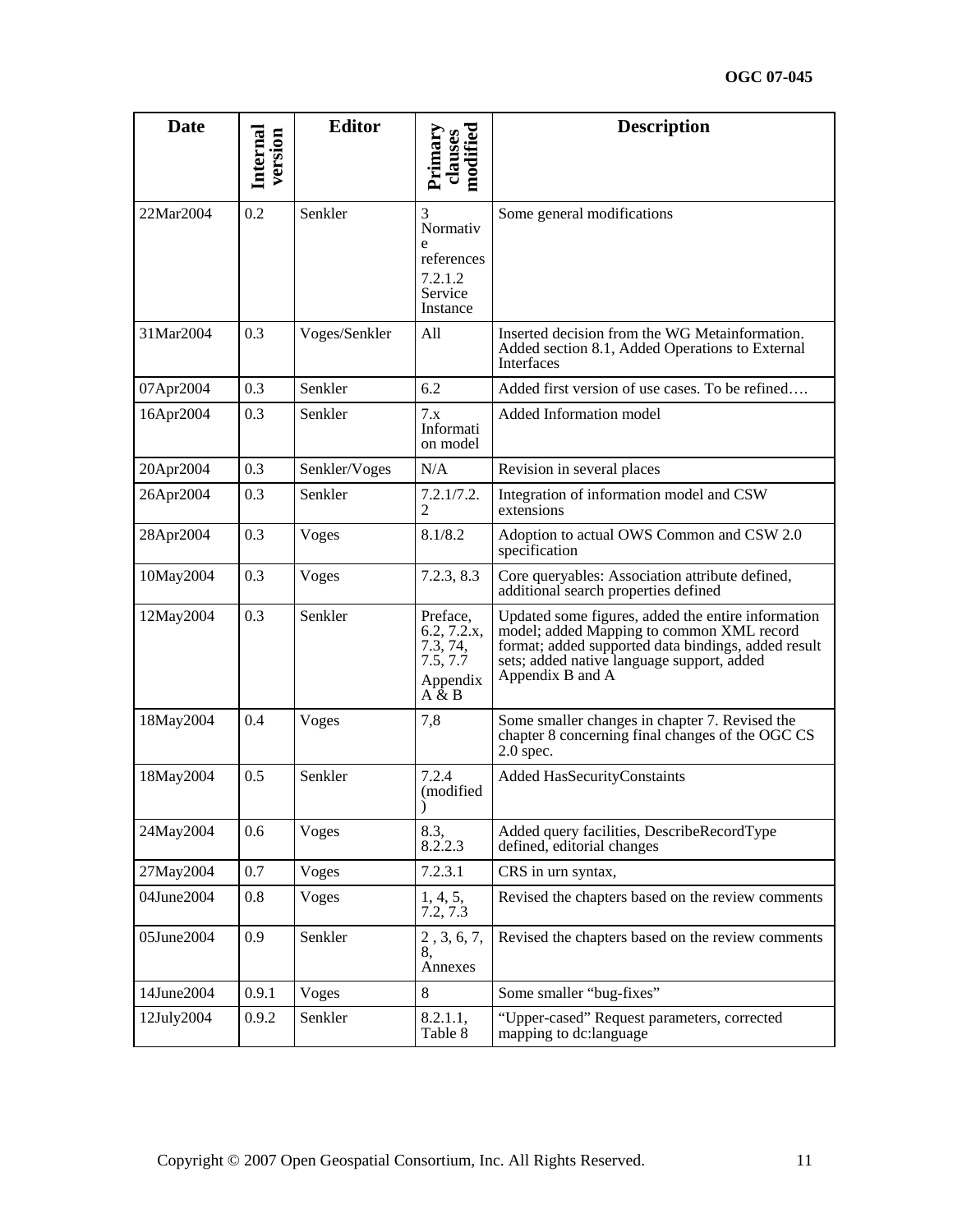| <b>Date</b> | Internal<br>version | <b>Editor</b>             | modified<br>Primary<br>clauses | <b>Description</b>                                                                                                                                                                                                                                                                                                                                                                                                                                                                                                                                                                                                                                                                                                                                                                                                                                                                                                                                                     |
|-------------|---------------------|---------------------------|--------------------------------|------------------------------------------------------------------------------------------------------------------------------------------------------------------------------------------------------------------------------------------------------------------------------------------------------------------------------------------------------------------------------------------------------------------------------------------------------------------------------------------------------------------------------------------------------------------------------------------------------------------------------------------------------------------------------------------------------------------------------------------------------------------------------------------------------------------------------------------------------------------------------------------------------------------------------------------------------------------------|
| 22Dec2004   | 0.9.3               | Voges                     | 7.3.3, 7.4,<br>8.4             | xml schemas updated, implementation guidance,<br>editorial changes.                                                                                                                                                                                                                                                                                                                                                                                                                                                                                                                                                                                                                                                                                                                                                                                                                                                                                                    |
| 14Mar2005   | 0.9.4               | Voges                     | 7.4,<br>8.2.2.1,<br>8.4.2      | Changed "profile" to "ISOPROFILE"                                                                                                                                                                                                                                                                                                                                                                                                                                                                                                                                                                                                                                                                                                                                                                                                                                                                                                                                      |
| 27Sep2005   | 0.9.5               | Voges                     | several                        | I. OGC CS 2.0.1 Corrigendum: Adaptations to<br>Annex E of CS 2.0.1 with Corrigendum. This<br>includes: update of xml schemas (also the xml<br>schema snippets in the document) and update of the<br>xml examples.<br>II. Adaptations to a few change requests coming<br>from the german metadata working group "AK<br>Metadaten": a extension of summary resultset,<br>addition of fileIdentifier as search attribute, more<br>precise definition of the protocol bindings,<br>especially the SOAP binding (added WSDL<br>description), redefinition of the semantic of the<br>search attribute CRS, defined the query facilities<br>$(8.3)$ more precisely<br>III. Other: actualization of the service metadata<br>example, addition of a dataset metadata example,<br>corrections, coming from Intergraph, editorial<br>changes (format, ogc headers, ), update of<br>Contributing Entities, actualization of document<br>references, added symbols and UML notation |
| 18Nov2005   | 0.9.6               | Senkler                   | Table $6 &$<br>9               | Update mapping for CRS                                                                                                                                                                                                                                                                                                                                                                                                                                                                                                                                                                                                                                                                                                                                                                                                                                                                                                                                                 |
| 15Dec2005   | 0.9.6               | Voges                     | 7.2.3,<br>7.2.4, 7.3           | Revised chapter 7.3, revised mappings of the<br>querables and the returnables                                                                                                                                                                                                                                                                                                                                                                                                                                                                                                                                                                                                                                                                                                                                                                                                                                                                                          |
| 13Jan2006   | 0.9.6               | Voges                     | 7.2.3,<br>7.2.4                | Include error corrections coming from Crisalis Tech.                                                                                                                                                                                                                                                                                                                                                                                                                                                                                                                                                                                                                                                                                                                                                                                                                                                                                                                   |
| 16Feb2006   | 0.9.6               | Müller; Senkler,<br>Voges | 7.2.2                          | - Addition of some clarifications concerning tightly<br>coupled services and the search possibilities on it                                                                                                                                                                                                                                                                                                                                                                                                                                                                                                                                                                                                                                                                                                                                                                                                                                                            |
| 22Feb2006   | 1.0                 | Voges                     | 7.2, 7.3, 8                    | ISO/TS 19139 (10/2005) Update: XPath mappings<br>of all queryable and returnable properties in the<br>document, mappings of the derivation of the<br>resource type (e.g. dataset) definitions. Corrections<br>of some errors in the interface specifications.<br>Extensions to implementation guidelines. Editorial<br>Changes.                                                                                                                                                                                                                                                                                                                                                                                                                                                                                                                                                                                                                                        |
| 10Mar2006   | 1.0                 | Voges                     |                                | Corrected some errors mentioned by Ravi (NL),<br>added section on collaboration with other CSW 2.0<br>(profile) catalogs.                                                                                                                                                                                                                                                                                                                                                                                                                                                                                                                                                                                                                                                                                                                                                                                                                                              |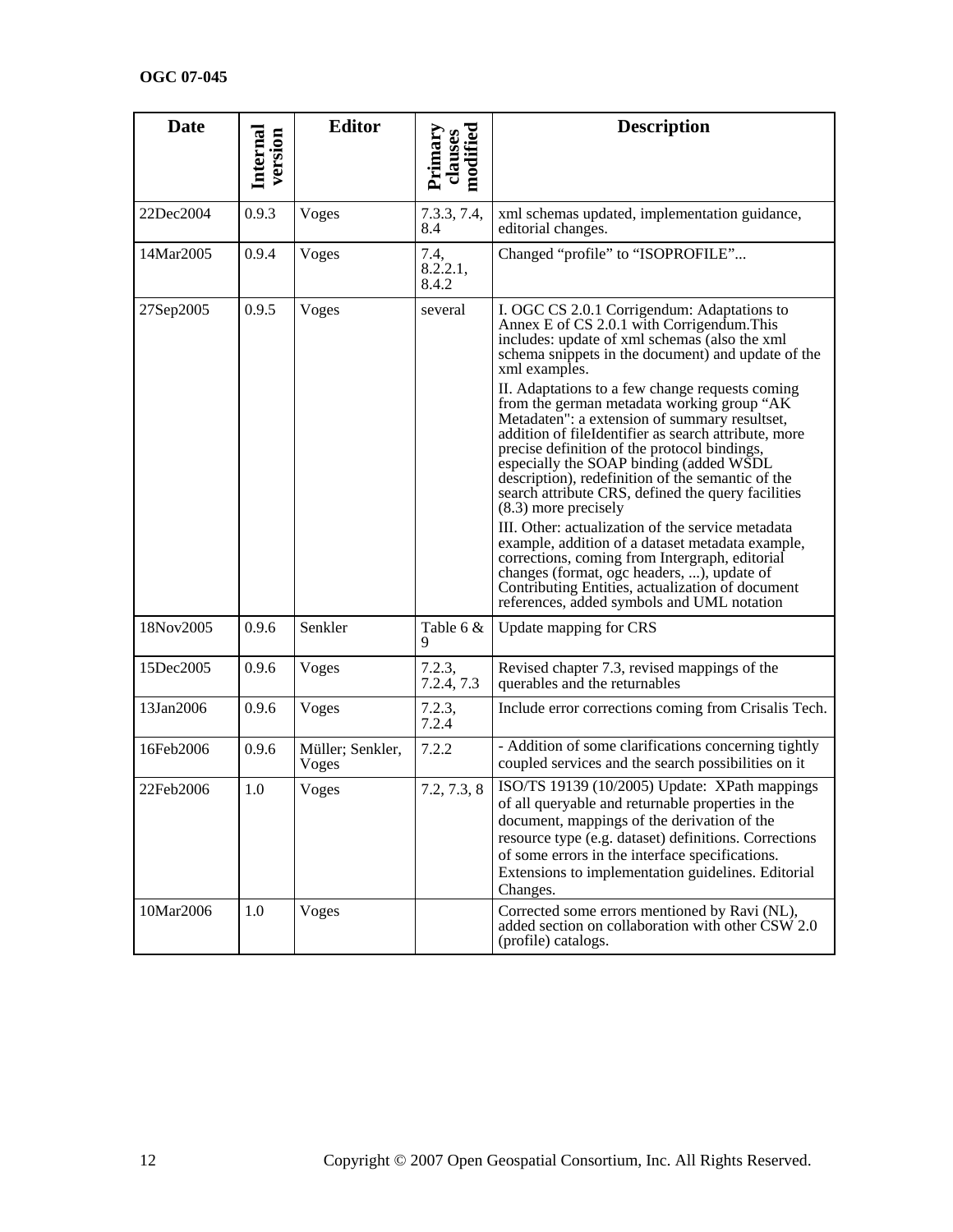| <b>Date</b> | Internal<br>version | <b>Editor</b> | modified<br>Primary<br>clauses | <b>Description</b>                                                                                                                                                                                                                                                                                                                                                                                                                                                                                                                                                                                                                                                                                                                                                                                                                 |
|-------------|---------------------|---------------|--------------------------------|------------------------------------------------------------------------------------------------------------------------------------------------------------------------------------------------------------------------------------------------------------------------------------------------------------------------------------------------------------------------------------------------------------------------------------------------------------------------------------------------------------------------------------------------------------------------------------------------------------------------------------------------------------------------------------------------------------------------------------------------------------------------------------------------------------------------------------|
| 21Mar2006   | 1.0                 | Senkler       |                                | Added schemas to Annex D<br>$\overline{a}$<br>Changed IsoProfile to IsoRecord<br>$\overline{a}$<br>Added some refinements on mapping of<br>$\overline{\phantom{a}}$<br>queryables<br>Added clauses on <xsd:any> substitution<br/><math>\overline{a}</math><br/>Rephrased clause on ISO 19119 with text form<br/><math>\overline{a}</math><br/>ISO 19119 / PDAM 1<br/>Added extension to MD_ScopeCode for<br/>resource type 'application'</xsd:any>                                                                                                                                                                                                                                                                                                                                                                                 |
| 4Apr2006    | 1.0                 | Carl Reed     |                                | Copyright, fix title, cover page changes.<br>$\frac{1}{2}$                                                                                                                                                                                                                                                                                                                                                                                                                                                                                                                                                                                                                                                                                                                                                                         |
| 10Aug2006   | 1.0                 | Voges         | 7.2.3, 7.5                     | - Corrected Xpaths<br>- Created a xml-schema for the CSW-ISO<br>capabilities documents and added additional service<br>metadata elements                                                                                                                                                                                                                                                                                                                                                                                                                                                                                                                                                                                                                                                                                           |
| 29Sep2006   | 1.0                 | Voges         | several                        | Included solved solutions for all RFC comments<br>except # 1,3, 8, 42, 44, 45, 47.<br>New:<br>#7: unreproducible<br>#33: graphicOverview in brief result corrected<br>#34: Summary xml schema corrected:<br>referenceSystemInfo goes now after<br>identificationInfo<br>distributionInfo goes now before dataQuality<br>federatedCatalogue included<br>#36: error in base spec<br>#37: corrected<br>#38: included<br>#39: explained<br>#40: explained, may be to have discussed. If further<br>DC elements should be queryable this requires a<br>change in the base spec to specify additional<br>queryable in the capabilities document)<br>#41: Corrected filter example<br>#42: outputSchema - under discussion<br>#43: Corrected as far as possible<br>The most comments are now corrected, explained<br>(some also rejected) |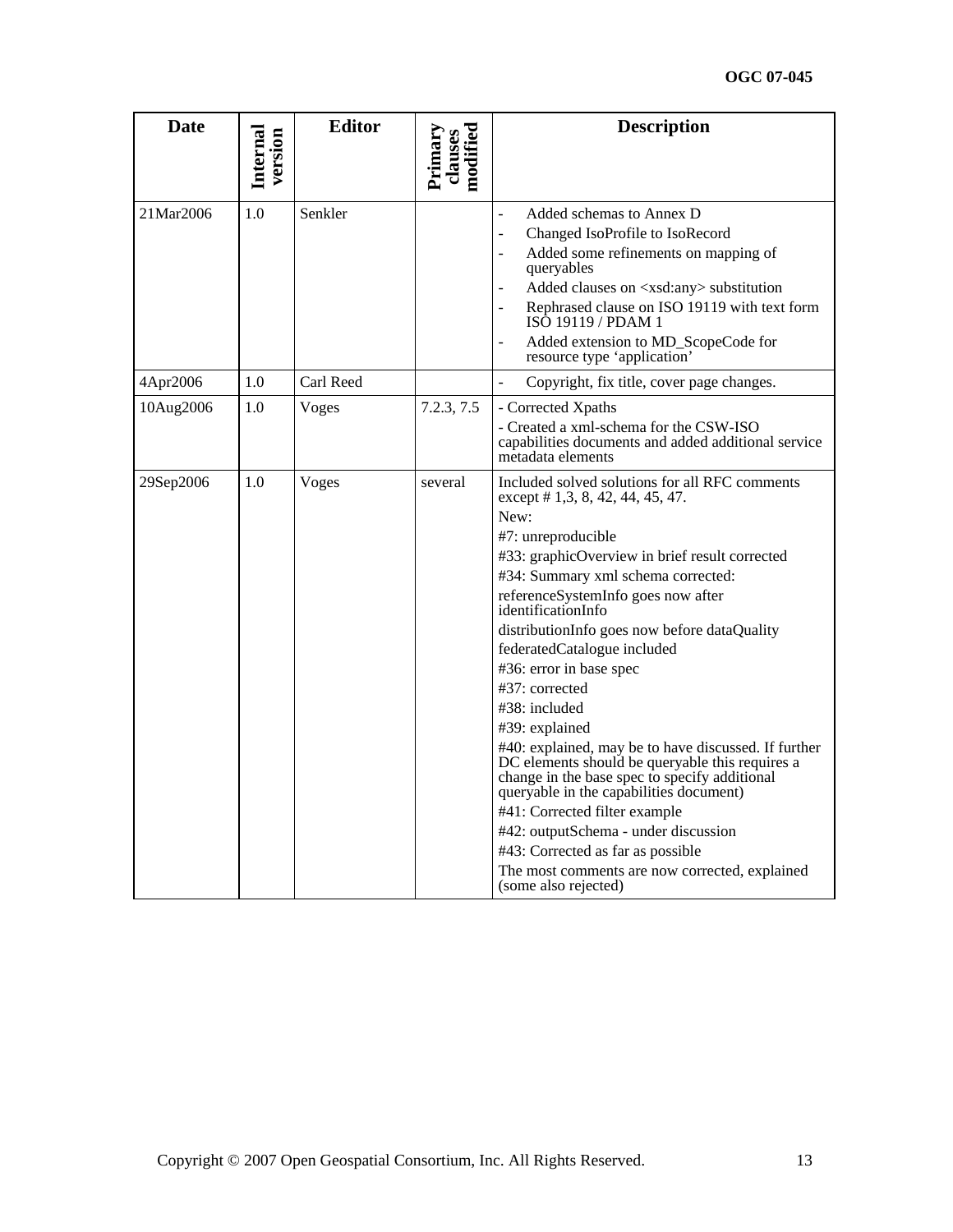| <b>Date</b> | Internal<br>version | <b>Editor</b>                                  | clauses<br>modified<br>Primary | <b>Description</b>                                                                                                                                                                                                                                                                                                                                                                                                                                                              |
|-------------|---------------------|------------------------------------------------|--------------------------------|---------------------------------------------------------------------------------------------------------------------------------------------------------------------------------------------------------------------------------------------------------------------------------------------------------------------------------------------------------------------------------------------------------------------------------------------------------------------------------|
|             |                     |                                                |                                |                                                                                                                                                                                                                                                                                                                                                                                                                                                                                 |
| 20Nov2006   | 1.0                 | Senkler, Lesage,<br>Voges, Westcott,<br>Martin | several                        | Inserted figure on distributed search, inserted<br>outputSchema for KVP based getRecordById, added<br>description for capabilities based "handshake",                                                                                                                                                                                                                                                                                                                           |
|             |                     |                                                |                                | #1: WSDL file (we are currently fixing this                                                                                                                                                                                                                                                                                                                                                                                                                                     |
|             |                     |                                                |                                | #3: ISO19139 can now be handled                                                                                                                                                                                                                                                                                                                                                                                                                                                 |
|             |                     |                                                |                                | #8: solved                                                                                                                                                                                                                                                                                                                                                                                                                                                                      |
|             |                     |                                                |                                | #35: some examples added                                                                                                                                                                                                                                                                                                                                                                                                                                                        |
|             |                     |                                                |                                | #42: solved (clarified)                                                                                                                                                                                                                                                                                                                                                                                                                                                         |
|             |                     |                                                |                                | #45: The XSD schema for brief and summary will<br>no longer be supported. Instead, the only valid<br>schema is ISO 19139 as referenced in the normative<br>reference section. For brief and summary responses,<br>a section was be put in the document that defines the<br>elements that should be (at a minimum) in a brief<br>and in a summary response respectively.<br>The advantage of that approach is obvious: we have<br>only to handle and maintain one schema and the |
|             |                     |                                                |                                | brief/summary results sets might have more<br>elements than defined and remain valid with the<br>schema. So user communities can "extend" these<br>resultsets but will at the same time remain compliant<br>with the application profile                                                                                                                                                                                                                                        |
|             |                     |                                                |                                | #46: A new schema for services was derived directly<br>from the UML and included in Annex D. Basis here<br>is ISO 19119 PDAM 1. The targetNamespace for<br>this schema will be defined as<br>'http://www.isotc211.org/2005/srv'<br>Added sequence diagrams for search for tightly-<br>coupled service and for capabilities "handshake"                                                                                                                                          |
| 08Jan2007   | 1.0                 | Senkler                                        | 7.3                            | - Corrected xPath of hierarchyLevel attribute                                                                                                                                                                                                                                                                                                                                                                                                                                   |
|             |                     |                                                |                                | - fileIdentifier is no longer mandatory.                                                                                                                                                                                                                                                                                                                                                                                                                                        |
|             |                     |                                                |                                | - same is true for hierarchyLevel: if missing, default<br>is now "dataset". This is in line with ISO 19115.                                                                                                                                                                                                                                                                                                                                                                     |
| 06Feb2007   | 1.0                 | Voges                                          | several                        | - Synchronized the document with CSW 2.0.2 base<br>specification                                                                                                                                                                                                                                                                                                                                                                                                                |
| 05Mar2007   | 1.0                 | Senkler                                        | Whole<br>document              | Corrected formatting                                                                                                                                                                                                                                                                                                                                                                                                                                                            |
|             |                     |                                                | Whole<br>document              | Important information now starts with the "NOTE"<br>keyword                                                                                                                                                                                                                                                                                                                                                                                                                     |
|             |                     |                                                | 7.2.3                          | Rechecked the mapping and XPath expressions<br>against CSW 2.0.2 and ISO 19139 (both queryables<br>and returnables)                                                                                                                                                                                                                                                                                                                                                             |
|             |                     |                                                | 7.2.3.1                        | Added table 7: "Composition of compound element<br>"CRS"                                                                                                                                                                                                                                                                                                                                                                                                                        |
|             |                     |                                                | 7.2.3.2                        | <b>Added TemporalExtent</b>                                                                                                                                                                                                                                                                                                                                                                                                                                                     |
|             |                     |                                                | 7.2.3.2                        | Added table 12: "Composition of union<br>TemporalExtent"                                                                                                                                                                                                                                                                                                                                                                                                                        |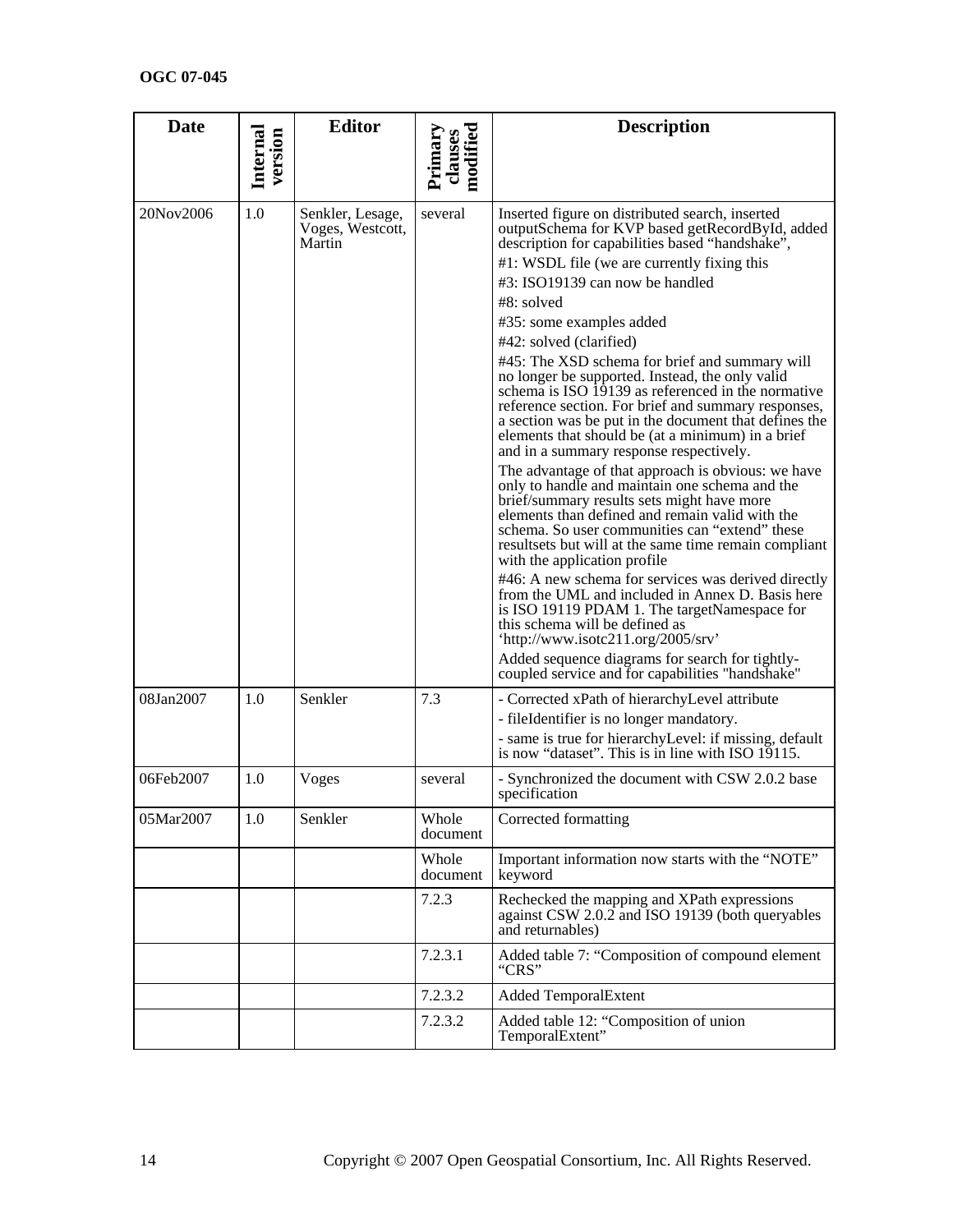| <b>Date</b> | Internal<br>version | <b>Editor</b>                                   | clauses<br>modified<br>Primary | <b>Description</b>                                                                                                            |
|-------------|---------------------|-------------------------------------------------|--------------------------------|-------------------------------------------------------------------------------------------------------------------------------|
|             |                     |                                                 | 7.2.3.2                        | Added OperatesOnData in table 13                                                                                              |
|             |                     |                                                 | 7.2.3.2                        | Added Table 14: "Composition of union<br>OperatesOnData"                                                                      |
|             |                     |                                                 | 7.2.5                          | Added ResourceIdentifier                                                                                                      |
|             |                     |                                                 | 7.4                            | Rechecked the elements of the result sets                                                                                     |
|             |                     |                                                 | 7.7                            | Added new clause on native language support                                                                                   |
|             |                     |                                                 | Annex D                        | Added service example                                                                                                         |
|             |                     |                                                 | Annex F                        | Added new Annex F for examples on dataset service<br>coupling                                                                 |
|             |                     |                                                 | Annex G                        | Added new Annex G for general examples for<br>request/responses                                                               |
| 09Mar2007   | 1.0                 | <b>Voges</b>                                    |                                |                                                                                                                               |
|             |                     |                                                 | 7.2.4                          | editorial, clarifications                                                                                                     |
|             |                     |                                                 | 7.4                            | Table 21 outputSchemas +<br>descriptions/clarifications                                                                       |
|             |                     |                                                 | 7.5                            | operation constraints, added SOAP/POST encoding<br>clarification                                                              |
|             |                     |                                                 | 8.2.2.3                        | DescribeRecord returns serviceMetadata.xsd instead<br>srv.xsd                                                                 |
|             |                     |                                                 | 8.2.1.1                        | Handshake new, WSDL interface                                                                                                 |
|             |                     |                                                 | 8.2.2.3                        | DescribeRecord redefined                                                                                                      |
|             |                     |                                                 | 8.3                            | Query facilities: actualized                                                                                                  |
|             |                     |                                                 | Annex D                        | New ServiceInstance Example                                                                                                   |
|             |                     |                                                 | Annex E                        | New Capabilities document                                                                                                     |
|             |                     |                                                 | Annex G                        | Corrected example requests/responses                                                                                          |
|             |                     |                                                 | all                            | Included editorial comments from GIM NV                                                                                       |
| 16Apr2007   | 1.0                 | Voges/Senkler/P<br>oth/Müller/Cupp/<br>Westcott |                                |                                                                                                                               |
|             |                     |                                                 | 7.4.1                          | Brief-record redefined                                                                                                        |
|             |                     |                                                 | all                            | Declared AP ISO queryables in a different<br>namespace<br>Different editorial corrections / clarification                     |
|             |                     |                                                 | Table 2                        | corrected                                                                                                                     |
|             |                     |                                                 | 7.2.2.2                        | Added definition for extension to ISO<br>19119:2005/PDAM1: SV_CoupledResource, with<br>UML class diagram and data dictionary. |
|             |                     |                                                 | Annex D <sub>2</sub>           | Added ISO 19119:2005/PDAM1 extended XML<br>schema                                                                             |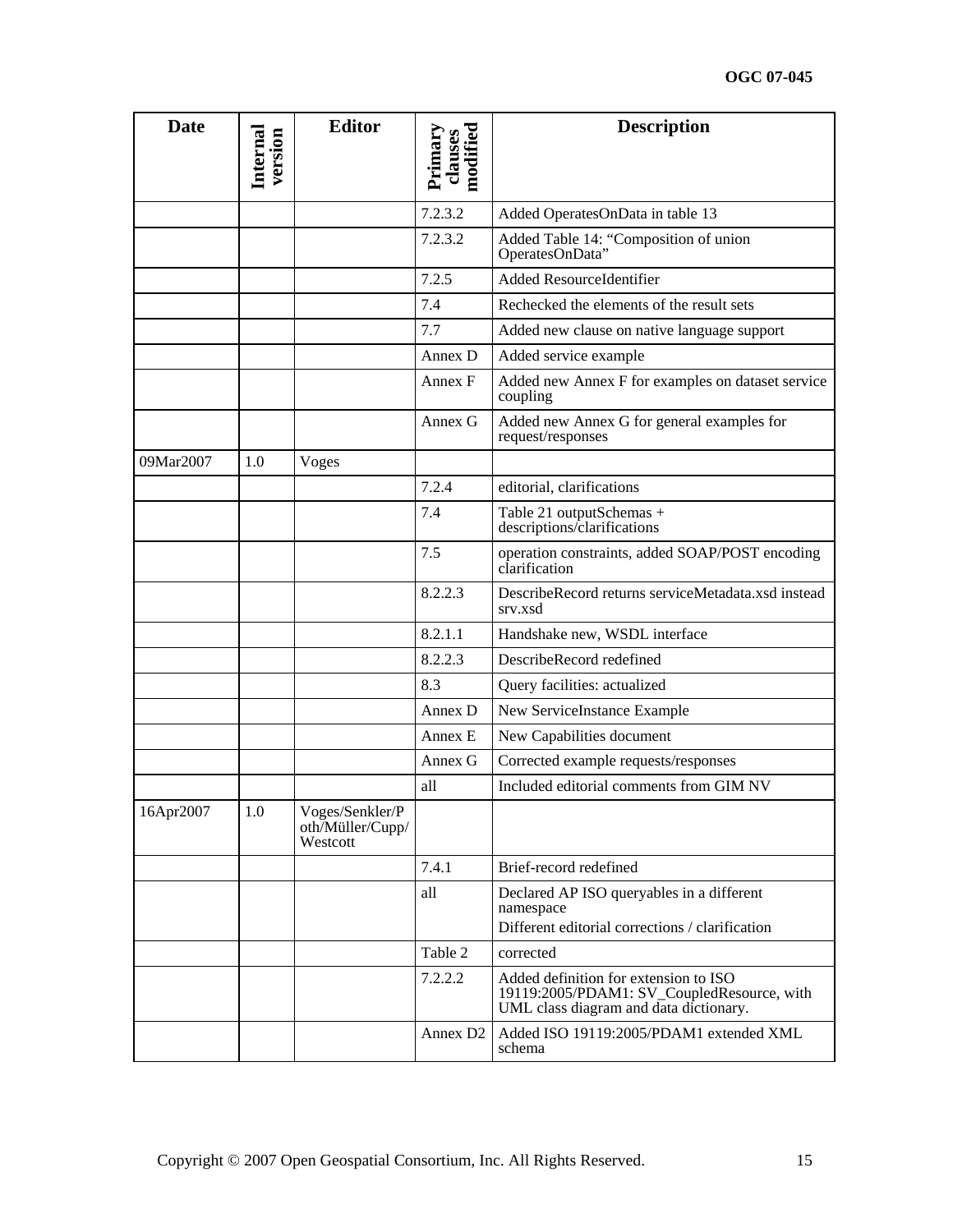| <b>Date</b> |                     | <b>Editor</b> |                                | <b>Description</b>                                                                                                                                                                                                                 |
|-------------|---------------------|---------------|--------------------------------|------------------------------------------------------------------------------------------------------------------------------------------------------------------------------------------------------------------------------------|
|             | Internal<br>version |               | modified<br>Primary<br>clauses |                                                                                                                                                                                                                                    |
|             |                     |               | all                            | editorial                                                                                                                                                                                                                          |
| 20Apr2007   | 1.0                 | Senkler/Voges |                                | The following changes were made after version<br>1.0 (document which was voted upon by RWG).<br>These affect only editorial things or things which<br>were missing before.                                                         |
|             |                     |               | xml<br>schemas                 | added information where to find WSDL                                                                                                                                                                                               |
|             |                     |               |                                | Removed redundant property 'hierarchyLevel', as<br>this is defined by the 'type' property of the base spec                                                                                                                         |
|             |                     |               |                                | Renamed ServiceCoupling to CouplingType                                                                                                                                                                                            |
|             |                     |               | table 16.<br>table 17,         | MD_Metadata.dataQuality.DQ_DataQuality.lineage.<br>LI_Lineage.statement                                                                                                                                                            |
|             |                     |               | table 21                       | corrected to:<br>MD_Metadata.dataQualityInfo.DQ_DataQuality.line<br>age.LI_Lineage.statement<br>'spatialRepresentationTypeCode' replaced by<br>'spatialRepresentationType'<br>'containsOperation' replaced by 'containsOperations' |
| 30Apr2007   | 1.0                 | Senkler       | All                            | Moved the NOTE sections to normal text                                                                                                                                                                                             |
|             |                     |               |                                | Worked on the references in the text                                                                                                                                                                                               |
|             |                     |               |                                | General syntax check.                                                                                                                                                                                                              |
| 26Jun2007   | 1.0                 | Voges         |                                |                                                                                                                                                                                                                                    |
|             |                     |               | Table 6                        | Added "MD_Metadata.identificationInfo.<br>MD_DataIdentification.topicCategory" to the<br>mapping of the core queryable/returnable subject                                                                                          |
|             |                     |               | Table 9                        | Mapping of the core returnable "relation" to<br>MD_Metadata.identificationInfo.AbstractMD_Identi<br>fication.aggregationInfo                                                                                                       |
| 07Jul2007   | 1.0                 | Voges         |                                |                                                                                                                                                                                                                                    |
|             |                     |               | Table 11                       | TemporalExtent: Table 13 reference                                                                                                                                                                                                 |
|             |                     |               | All                            | Editorial                                                                                                                                                                                                                          |
| 13Jul2007   | 1.0                 | Senkler       | Table 14                       | Added 'GeographicDescriptionCode' with<br>approriate mapping.                                                                                                                                                                      |
| 19Jul2007   | $1.0\,$             | Voges         |                                |                                                                                                                                                                                                                                    |
|             |                     |               |                                | Editorial: cover page, page headers and footers, page<br>breaks                                                                                                                                                                    |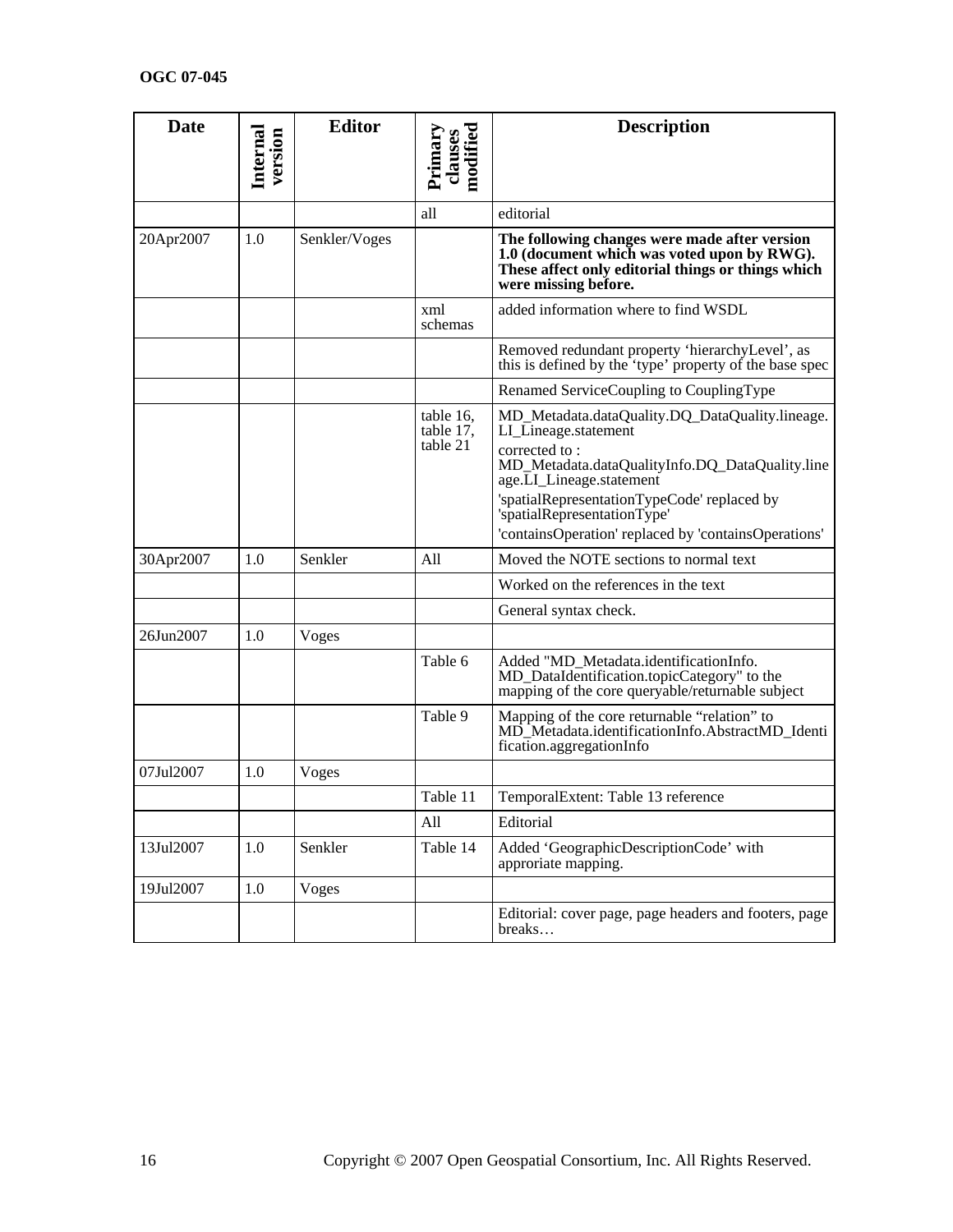## **v. Changes to the OGC**® **Abstract Specification**

According to the application profile the OpenGIS® Abstract Specification requires no further changes that go beyond any changes stated in the OpenGIS® OGC™ Catalogue Services Specification v2.0.2 [OGC 07-006].

## **vi. Future work**

This profile specification will be adapted towards any changes resulting from further developments of the OGC<sup>®</sup> Catalogue Services Specification (and other related OGC™ Service Specifications) and the ISO 19115/19139/19119 specification process.

## **vii. Foreword**

This document, through its implementation profile, references several external standards and specifications as dependencies:

- 1. ISO/IEC TR 10000-1:1998. *Information Technology Framework and taxonomy of International Standardised Profiles – Part 1: General principles and documentation framework*. Technical Report, JTC 1. Fourth edition. Available [online]: <http://www.iso.ch/iso/en/ittf/ PubliclyAvailableStandards/c030726\_ISO\_IEC\_TR\_10000-1\_1998(E).zip>.
- 2. ISO/IEC 10746-2:1996. *Information Technology Open Distributed Processing Reference Model: Foundations*. Common text with ITU-T Recommendation X.902. Available [online]: <http://www.iso.ch/iso/en/ittf/PubliclyAvailableStandards/s018836\_ISO\_IEC\_10746 2\_ 1996(E).zip>.
- 3. Unified Modeling Language (UML) Version 1.3, The Object Management Group (OMG):<http://www.omg.org/cgi-bin/doc?formal/00-03-01>
- 4. The Extensible Markup Language (XML), World Wide Web Consortium, <http://www.w3.org/TR/1998/REC-xml-19980210>

Annex A, the Abstract Conformance Test Suite, is normative to this specification and shall be implemented when a computing environment requires catalogue services. All other annexes are informative and provide background information, such as terminology and alternative implementation approaches.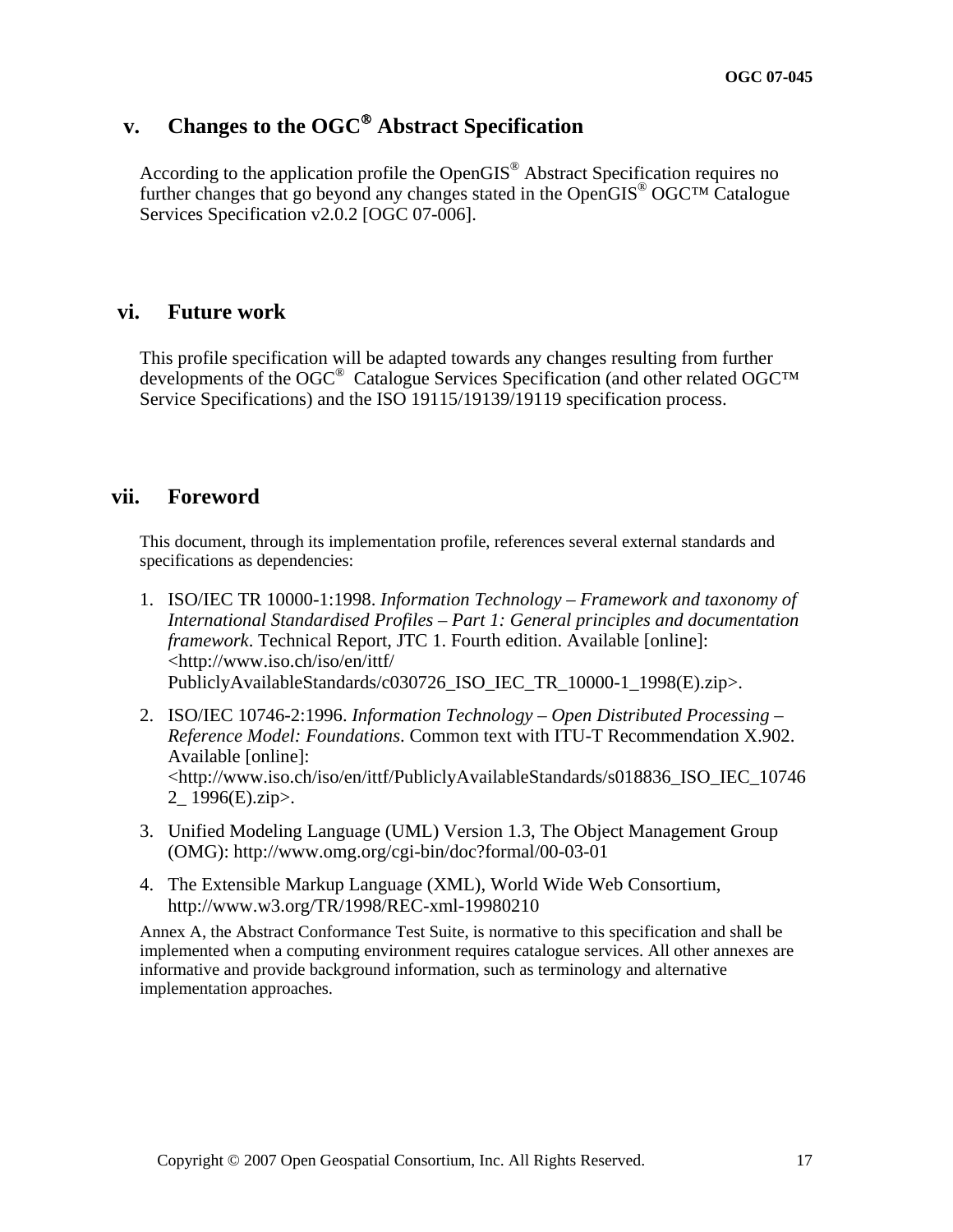Attention is drawn to the possibility that some of the elements of this document may be the subject of patent rights. The Open GIS Consortium, Inc. shall not be held responsible for identifying any or all such patent rights.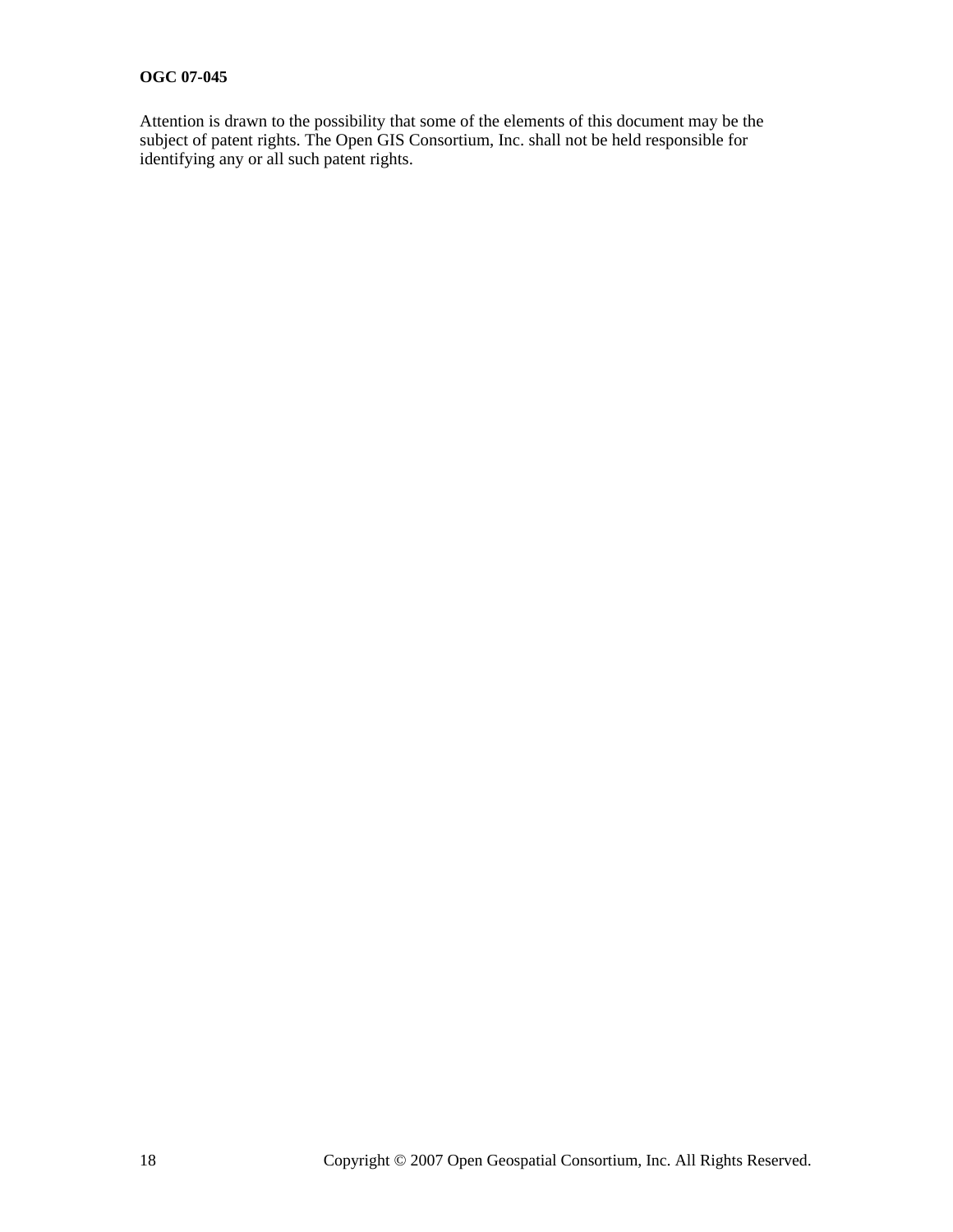## **Introduction**

Catalogue services are the key technology for locating, managing and maintaining distributed geo-resources (i.e. geospatial data, applications and services). With OGC catalogue services, client applications are capable of searching for geo-resources in a standardized way (i.e. through standardized interfaces and operations) and, ideally, they are based on a well-known information model, which includes spatial references and further descriptive (thematic) information that enables client applications to search for geo-resources in very efficient ways.

Whereas interfaces and operations of OGC catalogue services are well defined, it is left up to the developer of the system to define a specific information model which a catalogue service instance provides. This includes, but is not limited to, the information which can be inserted in the catalog, supported query languages, available search terms, response/result sets, etc. This point is of major importance with respect to interoperability between different catalogue service instances.

In Europe, running catalogue instances result from work being done within different SDI initiatives (e.g. SDI NRW Initiative<sup>[1](#page-18-0)</sup>, Germany/Netherlands cross-border initiative, JRC EU Portal, EUROSTAT, Inspire, German SDI initiative). Members of these initiatives have developed an ISO-based application profile for ISO19115 metadata for geodata/geospatial applications and ISO19119-based metadata for tightly and looselycoupled geospatial services. The foundations of this profile were the OGC catalogue specification (1.1.1), the OGC Web Registry Server (WRS) 0.0.2, OGC Web Services Stateless Catalogue Profile (StCS) 0.0.6 and ISO 19115/19119 for content description.

OGC's catalogue revision working group (CS-RWG) has revised and integrated the catalogue implementation specification v1.1.1 that have resulted in CS 2.0.2. One part of this OGC specification comprises the definition of application profiles according to ISO 19106 (*Geographic information – Profiles*). The overall goal of these profiles is to improve interoperability between systems conforming to a specific profile. Experience has shown that the need for application profiles results from the fact that in practice, there is no single solution for catalogue services that fits every user's needs. As stated in CS 2.0.2, a base profile that provides a basic set of information objects has to be supported by each catalogue instance; in addition, application profiles for different information communities can be specified.

Hence, this document specifies an application profile for ISO 19115/ISO 19119 metadata with support for XML encoding per  $ISO/TS19139$   $[ISO/TS19139]$ <sup>[2](#page-18-1)</sup> and HTTP protocol

 $\overline{a}$ 

<span id="page-18-0"></span><sup>1</sup> Spatial Data Infrastructure North Rhine Westphalia (federal state of Germany)

<span id="page-18-1"></span><sup>&</sup>lt;sup>2</sup> Using the most recent ISO19139 XML schemas (May 4, 2006) which is available at the time of publication of this specification.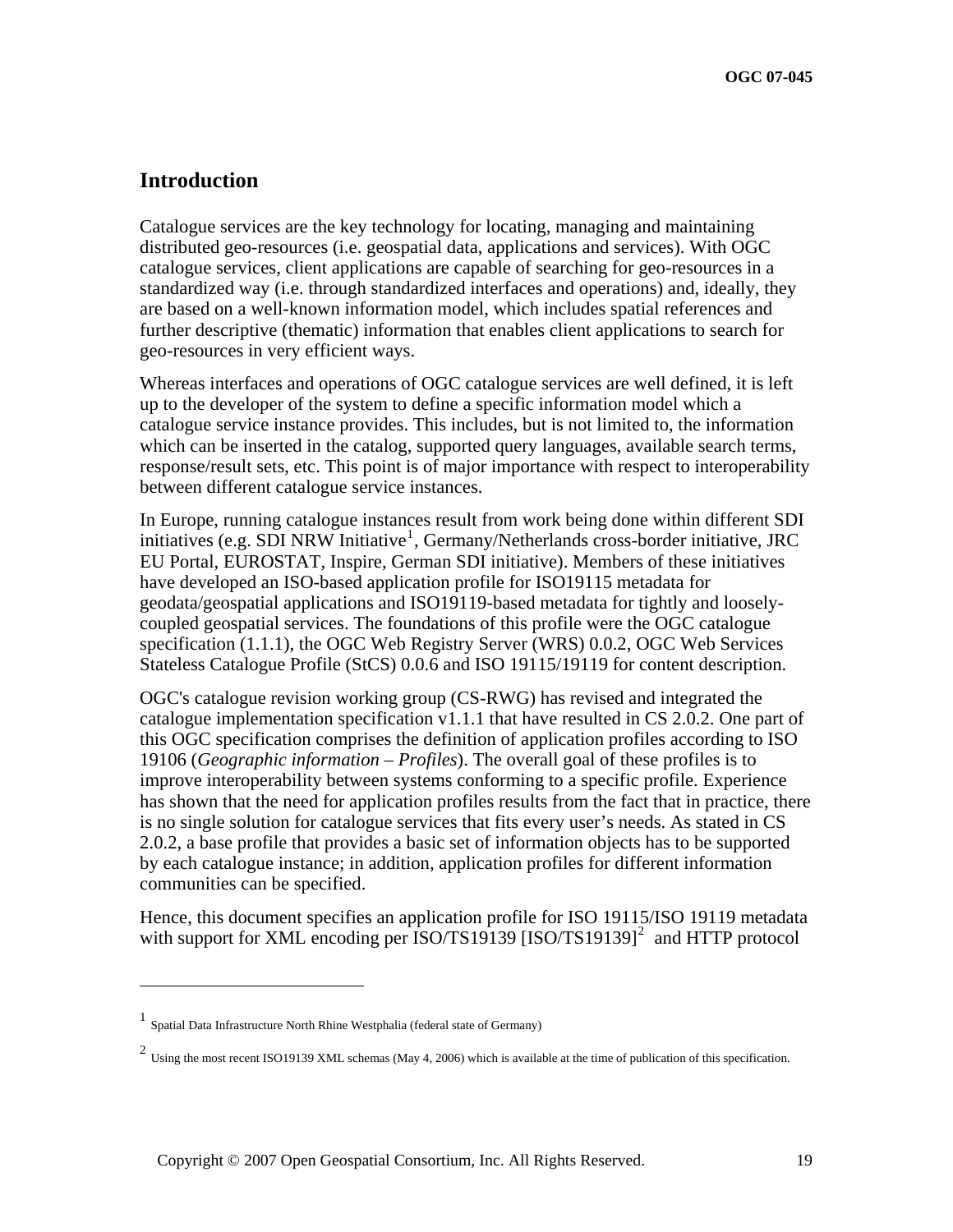binding. It relies on requirements coming from the CS/CSW 2.0 specification (OGC CS 2.0.2, OGC document 07-006). The application profile will form the basis of conformance tests and reference implementations.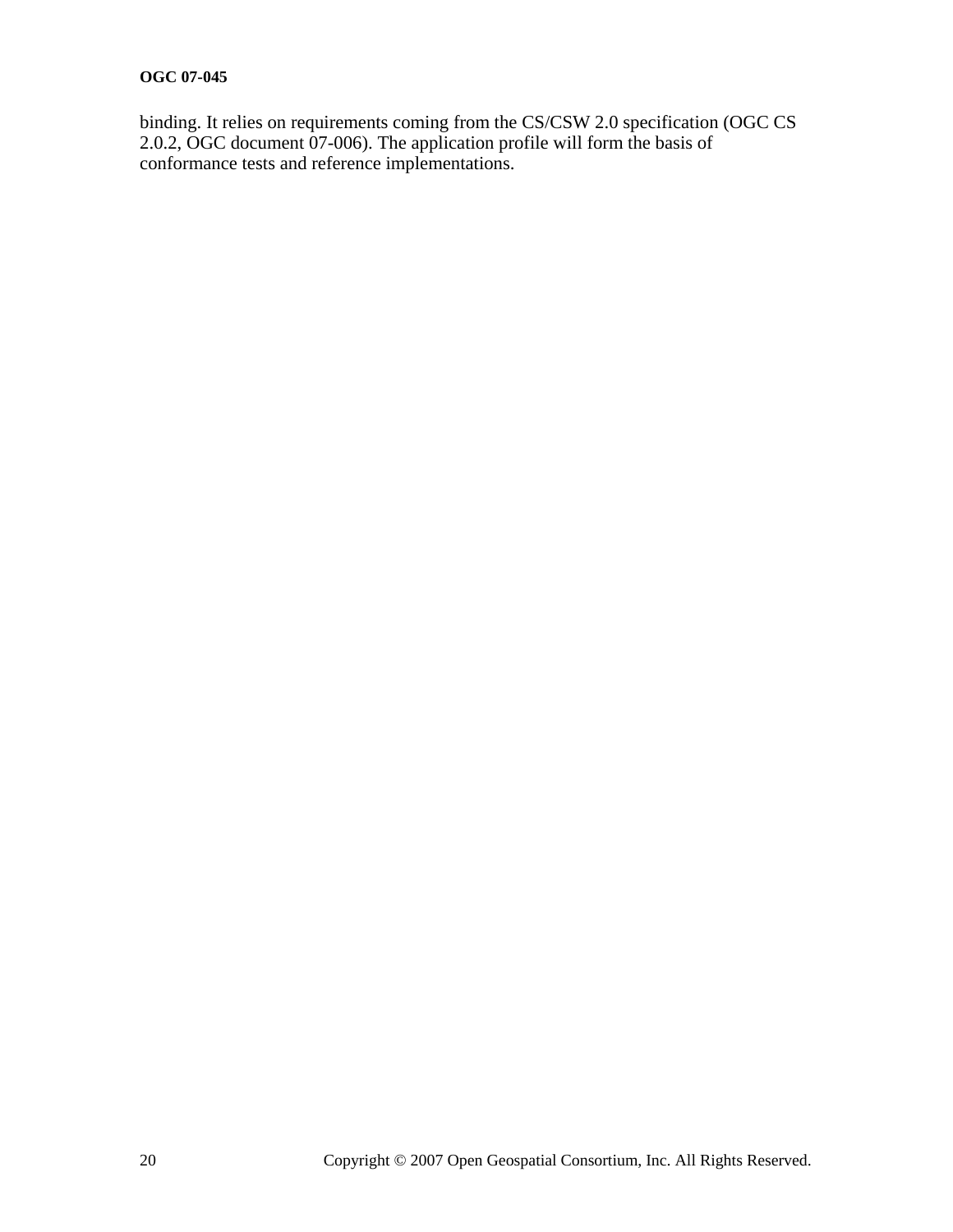## <span id="page-20-0"></span>**OGC Web Services Initiative**

## **1 Scope**

This application profile document specifies the interfaces, bindings, and encodings required to publish and access digital catalogues of metadata for geospatial data, services, and applications that comply with the given profile. Metadata act as generalized properties that can be queried and returned through catalogue services for resource evaluation and, in many cases, invocation or retrieval of the referenced resources.

## **2 Conformance**

Conformance with this specification shall be checked using all the relevant tests specified by the Abstract Test Suite (ATS) in Annex A (normative). The framework, concepts, and methodology for testing, and the criteria to be achieved to claim conformance are specified in ISO 19105: Geographic information — Conformance and Testing. Test data and queries are not included in this profile.

In addition to satisfying the requirements stipulated in all normative clauses and Annex A, a catalogue implementation must also satisfy all relevant requirements in the following base specifications:

- OGC Catalogue Services Specification 2.0.2, Clause 10 (OGC 07-006)
- OGC Web Services Common Specification 1.0 (OGC 05-008c1)
- OGC Filter Encoding Implementation Specification 1.1 (OGC 04-095)

## **3 Normative references**

The following normative documents contain provisions that, through reference in this text, constitute provisions of this document. For dated references, subsequent amendments to, or revisions of, any of these publications do not apply. For undated references, the latest edition of the normative document referred to applies.

IETF RFC 2141 (May 1997), URN Syntax, R. Moats <http://www.ietf.org/rfc/rfc2141.txt>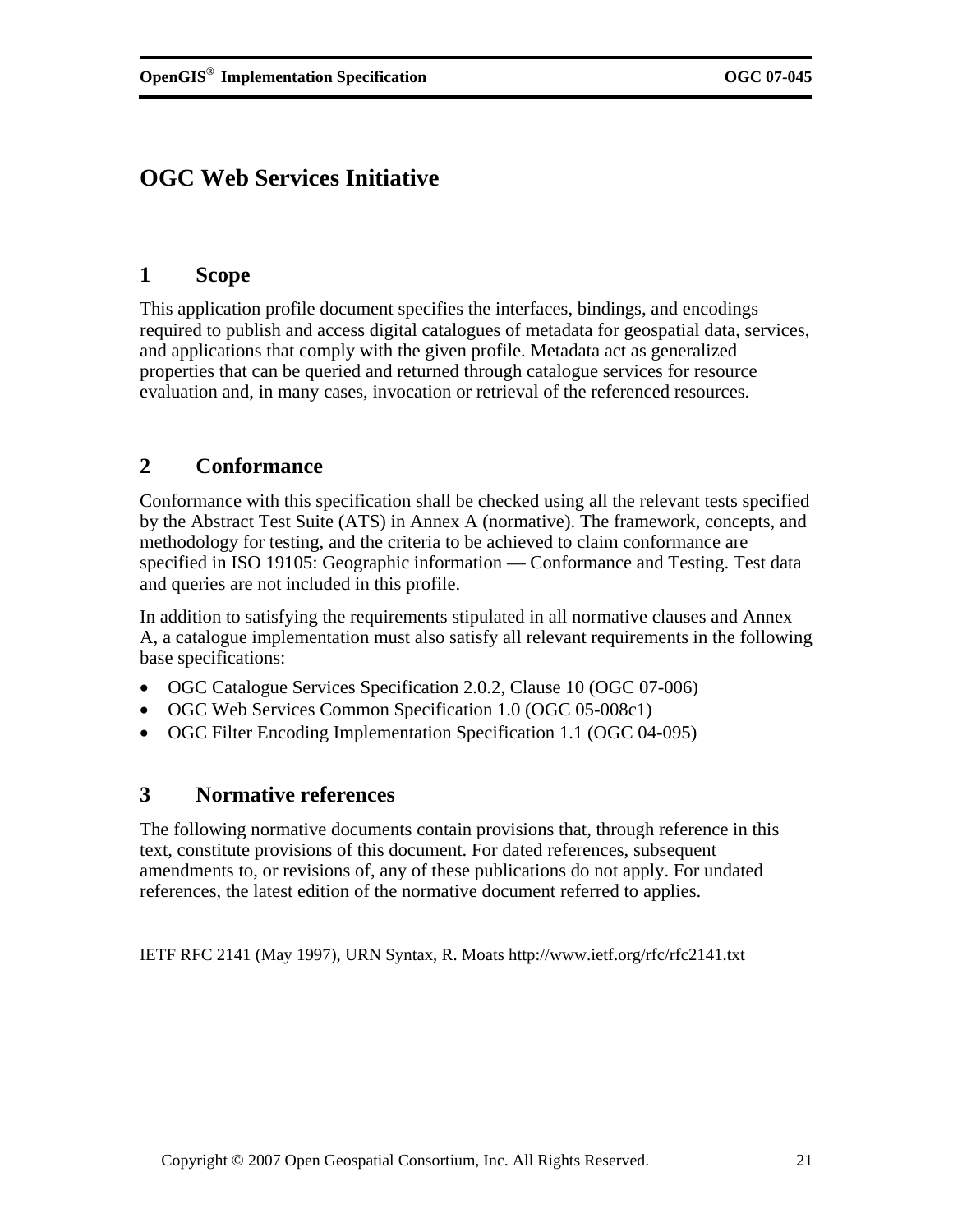IETF RFC 2616 (June 1999), Hypertext Transfer Protocol – HTTP/1.1, Gettys, J., Mogul, J., Frystyk, H., Masinter, L., Leach, P., and Berners-Lee, T., eds.,<http://www.ietf.org/rfc/rfc2616.txt>

IANA, Internet Assigned Numbers Authority, MIME Media Types, available at <http://www.iana.org/assignments/media-types/>

ISO/IEC TR 10000-1:1998. Information Technology – Framework and taxonomy of International Standardised Profiles – Part 1: General principles and documentation framework. Technical Report, JTC 1. Fourth edition. Available [online]: [http://www.iso.ch/iso/en/ittf/](http://www.iso.ch/iso/en/ittf/%20PubliclyAvailableStandards/c030726_ISO_IEC_TR_10000-1_1998(E).zip)  [PubliclyAvailableStandards/c030726\\_ISO\\_IEC\\_TR\\_10000-1\\_1998\(E\).zip.](http://www.iso.ch/iso/en/ittf/%20PubliclyAvailableStandards/c030726_ISO_IEC_TR_10000-1_1998(E).zip)

ISO/IEC 10746-2:1996. Information Technology – Open Distributed Processing – Reference Model: Foundations. Common text with ITU-T Recommendation X.902. Available [online]: http://www.iso.ch/iso/en/ittf/PubliclyAvailableStandards/s018836\_ISO\_IEC\_107462 [1996\(E\).zip](http://www.iso.ch/iso/en/ittf/PubliclyAvailableStandards/s018836_ISO_IEC_107462_%201996(E).zip).

ISO 19105:2000, Geographic information — Conformance and Testing.

ISO 19106:2003, Geographic Information – Profiles

ISO 19115:2003, Geographic information - Metadata (with ISO 19115:2003/Cor. 1:2006, Geographic information - Metadata - Technical Corrigendum 1)

ISO 19119:2005/PDAM 1, Geographic Information – Services

ISO/CD 19136, Geographic Information – Geography Markup Language.

ISO/TS 19139 (10/2005), Geographic information - Metadata - Implementation specification

ISO 639-2:2002, Codes for the representation of names of languages -- Part 2: Alpha-2 code[\(http://www.w3.org/WAI/ER/IG/ert/iso639.htm\)](http://www.w3.org/WAI/ER/IG/ert/iso639.htm)

ISO 8601:2000, Data elements and interchange formats -- Information interchange -- Representation of dates and times

OGC 06-023r1, Definition identifier URNs in OGC namespace

OGC 99-113, OGC Abstract Specification Topic 13: Catalogue Services

OGC 02-112, OGC Abstract Specification Topic 12: OpenGIS Service Architecture

OGC 07-006, OpenGIS Catalogue Services Specification, v2.0.2 (Corrigendum Release 2).

OGC 04-095 OGC Filter Encoding Implementation Specification, version 1.1.0

OGC 05-008c1, OWS Common Implementation Specification

W3C Recommendation January 1999, Namespaces In XML, [http://www.w3.org/TR/2000/REC](http://www.w3.org/TR/2000/REC-xml-names)[xml-names.](http://www.w3.org/TR/2000/REC-xml-names)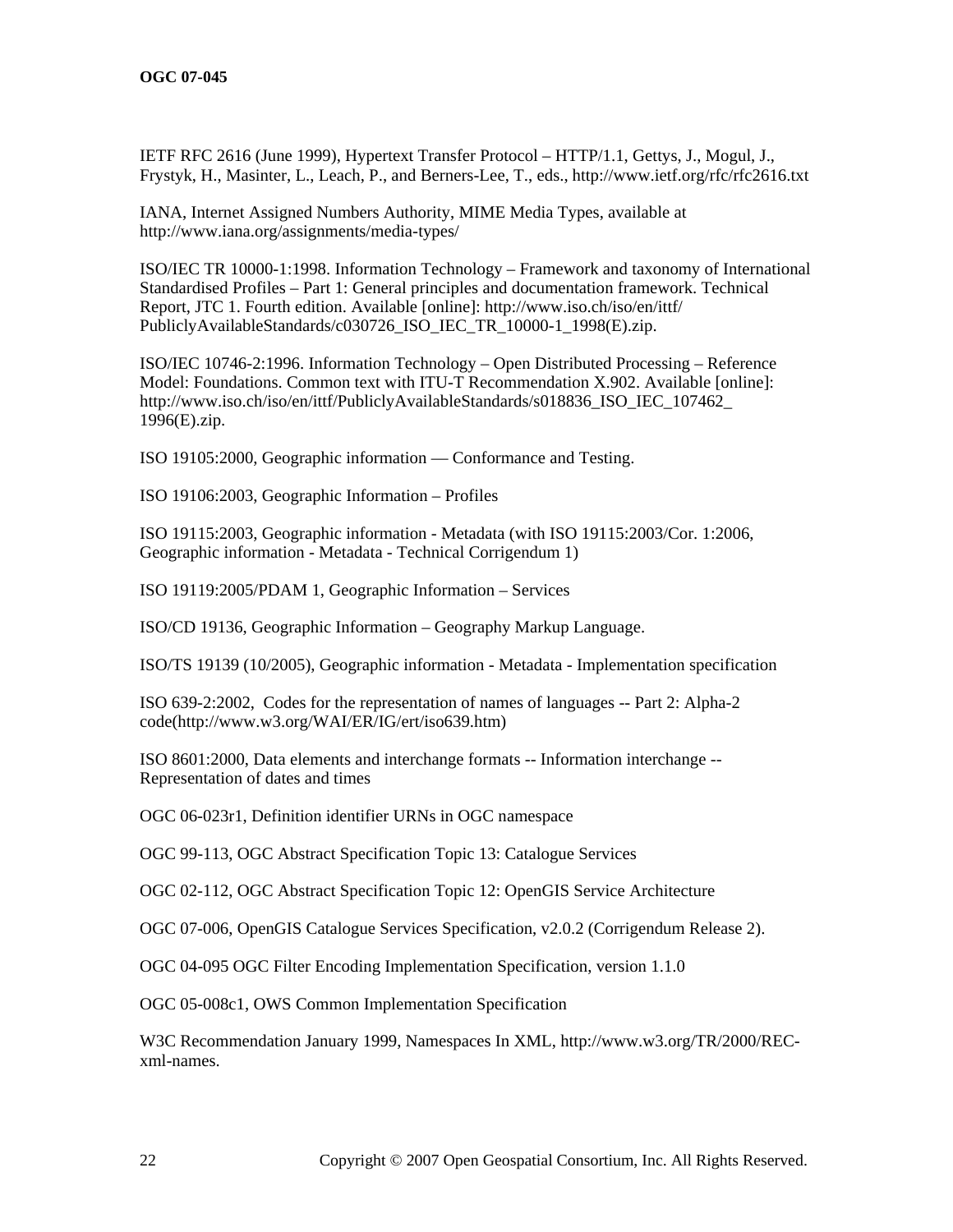<span id="page-22-0"></span>W3C Recommendation (16 November 1999): XML Path Language (XPath) Version 1.0, <http://www.w3.org/TR/xpath.html>

W3C Recommendation 6 October 2000, Extensible Markup Language (XML) 1.0 (Second Edition),<http://www.w3.org/TR/REC-xml>

W3C Recommendation 2 May 2001: XML Schema Part 0: Primer, <http://www.w3.org/TR/2001/REC-xmlschema-0-20010502/>

W3C Recommendation 2 May 2001: XML Schema Part 1: Structures, <http://www.w3.org/TR/2001/REC-xmlschema-1-20010502/>

W3C Recommendation 2 May 2001: XML Schema Part 2: Datatypes, <http://www.w3.org/TR/2001/REC-xmlschema-2-20010502/>

W3C Recommendation (24 June 2003): SOAP Version 1.2 Part 1: Messaging Framework, <http://www.w3.org/TR/SOAP/>

WSDL, Web Services Description Language (WSDL) 1.1. Available [online]: <http://www.w3.org/TR/wsdl>

In addition to this document, this specification includes several normative XML Schema files. These are available online at [http://schemas.opengis.net/.](http://schemas.opengeospatial.net/)

## **4 Terms and definitions**

For the purposes of this specification, the definitions specified in Clause 4 of the *OGC Web Services Common Specification* [OGC 05-008c1] shall apply. In addition, the following terms and definitions apply:

## **4.1.**

## **Application profile**

set of one or more base standards and - where applicable - the identification of chosen clauses, classes, subsets, options and parameters of those base standards that are necessary for accomplishing a particular function [ISO 19101, ISO 19106]

## **4.2.**

## **client**

software component that can invoke an **operation** from a **server** 

## **4.3.**

## **data level**

stratum within a set of layered levels in which data is recorded that conforms to definitions of types found at the application model level [ISO 19101]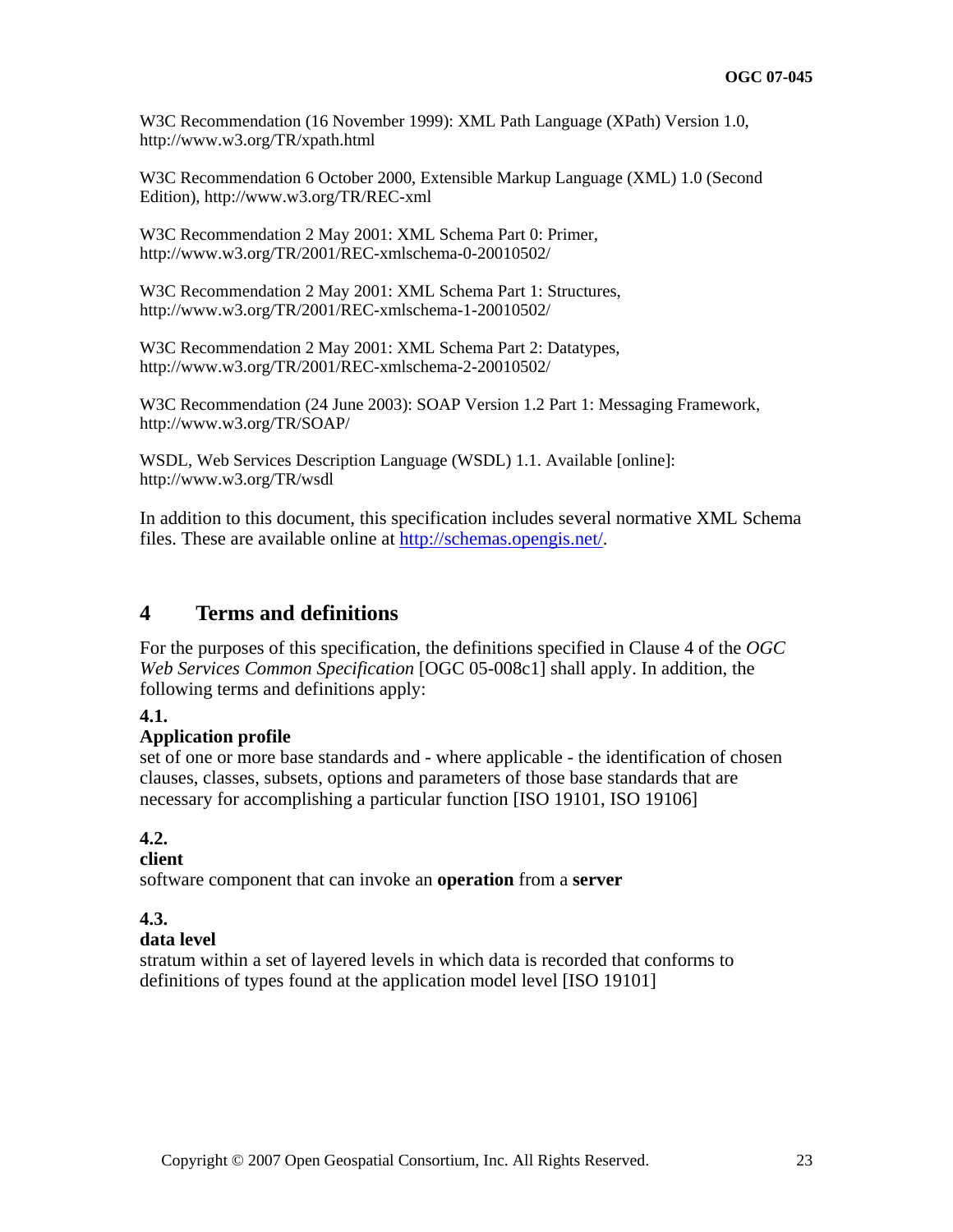## **4.4.**

## **dataset series (datasetcollection[3](#page-23-0) )**

collection of datasets sharing the same product specification [ISO 19113, ISO 19114, ISO 19115]

#### **4.5.**

#### **geographic dataset**

dataset with a spatial aspect [ISO 19115]

## **4.6.**

#### **geographic information**

information concerning phenomena implicitly or explicitly associated with a location relative to the Earth [ISO 19128 draft]

#### **4.7.**

## **georesource**

geographic information of a specific type (e.g. geographic dataset, geographic application, geographic service)

## **4.8.**

#### **identifier**

a character string that may be composed of numbers and characters that is exchanged between the client and the server with respect to a specific identity of a resource

## **4.9.**

#### **interface**

named set of operations that characterise the behaviour of an entity [ISO 19119]

#### **4.10.**

#### **metadata dataset (metadataset)**

metadata describing a specific dataset [ISO 19101]

## **4.11.**

#### **metadata entity**

group of metadata elements and other metadata entities describing the same aspect of data

NOTE 1 A metadata entity may contain one or more metadata entities.

NOTE 2 A metadata entity is equivalent to a class in UML terminology [ISO 19115].

#### **4.12.**

 $\overline{a}$ 

#### **metadata schema**

conceptual schema describing metadata

<span id="page-23-0"></span><sup>&</sup>lt;sup>3</sup> Due to historical reasons we<sup>'</sup>ll mainly use the term 'dataset collection' in this document although the term 'dataset series' is used in the ISO/TC211 Terminology Maintenance Group.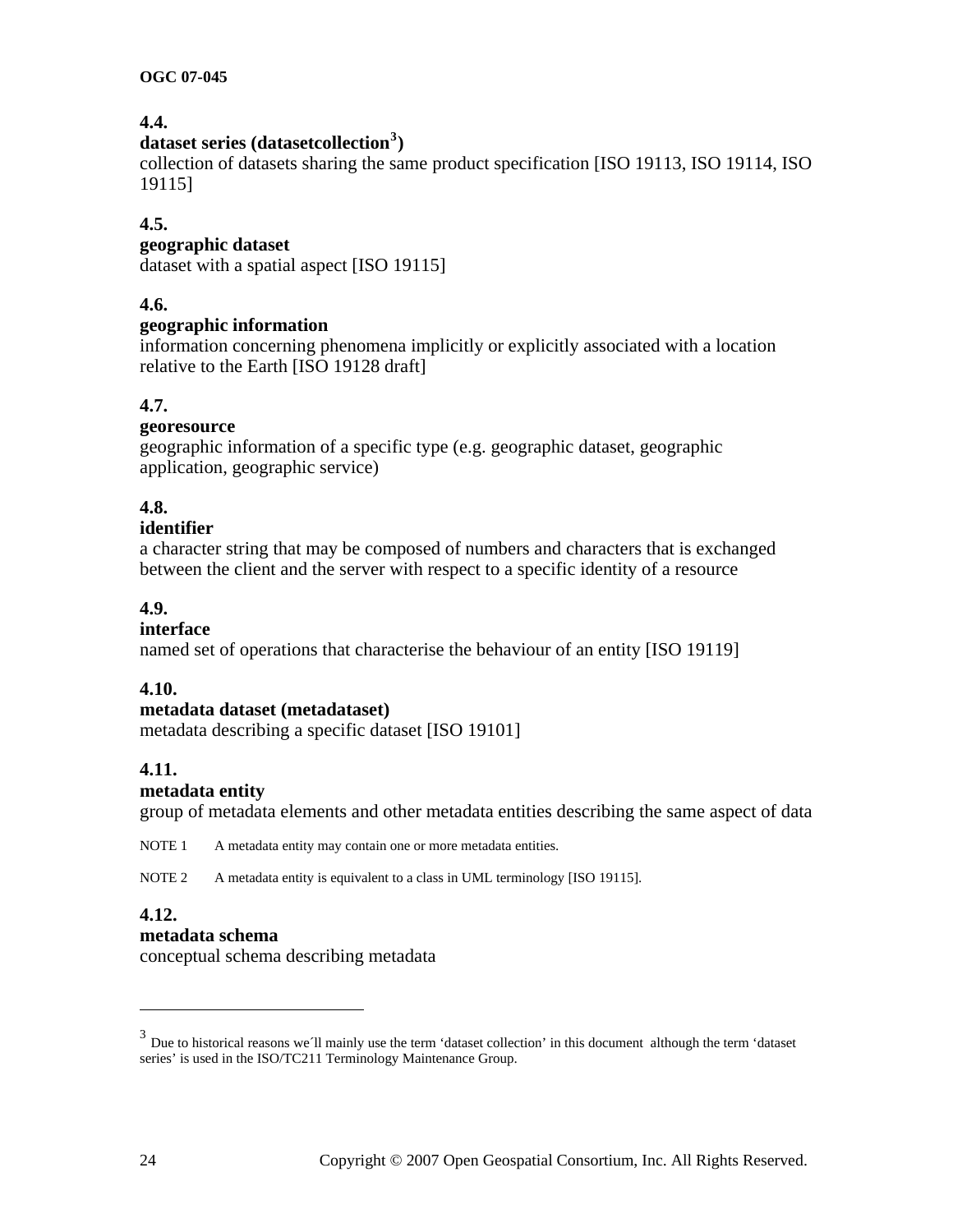NOTE ISO 19115 describes a standard for a metadata schema*.* [ISO 19101]

## **4.13.**

## **metadata section**

subset of metadata that defines a collection of related metadata entities and elements [ISO 19115]

## **4.14.**

## **operation**

specification of a transformation or query that an object may be called to execute [ISO 19119]

## **4.15.**

## **parameter**

variable whose name and value are included in an operation **request** or **response** 

## **4.16.**

#### **qualified name**

name that is prefixed with its naming context

EXAMPLE The qualified name for the road no attribute in class Road defined in the Roadmap schema is RoadMap.Road.road\_no. [ISO 19118].

## **4.17.**

#### **request**

invocation of an **operation** by a **client** 

## **4.18.**

## **resource**

an object or artefact that is described by a record in the information model of a catalogue

## **4.19.**

**response**  result of an **operation,** returned from a **server** to a **client** 

## **4.20.**

## **schema**

formal description of a model [ISO 19101, ISO 19103, ISO 19109, ISO 19118]

## **4.21.**

**server service instance**  a particular instance of a **service** [ISO 19119]

## **4.22.**

## **service**  distinct part of the functionality that is provided by an entity through interfaces [ISO 19119]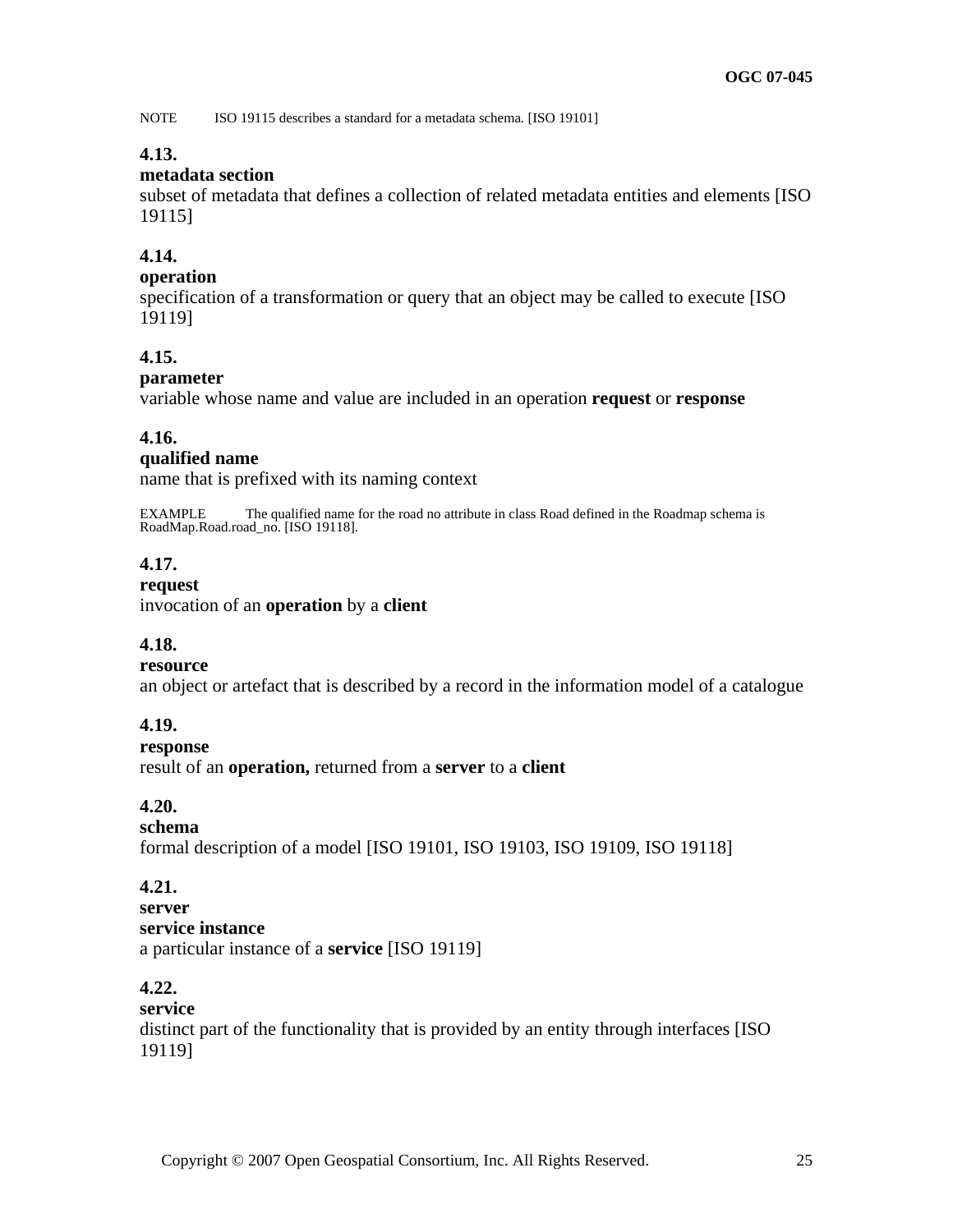<span id="page-25-0"></span>capability which a service provider entity makes available to a service user entity at the interface between those entities [ISO 19104 terms repository]

## **4.23.**

## **service interface**

shared boundary between an automated system or human being and another automated system or human being [ISO 19101]

## **4.24.**

#### **service metadata**

metadata describing the **operations** and **geographic information** available at a **server**  [ISO 19128 draft]

## **4.25.**

#### **state**

condition that persists for a period

NOTE The value of a particular feature attribute describes a condition of the feature [ISO 19108].

## **4.26.**

#### **transfer protocol**

common set of rules for defining interactions between distributed systems [ISO 19118]

## **4.27.**

#### **version**

version of an Implementation Specification (document) and XML Schemas to which the requested operation conforms

NOTE An OWS Implementation Specification version may specify XML Schemas against which an XML encoded operation request or response must conform and should be validated.

## **5 Conventions**

#### **5.1 Symbols (and abbreviated terms)**

Some frequently used abbreviated terms:

- API Application Program Interface
- COTS Commercial Off The Shelf
- CQL Common Query Language
- CRS Coordinate Reference System
- CSW Catalogue Service-Web
- DCE Distributed Computing Environment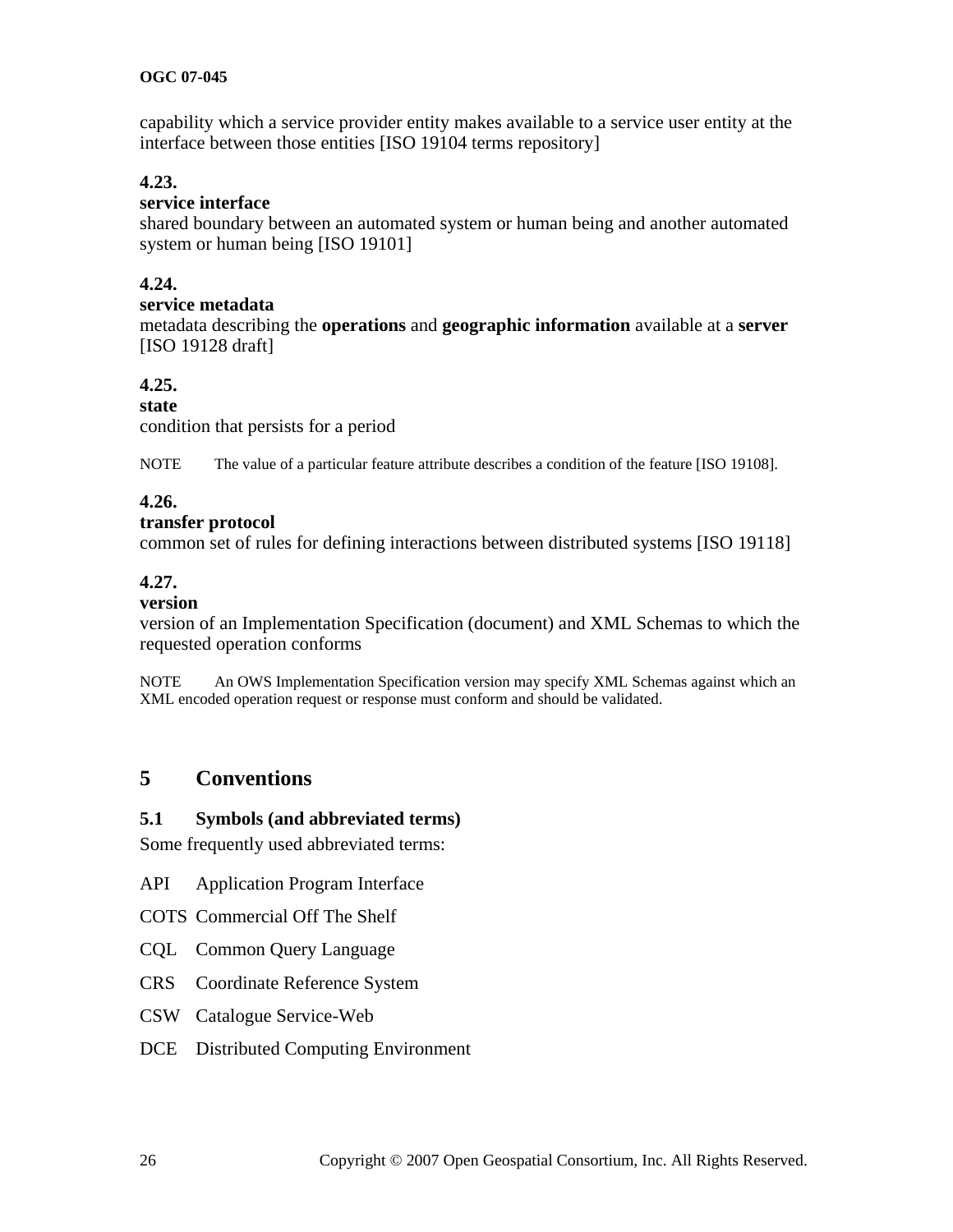- DC Dublin Core
- DCMI Dublin Core Metadata Initiative
- DCP Distributed Computing Platform
- HTTP HyperText Transfer Protocol
- ISO International Organisation for Standardisation
- OGC Open GIS Consortium
- SOAP Simple Object Access Protocol
- SQL Structured Query Language
- UML Unified Modeling Language
- URI Uniform Resource Identifier
- URL Uniform Resource Locator
- URN Uniform Resource Name
- UTF-8 Unicode Transformation Format-8
- WSDL Web Service Definition Language
- W3C World Wide Web Consortium
- XML eXtensible Markup Language

Most of the abbreviated terms listed in Subclause 5.1 of the OWS Common Implementation Specification [OGC 05-008c1] also apply to this document.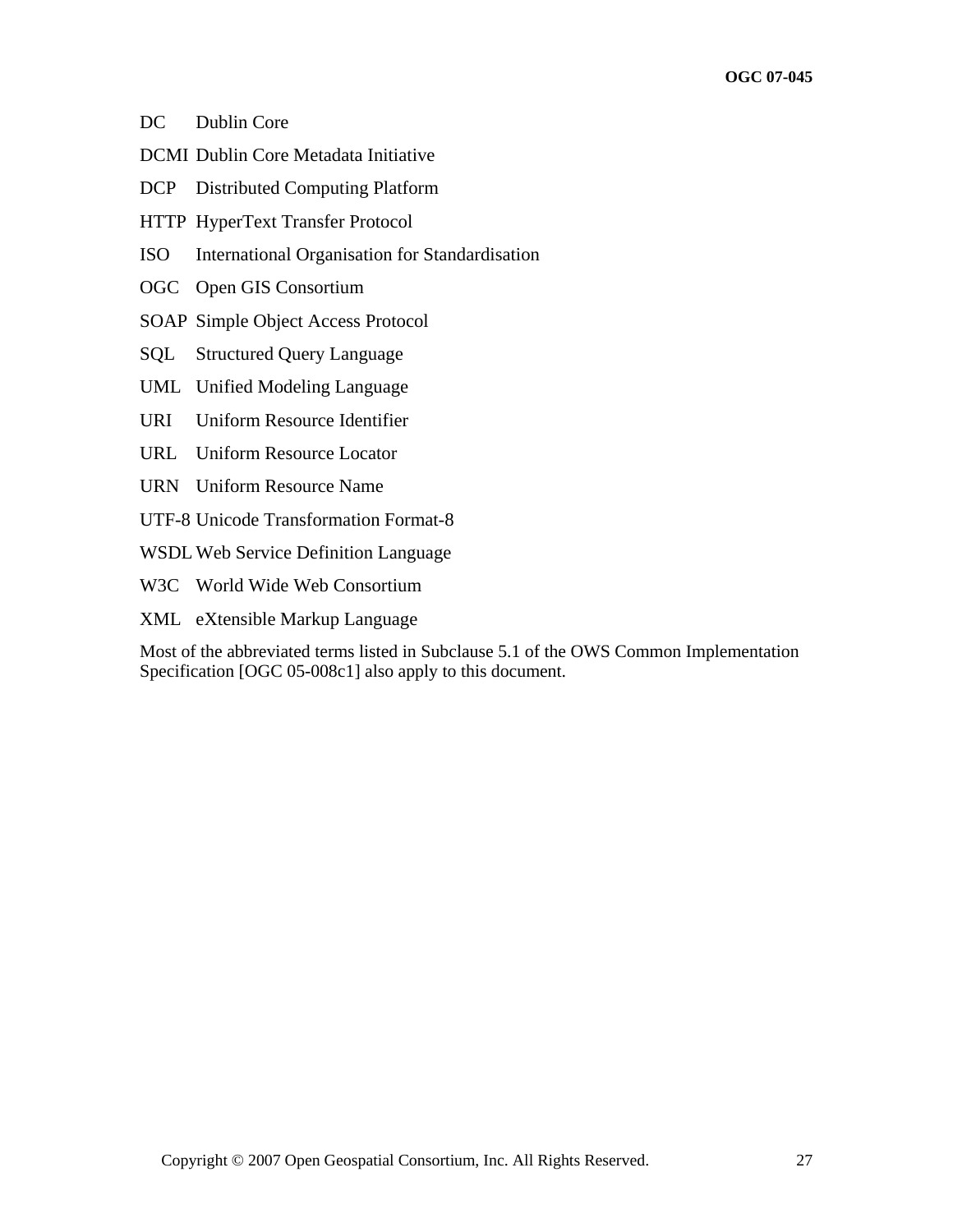## <span id="page-27-0"></span>**5.2 UML notation**

Some of the diagrams in this document are presented using the Unified Modeling Language (UML) static structure diagram. The UML notations used in this document are described in [Figure 1,](#page-27-1) below.



#### **Association between classes**

## **Figure 1 UML notations**

<span id="page-27-1"></span>In these UML class diagrams, the class boxes with a light background are the primary classes being shown in this diagram, often the classes from one UML package. The class boxes with a gray background are other classes used by these primary classes, usually classes from other packages.

In this diagram, the following stereotypes of UML classes are used:

- $\leq$ Interface>> A definition of a set of operations that is supported by objects having this interface. An Interface class cannot contain any attribute.
- <<Type>> A stereotyped class used for specification of a domain of instances (objects), together with the operations applicable to the objects. A Type class may have attributes and associations.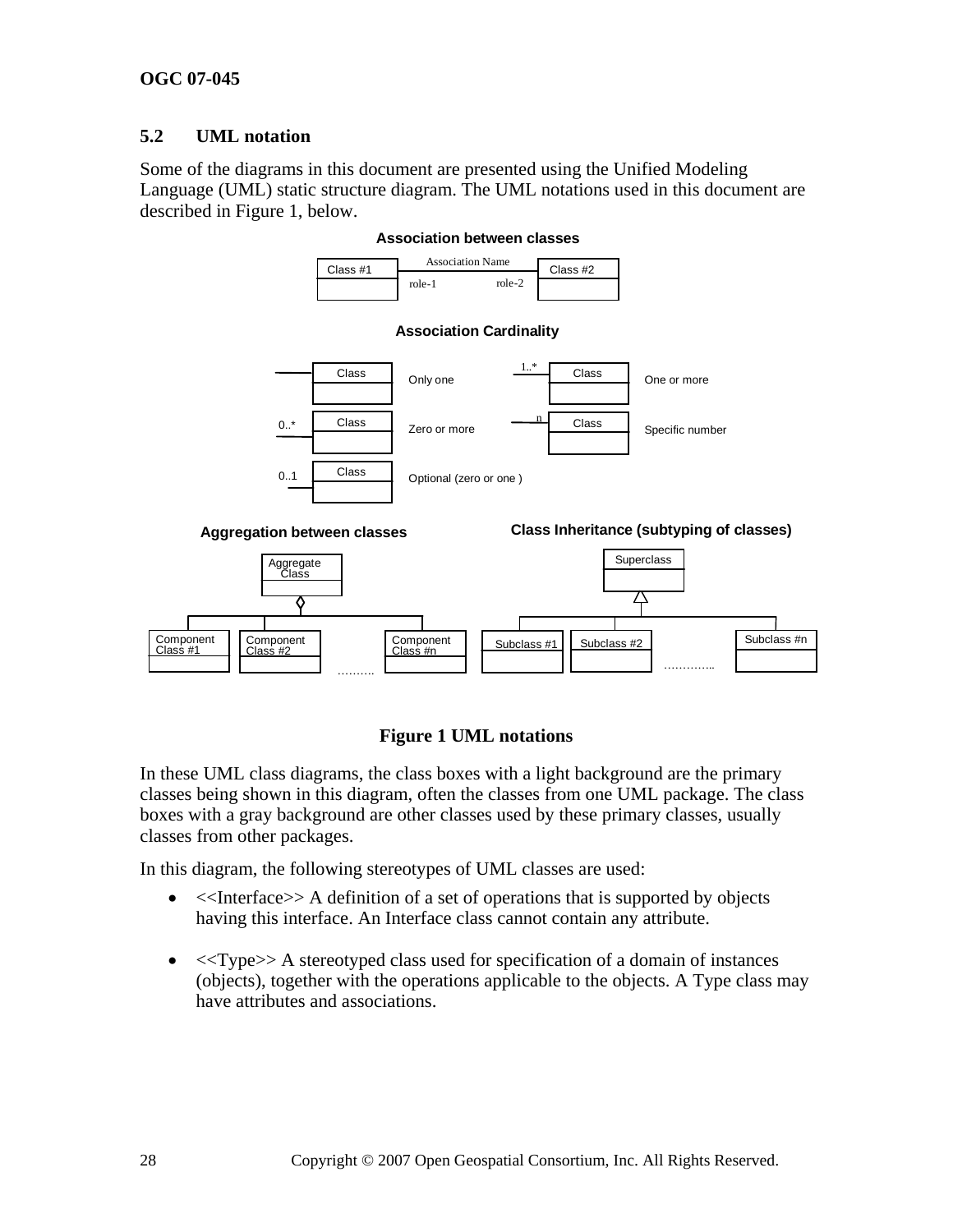- <span id="page-28-0"></span>•  $\langle$  < $DataType\rangle$  A descriptor of a set of values that lack identity (independent existence and the possibility of side effects). A DataType is a class with no operations whose primary purpose is to hold the information.
- <<CodeList>>A flexible enumeration that uses string values for expressing a list of potential values. If the list alternatives are completely known, an enumeration shall be used; if the only likely alternatives are known, a code list shall be used.
- <<Enumeration>> A data type whose instances form a list of alternative literal values. Enumeration means a short list of well-understood potential values within a class.

In this document, the following standard data types are used:

- CharacterString A sequence of characters
- Boolean A value specifying TRUE or FALSE
- Integer An integer number
- Identifier Unique identifier of an object
- URI An identifier of a resource that provides more information
- URL An identifier of an on-line resource that can be electronically accessed

## **5.3 Document terms and definitions**

This document uses the specification terms defined in Subclause 5.3 of [OGC 05-008c1].

## **6 System context**

This section focuses on the purpose, scope and policies of catalogue services that comply with the given profile. It documents special requirements and describes the context of use.

## **6.1 Application domain**

A metadata repository managed by a catalogue implementing this application profile deals with metadata about geospatial data, geospatial services and geospatial applications.

It is intentional that the profile specified in this document does not attempt to specify a general-purpose catalogue. Rather, it allows the retrieval and management of the metadata objects referred to above.

This application profile has no specific disciplinary focus. All communities working with these sorts of geospatial information are addressed. Typical communities are surveying, environment, geology, landscaping, water management, power industry, telecommunications etc.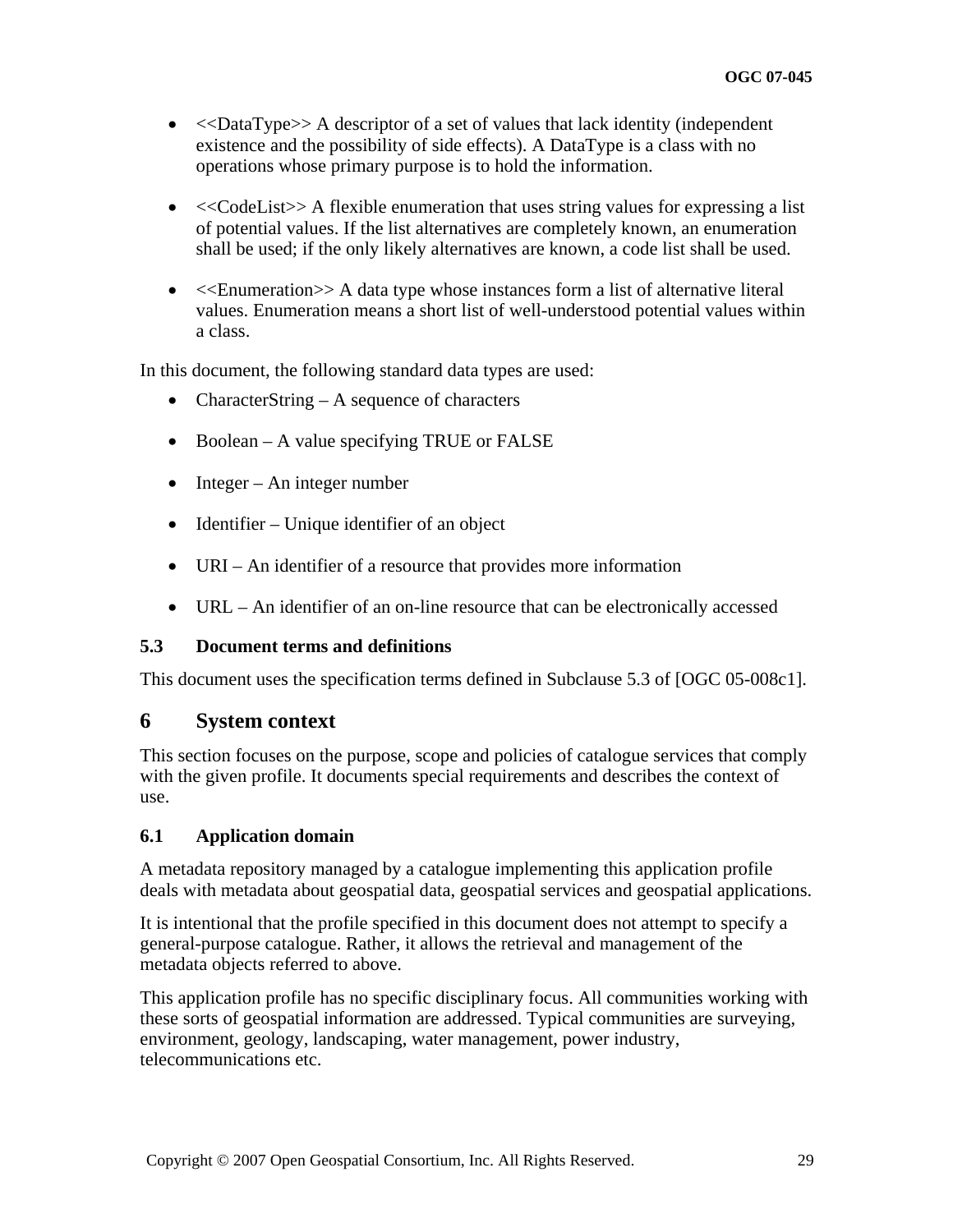<span id="page-29-0"></span>The intention is to implement a generally understood information model based on standard metadata with only a few relationships among the catalogue items. Usage should be as simple as possible, implementing a set of use cases typical in the geospatial community.

The requirements of the information model, search properties, details of the results sets and interfaces were defined in close cooperation with users in various communities as well as software vendors.

This profile allows for a catalogue to accept a request from a client and distribute the request to one or more other catalogues within a federation. In this case, the metadata entries managed by the other catalogues become available to their own clients. It is possible to start a search from only one known location and to search as many catalogues as possible with the same set of attributes.

#### **6.2 Essential use cases**

This section describes essential use cases for the purpose of demonstrating typical interactions between users, as well as a catalogue service that supports the specified application profile. [Figure 2](#page-29-1) shows the overall system that contains major interactions between the actors.



**Figure 2: Overall system use cases** 

<span id="page-29-1"></span>An actor is a person, organisation, or external system that plays a role in one or more interactions with the system. Four actors are identified:

**Publisher**: A publisher publishes metadata descriptions to a catalogue. By doing so, he enables the discovery of that description record by a requestor entity. This actor is also the owner of the geo-resource that he describes.

**Broker**: This actor is a specialised publisher that publishes and maintains metadata records on behalf of the owner of georesources.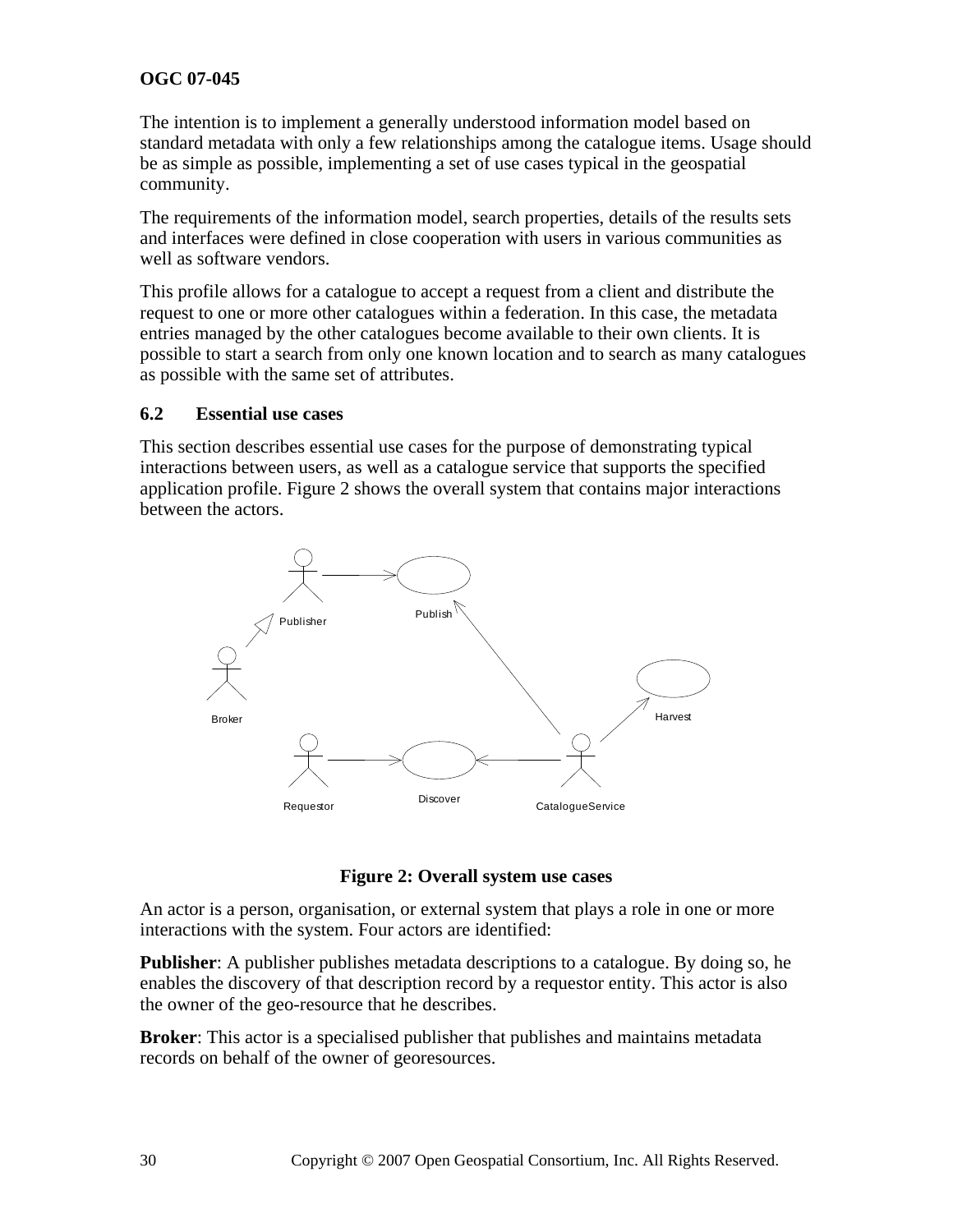<span id="page-30-0"></span>**Requestor**: This actor searches for metadata records in a catalogue service, either by browsing or through more complicated queries.

**Catalogue Service**: This is a system that handles the discovery and publishing of metadata entries. Furthermore, this actor has the ability to harvest metadata records from other catalogue services.

The following sections describe the use cases in more detail.

#### **6.2.1 Publish metadata**



#### **Figure 3: Publish metadata**

**Description**: A publisher describes geo-resources by applying ISO/TS19139 [ISO/TS19139] as specified by this document. A geo-resource might be a service, a geodataset (single or collection) or an application. The publisher owns the georesource. As an alternative, the publisher might be a broker that does not own the geo-resource, but describes and publishes metadata descriptions to a catalogue service on behalf of a publisher.

**Pre-conditions**: The publisher knows the URL of the catalogue service has knowledge about the transaction interface and has the right to access the catalogue service.

**Post-conditions**: The metadata record is either successfully published to the catalogue service or publishing fails due to a non-valid metadata description.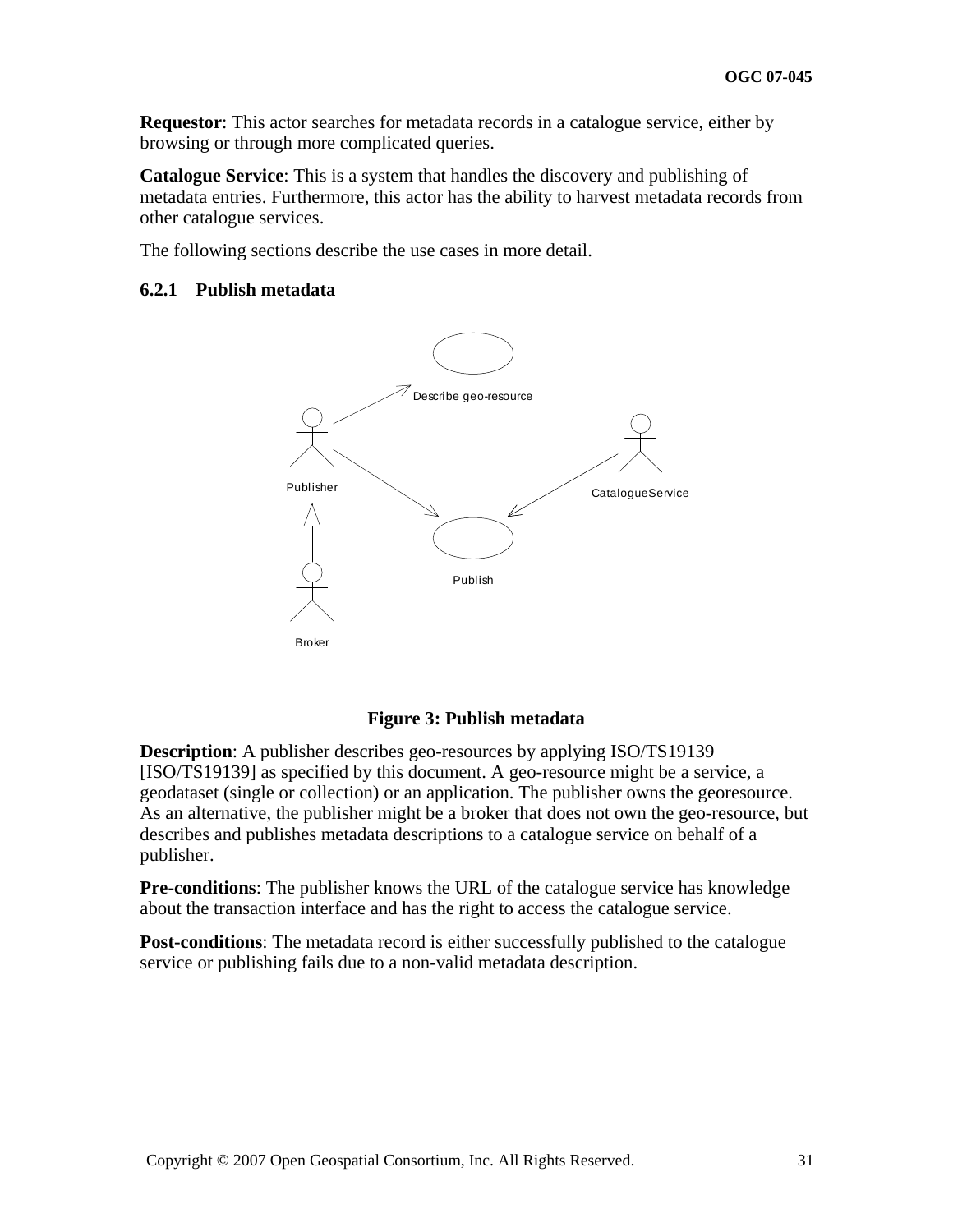#### <span id="page-31-0"></span>**6.2.2 Discover metadata**



#### **Figure 4: Discover metadata**

**Description**: A requestor discovers metadata entries in a catalogue service either by browsing the content of the catalogue or by placing certain query terms. If a service is discovered that fits his search terms, he can bind to this service in accordance with the information in the result sets of the catalogue service.

**Pre-conditions**: The requestor knows the location of the catalogue service.

**Post-Condition**: The requestor receives a valid catalogue response (due to a valid request) with a result set that contains all the information that fits the requestor's query.

#### **6.2.3 Harvest metadata**



#### **Figure 5: Harvest metadata**

**Description**: A catalogue service may harvest metadata records from a given XML resource, i.e. a metadata description that complies with XML schemas provided by this specification. This could be a metadata description of services or geodata or, additionally in case of services, a capabilities document of an OGC service that complies with OGC Common Implementation Specification.

**Pre-conditions**: The resource complies with the schemas given by this profile<sup>[4](#page-31-1)</sup>. The XML resource must be accessible over a network.

**Post-Condition**: If the request is processed successfully, the XML resource is inserted into the catalogue storage and is available immediately in case of an adequate query.

 $\overline{a}$ 

<span id="page-31-1"></span> $<sup>4</sup>$  or is a capabilities document which must a priori be translated into the schema given by this profile.</sup>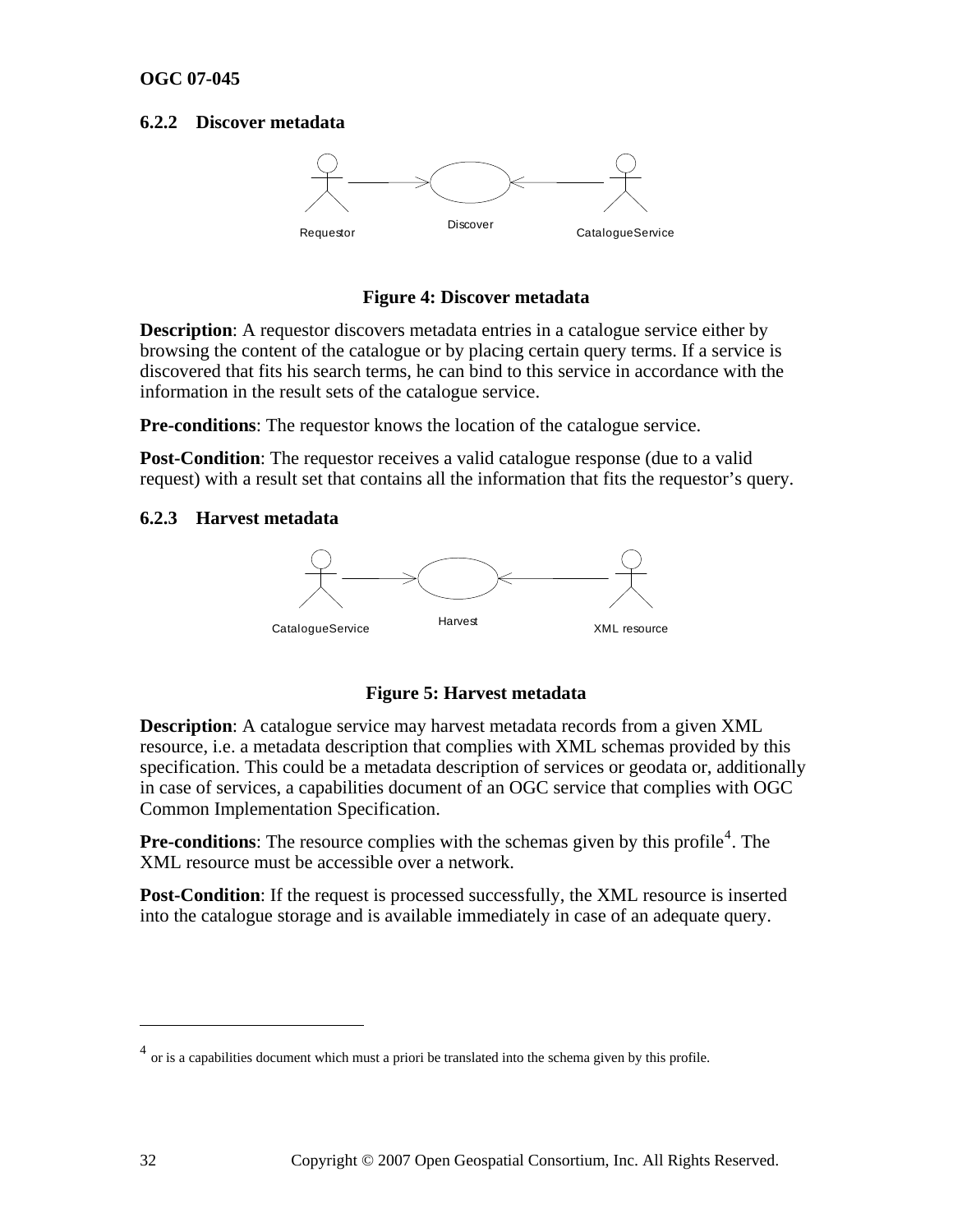## <span id="page-32-0"></span>**7 Information models**

This view focuses primarily on the information structures and the semantics of information processing (i.e. what the system is about); it describes the public information model that is employed by the catalogue service and the interfaces through which it is accessed. The syntax for all supported representations of the metadata objects is defined.

NOTE Mappings to information objects are described by using qualified names according to ISO 19118. For example, the qualified name of resource constraints of a resource being described in a metadata record is MD\_Identification.resourceConstraints.

## **7.1 Capability classes**

This section defines the capability classes of the catalogue service. The application profile distinguishes several capability classes based on the general catalogue information model.

Since both the OGC\_Service and the Discovery functions must be provided by all conforming implementations, they are a mandatory part of the capability class (CSW-Catalogue). A 'read-only' catalogue service has to provide operations labeled 'CSW'. In addition, a transactional catalogue service has to provide operations labeled 'CSWT'.

The additional Manager functions, providing a standardized interface for the active management (push-model) or the passive harvesting (pull-model) of metadata is mandated to be an optional part of the profile (CSWT Catalogue).

| <b>Capability class label</b> | <b>Operations provided</b>         |
|-------------------------------|------------------------------------|
| <b>CSW</b>                    | OGC_Service.GetCapabilities        |
|                               | CSW Discovery.DescribeRecord       |
|                               | CSW Discovery.GetRecords           |
|                               | CSW Discovery.GetDomain (optional) |
|                               | CSW Discovery.GetRecordById        |
| <b>CSWT</b>                   | As above, plus:                    |
|                               | <b>CSW Manager.Harvest</b>         |
|                               | <b>CSW Manager.Transaction</b>     |

| Table 1 - Operations provided by CSW capability classes |  |  |  |  |  |  |
|---------------------------------------------------------|--|--|--|--|--|--|
|---------------------------------------------------------|--|--|--|--|--|--|

All mandatory and optional classes and their associated operations are listed in Table 1.

The logical model of the capability classes is described in the following figure: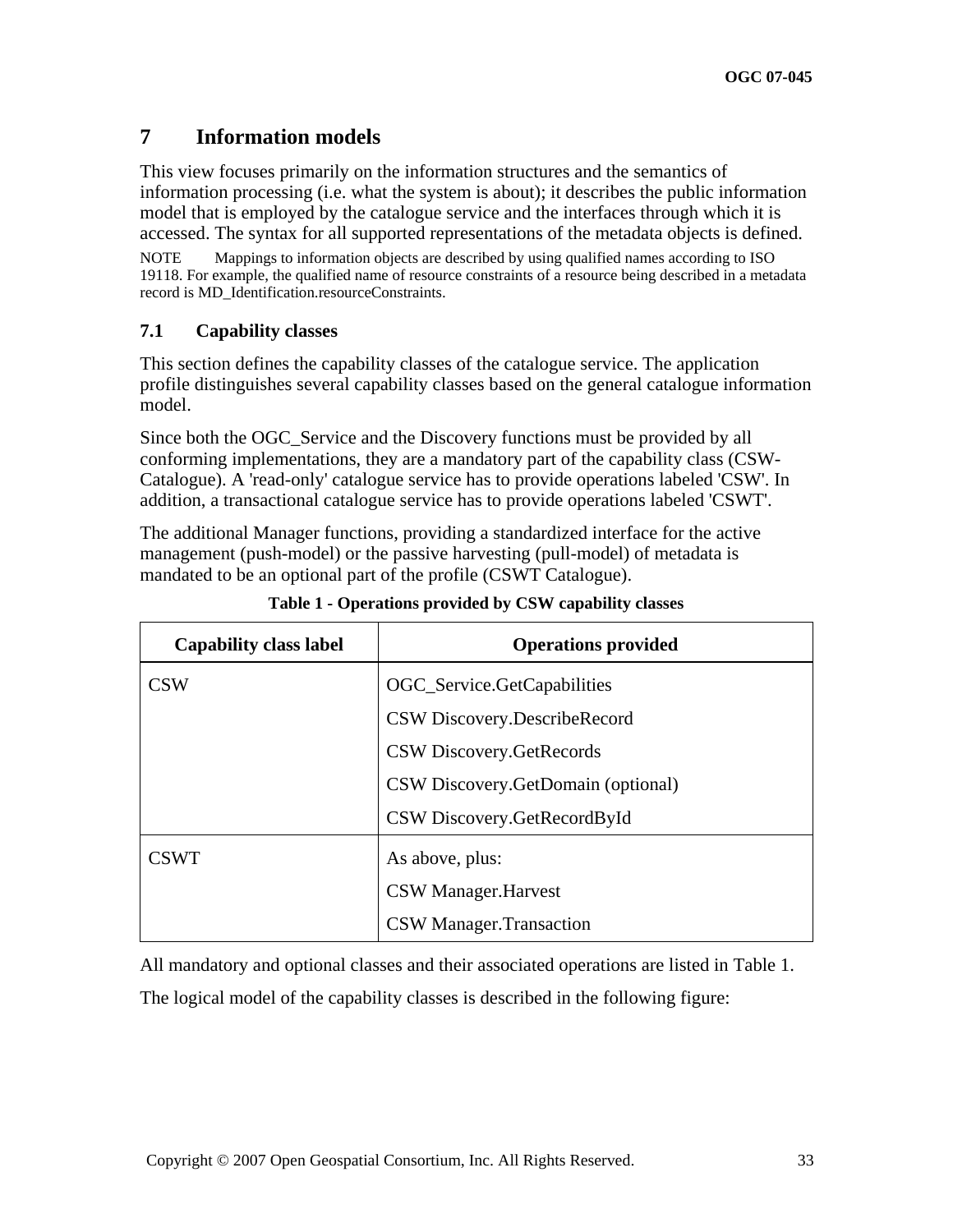<span id="page-33-0"></span>

**Figure 6: CSW capability classes** 

OGC\_Service – This interface is the logical representation of any OGC-compliant service. It defines the getCapabilities () operation;

CSW Catalogue – Implements the OGC\_Service interface. This class provides simple synchronous discovery, but no asynchronous discovery is supported. A CSW compliant catalogue must implement at least this functionality<sup>[5](#page-33-1)</sup>.

CSWT Catalogue – This class is a specialization of the CSW Catalogue.It provides transactional capabilities and is optional.

#### **7.2 Catalogue information model**

The CSW information model is based on the international standard for metadata description ISO 19115:2003/Cor.1:200[6](#page-33-2)<sup>6</sup>. In addition, the catalogue uses a metadata description for service metadata based on the ISO 19119:2005/PDAM 1<sup>[7](#page-33-3)</sup> standard [ISO 19119] to facilitate the management of service metadata. The encoding of any information object in this profile is based on ISO/TS19139 [ISO/TS19139]. The main purpose of the information model is to provide a formal structure for the description of information resources that can be managed by a catalogue service that complies with the application profile.

1

<span id="page-33-1"></span><sup>&</sup>lt;sup>5</sup> Except the getDomain() operation, which is optional.

<sup>6</sup> metadataStandardName: 'ISO19115', metadataStandardVersion: '2003/Cor.1:2006'

<span id="page-33-3"></span><span id="page-33-2"></span><sup>7</sup> metadataStandardName: 'ISO19119', metadataStandardVersion: '2005/PDAM1'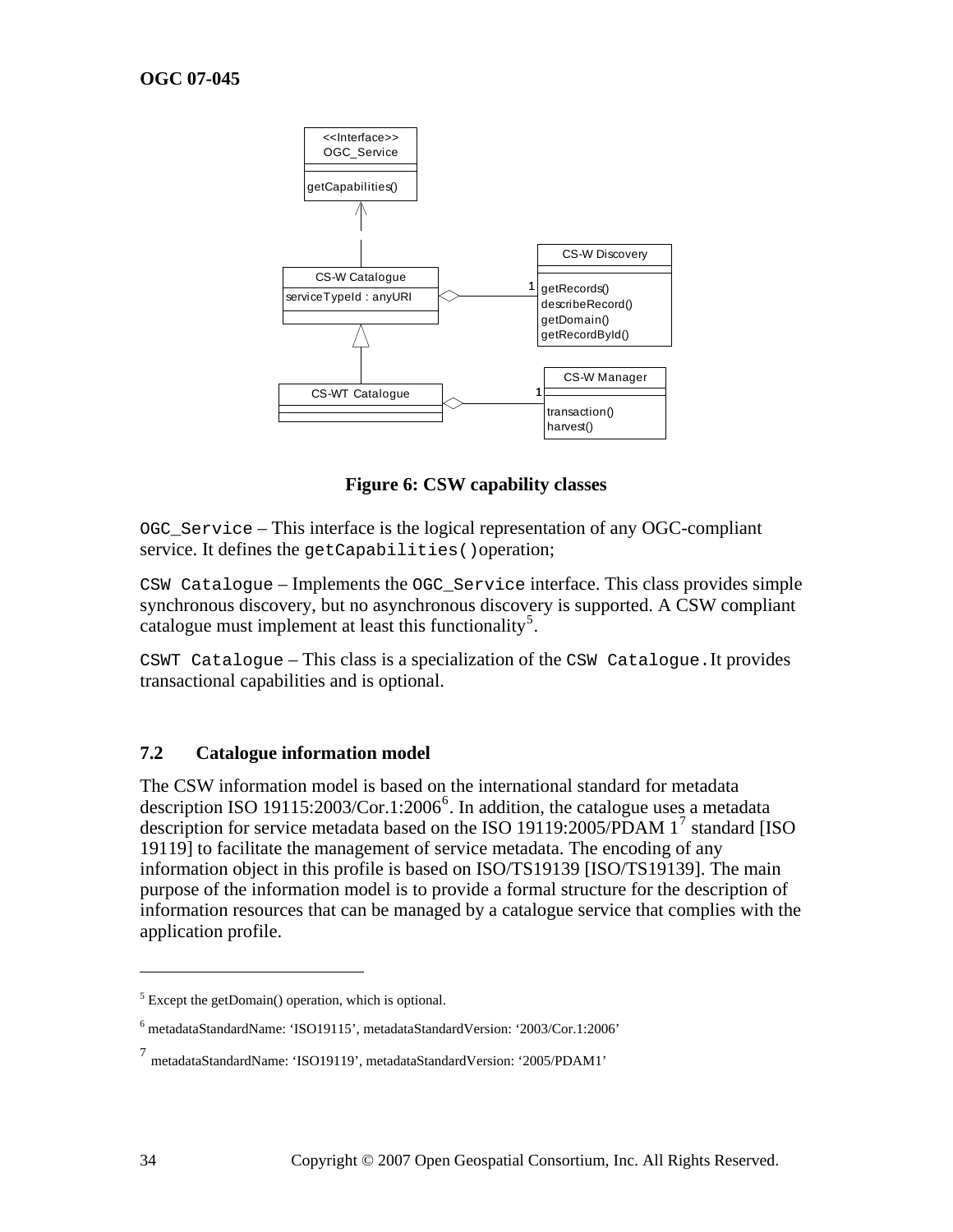<span id="page-34-0"></span>19115:2003/Cor.1:2006 specifies a general purpose model for metadata descriptions. In the following section, this document only refers to the changes that have been applied to 19115:2003/Cor.1:2006 and ISO 19119:2005/PDAM 1 to set up the information model for this application profile. For a more comprehensive description of the model please refer to the original specification documents.



## **Figure 7: Basic classes - Excerpt from 19115:2003/Cor.1:2006**

<span id="page-34-1"></span>[Figure 7](#page-34-1) gives a high level overview of the basic classes of the information model. The classes belong to basic packages that are specified by 19115:2003/Cor.1:2006.

|  |  | <b>Table 2 - Class descriptions</b> |
|--|--|-------------------------------------|
|--|--|-------------------------------------|

| <b>Class name</b>            | <b>Description</b>                                                                                                                                                                                                                                             |
|------------------------------|----------------------------------------------------------------------------------------------------------------------------------------------------------------------------------------------------------------------------------------------------------------|
| MD_Metadata                  | Contains Metadata entity set information. The<br>MD_Metadata entity is a composite of MD_Identification<br>and further classes that are suppressed due to clarity, but<br>explained in detail in 19115:2003/Cor.1:2006.<br>[ISO19115:2003 A.2.1]               |
| MD_Identification            | This abstract class contains information to uniquely<br>identify the information resource that has to be described.<br>MD_Identification is mandatory. It may be implemented<br>as MD_DataIdentification or SV_ServiceIdentification.<br>[ISO19115:2003 A.2.2] |
| <b>MD</b> DataIdentification | Subclass and concretion of the abstract class<br>MD_Identification. According to the application profile,<br>MD DataIdentification describes either data or<br>applications. [ISO19115:2003 A.2.2]                                                             |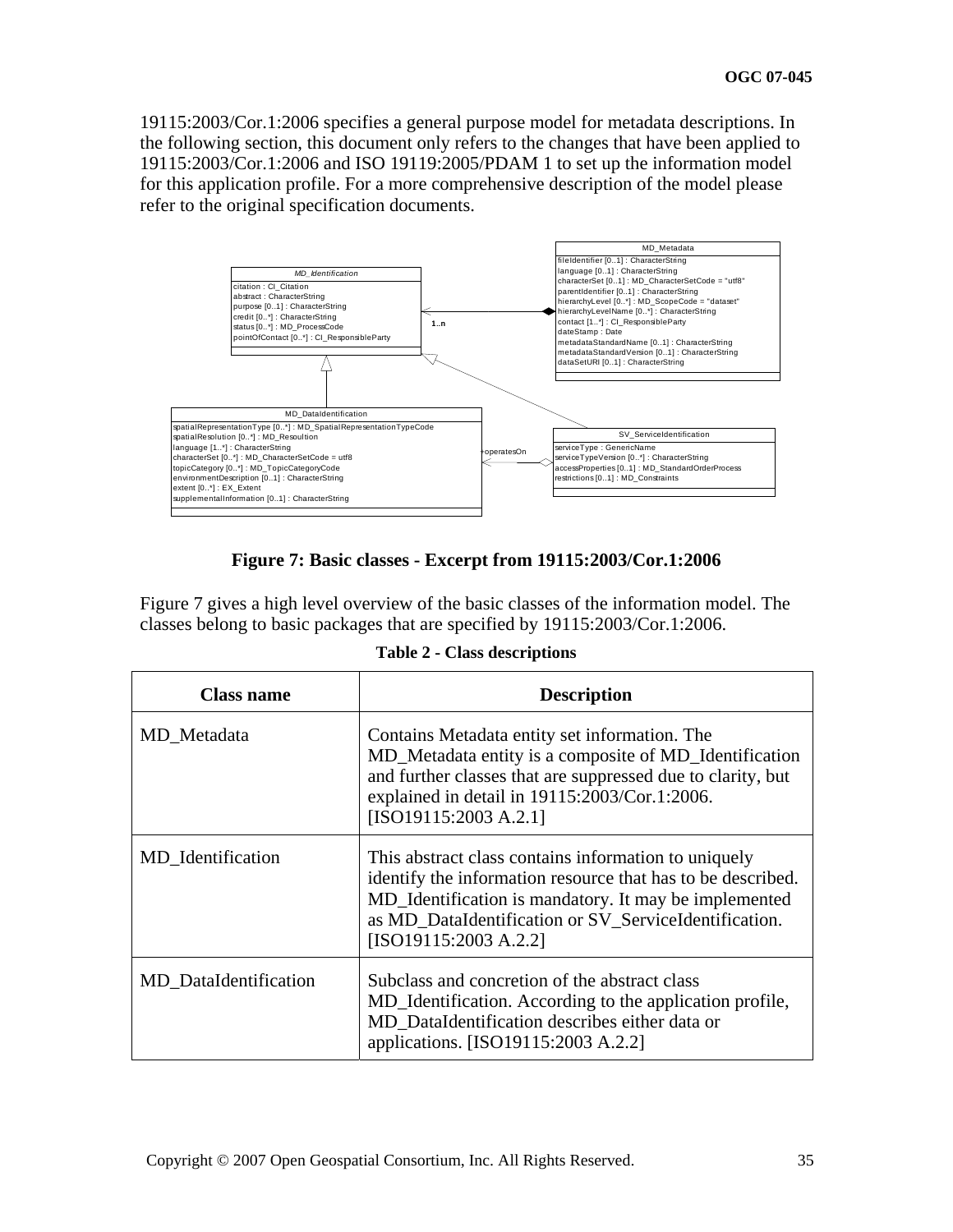<span id="page-35-0"></span>

| SV ServiceIdentification | Subclass and concretion of the abstract class<br>MD_Identification. SV_ServiceIdentification gives a high<br>level description of services according to<br>ISO19119:2005/PDAM 1. A service might be 'loosely<br>coupled' (with no associated data), 'tightly coupled' (with<br>associated data) or 'mixed coupled'. This distinction is<br>done by setting the coupling Type attribute of the<br>SV_ServiceIdentification class [see also<br>ISO19119:2005/PDAM 1 7.4.2] |
|--------------------------|--------------------------------------------------------------------------------------------------------------------------------------------------------------------------------------------------------------------------------------------------------------------------------------------------------------------------------------------------------------------------------------------------------------------------------------------------------------------------|
|                          |                                                                                                                                                                                                                                                                                                                                                                                                                                                                          |

## **7.2.1 Information Resources**

Information resources are entities that can be managed by a CSW-compliant catalogue service. These resources are described and encoded based on the supported information model. The CSW information model supports the description of the following information resources:

| <b>Information</b><br>resource | <b>Description</b>                                                                                                                                                                                                                                                            | <b>Logical model</b> |
|--------------------------------|-------------------------------------------------------------------------------------------------------------------------------------------------------------------------------------------------------------------------------------------------------------------------------|----------------------|
| Dataset <sup>8</sup>           | An identifiable collection of data                                                                                                                                                                                                                                            | ISO 19115            |
| Datasetcollection              | A collection of datasets sharing the same product<br>specification                                                                                                                                                                                                            | ISO 19115            |
| Service                        | A service instance hosted on a specific set of<br>hardware and accessible over a network. A<br>service is tightly coupled, loosely coupled or<br>mixed coupled.                                                                                                               |                      |
| Loosely<br>coupled             | A service instance that is not associated with a<br>specific dataset or dataset collection. Loosely-<br>coupled services may have an association with<br>data types through the service type definition.<br>Dataset metadata need not be provided in the<br>service metadata. | ISO 19119            |

 $\overline{a}$ 

<span id="page-35-1"></span> $^8$  Documents (e.g. .pdf with geospatial content) should be described as a dataset.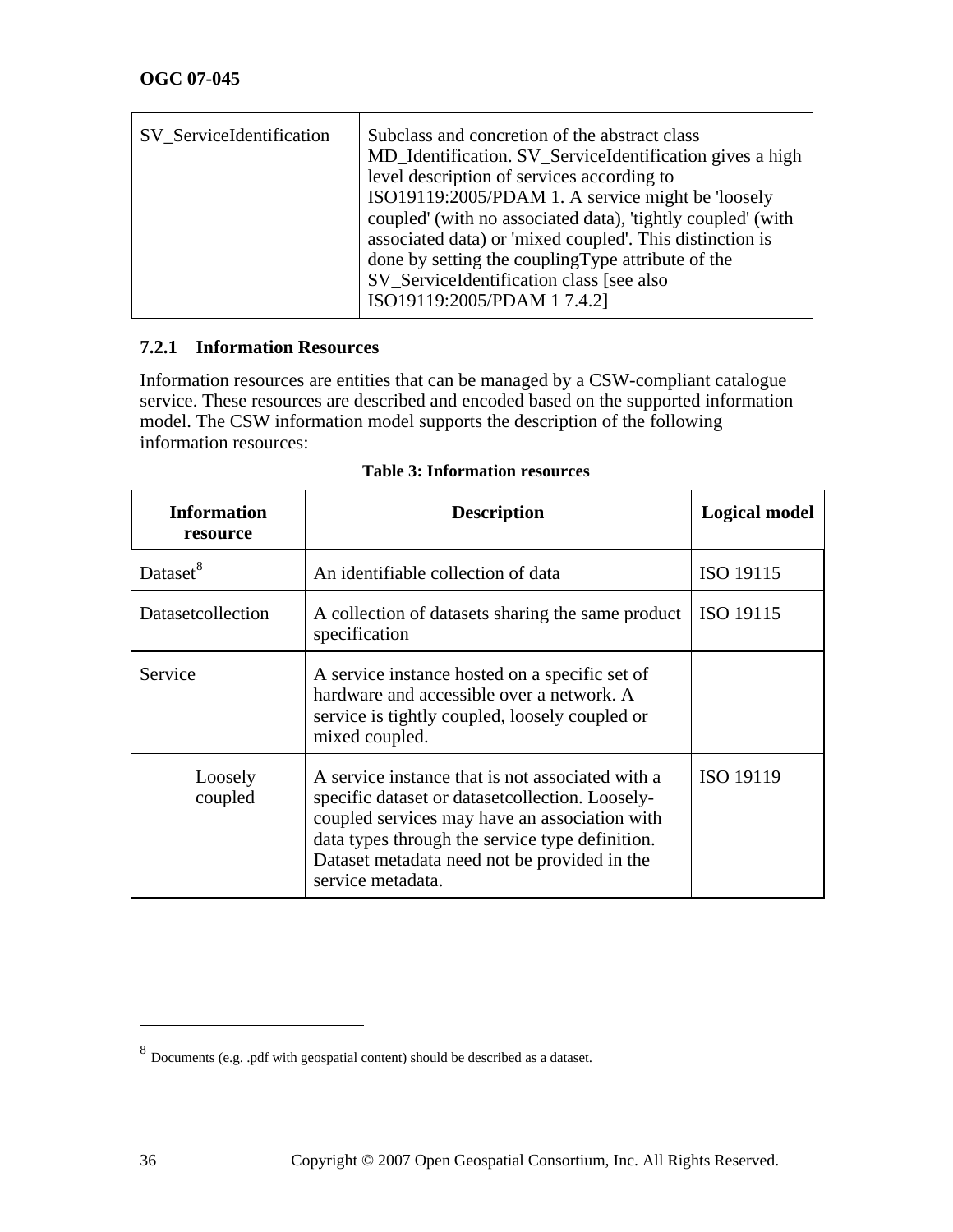| <b>Tightly</b><br>coupled | A service that is associated with specific datasets<br>or datasetcollections. Service metadata shall<br>describe both the service and the geographic<br>dataset, the latter being defined in accordance<br>with ISO 19115.                                                                                                                                           | <b>ISO</b><br>19119/ISO<br>19115 |
|---------------------------|----------------------------------------------------------------------------------------------------------------------------------------------------------------------------------------------------------------------------------------------------------------------------------------------------------------------------------------------------------------------|----------------------------------|
| Mixed<br>coupled          | A service that is associated with a specific<br>dataset or dataset collection. Service metadata<br>shall describe both the service and the<br>geographic dataset, the latter being defined in<br>accordance with ISO 19115. But this service<br>instance can also be used with external data (i.e.<br>data that is not described by the operates On<br>association). | <b>ISO</b><br>19119/ISO<br>19115 |
| Application               | An information resource that is hosted on a<br>specific set of hardware and accessible over a<br>network.                                                                                                                                                                                                                                                            | ISO 19115                        |

In the following you find a mapping of the ISO19115/19 metadata information objects to these information resources.

#### 7.2.1.1 Datasets and datasetcollections

Metadata descriptions of geographic datasets and datasetcollections are completely covered by 19115:2003/Cor.1:2006. No further extensions have been made to this profile.

Furthermore, according to 19115:2003/Cor.1:2006, profiles may be defined that may have additional elements. These profile extensions may be used in connection with the information model at hand, but may not contradict 19115:2003/Cor.1:2006, ISO19119:2005/PDAM 1 or the extensions being made in this document.

### 7.2.1.2 Service (loosely-/tightly-/mixed-coupled)

Next to datasets and datasetcollections, the catalogue service manages service instance metadata. ISO19119:2005/PDAM 1 defines metadata for the description of geographic service instances. These records can be managed and searched using a catalogue service in a similar manner to the metadata entities described in the previous section. The metadata elements for a service provide sufficient information to allow a client to invoke the service based on the metadata record.

A common use case in the context of catalogue services is that someone searches for services providing specific data. Such behaviour can be modeled by ISO19119 [ISO 19119:2005/PDAM 1] where a service instance: "*[..] may be tightly-coupled with a dataset instance, or it may be un-associated with specific data instances, i.e. looselycoupled. Loosely-coupled services may have an association with data types through the service type definition. In the tightly-coupled case, the service metadata shall describe*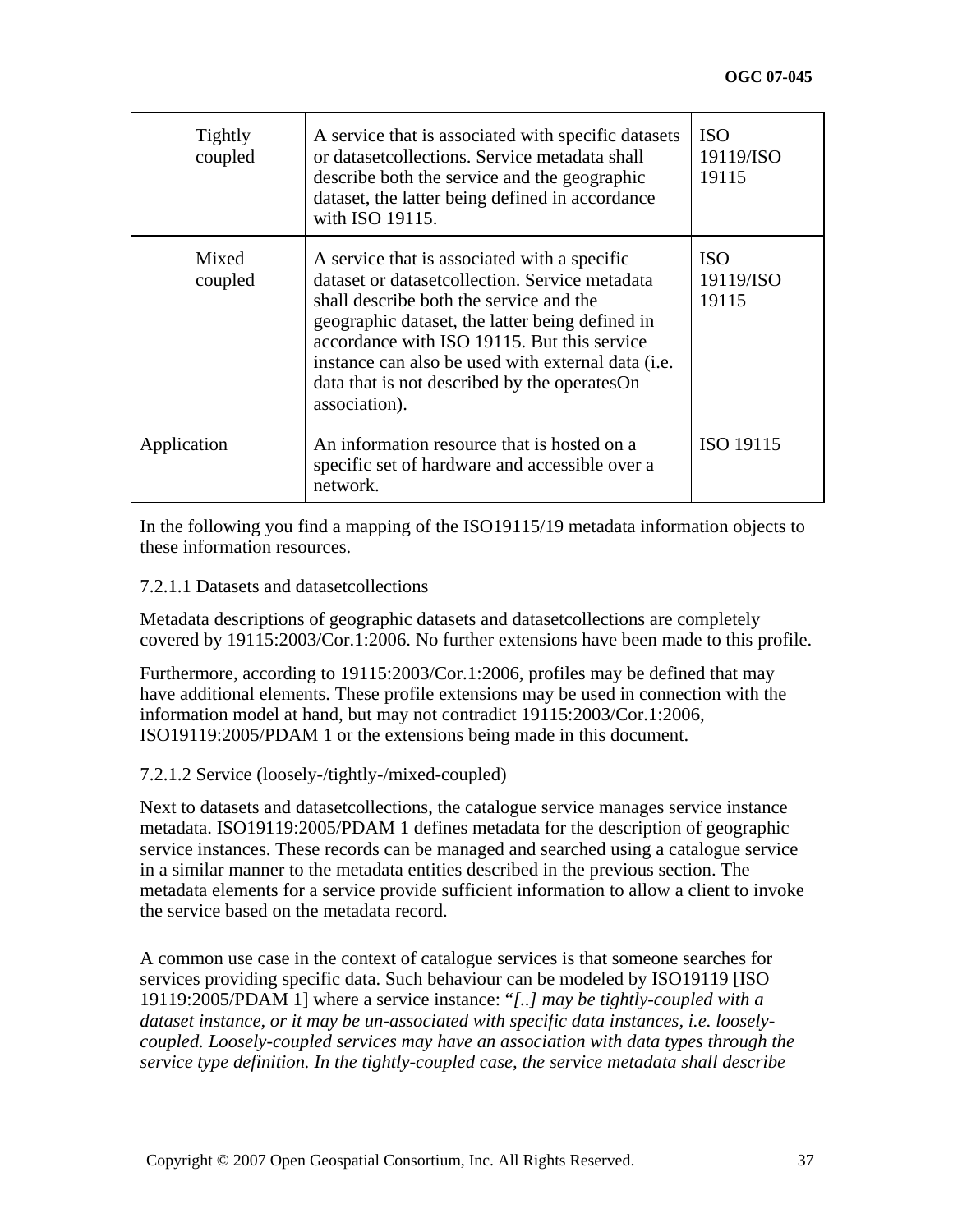*both the service and the geographic dataset, the latter being defined in accordance with ISO 19115…. For the loosely-coupled case, dataset metadata need not be provided in the service metadata.*"

As a result service metadata descriptions consist of the following parts:

- Identification information as serviceType and serviceTypeVersion, identification information inherited from ISO19115:MD\_Identification and optional access properties and restrictions
- Metadata describing the service instance (operations and parameters) including the DCP-dependent connectPoints (service endpoints) of the operations, ideally a linking WSDL document including constraints on the permitted values of the service operations (primary in the tightly-coupled-case).
- Optional Metadata (19115:2003/Cor.1:2006) or references, describing the geodata with which the service may be associated.

In the context of this application profile, service metadata is described by ISO 19119:2005/PDAM 1. See Annex D1 for a detailed description of the XML encoding for services.

## 7.2.1.3 Applications

In the context of this profile, an application is defined as an information resource that is accessible over the Internet and does not fit into the category of services described in the above sections. They are primarily clients (here: HTTP-based) with a specialised, proprietary user interface. For that reason, they can be described by a valid ISO 19115:2003/Cor.1:2006 metadata entry, including an online link to their location.

## **7.2.2 Extensions**

The application profile at hand demands some extensions to the referenced ISO specifications. These extensions and recommendations are described in the following paragraphs.

## 7.2.2.1 Extensions to ISO 19115:2003/Cor.1:2006

To support the description of the resource type 'application' the list of possible values for the ISO class MD\_ScopeCode has to be extended.

The following value has to be added to the data dictionary of the MD\_ScopeCode class defined by ISO 19119:2003/Cor.1:2006.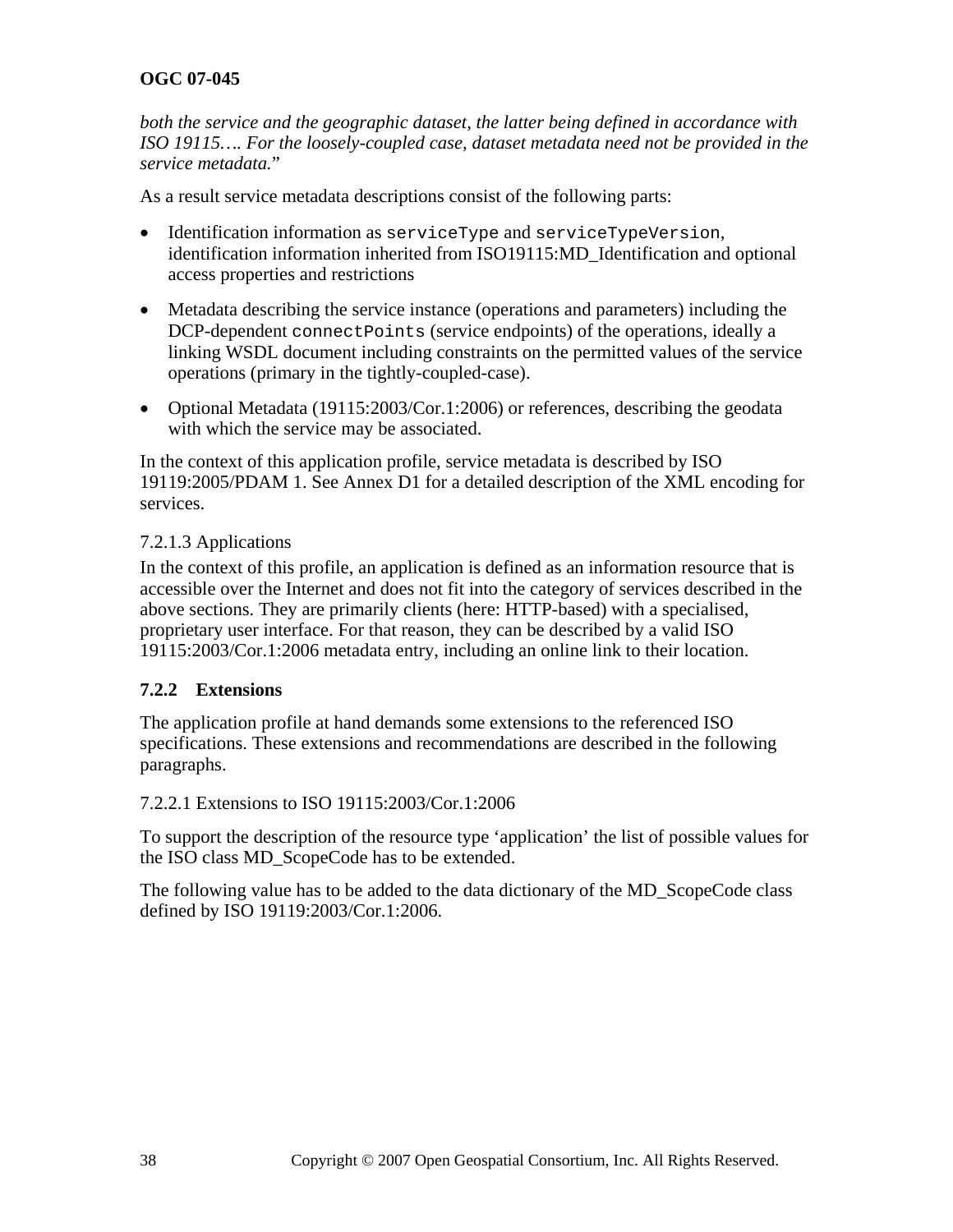| <b>Name</b>  | <b>Domain code</b> | <b>Definition</b>                                               |
|--------------|--------------------|-----------------------------------------------------------------|
| MD_ScopeCode | ScopeCd            | class of information to which the referencing<br>entity applies |
| Application  | 017                | information applies to the application                          |

#### **Table 4 - Data dictionary for MD\_ScopeCode <<CodeList>>**

Admittedly, some recommendations are made to clarify the usage of specific elements of a metadata entity. These recommendations are as follows:

- MD\_Metadata.fileIdentifier: unique identifier for the given metadata entity. This identifier is mandatory for this application profile!<sup>[9](#page-38-0)</sup> The usage of a UUID (Universal Unique Identifier, as specified by IETF (http://www.ietf.org)) is recommended to ensure identifier's uniqueness.
- MD\_Metadata.parentIdentifier: unique identifier for a datasetcollection that is described elsewhere and which the metadata entity belongs to. The usage of a UUID (Universal Unique Identifier, as specified by IETF (http://www.ietf.org)) is recommended to ensure identifier's uniqueness.

To simplify catalogue mining each MD\_DataIdentification instance being part of a MD\_Metadata instance must have an identifier having a code value that is equal to the fileIdentifier of the owning MD\_Metadata instance.

### 7.2.2.2 Extensions to 19119:2005/PDAM 1

One minor extension has to be applied to the class <<SV\_CoupledResource>>. The original class <<SV\_CoupledResource>> does not allow to consider the name of the resources (i.e. dataset) as it is used by a service instance (e.g. layer name or featureTypeName). Thus, there is no method to generate service requests (like GetMap or GetFeature) based on plain ISO service metadata.

In addition there exists a more general problem in the scope of coupling service and data metadata, since there exists a wide range of possible interpretations and usages of elements intended for this issue.

For that reason a convenient way when implementing and using CSW with ISO Application Profile to specify interpretation of these elements is suggested in [Figure 8](#page-39-0) .

<u>.</u>

<span id="page-38-0"></span><sup>9</sup> precondition for the getRecordByID operation to work properly (see 8.2.2.2)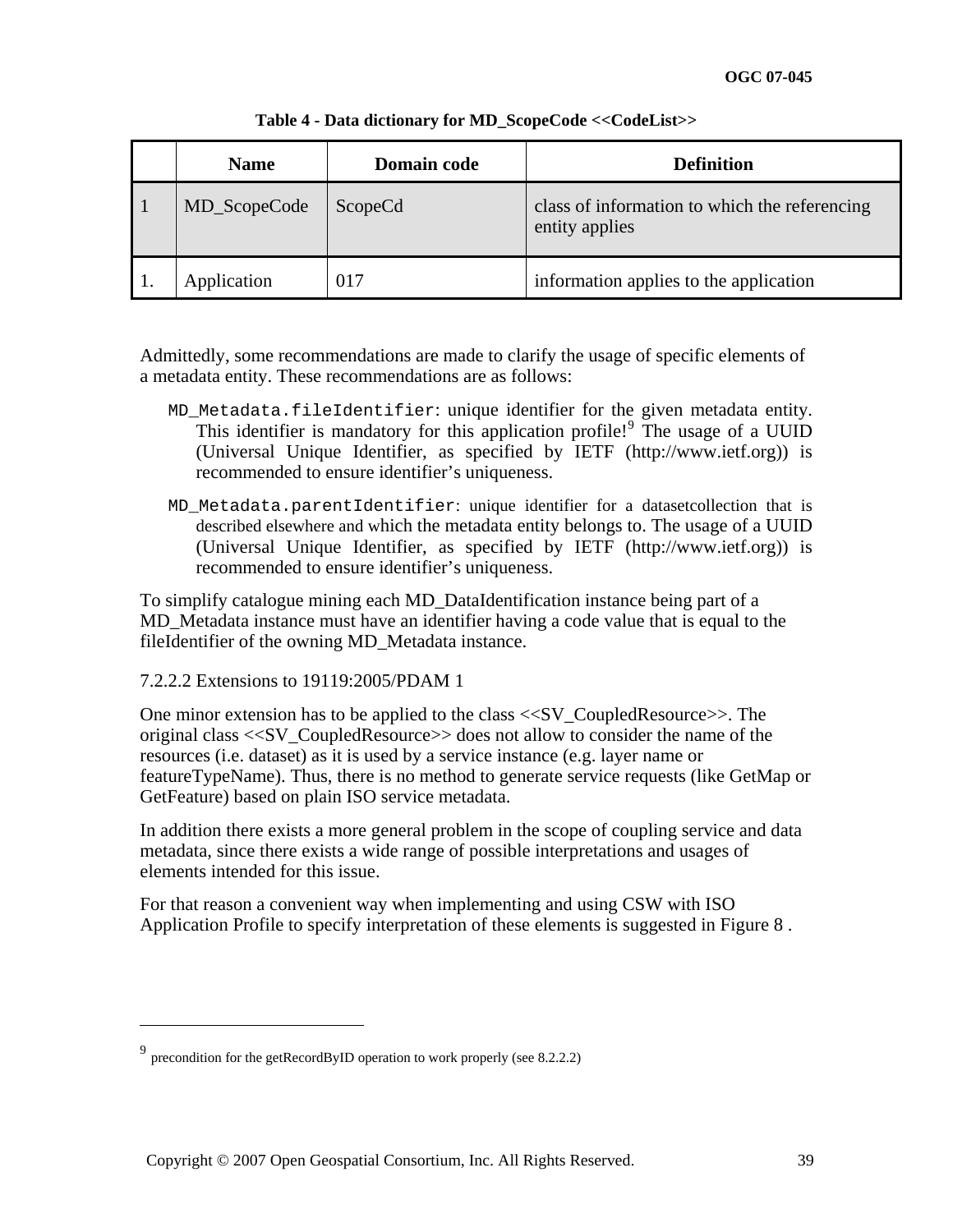| SV_CoupledResource                                                                          |
|---------------------------------------------------------------------------------------------|
| + identifier: CharacterString<br>+ operationName: CharacterString<br>+ ScopedName: CodeType |
|                                                                                             |

### **Figure 8: Extension to class <<SV\_CoupledResource>>**

<span id="page-39-0"></span>

|    | <b>Attribute</b><br>name/Role<br>name | <b>Definition</b>                                                                    | Obligation/<br><b>Condition</b> | <b>Maximum</b><br>occurrence | Data type       |
|----|---------------------------------------|--------------------------------------------------------------------------------------|---------------------------------|------------------------------|-----------------|
| 1. | operation<br>name                     | Name of the service<br>operation                                                     | M                               | $\mathbf{I}$                 | CharacterString |
| 2. | identifier                            | Name of the identifier of a<br>given tightly coupled<br>dataset                      | M                               |                              | CharacterString |
| 3. | ScopedName                            | Scoped identifier of the<br>resource in the context of<br>the given service instance | $\Omega$                        |                              | CodeType        |

|  |  |  |  | Table 5 – Data dictionary for SV_CoupledResource |
|--|--|--|--|--------------------------------------------------|
|--|--|--|--|--------------------------------------------------|

The XML schema fragment is defined in Annex D2 accordingly.

A gmd:MD\_Metadata element that uses this extension should describe it properly by offering a gmd:metadataExtensionInfo property. In the service metadata operation section, the client should find sufficient information to bind to the service, including access point information for the GetCapabilities-operation.

### **7.2.3 Mappings to the common XML Record format**

#### 7.2.3.1 Core queryable properties

The queryable properties are those properties on which a catalogue client can formulate a filter expression. The goal of defining core queryable properties is primarily query interoperability among catalogues that implement the same protocol binding. Defining a set of core queryable properties also enables simple cross-profile discovery, where the same queries can be executed against any catalogue service without modification and without detailed knowledge of the catalogue's information model. This requires a set of general metadata properties that can be used to characterize any resource.

### **All queryables must be expressed as qualified names (QNames).**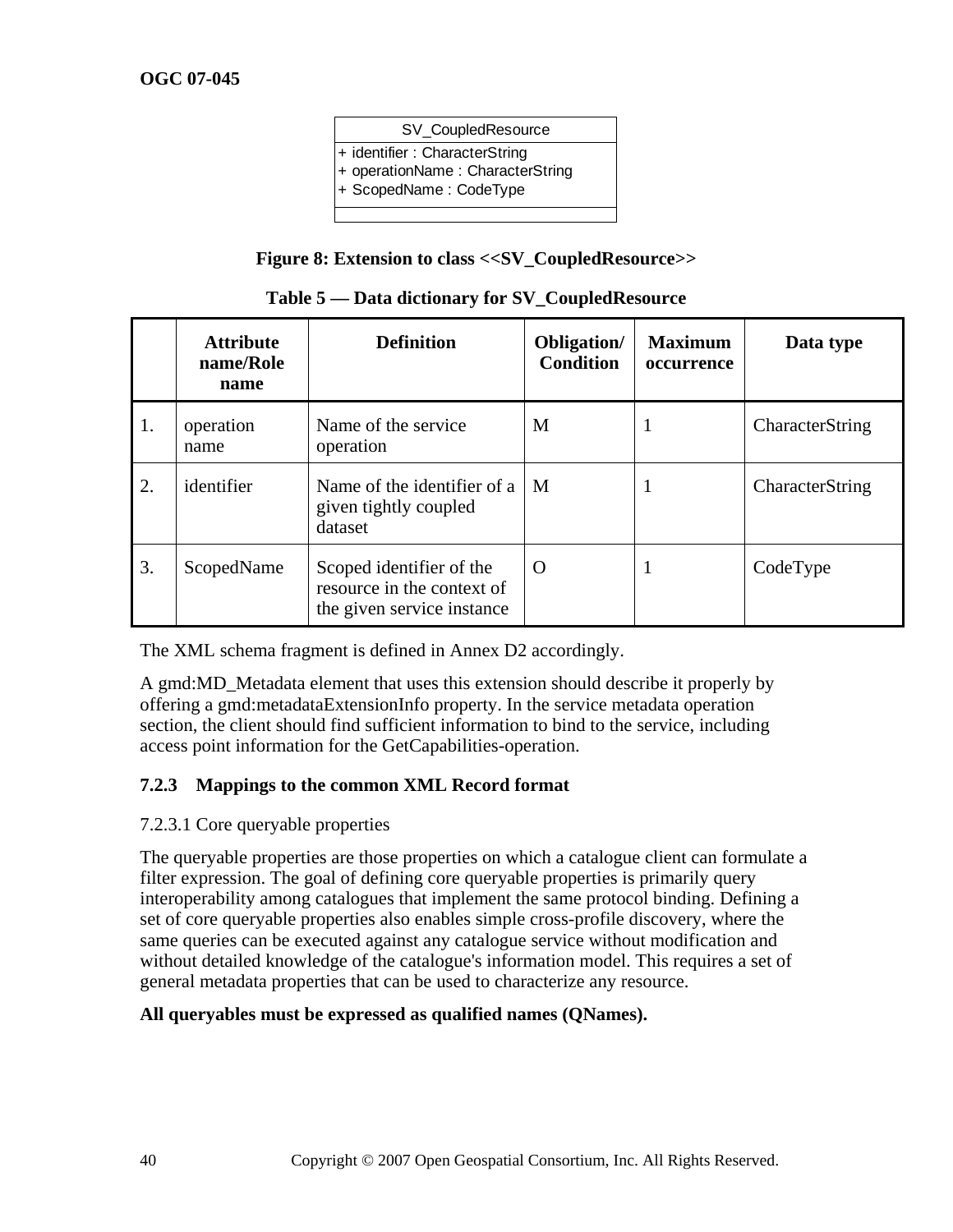The following tables define the mapping of the core queryable properties (as defined by the OGC Catalogue specification) to the ISO information model.

The properties "Title", "AnyText", and "Identifier" are mandatory queryables. Core queryable properties that cannot have a value assigned (e.g. the information is not available in the information model of the catalogue instance) shall be considered as having a value of NULL.

| <b>Name</b>             | <b>Definition</b>                                                             | Data type                                                                      | <b>Property Mapping to Information Model</b>                                                                                                                                               |
|-------------------------|-------------------------------------------------------------------------------|--------------------------------------------------------------------------------|--------------------------------------------------------------------------------------------------------------------------------------------------------------------------------------------|
| Subject <sup>a</sup>    | The topic of the<br>content of the<br>resourceb                               | CharacterString                                                                | MD_Metadata.identificationInfo.AbstractMD_Id<br>entification.descriptiveKeywords.MD_Keywords<br>.keyword<br>plus<br>MD_Metadata.identificationInfo.MD_DataIdenti<br>fication.topicCategory |
| Title <sup>a</sup>      | A name given to the<br>resource                                               | CharacterString                                                                | MD_Metadata.identificationInfo.AbstractMD_Id<br>entification.citation.CI_Citation.title                                                                                                    |
| Abstract <sup>a</sup>   | A summary of the<br>content of the<br>resource.                               | CharacterString                                                                | MD_Metadata.identificationInfo.AbstractMD_Id<br>entification.abstract                                                                                                                      |
| AnyText                 | A target for full-text<br>search of character<br>data types in a<br>catalogue | CharacterString                                                                | Whole resource text.                                                                                                                                                                       |
| Format <sup>a</sup>     | The physical or<br>digital manifestation<br>of the resource f                 | CharacterString                                                                | MD_Metadata.distributionInfo.MD_Distribution.<br>distributionFormat.MD_Format.name                                                                                                         |
| Identifier <sup>a</sup> | A unique reference<br>to the record within<br>the catalogue                   | Identifier                                                                     | MD_Metadata.fileIdentifier                                                                                                                                                                 |
| Modified <sup>c</sup>   | Date on which the<br>record was created<br>or updated within<br>the catalogue | Date-8601, example:<br>1963-06-19                                              | MD_Metadata.dateStamp.Date                                                                                                                                                                 |
| Type a                  | The nature or genre<br>of the content of the<br>resource. Type can            | Codelist: dataset,<br>datasetcollection,<br>service, application <sup>10</sup> | MD_Metadata.hierarchyLevel.MD_ScopeCode/<br>@codeListValue. If MD_Metadata<br>.hierarchyLevel is missing, 'Type' will be                                                                   |

**Table 6 – Mapping to common queryable elements** 

<span id="page-40-0"></span><sup>&</sup>lt;sup>10</sup> The additional type value "application" can only be used in a query against a catalogue compliant to this profile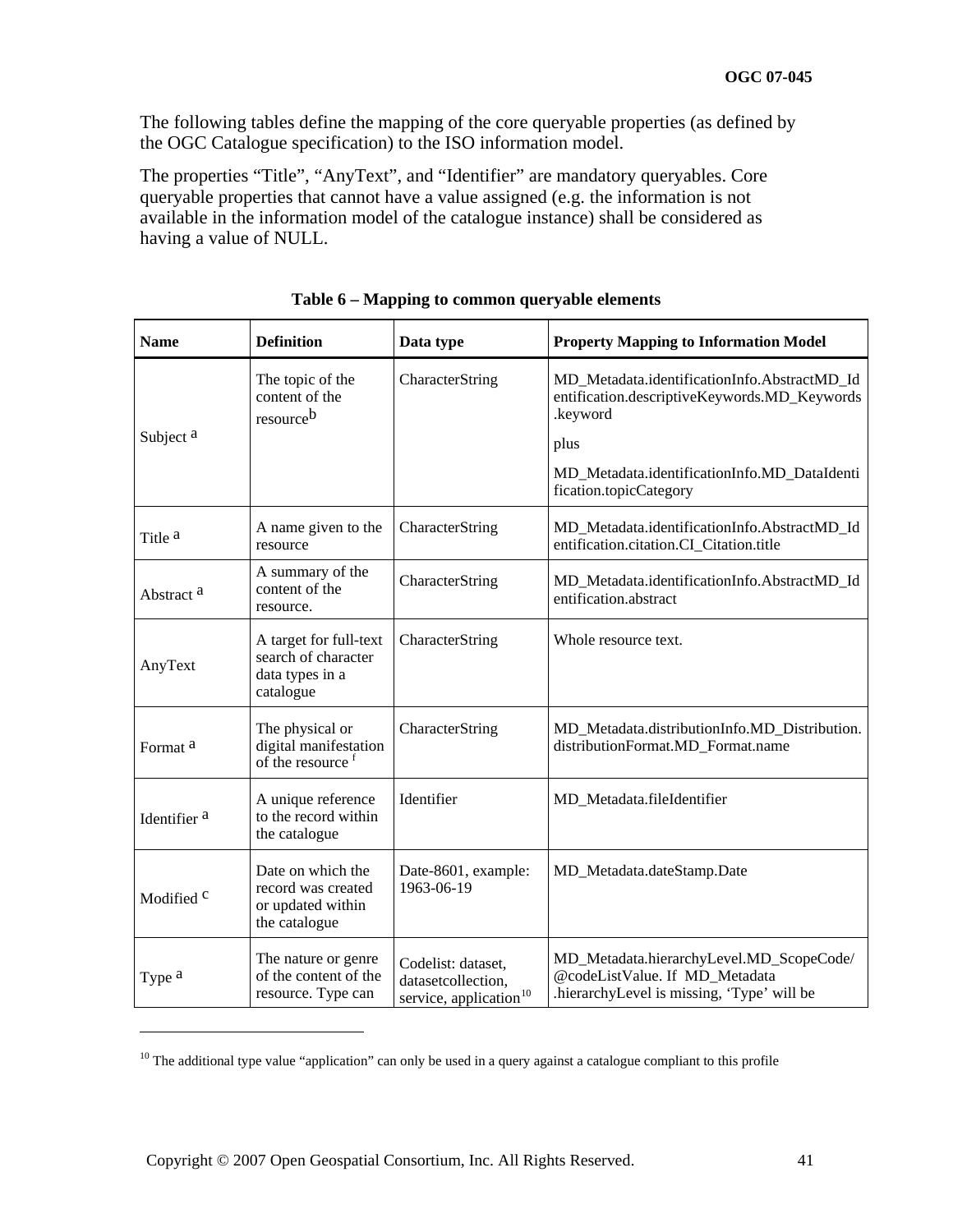|                  | include general<br>categories, genres or<br>aggregation levels of<br>content. <sup>g</sup>   |                             | considered as "Dataset" (default).          |
|------------------|----------------------------------------------------------------------------------------------|-----------------------------|---------------------------------------------|
| BoundingBox d    | A bounding box for<br>identifying a<br>geographic area of<br>interest                        | BoundingBox, see<br>Table 7 | BoundingBox.<br>see Table 7                 |
| CRS <sup>e</sup> | Geographic<br>Coordinate<br>Reference System<br>(Authority and ID)<br>for the<br>BoundingBox | Identifier                  | CRS,<br>see Table 8                         |
| Association      | Complete statement<br>of a one-to-one<br>relationship                                        | Association                 | There is no mapping defined in this profile |

a Names, but not necessarily the identical definition, are derived from the Dublin Core Metadata Element Set, version 1.1:ISO Standard 15836-2003 (February 2003)

b Typically, a Subject will be expressed as keywords, key phrases or classification codes that describe a topic of the resource. Recommended best practice is to select a value from a controlled vocabulary or formal classification scheme.

c DCMI metadata term <http://dublincore.org/documents/dcmi-terms/>.

d Same semantics as EX\_GeographicBoundingBox class in ISO 19115.

e If not supplied, the BoundingBox CRS has to be WGS84

f Dublin Core Metadata Element Set, version 1.1:ISO Standard 15836-2003: Typically, Format may include the media-type or dimensions of the resource. Format may be used to determine the software, hardware or other equipment needed to display or operate the resource.

g Dublin Core Metadata Element Set, version 1.1:ISO Standard 15836-2003. The core queryable Type is used to indicate the type or class of a resource being described by the catalogue. Typically the value of the Type property is taken from some controlled vocabulary. To describe the physical or digital manifestation of the resource, use the FORMAT element.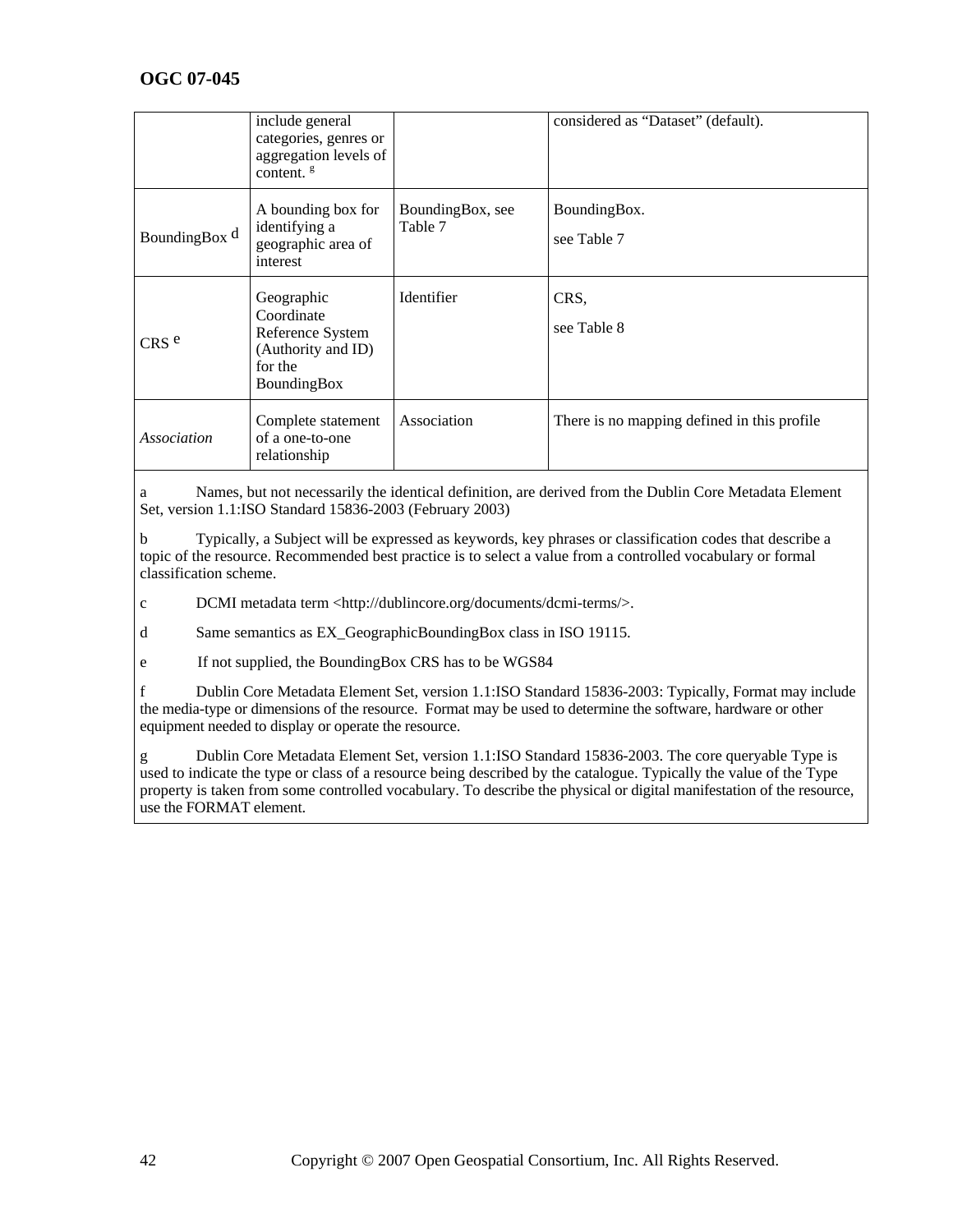<span id="page-42-0"></span>

| <b>Name</b>        | <b>Definition</b>                                                                                                                             | Data type | <b>Property Mapping to Information Model</b>                                                                                                |
|--------------------|-----------------------------------------------------------------------------------------------------------------------------------------------|-----------|---------------------------------------------------------------------------------------------------------------------------------------------|
| WestBoundLongitude | Western-most<br>coordinate of the<br>limit of the<br>resource's extent,<br>expressed in<br>longitude in decimal<br>degrees (positive<br>east) | numeric   | MD_Metadata.identificationInfo.MD_DataIdentificatio<br>n.extent.EX_Extent.geographicElement.EX_Geographic<br>BoundingBox.westBoundLongitude |
| SouthBoundLatitude | Southern-most<br>coordinate of the<br>limit of the<br>resource's extent,<br>expressed in latitude<br>in decimal degrees<br>(positive north)   | numeric   | MD_Metadata.identificationInfo.MD_DataIdentificatio<br>n.extent.EX_Extent.geographicElement.EX_Geographic<br>BoundingBox.southBoundLatitude |
| EastBoundLongitude | Eastern-most<br>coordinate of the<br>limit of the<br>resource's extent,<br>expressed in<br>longitude in decimal<br>degrees (positive<br>east) | numeric   | MD_Metadata.identificationInfo.MD_DataIdentificatio<br>n.extent.EX_Extent.geographicElement.EX_Geographic<br>BoundingBox.eastBoundLongitude |
| NorthBoundLatitude | Northern-most,<br>coordinate of the<br>limit of the<br>resource's extent,<br>expressed in latitude<br>in decimal degrees<br>(positive north)  | numeric   | MD Metadata.identificationInfo.MD DataIdentificatio<br>n.extent.EX_Extent.geographicElement.EX_Geographic<br>BoundingBox.northBoundLatitude |

**Table 7 - Composition of compound element "BoundingBox"** 

**Table 8 - Composition of compound element "CRS"** 

<span id="page-42-1"></span>

| <b>Name</b>                                                                                                   | <b>Definition</b>                                 | Data type                  | <b>Property Mapping to Information Model</b>                                                             |
|---------------------------------------------------------------------------------------------------------------|---------------------------------------------------|----------------------------|----------------------------------------------------------------------------------------------------------|
| Authority                                                                                                     | Authority of the<br><b>CRS</b>                    | Character<br><b>String</b> | MD_Metadata.referenceSystemInfo.MD_ReferenceSyst<br>em.referenceSystemIdentifier.RS_Identifier.codeSpace |
| ID                                                                                                            | ID of the CRS                                     | Character<br>String        | MD_Metadata.referenceSystemInfo.MD_ReferenceSyst<br>em.referenceSystemIdentifier.RS_Identifier.code      |
| Version                                                                                                       | Version to which the<br>CRS encoding refers<br>to | Character<br>String        | MD_Metadata.referenceSystemInfo.MD_ReferenceSyst<br>em.referenceSystemIdentifier.RS_Identifier.version   |
| To encode the element triplet as a string the following schema shall be considered (see clause 7.2 of OGC 06- |                                                   |                            |                                                                                                          |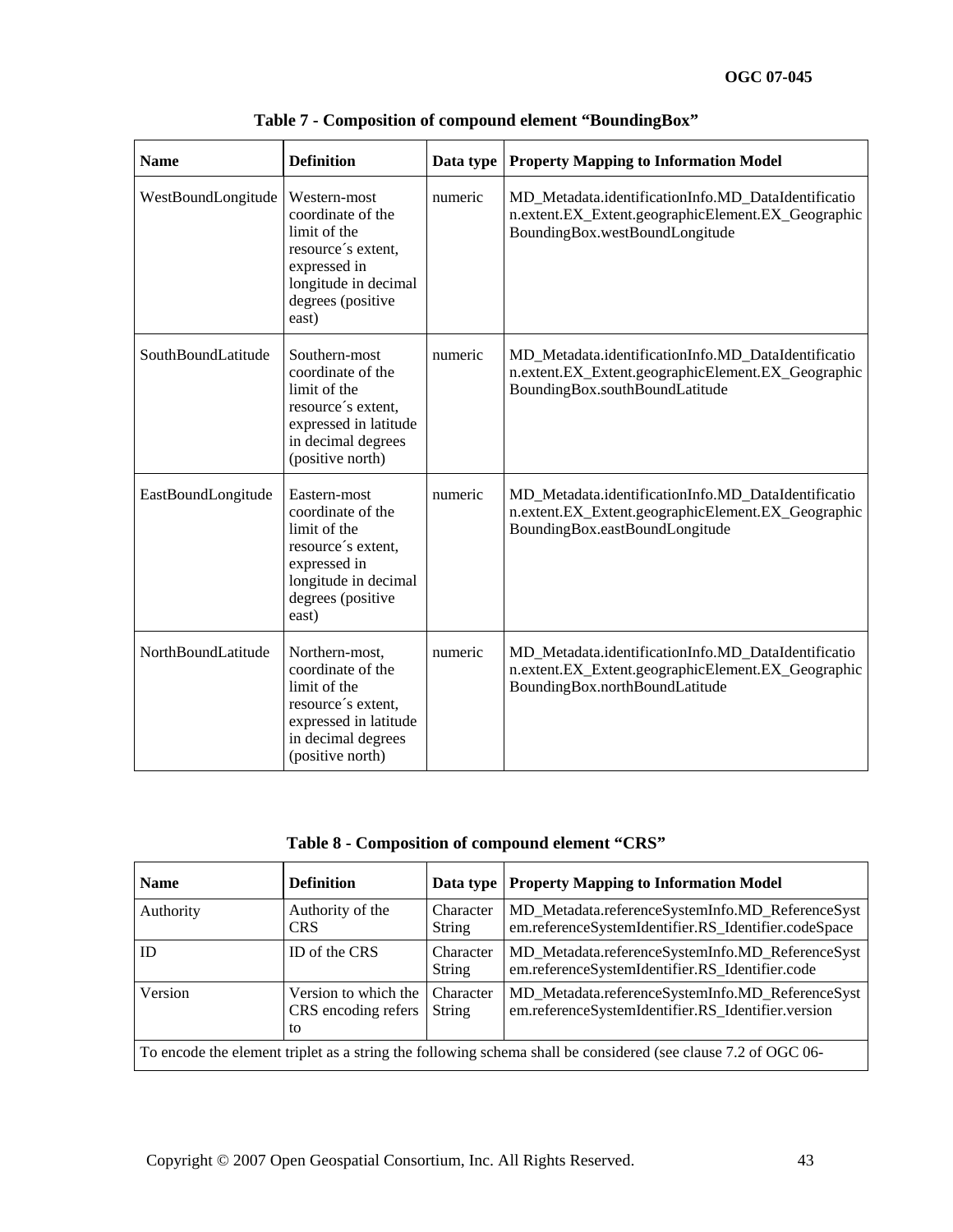| $023r1$ :                                                                                  |
|--------------------------------------------------------------------------------------------|
| urn:ogc:def:objectType:authority:version:code                                              |
| With                                                                                       |
| objectType = "crs"                                                                         |
| authority $=<$ Authority $>$                                                               |
| $version=$                                                                                 |
| $code=$                                                                                    |
|                                                                                            |
| Example: WGS84 as defined by version 6.3 of the EPSG standard would be encoded as follows: |
| urn:ogc:def:crs:EPSG:6.3:4326                                                              |

# <span id="page-43-0"></span>7.2.3.2 Core returnable properties

The following table lists the mapping between core returnable properties and properties defined by this profile.

| <b>Dublin Core</b><br>metadata<br>element name | <b>Definition</b>                                                                             | <b>Property Mapping to ISO19139 Information Model</b>                                                                                                                              |
|------------------------------------------------|-----------------------------------------------------------------------------------------------|------------------------------------------------------------------------------------------------------------------------------------------------------------------------------------|
| title                                          | A name given to the<br>resource.                                                              | MD_Metadata.identificationInfo.AbstractMD_Identification.citation.CI_<br>Citation.title                                                                                            |
| creator                                        | An entity primarily<br>responsible for<br>making the content<br>of the resource               | MD Metadata.identificationInfo.AbstractMD Identification.pointOfCont<br>act.CI_ResponsibleParty.organisationName[role.CI_RoleCode@codeList<br>Value='originator']                  |
| subject                                        | A topic of the<br>content of the<br>resource.                                                 | MD_Metadata.identificationInfo.AbstractMD_Identification.descriptiveK<br>eywords.MD_Keywords.keyword<br>plus<br>MD_Metadata.identificationInfo.MD_DataIdentification.topicCategory |
| description                                    | An account of the<br>content of the<br>resource                                               | MD_Metadata.identificationInfo.AbstractMD_Identification.abstract                                                                                                                  |
| publisher                                      | An entity<br>responsible for<br>making the resource<br>available.                             | MD_Metadata.identificationInfo.AbstractMD_Identification.pointOfCont<br>act.CI_ResponsibleParty.organisationName[role.CI_RoleCode@codeList<br>Value='publisher']                   |
| contributor                                    | An entity<br>responsible for<br>making<br>contributions to the<br>content of the<br>resource. | MD_Metadata.identificationInfo.AbstractMD_Identification.pointOfCont<br>act.CI_ResponsibleParty.organisationName[role.CI_RoleCode@codeList<br>Value='author']                      |
| date                                           | The date of a                                                                                 | MD_Metadata.dateStamp.Date                                                                                                                                                         |

**Table 9 - Mapping to common returnable properties**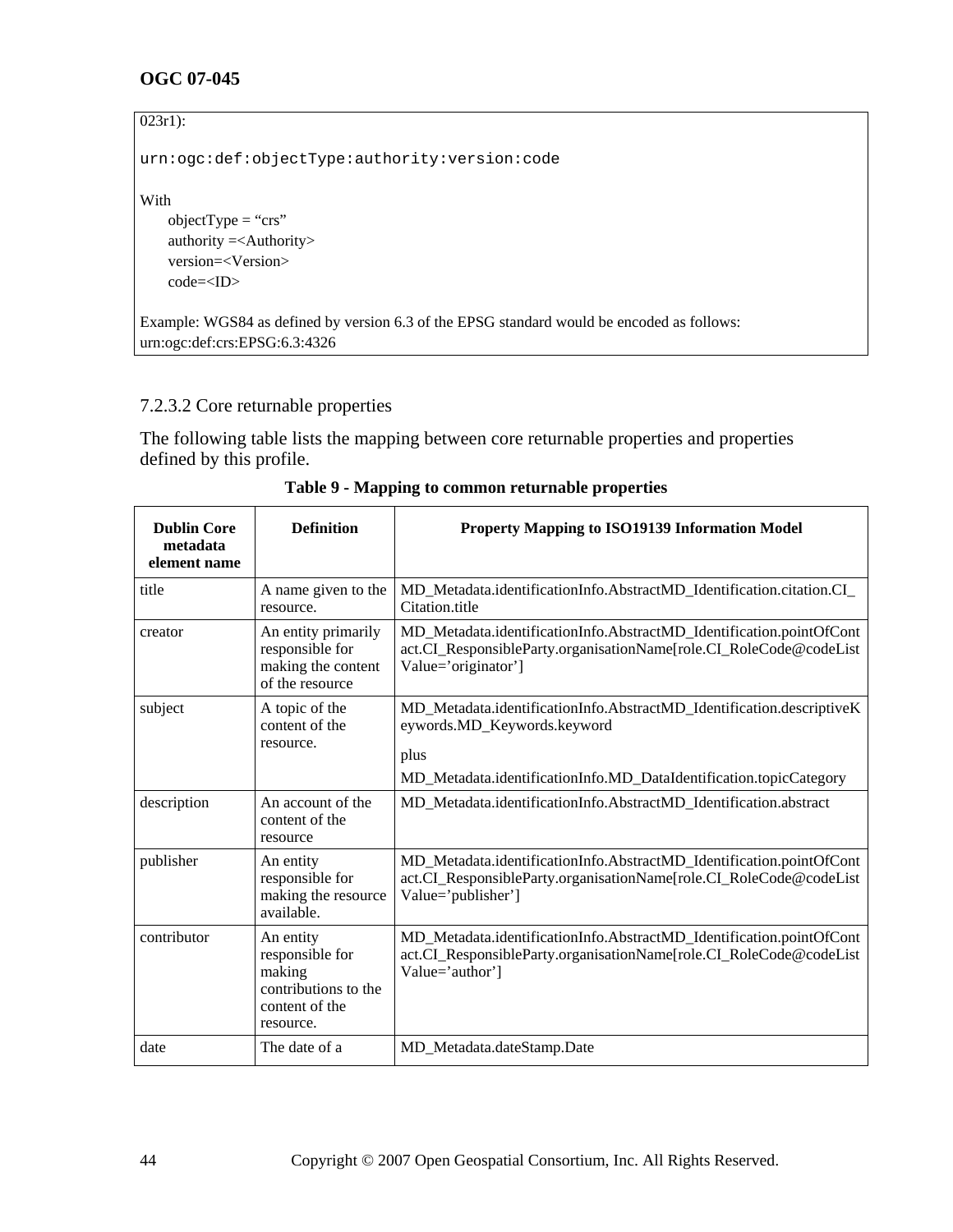|            | creation or update<br>event of the<br>catalogue record                 |                                                                                                                                      |
|------------|------------------------------------------------------------------------|--------------------------------------------------------------------------------------------------------------------------------------|
| type       | The nature or genre<br>of the content of the<br>resource.              | MD_Metadata.hierarchyLevel.MD_ScopeCode@codeListValue <sup>11</sup>                                                                  |
| format     | The physical or<br>digital manifestation<br>of the resource.           | MD_Metadata.distributionInfo.MD_Distribution.distributionFormat.MD_<br>Format.name                                                   |
| identifier | A unique reference<br>to the record within<br>the catalogue            | MD_Metadata.fileIdentifier                                                                                                           |
| source     | Source                                                                 | not supported                                                                                                                        |
| language   | A language of the<br>intellectual content<br>of the catalog<br>record. | MD_Metadata.language                                                                                                                 |
| relation   | A reference to a<br>related resource.                                  | MD_Metadata.identificationInfo.AbstractMD_Identification.aggregationI<br>nfo                                                         |
| coverage   | The spatial extent or<br>scope of the content<br>of the resource       | BoundingBox.<br>see Table 7                                                                                                          |
| rights     | Information about<br>rights held in and<br>over the resource           | MD_Metadata.identificationInfo.AbstractMD_Identification.resourceCon<br>straints.MD_LegalConstraints.accessConstraints@codeListValue |

### **7.2.4 Additional search properties**

1

In addition to the core queryables, the following queryable properties<sup>[12](#page-44-1)</sup> are defined<sup>[13](#page-44-2)</sup>. A catalogue service instance should advertise all supported queryable properties in its capabilities document (see [7.5](#page-55-0)).

The following items have to be considered with regard to the handling of queryables defined by this profile:

• If a catalogue record is associated with a null-value for queryable X then this records does not fulfill any query constraint on that queryable X except "is Null".

<span id="page-44-0"></span><sup>11</sup> If *MD\_Metadata.hierarchyLevel* is missing, 'Type' will be considered as "dataset" (default).

<span id="page-44-1"></span> $12$  The main idea of using barewords also for the additional ISO queryables was to enhance search interoperability. The queryables can be seen as concepts and the mappings defined here to the ISO19139 schema can be seen as a proposal (or examples, to clarify the semantic of the concepts), in this case directly usable for ISO19115/19/39. In practice the materialization of the queryable concepts (and also the returnables) will be done by the implementation. With the barewords approach it would also be easier for a FGDC or ANZLIC metadata model based catalogue server also to support the ISO profile. It has the ability to map the ISO concepts to its FGDC or ANZLIC metadatamodel and vice versa (e.g. returning ISO19139 encoding from within a FGDC or ANZLIC metadata model). The queryables must be handled in a case-sensitive manner.

<span id="page-44-2"></span><sup>&</sup>lt;sup>13</sup> For a catalogue instance it may also be possible to define further additional queryable properties(see 7.5).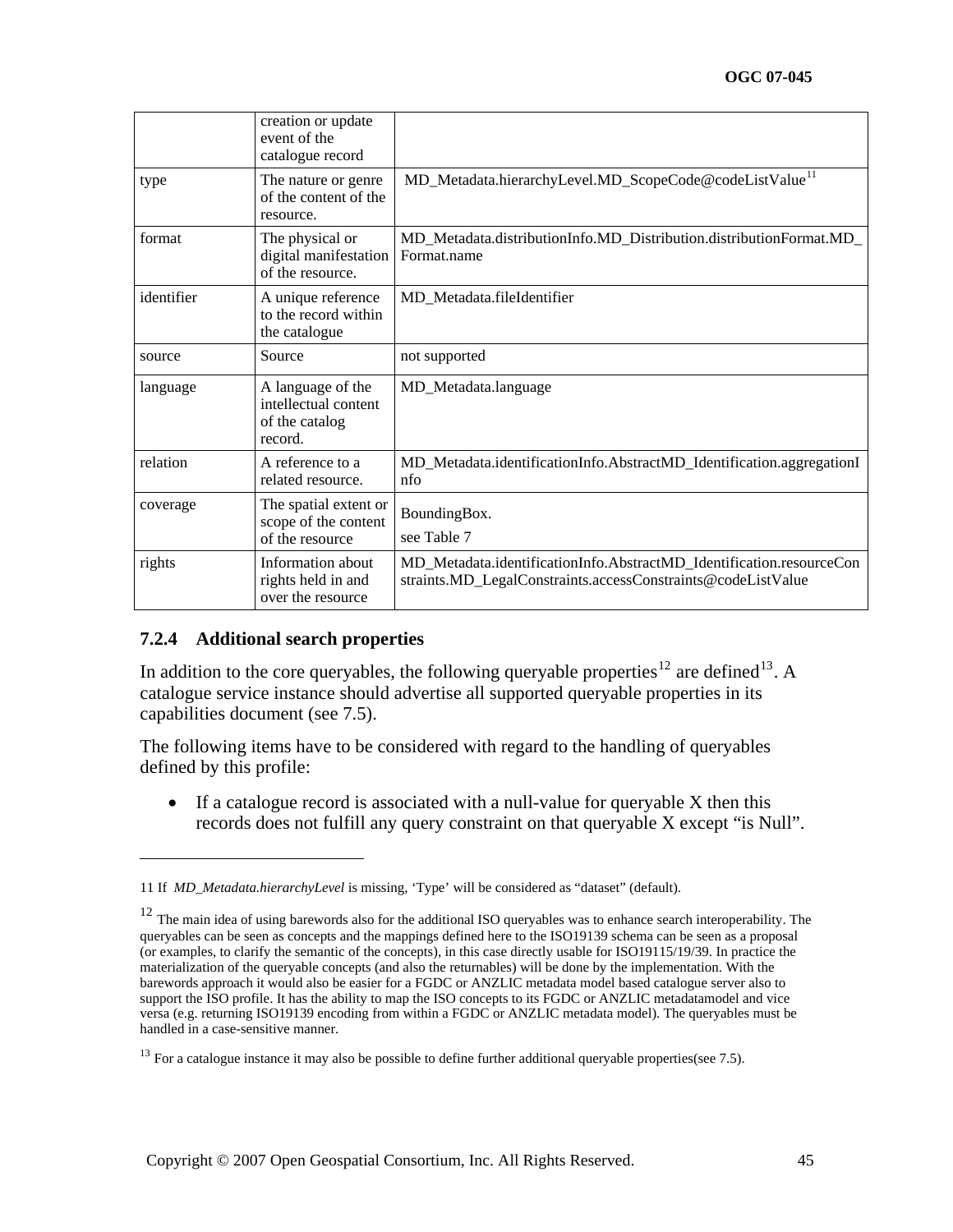- If typeName equals to "csw:Record" no ISO metadata profile specific queryables must be used. The handling of the queryables is as defined as in chapter 10.8.4.11 of OGC 07-006.
- If the typeNames attribute of a query equals to 'gmd:MD\_Metadata' ('gmd' representing the 'http://www.isotc211.org/2005/gmd' namespace) any queryable that is part of the associated filter must be represented by a qualified name with a prefix (e.g. 'apiso'), representing the 'http://www.opengis.net/cat/csw/apiso/1.0' namespace. This is true for both application profile queryables as well as for the OGC common core queryables (which are mapped to the gmd metadata schema then). Case sensitivity is as follows: For the common queryables use the same case as defined in the base specification (e.g. 'apiso:title'), for the additional queryables use the cases as defined in this profile (tables 9-14), e.g. 'apiso:RevisionDate'.
- The support of Xpath expressions as queryables (e.g. /gmd:MD\_Metadata/gmd:fileIdentifier/gco:CharacterString) is optionally supported (see [7.5\)](#page-55-0).
- If a filter statement includes queryables that cannot be applied to a specific type (e.g.: type = "dataset"  $\&&$  ServiceTypeVersion = "WCS") the server shall return an empty result set.
- If 'OperatesOnIdentifier' is used in a query then 'OperatesOnName' is mandatory and vice versa. Otherwise the resulting query expression is semantically incorrect.

These search properties are grouped by the information resource (see also the "type" queryable) they can be applied to. However, there are also additional search properties common to all information resources.

| <b>Name</b>         | <b>Definition</b>                  | Data type                               | <b>Property Mapping to Information</b><br>Model                                                                                                                      |
|---------------------|------------------------------------|-----------------------------------------|----------------------------------------------------------------------------------------------------------------------------------------------------------------------|
| <b>RevisionDate</b> | Revision date of the<br>resource   | Date-8601,<br>example: 2006-<br>$06-07$ | MD Metadata.identificationInfo.Abstrac<br>tMD Identification.citation.CI Citation.<br>date.CI_Date[dateType.CI_DateTypeCo<br>de.@codeListValue='revision'].date.Date |
| AlternateTitle      | Alternate title of the<br>resource | CharacterString                         | MD Metadata.identificationInfo.Abstrac<br>tMD_Identification.citation.CI_Citation.<br>alternateTitle                                                                 |
| <b>CreationDate</b> | Creation Date of the<br>resource   | Date-8601,<br>example: 1963-<br>$06-19$ | MD Metadata.identificationInfo.Abstrac<br>tMD Identification.citation.CI Citation.<br>date.CI_Date[dateType.CI_DateTypeCo<br>de.@codeListValue='creation'].date.Date |

**Table 10 - Additional queryable properties common to all information resources**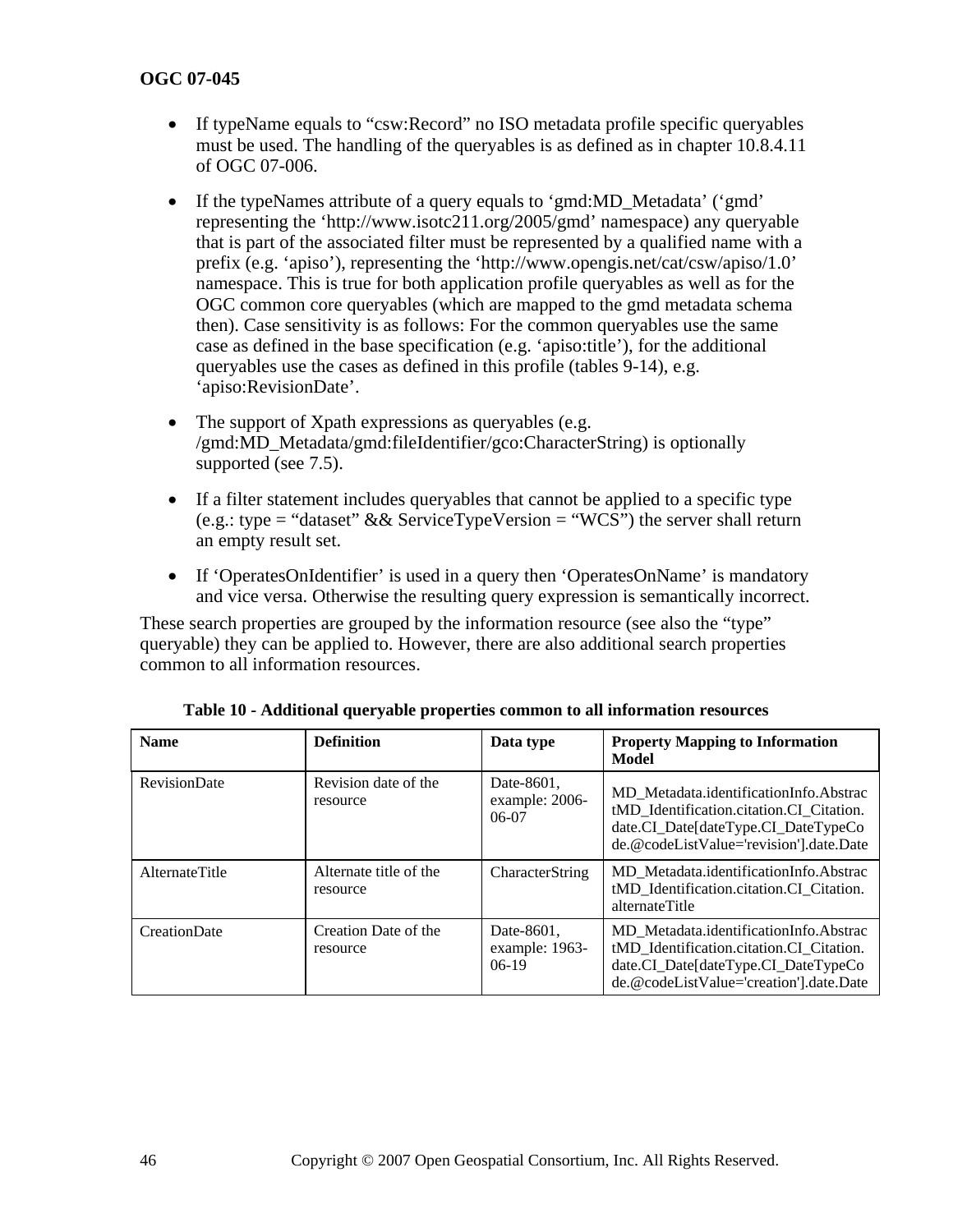| PublicationDate        | Publication Date of the<br>resource                                                | Date-8601,<br>example: 1963-<br>$06-19$                                                            | MD Metadata.identificationInfo.Abstrac<br>tMD_Identification.citation.CI_Citation.<br>date.CI_Date[dateType.CI_DateTypeCo<br>de.@codeListValue='publication'].date.D<br>ate |
|------------------------|------------------------------------------------------------------------------------|----------------------------------------------------------------------------------------------------|-----------------------------------------------------------------------------------------------------------------------------------------------------------------------------|
| OrganisationName       | Name of the organisation<br>providing the resource                                 | CharacterString                                                                                    | MD_Metadata.identificationInfo.Abstrac<br>tMD_Identification.pointOfContact.CI_<br>ResponsibleParty.organisationName                                                        |
| HasSecurityConstraints | Are there any security<br>constraints?                                             | <b>Boolean</b><br>(CharacterString<br>), one of "true"<br>or "false"                               | MD_Metadata.AbstractMD_Identificatio<br>n.resourceConstraints.MD_SecurityCons<br>traints $14$                                                                               |
| Language               | Language of the<br>metadata                                                        | CharacterString:<br>ISO 639-2:2002<br>language codes<br>(three letters)                            | MD_Metadata.language                                                                                                                                                        |
| ResourceIdentifier     | Identifier of the resource                                                         | Identifier                                                                                         | MD Metadata.identificationInfo.<br>AbstractMD_Identification.citation.CI_C<br>itation.identifier.MD_Identifier.code                                                         |
| ParentIdentifier       | Fileidentifier of the<br>metadata to which this<br>metadata is a subset<br>(child) | Identifier                                                                                         | MD_Metadata.parentIdentifier                                                                                                                                                |
| KeywordType            | Methods used to group<br>similar keywords                                          | Codelist<br>(MD_Keyword<br>TypeCode), one<br>of: discipline,<br>place, stratum,<br>temporal, theme | MD_Metadata.identificationInfo.Abstrac<br>t.MD_Identification.descriptiveKeyword<br>s.MD_Keywords.type                                                                      |

For information resources of the types 'dataset', 'datasetcollection' and 'application', the following additional search properties should be supported.

|  |  |  |  | Table 11 - Additional queryable properties (dataset, dataset collection, application) |  |
|--|--|--|--|---------------------------------------------------------------------------------------|--|
|--|--|--|--|---------------------------------------------------------------------------------------|--|

| <b>Name</b>      | <b>Definition</b>                      | Data type                                                               | <b>Property Mapping to Information</b><br>Model                        |
|------------------|----------------------------------------|-------------------------------------------------------------------------|------------------------------------------------------------------------|
| TopicCategory    | Main theme(s) of the<br>dataset.       | CodeList, s.<br>ISO19115:MD<br>TopicCategoryC<br>ode                    | MD Metadata.identificationInfo.MD Da<br>taIdentification.topicCategory |
| ResourceLanguage | Language(s) used within<br>the dataset | CharacterString:<br>ISO 639-2:2002<br>language codes<br>(three letters) | MD Metadata.identificationInfo.MD Da<br>taIdentification.language      |

<span id="page-46-0"></span><sup>&</sup>lt;sup>14</sup> If an instance of the class MD\_SecurityConstraint exists for a resource, the "HasSecurityConstraints" is "true", otherwise "false"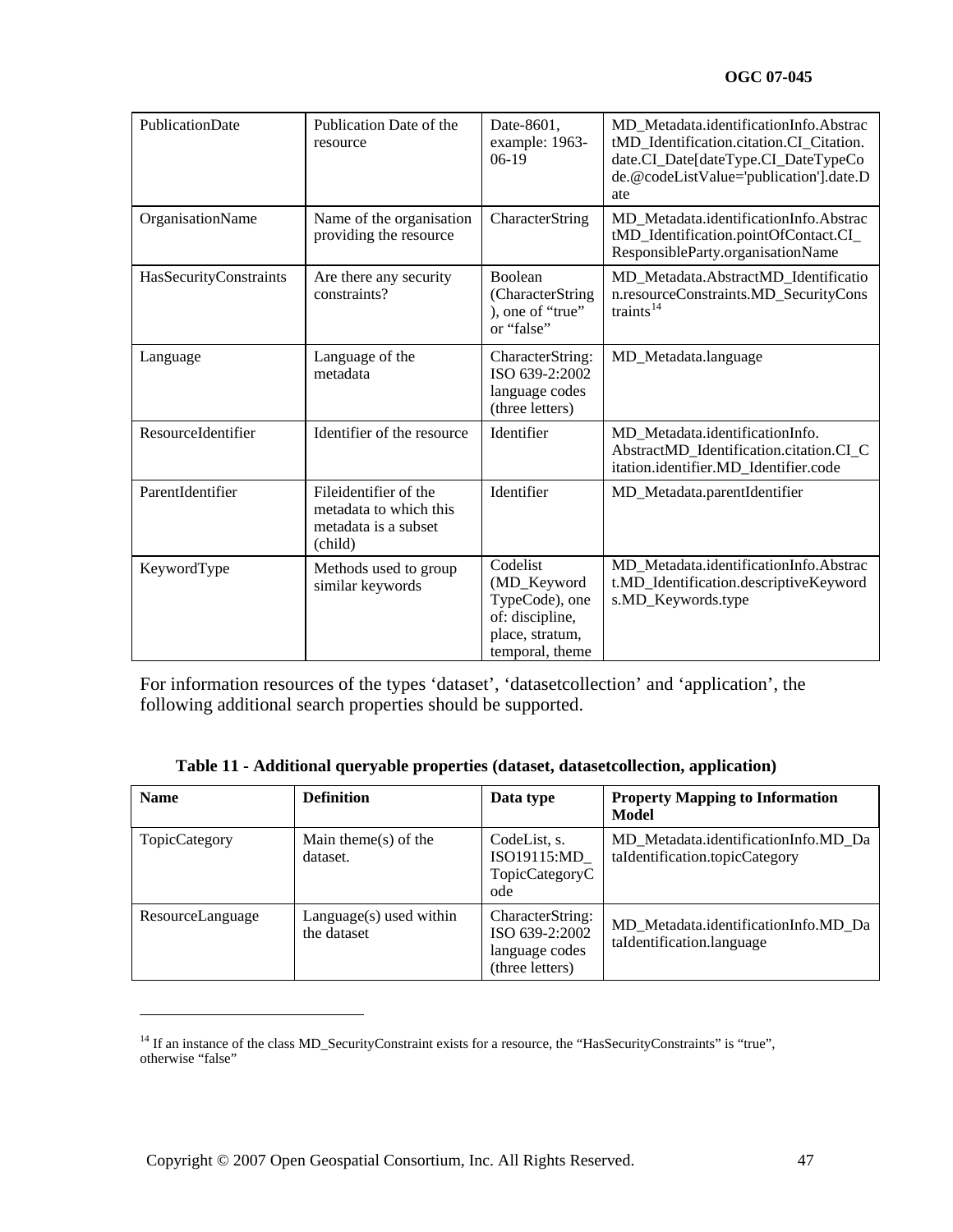| GeographicDescription<br>Code | Description of the<br>geographic area using<br>identifiers.                                           | <b>CharacterString</b>                                                                                  | MD Metadata.identificationInfo.MD Da<br>taIdentification.extent.EX_Extent.geogra<br>phicElement.EX_GeographicDescription<br>.geographicIdentifier.MD_Identifier.code |
|-------------------------------|-------------------------------------------------------------------------------------------------------|---------------------------------------------------------------------------------------------------------|----------------------------------------------------------------------------------------------------------------------------------------------------------------------|
| <i>SpatialResolution</i>      | Factor which provides a<br>general understanding of<br>the density of spatial data<br>in the dataset. | Spatial<br>Resolution:one<br>of Denominator<br>or<br>Distance Value /<br>Distance UOM.<br>see Table 12. |                                                                                                                                                                      |
| TemporalExtent                | Temporal extent of the<br>resource                                                                    | TemporalExtent<br>, see Table 13.                                                                       |                                                                                                                                                                      |

## **Table 12 - Composition of union SpatialResolution**

<span id="page-47-0"></span>

| <b>Name</b>           | <b>Definition</b>                                                                                                                                                                                 | <b>Datatype</b>                     | <b>Property Mapping to Information</b><br>Model                                                                                                       |
|-----------------------|---------------------------------------------------------------------------------------------------------------------------------------------------------------------------------------------------|-------------------------------------|-------------------------------------------------------------------------------------------------------------------------------------------------------|
| Denominator           | Level of detail expressed as a<br>scale factor or a ground distance.<br>Here: the number below the line<br>in a vulgar fraction.<br>Only used, if Distance Value and<br>DistanceUOM are not used. | Integer                             | MD Metadata.identificationInfo.MD<br>DataIdentification.spatialResolution.M<br>D_Resolution.equivalentScale.MD_Re<br>presentativeFraction.denominator |
| <b>Distance Value</b> | Sample ground distance. Here: the<br>distance as decimal value.<br>Only used, if Denominator is not<br>used.                                                                                      | Float, sample:<br>12.75             | MD_Metadata.identificationInfo.MD_<br>DataIdentification.spatialResolution.M<br>D_Resolution.distance.gco:Distance                                    |
| DistanceUOM           | Sample ground distance. Here: the<br>name of the unit of measure.<br>Only used, if Denominator is not<br>used.                                                                                    | CodeList, one of:<br>meter, $\dots$ | MD Metadata.identificationInfo.MD<br>DataIdentification.spatialResolution.M<br>D_Resolution.distance.gco:Distance@<br>uom                             |

## **Table 13:Composition of union TemporalExtent**

| <b>Name</b>      | <b>Definition</b>                     | <b>Datatype</b> | <b>Property Mapping to Information</b><br>Model                                                                                                    |
|------------------|---------------------------------------|-----------------|----------------------------------------------------------------------------------------------------------------------------------------------------|
| TempExtent_begin | Temporal extent information:<br>begin | DateTime-8601   | MD Metadata.identificationInfo.MD<br>DataIdentification.extent.EX Extent.te<br>mporalElement.EX_TemporalExtent.e<br>xtent.TimePeriod.beginPosition |
| TempExtent_end   | Temporal extent information:<br>end   | DateTime-8601   | MD Metadata.identificationInfo.MD<br>DataIdentification.extent.EX Extent.te<br>mporalElement.EX_TemporalExtent.e<br>xtent.TimePeriod.endPosition   |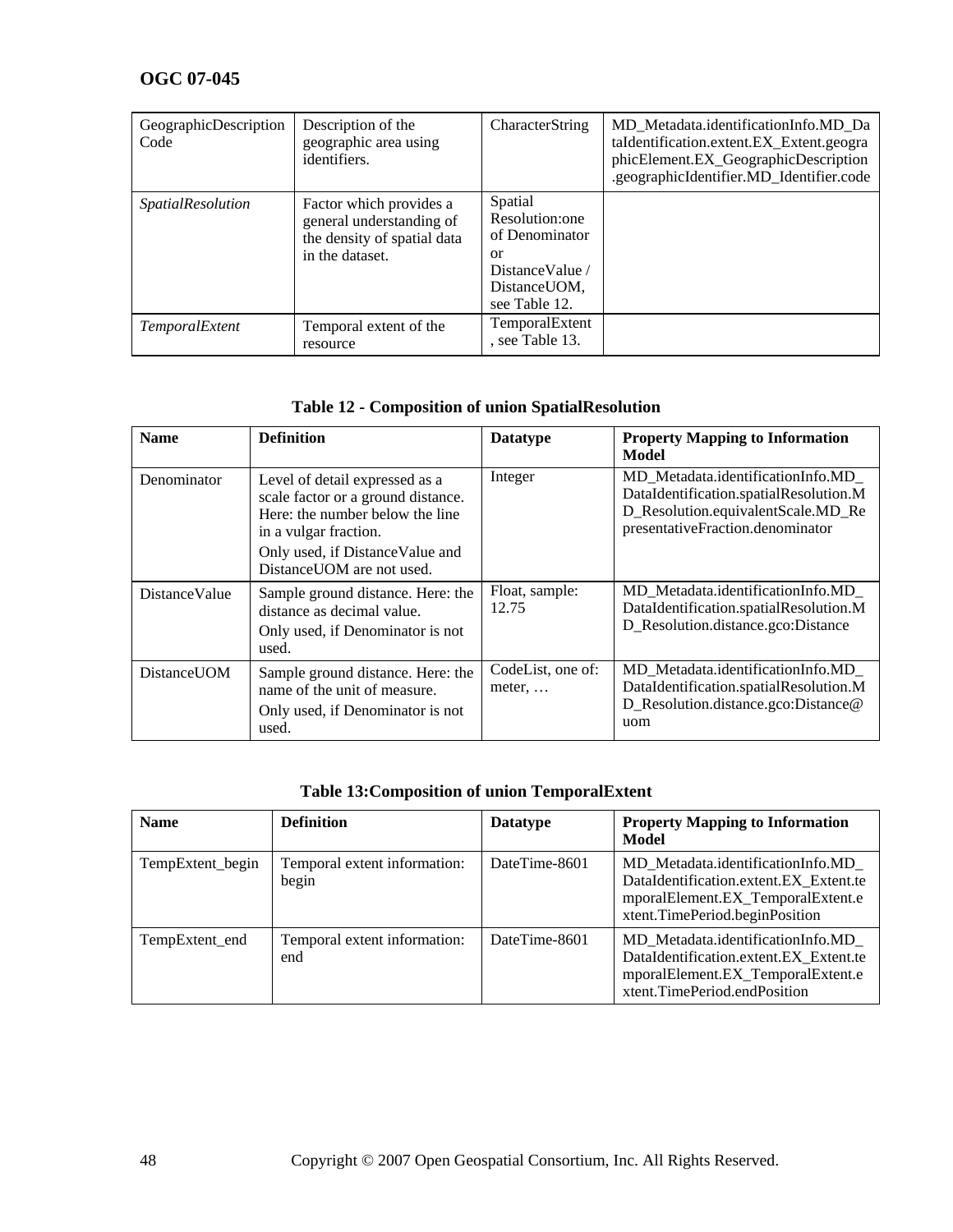For information resources of type 'service' the following additional search properties must be supported.

| <b>Name</b>                   | <b>Definition</b>                                           | Data type                                                                                          | <b>Property Mapping to Information</b><br>Model                                                                                                                             |
|-------------------------------|-------------------------------------------------------------|----------------------------------------------------------------------------------------------------|-----------------------------------------------------------------------------------------------------------------------------------------------------------------------------|
| ServiceType                   | Name of a service type.                                     | ServiceTypeID,<br>Codelist <sup>15</sup> :<br>"WFS",<br>"WMS",                                     | MD_Metadata.identificationInfo.SV_Ser<br>viceIdentification.serviceType                                                                                                     |
| ServiceTypeVersion            | The version of a service<br>type.                           | Codelist <sup>16</sup> :<br>" $1.0$ ", " $2.0$ ",<br>$"1.1.1"$ ,                                   | MD_Metadata.identificationInfo.SV_Ser<br>viceIdentification.serviceTypeVersion                                                                                              |
| Operation                     | Name of a service<br>operation.                             | CharacterString<br>One of the<br>available<br>operations.<br>Example:<br>$Operation =$<br>"GetMap" | MD_Metadata.identificationInfo.SV_Ser<br>viceIdentification.containsOperations.<br>SV_OperationMetadata.operationName                                                       |
| GeographicDescription<br>Code | Description of the<br>geographic area using<br>identifiers. | CharacterString                                                                                    | MD_Metadata.identificationInfo.SV_Ser<br>viceIdentification.extent.EX_Extent.geog<br>raphicElement.EX_GeographicDescripti<br>on.geographicIdentifier.MD_Identifier.c<br>ode |
| OperatesOnData                | Specifies the tightly<br>coupled dataset relation           | OperatesOnData                                                                                     |                                                                                                                                                                             |
| CouplingType                  | The coupling type of this<br>service.                       | Codelist, one of:<br>loose, mixed,<br>tight                                                        | MD_Metadata.identificationInfo.SV_Ser<br>viceIdentification.couplingType.SV_Cou<br>plingType.code@codeListValue                                                             |

**Table 14 - Additional queryable properties (service)** 

#### **Table 15:Composition of union OperatesOnData**

| <b>Name</b>          | <b>Definition</b>                                                                                        | Data type         | <b>Property Mapping to Information</b><br>Model                                                                                      |
|----------------------|----------------------------------------------------------------------------------------------------------|-------------------|--------------------------------------------------------------------------------------------------------------------------------------|
| OperatesOn           | Identifier of a dataset<br>tightly coupled with the<br>service instance.                                 | <b>Identifier</b> | MD Metadata.identificationInfo.SV Ser<br>viceIdentification.operatesOn.MD_DataI<br>dentification.citation.CI Citation.identifi<br>er |
| OperatesOnIdentifier | Identifier of a tightly<br>coupled dataset on which<br>the service operates with a<br>specific operation | Identifier        | MD Metadata.identificationInfo.SV Ser<br>viceIdentification.coupledResource.<br>SV_CoupledResource.identifier                        |

<span id="page-48-0"></span><sup>&</sup>lt;sup>15</sup> The official OGC mnemonics should be used

<span id="page-48-1"></span><sup>&</sup>lt;sup>16</sup> The official OGC version numbers should be used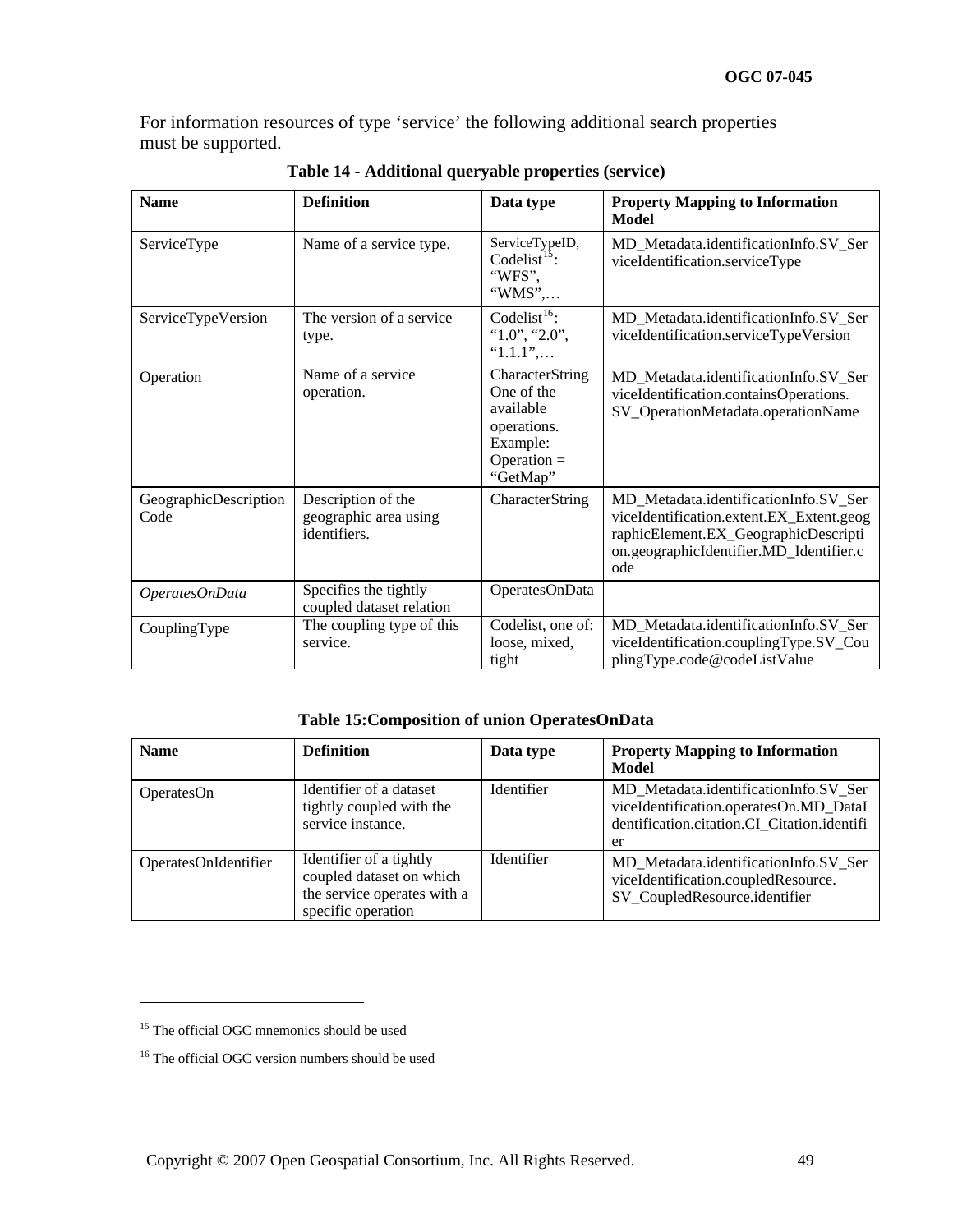| Name of an operation with<br><b>OperatesOnName</b><br>which the service operates<br>on a tightly coupled<br>dataset with a specific<br>identifier | <b>CharacterString</b> | MD Metadata.identificationInfo.SV Ser<br>viceIdentification.coupledResource.<br>SV CoupledResource.operationName |
|---------------------------------------------------------------------------------------------------------------------------------------------------|------------------------|------------------------------------------------------------------------------------------------------------------|
|---------------------------------------------------------------------------------------------------------------------------------------------------|------------------------|------------------------------------------------------------------------------------------------------------------|

See Annex F for examples related to tightly coupled service queries.

### <span id="page-49-1"></span>**7.2.5 Additional returnable properties**

The following tables define the additional returnable properties<sup>[17](#page-49-0)</sup>. These elements can be returned as a result of a query. The number of elements that are returned is determined by the requested result set (elementSetName, see [7.4\)](#page-53-0).

| Term used in application<br>profile | Data type                        | <b>Property Mapping to Information Model</b>                                                                                                 |
|-------------------------------------|----------------------------------|----------------------------------------------------------------------------------------------------------------------------------------------|
| ParentIdentifier                    | Identifier                       | MD_Metadata.parentIdentifier                                                                                                                 |
| ResourceIdentifier                  | Identifier                       | MD Metadata.identificationInfo.<br>AbstractMD Identification.citation.CI Citation.<br>identifier                                             |
| HierarchyLevelName                  | CharacterString                  | MD_Metadata.hierarchyLevelName                                                                                                               |
| MetadataStandardName                | CharacterString                  | MD Metadata.metadataStandardName                                                                                                             |
| MetadataStandardVersion             | CharacterString                  | MD Metadata.metadataStandardVersion                                                                                                          |
| MetadataCharacterSet                | CharacterString                  | MD_Metadata.characterSet.MD_ScopeCode@codeLi<br>stValue                                                                                      |
| GraphicOverview                     | CharacterString                  | MD_Metadata.identificationInfo.AbstractMD_I<br>dentification.graphicOverview.MD_BrowseGra<br>phic.fileName                                   |
| ReferenceSystem                     | ReferenceSystem, see<br>Table 20 |                                                                                                                                              |
| Lineage                             | CharacterString                  | MD_Metadata.dataQualityInfo.DQ_DataQuality<br>.lineage.LI_Lineage.statement                                                                  |
| OnlineResource                      | anyURI                           | MD Metadata.distributionInfo.MD Distribution<br>.transferOptions.MD_DigitalTransferOption.on<br>Line.CI_OnlineResource.linkage.URL           |
| FormatVersion                       | CharacterString                  | MD Metadata.distributionInfo.MD Distribution<br>.distributionFormat.MD_Format.version                                                        |
| <b>RevisionDate</b>                 | Date-8601                        | MD Metadata.identificationInfo.AbstractMD I<br>dentification.citation.CI_Citation.date.CI_Date[<br>dateType.CI_DateTypeCode.@codeListValue=' |

### **Table 16: Additional returnable properties common to all types of resources**

<span id="page-49-0"></span> $17$  the concepts (defined as barewords, type of short-links to XPath elements used in the following section, will not directly appear in results!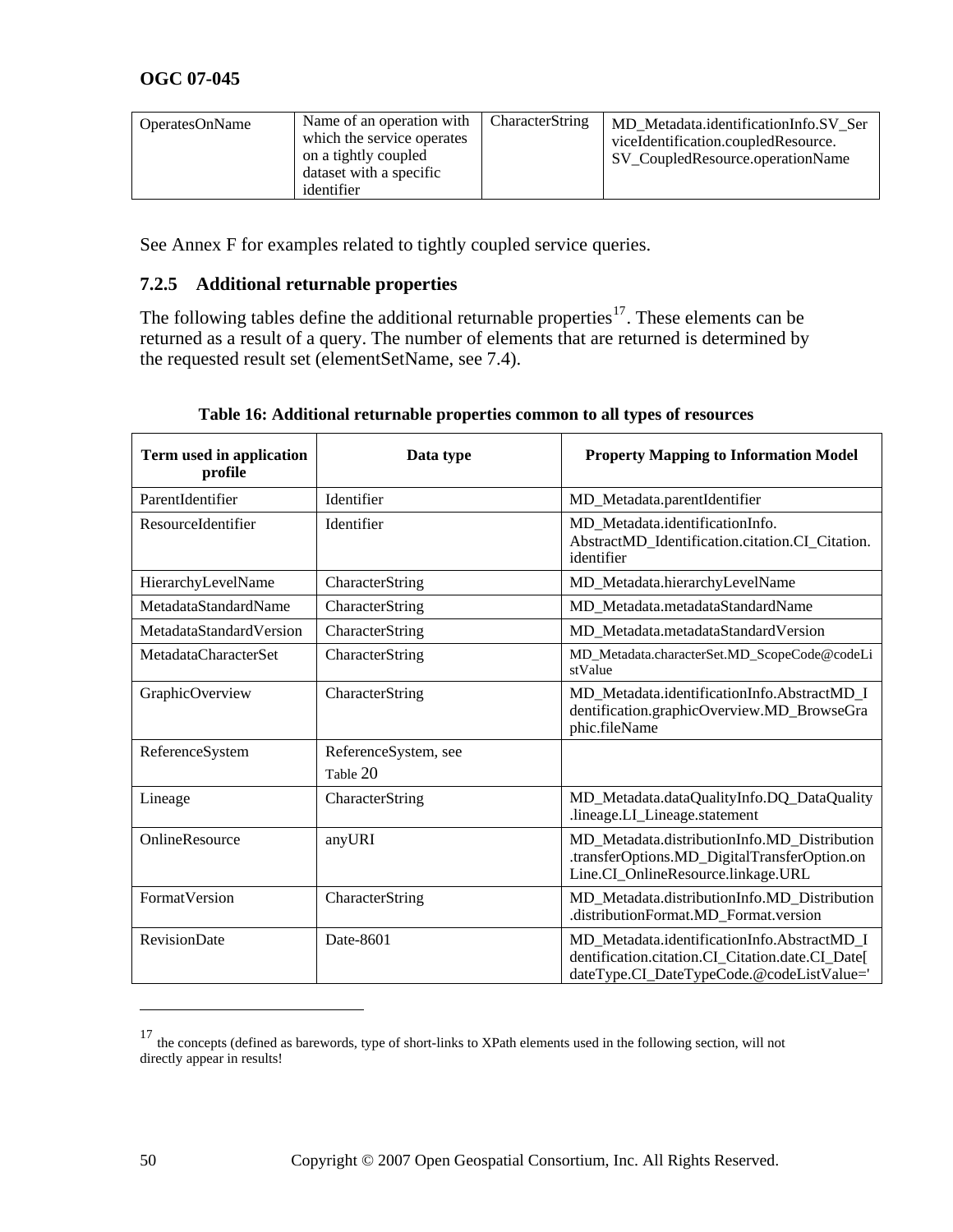| Term used in application<br>profile | Data type              | <b>Property Mapping to Information Model</b>                                                                                          |
|-------------------------------------|------------------------|---------------------------------------------------------------------------------------------------------------------------------------|
| <b>TopicCategory</b>                | CharacterString        | MD Metadata.identificationInfo.MD DataIdent<br>ification.topicCategory                                                                |
| <b>CharacterSet</b>                 | CharacterString        | MD Metadata.identificationInfo.MD DataIdent<br>ification.characterSet.MD CharacterSetCode@c<br>odeListValue                           |
| ResourceLanguge                     | CharacterString        | MD Metadata.identificationInfo.MD DataIdent<br>ification.language                                                                     |
| SpatialRepresentationType           | CharacterString        | MD_Metadata.identificationInfo.MD_DataIdent<br>ification.spatialRepresentationType.MD_Spatial<br>RepresentationTypeCode@codeListValue |
| SpatialResolution                   | SpatialResolution, see |                                                                                                                                       |
|                                     | Table 19               |                                                                                                                                       |

## **Table 17: Additional returnable properties for dataset**

**Table 18: Additional returnable properties for service** 

| Term used in application<br>profile | Data type                         | <b>Property Mapping to Information Model</b>                                                                    |
|-------------------------------------|-----------------------------------|-----------------------------------------------------------------------------------------------------------------|
| ServiceType                         | CharacterString                   | MD Metadata.identificationInfo.SV ServiceIde<br>ntification.serviceType                                         |
| ServiceTypeVersion                  | <b>CharacterString</b>            | MD_Metadata.identificationInfo.SV_ServiceIde<br>ntification.serviceTypeVersion                                  |
| CouplingType                        | CharacterString                   | MD Metadata.identificationInfo.SV ServiceIde<br>ntification.couplingType.SV_CouplingType.cod<br>e@codeListValue |
| ServiceOperation                    | ServiceOperation, see<br>Table 21 |                                                                                                                 |

|  |  |  | <b>Table 19 - Composition of union SpatialResolution</b> |
|--|--|--|----------------------------------------------------------|
|--|--|--|----------------------------------------------------------|

| <b>Name</b> | <b>Datatype</b> | <b>Property Mapping to Information Model</b>                                                                                                           |
|-------------|-----------------|--------------------------------------------------------------------------------------------------------------------------------------------------------|
| Denominator | Integer         | MD_Metadata.identificationInfo.MD_DataIdent<br>ification.spatialResolution.MD_Resolution.equi<br>valentScale.MD_RepresentativeFraction.denomi<br>nator |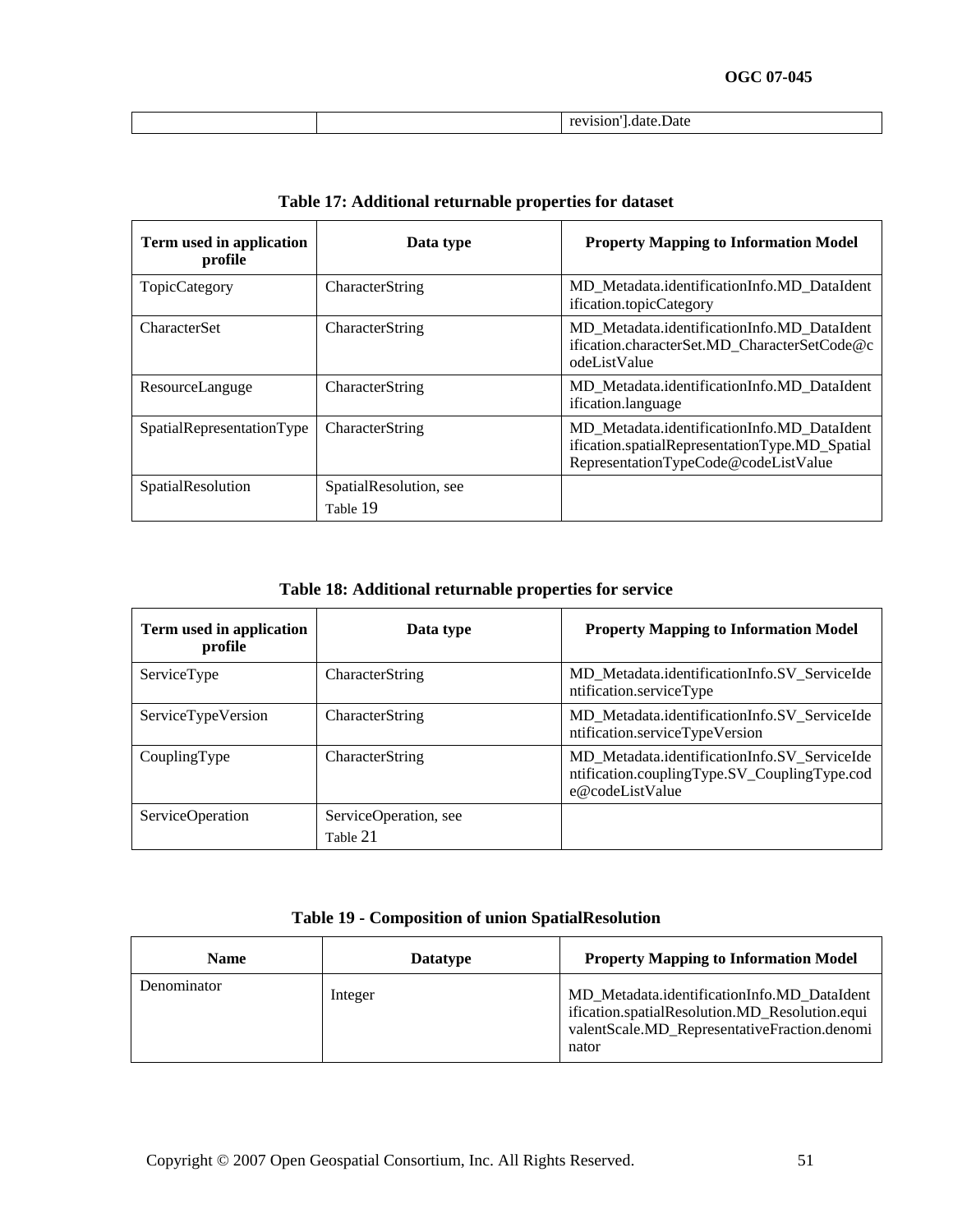| DistanceValue | Float    | MD Metadata.identificationInfo.MD DataIdent<br>ification.spatialResolution.MD_Resolution.dista<br>nce. Distance     |
|---------------|----------|---------------------------------------------------------------------------------------------------------------------|
| DistanceUOM   | CodeList | MD Metadata.identificationInfo.MD DataIdent<br>ification.spatialResolution.MD_Resolution.dista<br>nce. Distance@uom |

| Table 20. Composition of union iscretcheolysical |                 |                                                                                                              |
|--------------------------------------------------|-----------------|--------------------------------------------------------------------------------------------------------------|
| Term used in application<br>profile              | Data type       | <b>Property Mapping to Information Model</b>                                                                 |
| Code                                             | CharacterString | MD_Metadata.referenceSystemInfo.MD_Refere<br>nceSystem.referenceSystemIdentifier.RS_Identif<br>ier.code      |
| CodeSpace                                        | CharacterString | MD_Metadata.referenceSystemInfo.MD_Refere<br>nceSystem.referenceSystemIdentifier.RS_Identif<br>ier.codeSpace |
| Version                                          | CharacterString | MD_Metadata.referenceSystemInfo.MD_Refere<br>nceSystem.referenceSystemIdentifier.RS_Identif<br>ier.version   |

#### **Table 20: Composition of union ReferenceSystem**

**Table 21: Composition of union ServiceOperation** 

| Term used in application<br>profile | Data type       | <b>Property Mapping to Information Model</b>                                                                                                           |
|-------------------------------------|-----------------|--------------------------------------------------------------------------------------------------------------------------------------------------------|
| Operation                           | CharacterString | MD_Metadata.identificationInfo.SV_ServiceIde<br>ntification. containsOperations.<br>SV_OperationMetadata.operationName                                 |
| <b>DCP</b>                          | CharacterString | MD Metadata.identificationInfo.SV ServiceIde<br>ntification.containsOperations.<br>SV_OperationMetadata.DCP                                            |
| Linkage                             | anyURI          | MD_Metadata.identificationInfo.SV_ServiceIde<br>ntification.containsOperations.<br>SV_OperationMetadata.connectPoint.<br>CI_OnlineResource.linkage.URL |

### **7.3 Supported data bindings**

This section describes supported representations of each of the information objects specified in section [7.2.1.](#page-35-0) Currently, the only data binding supported is XML. Any information object that is to be managed by a catalogue service complying with this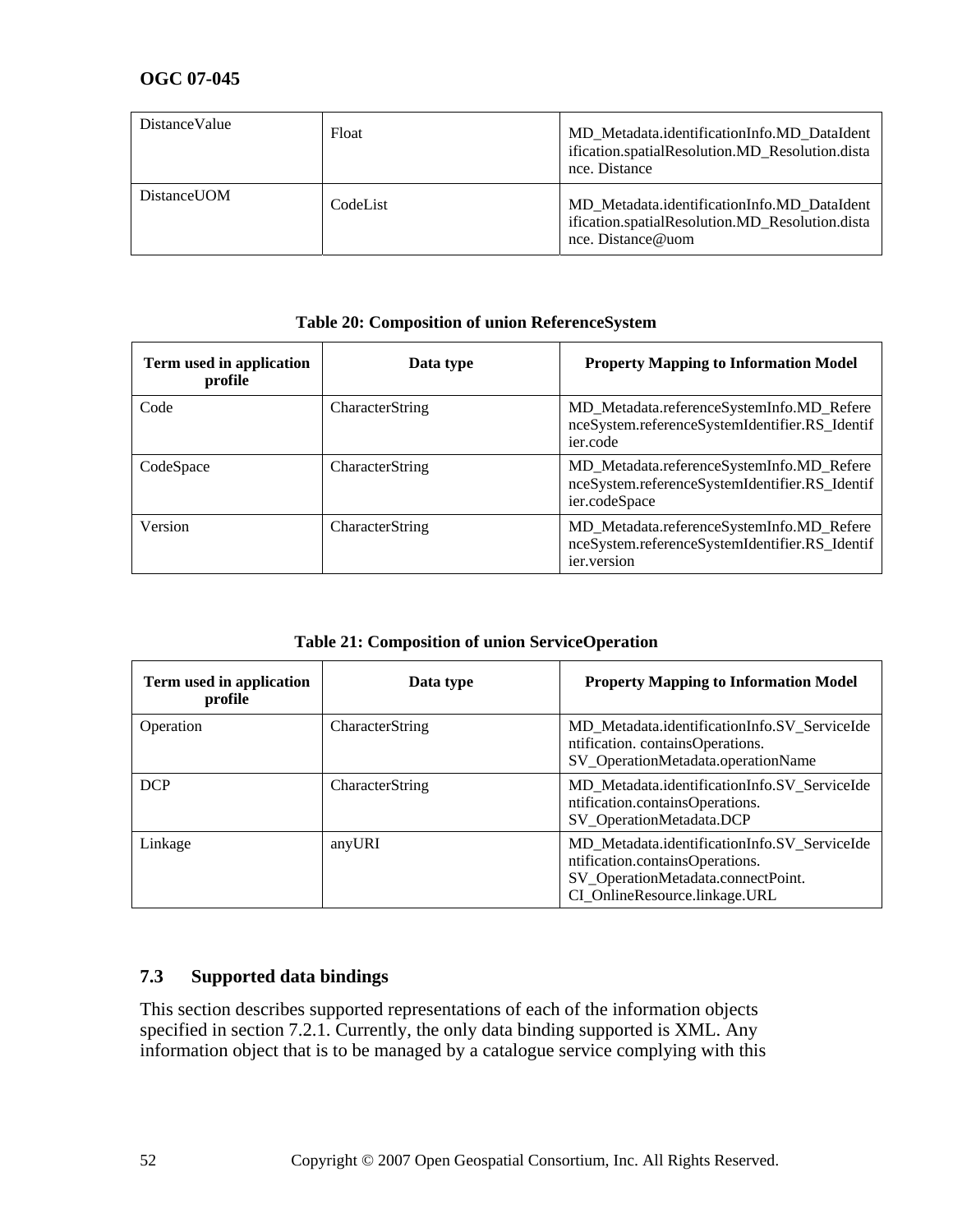profile must apply this presentation form. The encoding of any information object in this profile is based on ISO/TS19139 [ISO/TS19139].

Data bindings are distinguished by the value of the attribute MD\_Metadata .hierarchyLevel.MD\_ScopeCode@codeListValue. If a valid value (see below) is missing, the georesource described will be considered as "dataset" (default).

### **7.3.1 Dataset**

According to the given information model, datasets shall be described by [ISO/TS19139]. No extensions to the XML encoding defined by this specification have to be made. In addition, the following rules apply to dataset XML encoding according to this profile:

To determine whether the provided metadata record is a dataset, the property MD\_Metadata.hierarchyLevel.MD\_ScopeCode@codeListValue must have the value "dataset".

### **7.3.2 Datasetcollection**

According to the given information model, a datasetcollection shall be described by [ISO/TS19139]. No extensions to the XML encoding defined by this specification have to be made. In addition, the following rules apply to datasetcollection XML encoding according to this profile:

To determine whether the provided metadata record is a datasetcollection, the property MD\_Metadata.hierarchyLevel.MD\_ScopeCode@codeListValue must have the value "series".

### **7.3.3 Service**

According to the given information model, services (tightly or loosely coupled) shall be described by the XML Schemas described in Annex D1 or D2. This schema makes use of complex types defined by [ISO/TS 19139] and shall be used in conjunction with that encoding.

The XML schema for encoding service metadata is described in Annex D1 and D2.

In addition, the following rules apply to service XML encoding according to this profile:

To determine whether the provided metadata record is a service, the property MD\_Metadata.hierarchyLevel.MD\_ScopeCode@codeListValue must have the value "service".

### **7.3.4 Application**

According to the given information model, applications shall be described by [ISO/TS19139] . No extensions to the XML encoding defined by this specification have to be made. In addition, the following rules apply to application XML encoding according to this profile: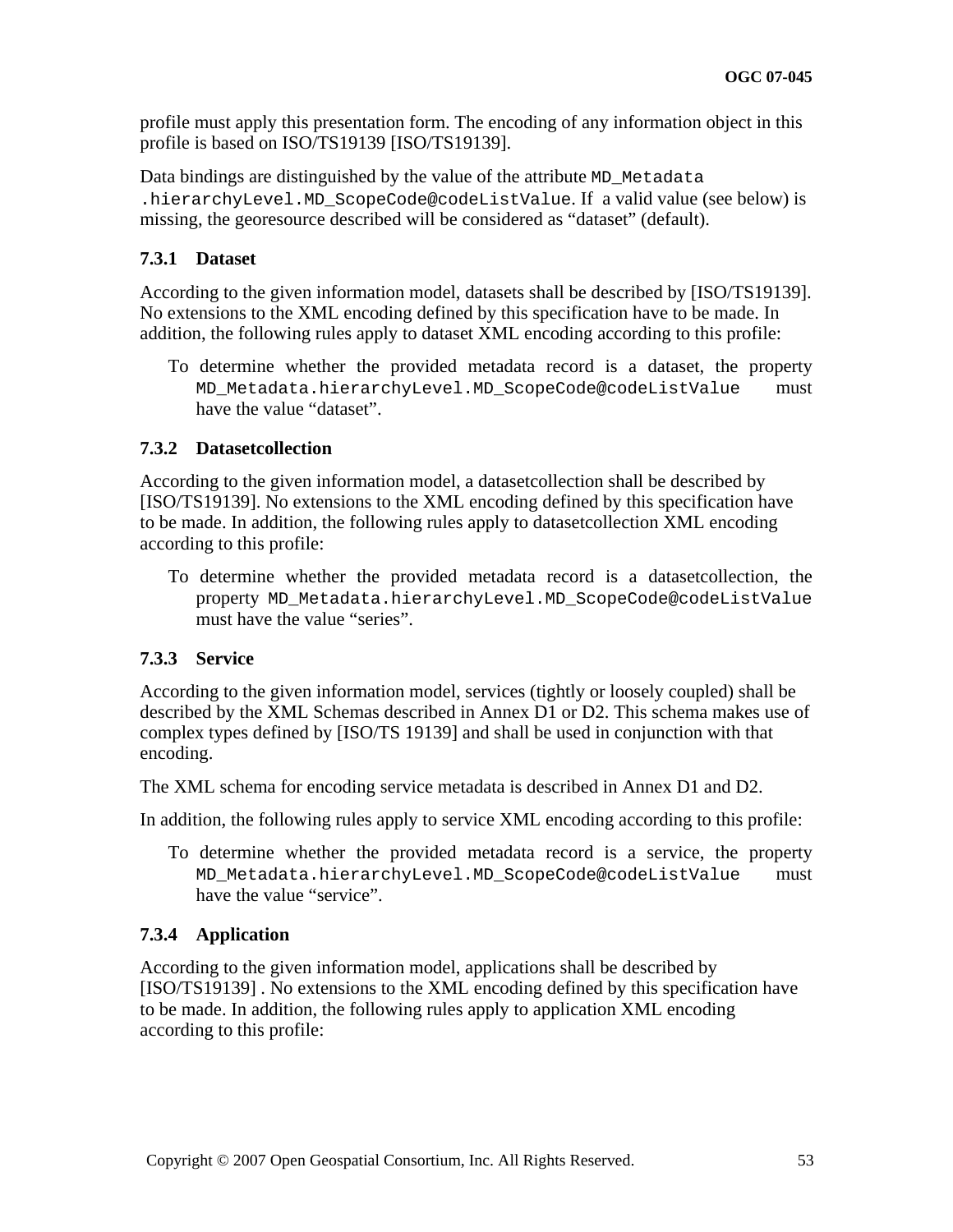- To determine whether the provided metadata record is an application, the property MD\_Metadata.hierarchyLevel.MD\_ScopeCode@codeListValue must have the value "application".
- The online resource (if provided) of an application is identified by: MD\_Metadata.distributionInfo.MD\_Distribution.transferOptions .MD\_DigitalTransferOptions.onLine.CI\_OnlineResource.linkage. URL

#### <span id="page-53-0"></span>**7.4 Result sets**

This section defines the metadata elements that must be included for valid result sets of this application profile. These elements have been defined earlier in the sections [7.2.3.2](#page-43-0) and [7.2.5](#page-49-1). This section makes use of the metadata element names that have been mapped to specific paths.

| OutputSchema\ElementSetName                                                                 | <b>brief</b>                                        | summary                                             | full     |
|---------------------------------------------------------------------------------------------|-----------------------------------------------------|-----------------------------------------------------|----------|
| http://www.opengis.net/cat/csw/2.0.2                                                        |                                                     |                                                     | ┿        |
| http://www.isotc211.org/2005/gmd                                                            |                                                     |                                                     | +        |
| <namespaces further="" iso<br="" of="" valid="">19139 Profiles &gt; (optional)</namespaces> | same as for<br>http://www.isotc2<br>11.org/2005/gmd | same as for<br>http://www.isotc2<br>11.org/2005/gmd | $+^{18}$ |

**Table 22 - Overview AP ISO resultsets** 

In addition to the mandatory output schemas defined in the table above (<http://www.opengis.net/cat/csw/2.0.2> and [http://www.isotc211.org/2005/gmd\)](http://www.isotc211.org/2005/gmd), a catalogue service instance may define additional output schemas which must be an extended ISO 19139 schema or a specific subset of information related to ISO 19139. These additional output schemas are defined by their namespace. These namespaces must also be listed in the catalogue's capabilities document (see [7.5\)](#page-55-0), so that a client can determine what schemas are supported as output by a specific implementation.

In any case, 'brief', 'summary' and 'full' shall be supported also by additional output schemas, taking into account the elements related to each resultset as defined by this specification. Each of the result sets (except 'full', which must comply to a derived xml schema) shall comply with the ISO19139 xml schemas (not part of this document).

1

<span id="page-53-1"></span><sup>&</sup>lt;sup>18</sup> May return an instance of the profile or the standard ISO19139 schema (e.g. if additional profile information is not available)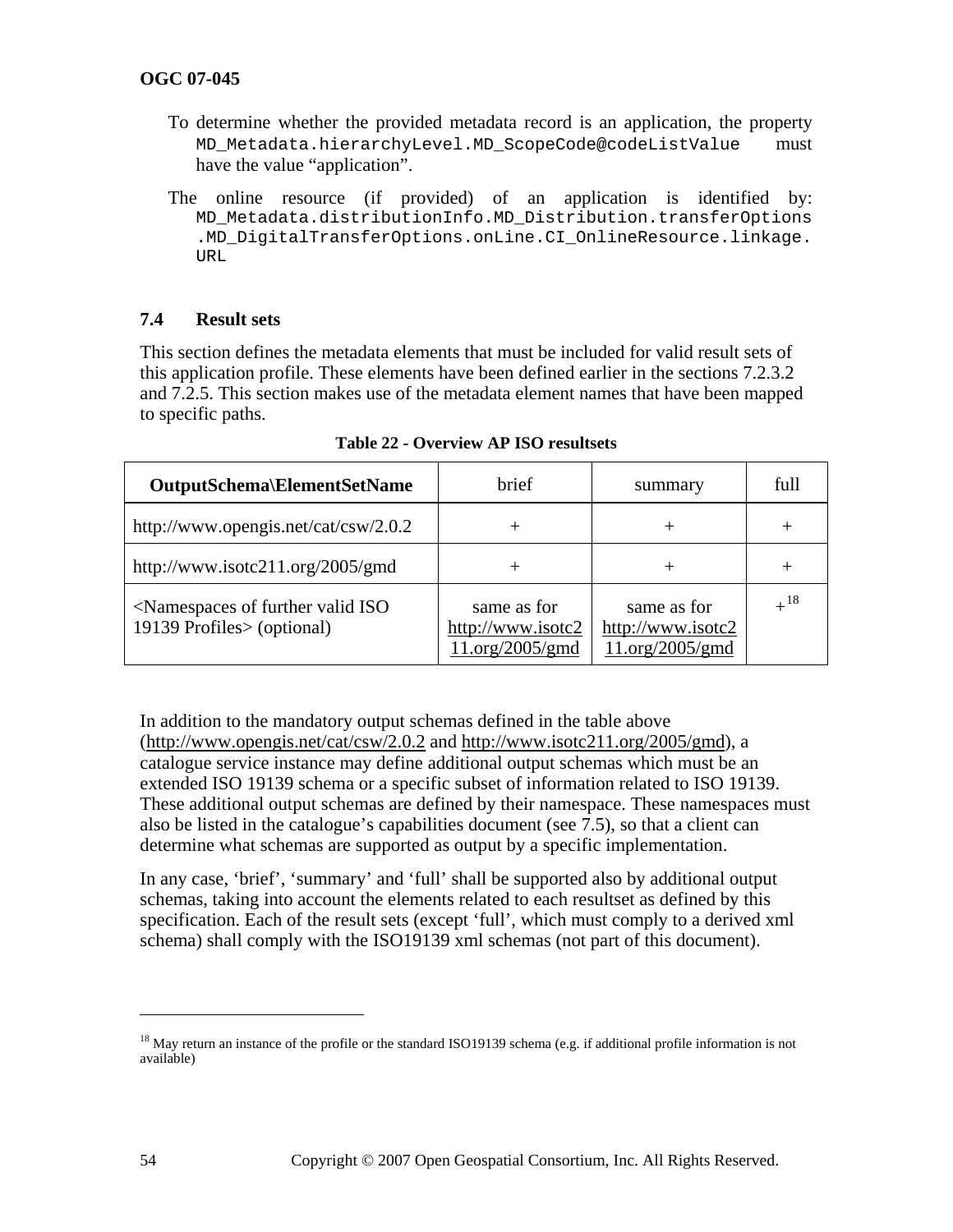The elements listed in the next sections do not imply any obligation. The obligation for each element is determined by ISO 19115 and ISO 19119 respectively.

### **7.4.1 BRIEF Resultset**

A response to a valid catalogue service request with ElementSetName=brief. The following elements are valid returnables for a brief record.

- BoundingBox
- Identifier
- GraphicOverview
- ServiceType
- ServiceTypeVersion
- Title
- Type (HierarchyLevel)

### **7.4.2 SUMMARY Resultset**

A response to a valid catalogue service request with ElementSetName=summary. The elements in this resultset summarize the returnable properties that have been defined in the sections [7.2.3.2](#page-43-0) and [7.2.5.](#page-49-1)

The following elements are valid returnables for a summary record.

- Abstract
- CharacterSet
- Creator
- Contributor
- CouplingType
- BoundingBox
- Format
- FormatVersion
- GraphicOverview
- HierarchyLevelName
- Identifier
- Language
- Lineage
- MetadataCharacterSet
- MetadataStandardName
- MetadataStandardVersion
- Modified
- OnlineResource
- ParentIdentifier
- Publisher
- ResourceIdentifier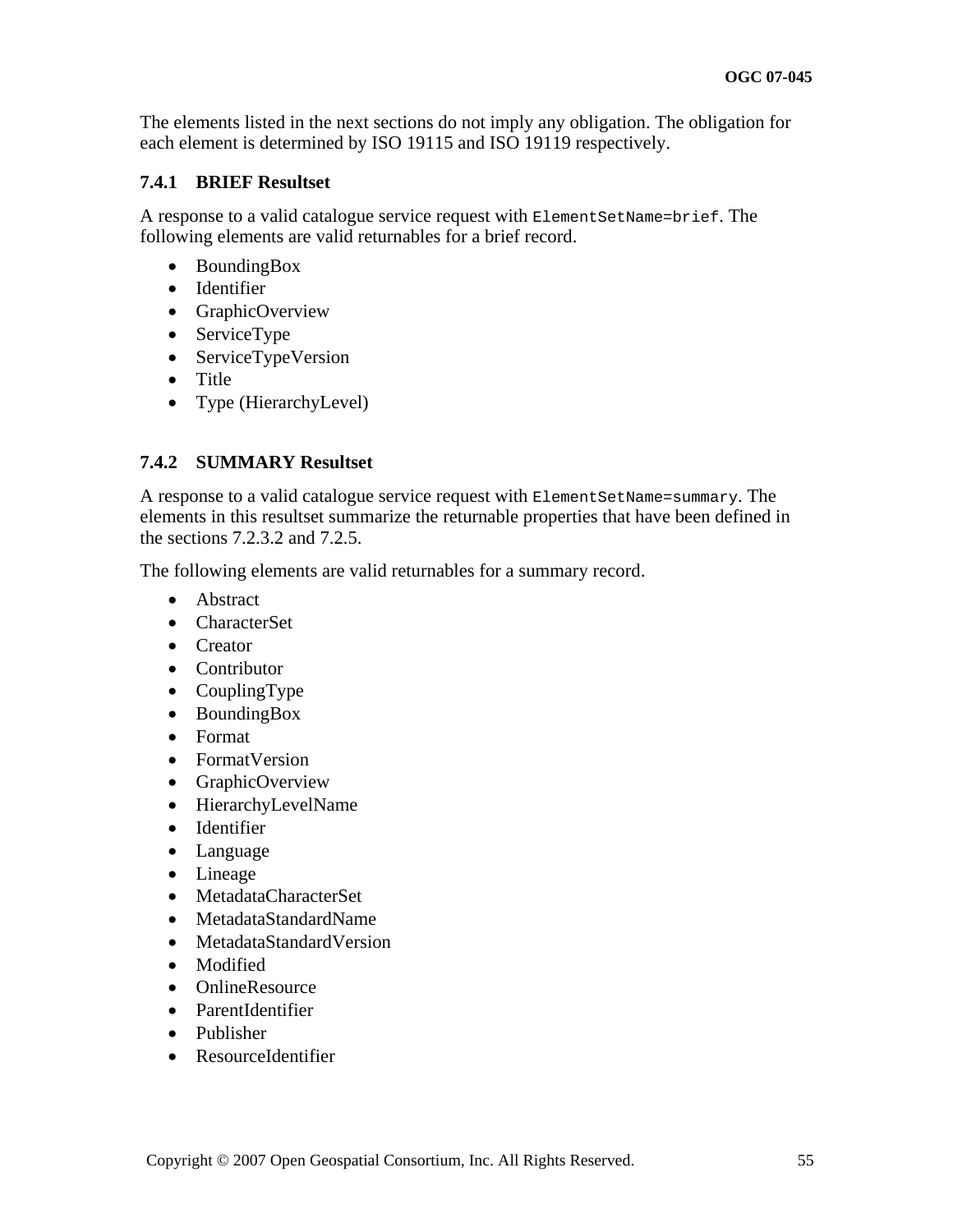- ResourceLanguage
- ReferenceSystem
- RevisionDate
- Rights
- ServiceOperation
- ServiceType
- ServiceTypeVersion
- SpatialResolution
- SpatialRepresentationType
- Title
- TopicCategory
- Type (HierarchyLevel)

## **7.4.3 FULL Resultset**

A response to a valid catalogue service request with ElementSetName=full. It may at a maximum contain all elements defined by [ISO/TS 19139]. For an ISO19139 extended profile it must also contain all the extensions defined herein.

### <span id="page-55-0"></span>**7.5 Service information model**

This section describes the content model and syntax for service metadata of a catalogue service compliant with the profile. This model is described according to [OGC 05- 008c1]. A compliant catalogue service shall describe its capabilities document according to the terms defined by [OGC 05-008c1].

Because every CSW server must implement the filter predicate language as defined in [OGC 04-095], the server must include a Filter\_Capabilities section in the service metadata to describe which elements of the predicate language are supported [OGC 07- 006] (see [8.3](#page-87-0)).

The document **must** be a valid Capabilities document as defined in [OGC 07-006] (see [http://schemas.opengis.net/\)](http://schemas.opengeospatial.net/).

Catalogues may advertise, in the capabilities document, operation constraints that are specific to CSW-ISO catalogues. Operation constraints are described in sub clause 7.4.5 of [OGC 05-008c1].

EXAMPLE The following XML fragment shows how the IsoProfiles constraint can be used to list the supported Iso-Profiles:

```
<ows:OperationsMetadata> 
 . . . 
       <ows:Constraint name="IsoProfiles"> 
              <ows:Value>http://www.isotc211.org/2005/gmd</ows:Value> 
              <ows:Value>http://www.adv.de/extendedISO</ows:Value> 
       </ows:Constraint> 
</ows:OperationsMetadata>
```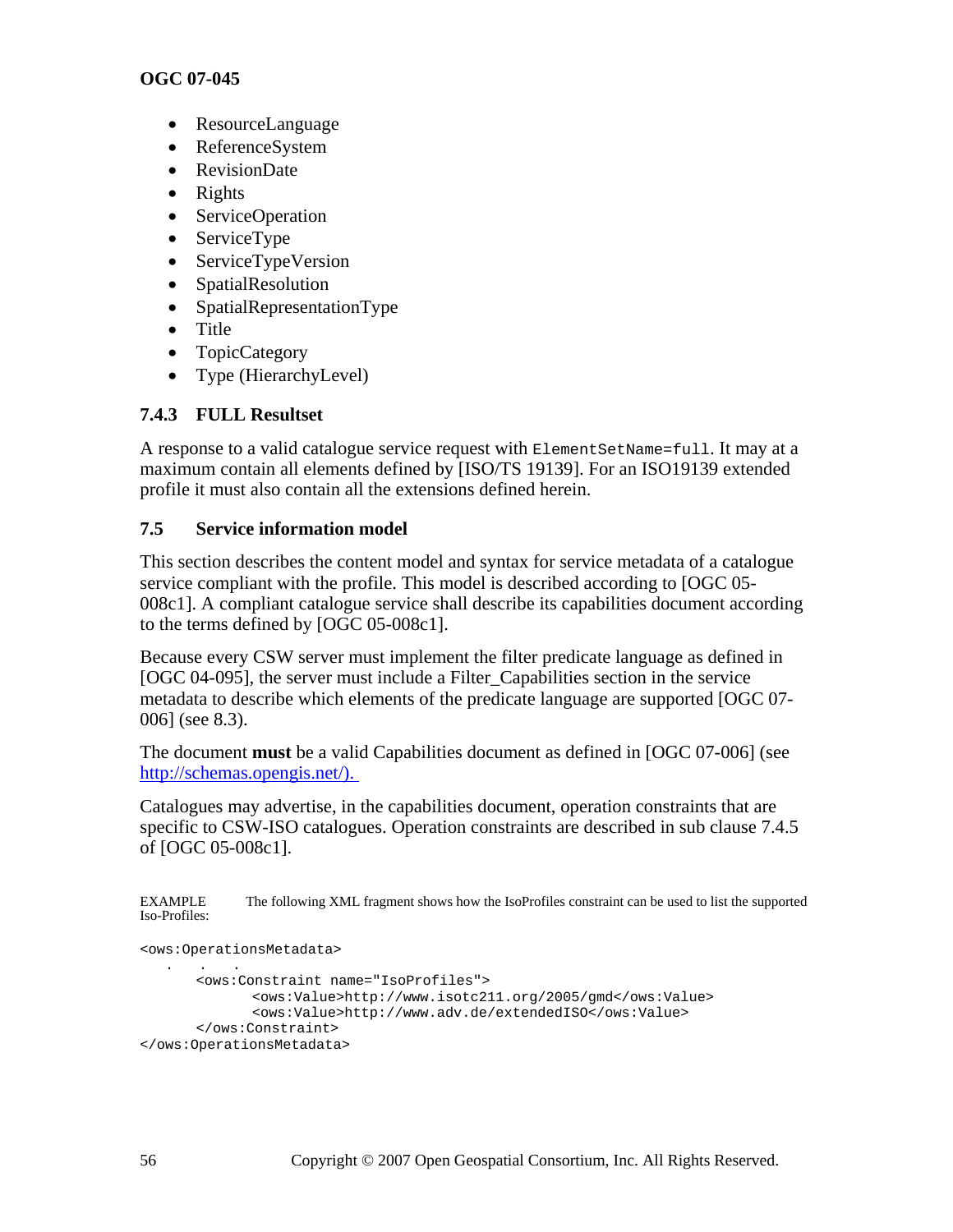Table 22 lists the additional operation constraints of the getRecords operation.

| <b>Constraint name</b>      | <b>Content</b>                                                                                                                     |
|-----------------------------|------------------------------------------------------------------------------------------------------------------------------------|
| SupportedISOQueryables      | A list of the supported additional queryables<br>defined in this profile (e.g. parentIdentifier).                                  |
| <b>AdditionalQueryables</b> | A list of additional queryables defined e.g. by a<br>specific community, not defined in this profile or<br>the base specification. |

**Table 23 – Additional GetRecords constraints** 

Catalogues may advertise in the capabilities document, to what other catalogues a query is distributed to by using an operation constraint called "FederatedCatalogues" (see version 2.0.2 of the base specification). Here a federated catalogue must be listed by the URL of the HTTP/KVP/GET getCapabilities request.

Table 23 lists additional operation constraints which are common to all operations.

| <b>Constraint name</b> | <b>Content</b>                                                                                                                                                                                                                                                  |
|------------------------|-----------------------------------------------------------------------------------------------------------------------------------------------------------------------------------------------------------------------------------------------------------------|
| <b>IsoProfiles</b>     | List of namespaces of supported iso19139 profiles.<br>Must minimally include<br>"http://www.isotc211.org/2005/gmd"!                                                                                                                                             |
|                        | Additional iso19139 profiles (e.g.<br>"http://www.adv.de/extendedISO") may be<br>included which can be queried by get Records via<br>outputSchema= http://www.adv.de/extendedISO<br>and elementSetName=full. The profiles must be<br>valid ISO19139 extensions. |
| <b>XPathQueryables</b> | If such a constraint including a value-element with<br>the value-content 'allowed' is available, XPath<br>Expressions are supported as queryables                                                                                                               |
|                        | <ows:constraint name="XPathQueryables"><br/><ows:value>allowed</ows:value><br/></ows:constraint>                                                                                                                                                                |
| WSDL                   | A reference to a W3C WSDL service description.<br>See Annex C.                                                                                                                                                                                                  |

**Table 24 – Additional operation constraints** 

CSW servers shall indicate whether or not SOAP encodings of operation requests can be transferred using HTTP POST. This indication shall use an ows:Constraint element named PostEncoding, within the ows:OperationsMetadata section of the Capabilities document. This PostEncoding constraint shall specify the formats that can be used with HTTP POST transfer or operation requests. The value SOAP for PostEncoding shall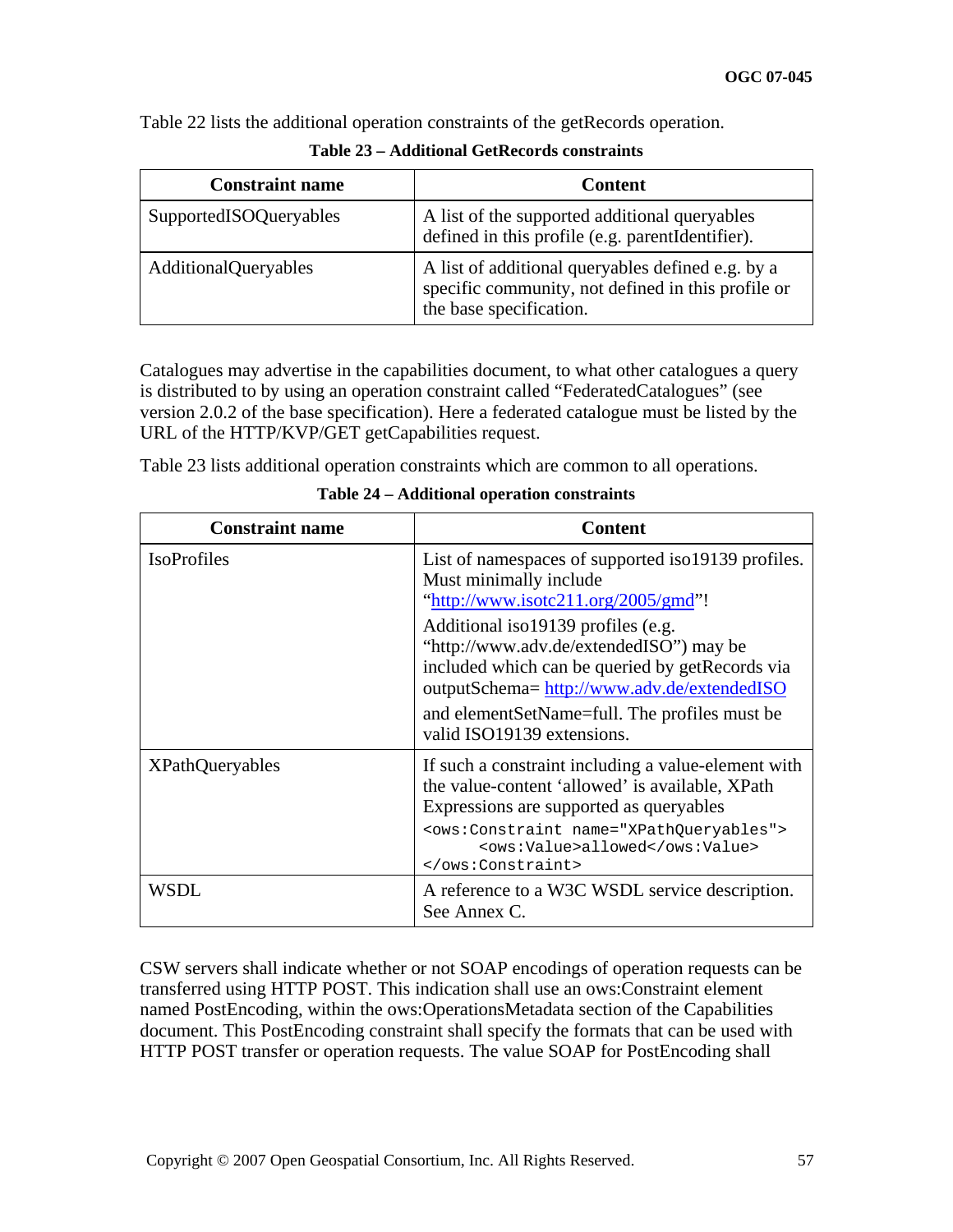indicate that SOAP encoded operation requests can be handled. The value XML shall indicate that (bare) XML encoded operation requests can be handled.

If the connect point URL is the same for all SOAP-encoded and base-XML operation requests, the ows:Constraint element shall be included in the ows:OperationsMetadata element. If the connect point URL is different for SOAP-encoded and base-XML operation requests, this ows:Constraint element shall be included in each ows:Post element.

### **7.6 Collaboration with catalogs based on other CSW 2.0.2 profiles**

The purpose of this section is to describe how to interoperably interact with OGC CSW 2.0.2 base profile catalogs and catalogs based on other CSW 2.0.2 profiles, like ebRIM or EO-profile catalogs.

For an ISO based catalog it is possible to query a CSW 2.0.2 base profile catalog (e.g. in the case of a distributed search) and obtain useful results. This is achieved by using the CSW 2.0.2 common profile which includes the list of core queryable properties and the common record schema.

The salient feature of the common profile is the information model which declares the **csw:Record** element. The **csw:Record** element is the root element of the common profile's information model and is a container for a subset of Dublin Core metadata elements. According to the CSW 2.0.2 specification, all compliant catalogs must support a view of their information model that maps to the **record.xsd** schema. Thus, a client should be able to query any CSW 2.0.2 catalog, regardless of the underlying information model, using the elements defined in the **record.xsd** schema (see base specification).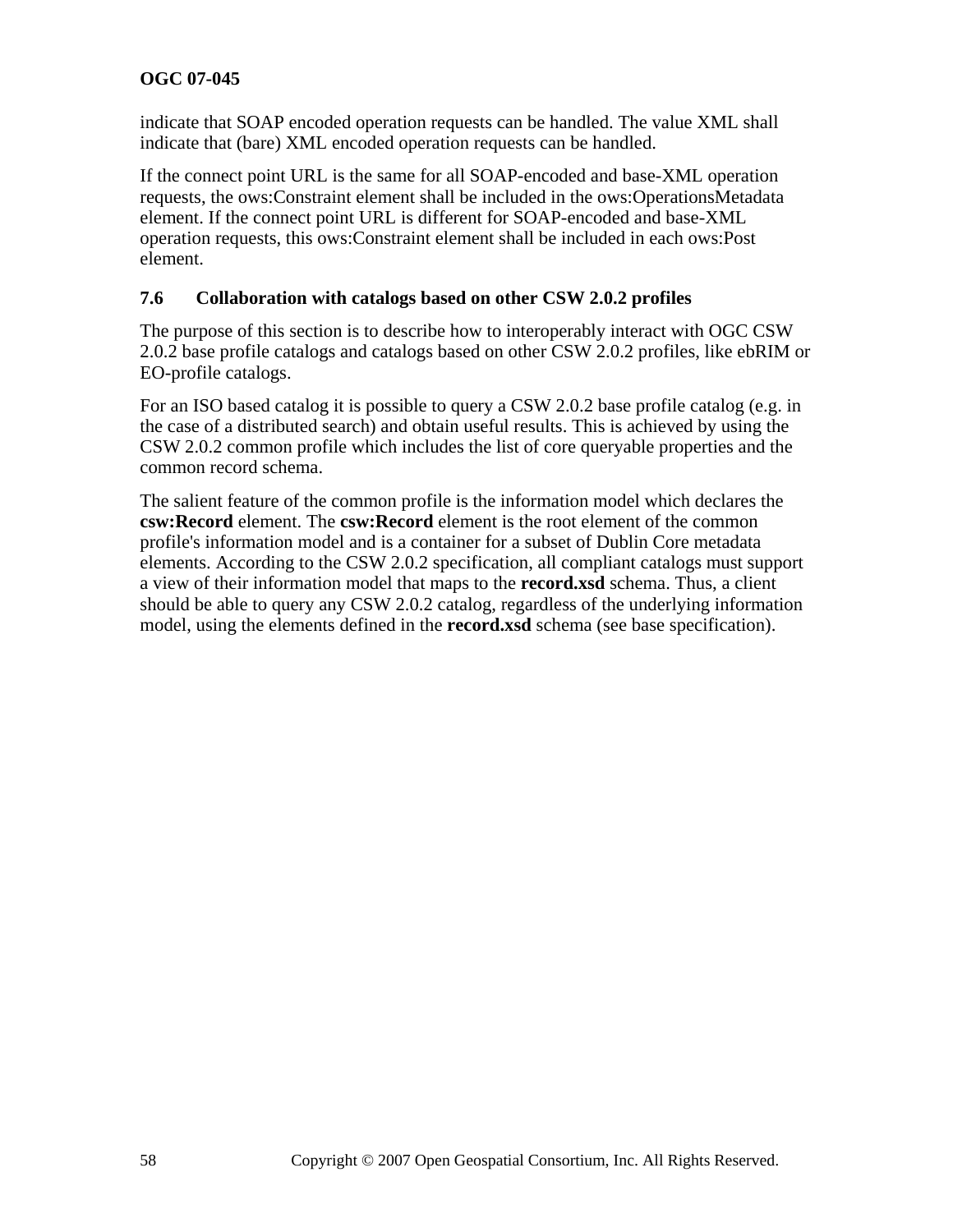

**Figure 9: Distributed Search on other base- or profile- CSW 2.0.2 catalogs** 

### **7.7 Native language support**

Support for multiple languages of metadata records will be realized by taking over the approach defined by ISO 19115:2003/Cor. 1:2006. Per corrigendum, an optional but repeatable attribute locale has been added to the class MD\_Metadata:

- When this attributes is not implemented, the metadata set is expected to be monolingual: the language of the metadata is defined by the language attribute of MD\_Metadata.
- When this attribute is implemented, each instance represents a locale (language, country and character encoding) in which the metadata elements may be translated. The language attribute still defines the default language of the metadata, i.e. the language in which all the metadata elements are expressed. Then each metadata element can be translated in some of the locales define for the metadata set

## **8 External interfaces**

This view describes the externally visible behaviour of the system, including the interfaces provided by its components and the supported protocol bindings. It defines the request and response message structures as part of the operation signatures, primarily the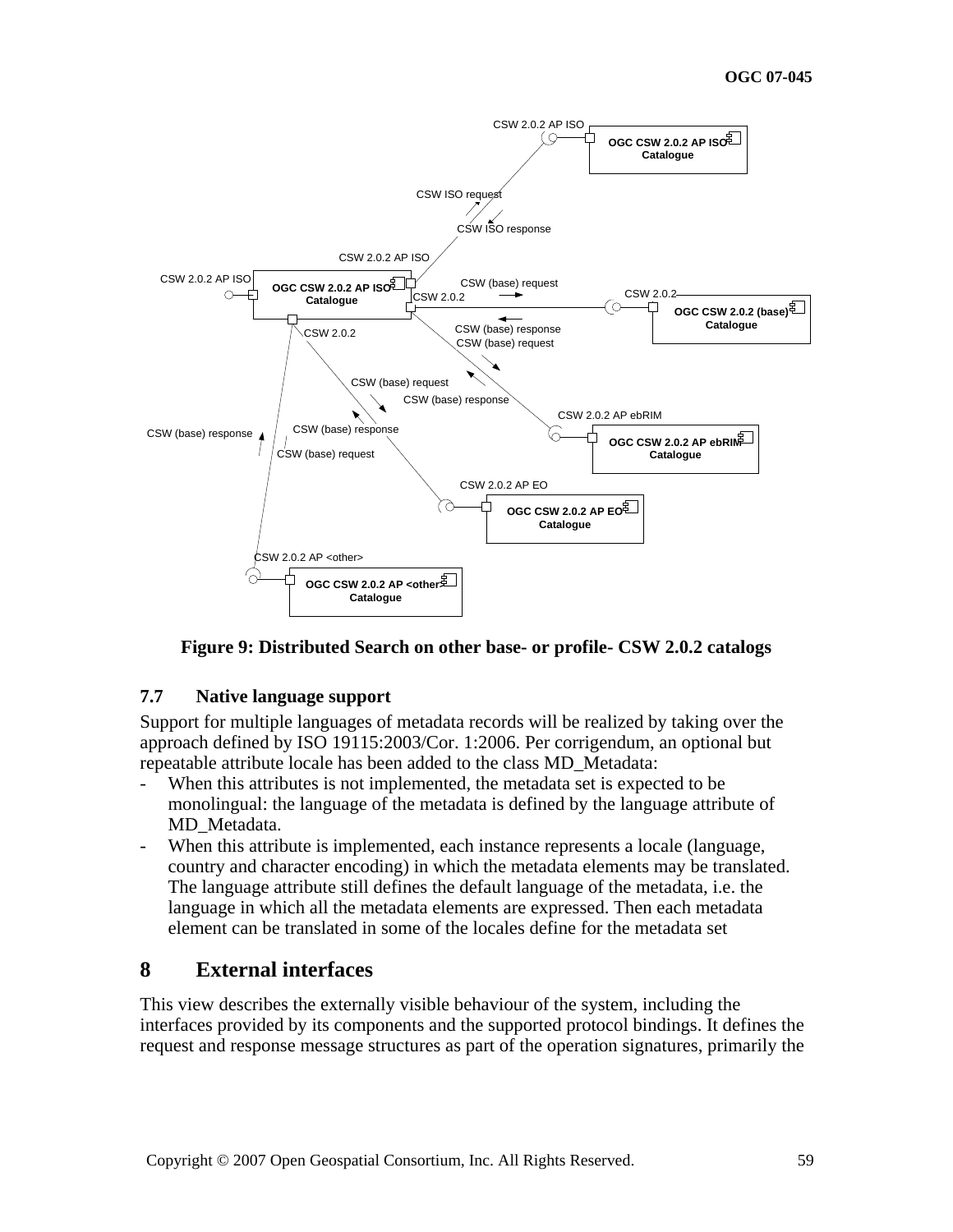differences to that of the OGC CS 2.0.2 base specification. It also documents supported query facilities and some implementation guidance as well as a few security considerations.

### **8.1 Imported protocol binding (Relationship to the common model)**

This profile imports the HTTP protocol binding from [OGC 07-006].

[Table 25](#page-59-0) shows how the operations of this profile (CSW(T) ISO) are mapped to the operations specified by the CSW 2.0.2 specification. This is a full mapping in that all of the CSW(T) ISO operations have a corresponding CSW operation.

<span id="page-59-0"></span>

| <b>CSW</b> operation         | $CSW(T)$ ISO operation          |
|------------------------------|---------------------------------|
| OGC_Service.GetCapabilities  | OGC_Service.GetCapabilities     |
| CSW-Discovery.GetRecords     | CSW Discovery.GetRecords        |
| CSW-Discovery.DescribeRecord | CSW Discovery.DescribeRecord    |
| CSW-Discovery.GetDomain      | CSW Discovery.GetDomain         |
| CSW-Discovery.GetRecordById  | CSW Discovery.GetRecordById     |
| CSW-Publication.Transaction  | <b>CSWT</b> Manager.Transaction |
| CSW-Publication.Harvest      | <b>CSWT</b> Manager.Harvest     |

**Table 25 - Mapping CSW(T) ISO operations to CSW operations** 

Apart from the GetCapabilities operation, all operations must support the embedding of requests and responses in SOAP messages. In this case only SOAP messaging (via HTTP/POST) with document/literal style has to be used. Messages must conform to SOAP 1.2 ([http://www.w3.org/TR/SOAP/\)](http://www.w3.org/TR/SOAP/). The message payload will be in the body of the SOAP envelope<sup>[19](#page-59-1)</sup>.

Most operations support the encoding of the request messages as keyword-value pairs (KVP) within a request URI, all operations support the usage of a XML entity-body. Responses are XML-encoded.

The HTTP encoding of catalogue operation requests shall use HTTP GET with keywordvalue pairs (KVP) encoding and HTTP POST with XML encoding as specified in Section 11 of  $[OGC\ 05-008c1]^{20,21}$  $[OGC\ 05-008c1]^{20,21}$  $[OGC\ 05-008c1]^{20,21}$  $[OGC\ 05-008c1]^{20,21}$  $[OGC\ 05-008c1]^{20,21}$ . Note that the parameter names in all KVP encodings must be handled in a **case insensitive** manner while parameter values shall be handled in a **case** 

<u>.</u>

<span id="page-59-1"></span> $19$  Further details can be found in chapter 10.3.2 of the CSW base specification

<span id="page-59-2"></span><sup>&</sup>lt;sup>20</sup> XML = application/xml using POST (with a charset parameter if necessary—UTF-8 is strongly recommended)

<span id="page-59-3"></span><sup>&</sup>lt;sup>21</sup> KVP = URL-encoded key/value pairs using GET or application/x-www-form-urlencoded using POST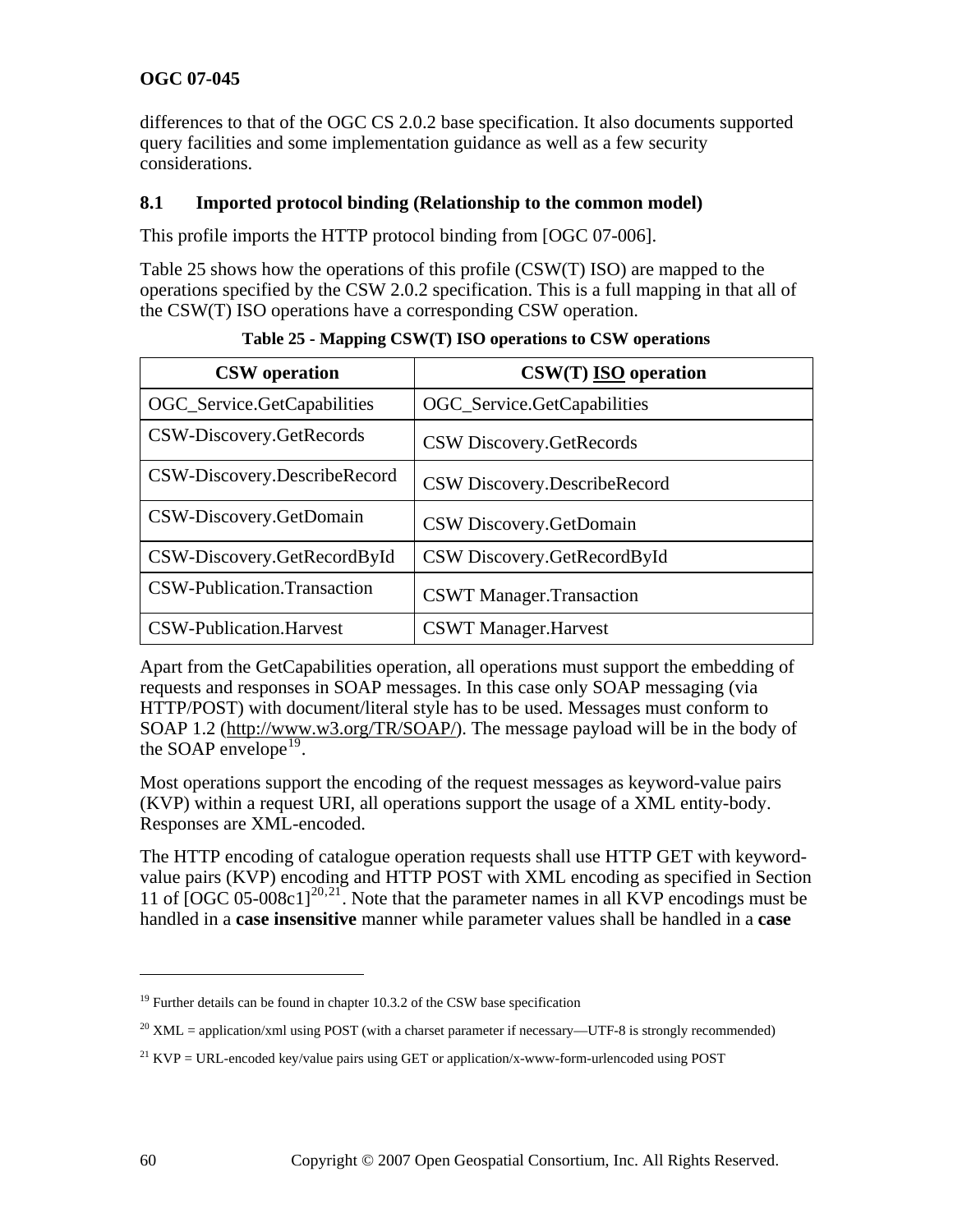#### **sensitive** manner.

[Table 26](#page-60-0) summarizes the CSW(T) ISO operations and their encoding methods that are applied in this profile. The mandatory method bindings and data encodings are printed in bold.

<span id="page-60-0"></span>

| <b>CSW(T) ISO Operation</b> | <b>Request encoding</b>              |
|-----------------------------|--------------------------------------|
| <b>GetCapabilities</b>      | $XML(POST+SOAP)$ and $KVP(GET)$      |
| DescribeRecord              | XML (POST+SOAP) and KVP (GET)        |
| GetDomain                   | $XML (POST+SOAP)$ and $KVP(GET)$     |
| GetRecords                  | XML (POST+SOAP) and KVP(GET)         |
| GetRecordById               | XML (POST+SOAP) and KVP(GET)         |
| <b>Harvest</b>              | <b>XML (POST+SOAP)</b> and KVP(POST) |
| Transaction                 | XML (POST+SOAP)                      |

|  |  | Table 26 - Operation request encoding |
|--|--|---------------------------------------|
|  |  |                                       |

### **8.2 Interface specifications**

This chapter describes syntax and semantics restrictions and variations of the interface operations in comparison to those of the imported CSW 2.0.2 HTTP protocol binding<sup>[22](#page-60-1)</sup>. It gives formal, language-independent interface specifications (W3C WSDL) that admit multiple programming language bindings and shows error conditions that can occur.

### **8.2.1 OGC\_Service Interface**

### 8.2.1.1 GetCapabilities Operation

1

The GetCapabilities operation allows clients to retrieve service metadata from a server.

The GetCapabilities operation request is defined in Subclause 7.2 of the *OGC Web Services Common Specification 1.0* [OGC 05-008C1]. The column **ISO Metadata Profile** in table 26 shows syntax and/or semantics restrictions or variations of some parameters in comparison to those of the base specification. Note that all parameter names in the KVP-encoded request must be treated in a case insensitive manner, and the query component of the Request-URI in the GET request must be appropriately escaped.

<span id="page-60-1"></span> $^{22}$  Further details can be found in the OGC Catalog Services Specification [OGC 07-006]. and the OGC Web Services Common Specification [OGC 05-008]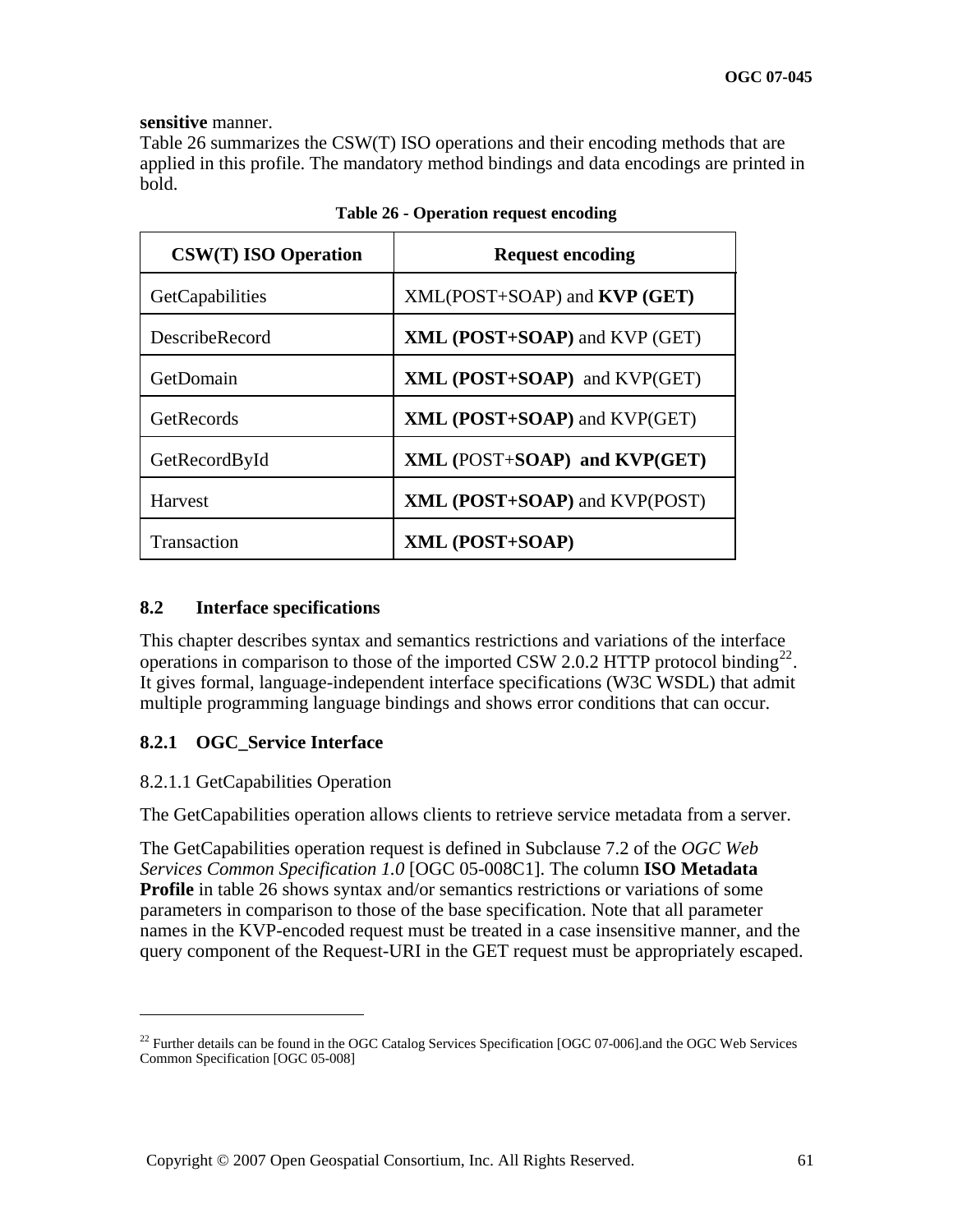The response to a GetCapabilities request should be an XML document containing service metadata about the server [OGC 05-008C1, and OGC 07-006]. See also section [7.5](#page-55-0) for the content of the response document.

| <b>Name</b>    | <b>Definition</b>          | Data type and value                                          | <b>Multiplicity</b><br>and use | <b>ISO</b> Metadata<br>Profile |
|----------------|----------------------------|--------------------------------------------------------------|--------------------------------|--------------------------------|
| <b>SERVICE</b> | Service type<br>identifier | <b>Character String</b><br>type, not empty                   | One<br>(mandatory)             | "CSW"                          |
|                |                            | Value is OWS type<br>abbreviation<br>(e.g., "CSW",<br>"WFS") |                                |                                |
| <b>REQUEST</b> | Operation<br>name          | <b>Character String</b><br>type, not empty                   | GetCapabilities                | GetCapabilities                |
|                |                            | Value is operation<br>name                                   |                                |                                |
|                |                            | (e.g.,<br>"GetCapabilities")                                 |                                |                                |

**Table 27 – Some Parameters in GetCapabilities operation request** 

The value of the *service* parameter must be "CSW". The request / response sequence of a "handshake" between a CSW AP ISO client and a CSW server and a following operation call (getRecords) is as follows (see also figure 9): the client first asks the CSW server for the capabilities (with service  $=$  "CSW"). In the capabilities document the serviceType must be set to "CSW". If the 'operations constraint" 'IsoProfiles' (see [7.5](#page-55-0)) is included in the Capabilities document the CSW server is identified as an ISO profile server.

In the following operation call (e.g. a getRecords calls) the service attribute must also be set to "CSW". The AP ISO server can now be queried in the AP ISO mode, which includes the usage of the specific ISO typeNames, queryables and outputSchemas. If the server could only be identified as an OGC Core server it can be queried only in the Core mode which includes the usage only of the Core typeName, queryables and outputSchema.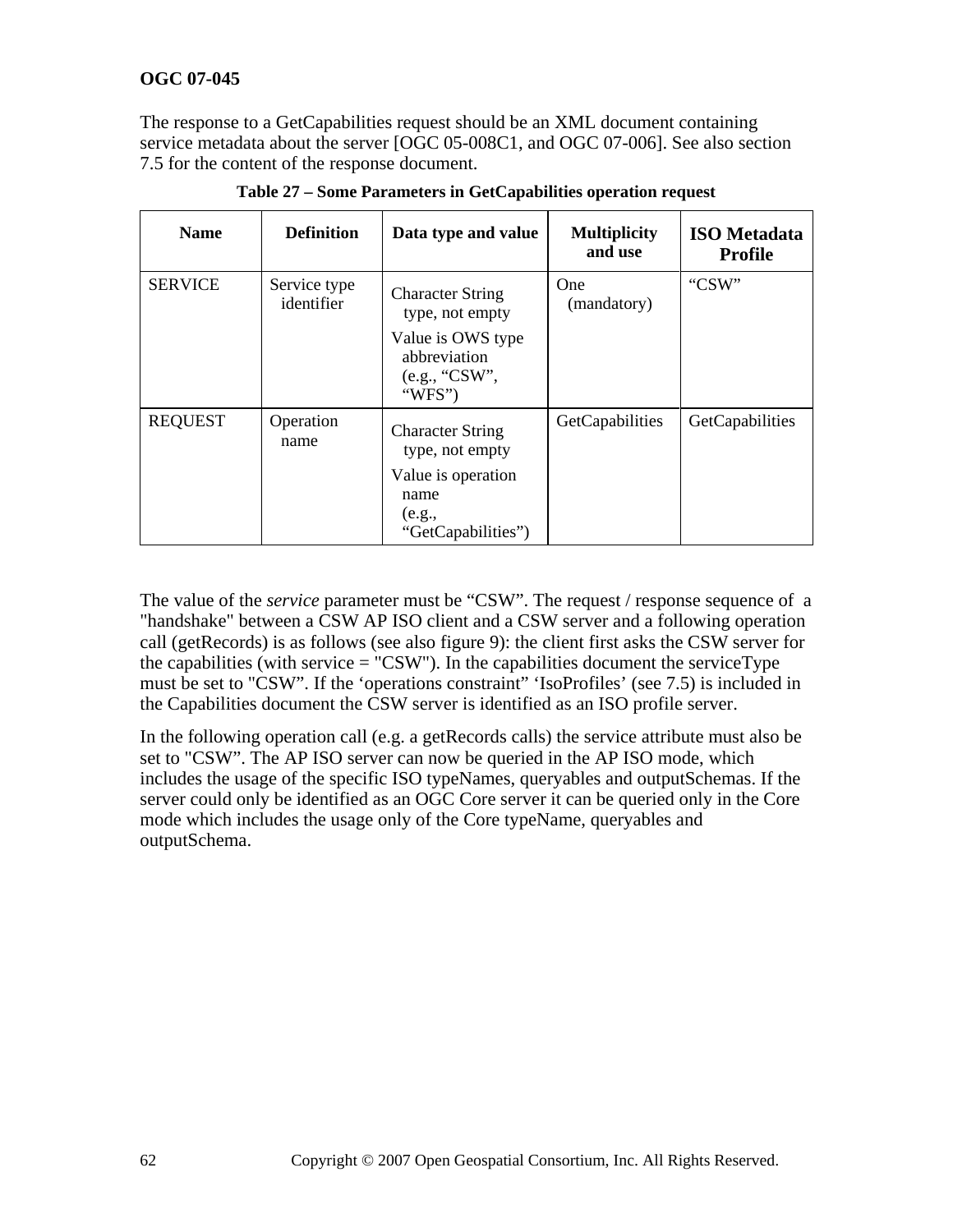

### **Figure 10: Schematic profile dependant getRecords call (profile determined by handshake)**

The *sections* parameter may be used to request a subset of the complete capabilities document; the value is a comma-separated list of section names. Valid set of section names recognized by this profile are listed in [Table 28](#page-62-0). If this parameter is absent, the complete description must be returned; unrecognized section names are ignored.

|  | Table 28 – Permissible section names |  |  |
|--|--------------------------------------|--|--|
|--|--------------------------------------|--|--|

<span id="page-62-0"></span>

| <b>Section name</b>   | Content                                                         |
|-----------------------|-----------------------------------------------------------------|
| ServiceIdentification | General information about the service (type,<br>version, etc.). |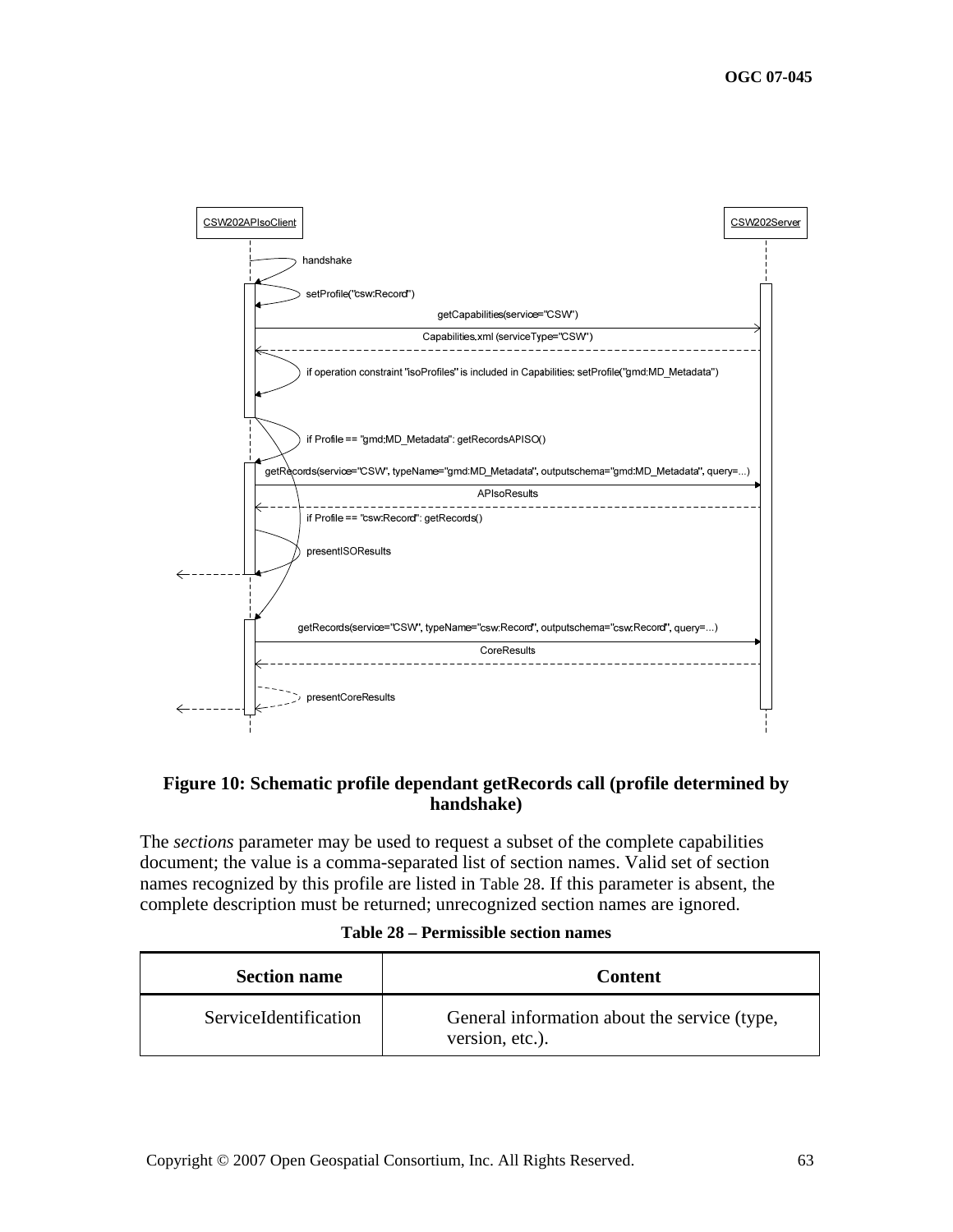| <b>ServiceProvider</b> | Information about the organization providing<br>the service.  |
|------------------------|---------------------------------------------------------------|
| OperationsMetadata     | Summarizes the operational characteristics of<br>the service. |
| Filter_Capabilities    | Describes supported OGC filter operators                      |

The WSDL portType component of the OGC\_Service interface is shown in [Listing 1;](#page-63-0) this is a fragment of the complete WSDL 2.0 definition for the CSW Catalogue capability class (Annex C).

### **Listing 1 - OGC\_Service: WSDL interface definition**

```
<wsdl:portType name="csw"> 
   <wsdl:operation name="csw.getCapabilities"> 
      <wsdl:input message="csw-req:GetCapabilitiesRequest"/> 
      <wsdl:output message="csw-resp:GetCapabilitiesResponse"/> 
      <wsdl:fault name="ServiceExceptionReport" message="csw-
resp:ServiceExceptionReport"/> 
   </wsdl:operation>
```
### **8.2.2 CSW Discovery Interface**

#### 8.2.2.1 GetRecords Operation

In [OGC 07-006] two general model operations (**search** and **present)** are combined in the form of the **GetRecords** operation, which does a search and a piggybacked present (Subclause 10.8 of OGC 07-006).

### *8.2.2.1.1 Request*

[Table 29 specifies the parameters of the](#page-64-0) **GetRecords** operation request (KVP). The column **ISO Metadata Profile** [shows syntax and/or semantics restrictions or variations](#page-64-0)  [in comparison to those of the base specification. The encoding in the table is directly](#page-64-0)  [suitable for the HTTP GET/KVP binding](#page-64-0)<sup>23</sup>.

1

<span id="page-63-1"></span><sup>&</sup>lt;sup>23</sup> If Content-Type of request is XML, then the document element must be the <csw:GetRecords> element, as defined in the following CSW xml schema: CSW-discovery.xsd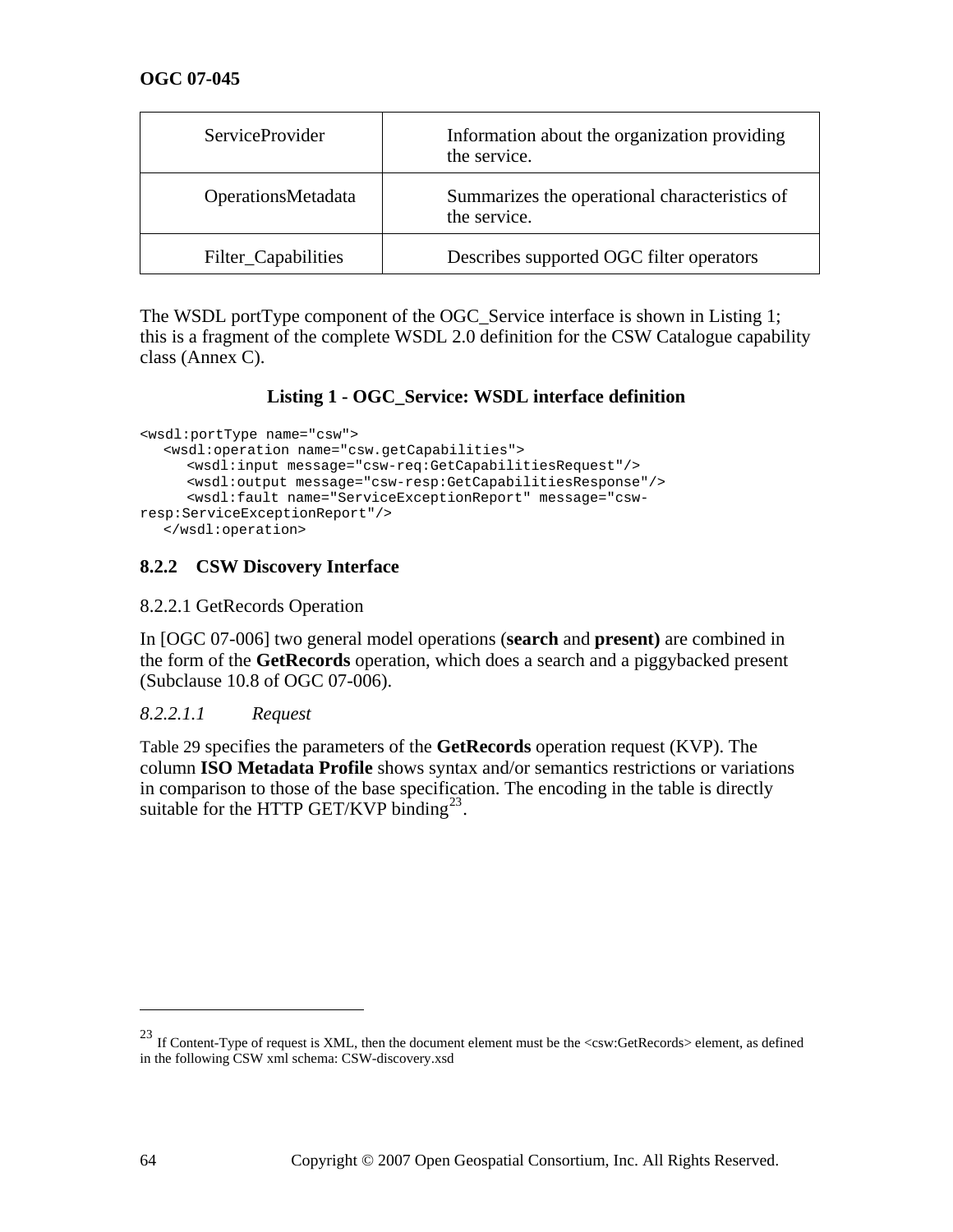<span id="page-64-0"></span>

| <b>Keyword</b>          | Datatype & Value                                                                                                                                                                                                                 | <b>Optionality</b>                                                                                                                                                       | <b>ISO</b> Metadata<br><b>Profile</b>                                                                                                                                             |
|-------------------------|----------------------------------------------------------------------------------------------------------------------------------------------------------------------------------------------------------------------------------|--------------------------------------------------------------------------------------------------------------------------------------------------------------------------|-----------------------------------------------------------------------------------------------------------------------------------------------------------------------------------|
| <b>REQUEST</b>          | Character String.<br>Fixed value of<br>"GetRecords". (The<br>value is case insensitive.)                                                                                                                                         | Mandatory                                                                                                                                                                | Mandatory                                                                                                                                                                         |
| <b>SERVICE</b>          | Character String.                                                                                                                                                                                                                | Mandatory<br>Fixed value of<br>"CSW" <sup>24</sup>                                                                                                                       | Mandatory<br>Fixed value of<br>"CSW"                                                                                                                                              |
| <b>VERSION</b>          | Character String.<br>Fixed value of "2.0.2"                                                                                                                                                                                      | Mandatory                                                                                                                                                                | Mandatory                                                                                                                                                                         |
| NAMESPACE <sup>25</sup> | List of Character String,<br>comma separated<br>Used to specify a<br>namespace and its prefix<br>Format must be<br>$xmlns([prefix=]namespac$<br>e-url). If the prefix is not<br>specified then this is the<br>default namespace. | Include value for<br>each distinct<br>namespace used by<br>all qualified names in<br>the request.<br>If not included, all<br>qualified names are<br>in default namespace | Include value<br>for each distinct<br>namespace used<br>by all qualified<br>names in the<br>request.<br>If not included,<br>all qualified<br>names are in<br>default<br>namespace |

**Table 29 - Parameters in GetRecords operation request** 

<span id="page-64-2"></span><span id="page-64-1"></span><sup>&</sup>lt;sup>25</sup> The NAMESPACE parameter contains the same information as the xmlns attributes which may be used for encoding namespace information in XML encoding.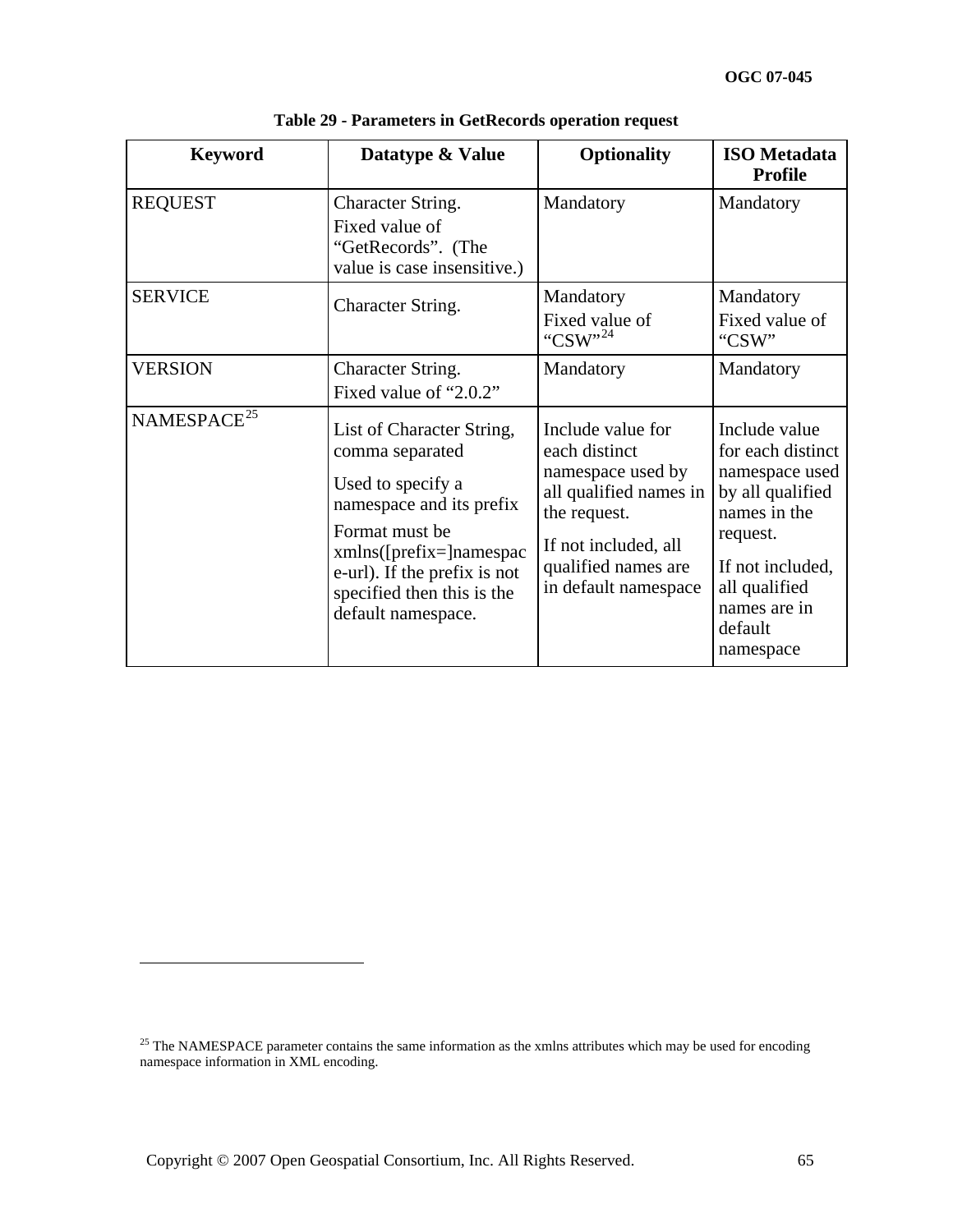| <b>Keyword</b>      | Datatype & Value                                                                                                                                                                                                      | <b>Optionality</b>                                                                 | <b>ISO</b> Metadata<br><b>Profile</b>                                                                                                                                                                                                                                                                                                                   |
|---------------------|-----------------------------------------------------------------------------------------------------------------------------------------------------------------------------------------------------------------------|------------------------------------------------------------------------------------|---------------------------------------------------------------------------------------------------------------------------------------------------------------------------------------------------------------------------------------------------------------------------------------------------------------------------------------------------------|
| <b>RESULTTYPE</b>   | CodeList.<br>One of "hits", "results" or<br>"validate".                                                                                                                                                               | Optional.<br>Default value is<br>"hits".                                           | Optional.<br>Default value is<br>"hits".<br>Indicate<br>whether the<br>catalogue<br>returns the full<br>result set (if<br><b>ELEMENTSET</b><br>NAME or<br><b>ELEMENTNA</b><br>ME are<br>missing) or just<br>the number of<br>hits the query<br>found. If the<br>value is "hits",<br><b>ELEMENTSET</b><br>NAME or<br><b>ELEMENTNA</b><br>ME are ignored. |
| <b>REQUESTID</b>    | <b>URI</b>                                                                                                                                                                                                            | Zero or one<br>(Optional)<br>Include when client<br>chooses to assign<br>requestId | Zero or one<br>(Optional)<br>Include when<br>client chooses<br>to assign<br>requestId                                                                                                                                                                                                                                                                   |
| <b>OUTPUTFORMAT</b> | <b>Character String</b><br>Value is Mime type<br>The only value that is<br>required to be supported<br>is "application/xml".<br>Other supported values<br>may include "text/xml",<br>"text/html" and<br>"text/plain". | Optional.<br>Default value is<br>'application/xml".                                | Optional.<br>Default value is<br>"application/xm<br>$1^{,26}$                                                                                                                                                                                                                                                                                           |

<span id="page-65-0"></span> $26$  The list of output formats that a CSW instance provides must be advertised in the Capabilities document.W3C: Authors should also be aware of the difference between 'application/xml' and 'text/xml' with regard to the treatment of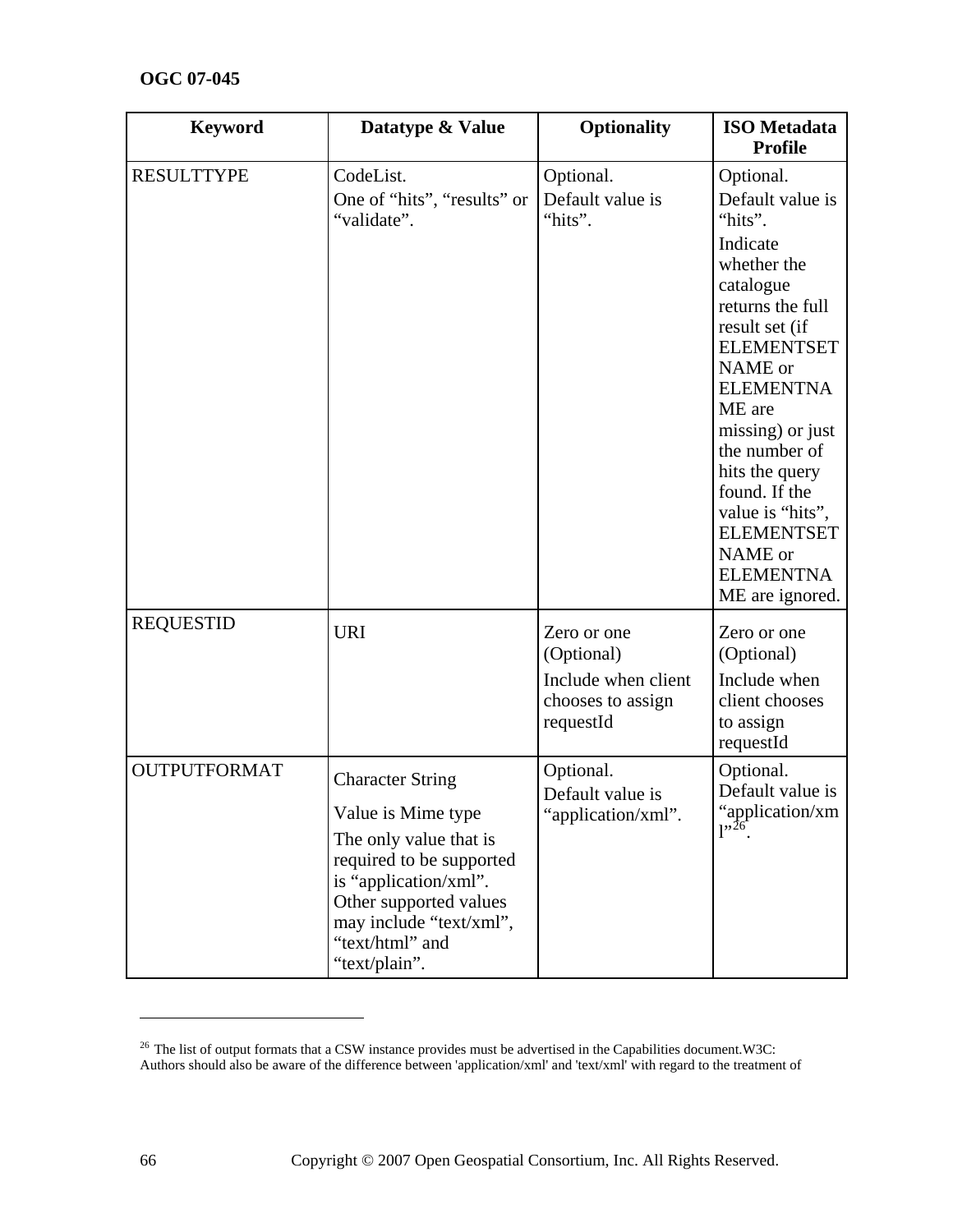| <b>Keyword</b>       | Datatype & Value                                                                                                                                           | <b>Optionality</b>                                                           | <b>ISO</b> Metadata<br><b>Profile</b>                                                                                                                                                                                     |
|----------------------|------------------------------------------------------------------------------------------------------------------------------------------------------------|------------------------------------------------------------------------------|---------------------------------------------------------------------------------------------------------------------------------------------------------------------------------------------------------------------------|
| <b>OUTPUTSCHEMA</b>  | Any URI.<br>Indicates which schema<br>shall be used to generate<br>the response.                                                                           | Optional<br>Default value is<br>http://www.opengis.n<br>$et/cat/csw/2.0.2$ . | Optional<br>If available, it<br>must support<br>http://www.ope<br>ngis.net/cat/csw<br>$/2.0.2$ and<br>"http://www.iso<br>tc211.org/2005/<br>gmd". Default<br>value is<br>http://www.ope<br>ngis.net/cat/csw<br>$/2.0.2$ . |
| <b>STARTPOSITION</b> | Non-zero, positive Integer                                                                                                                                 | Optional<br>The default value is<br>1.                                       | Optional<br>The default<br>value is 1.                                                                                                                                                                                    |
| <b>MAXRECORDS</b>    | PositiveInteger                                                                                                                                            | Optional<br>The default value is<br>10.                                      | Optional<br>The default<br>value is 10.                                                                                                                                                                                   |
| <b>TYPENAMES</b>     | List of Character String,<br>comma separated<br>Used to specify which<br>entities, from the<br>information model of the<br>catalogue, shall be<br>queried. | Mandatory                                                                    | Mandatory:<br>Must support<br>one of<br>"csw:Record"<br>or<br>"gmd:MD_Met<br>adata" in a<br>query. Default<br>value is<br>"csw:Record".                                                                                   |

character encoding. According to "3.1 Text/xml Registration" of [RFC3023], if a text/xml entity is received with the charset parameter omitted, MIME processors and XML processors MUST use the default charset value of "usascii"[ASCII]. This default value is authoritative over the encoding information specified in the XML declaration, or the XML default encodings of UTF-8 and UTF-16 when no encoding declaration is supplied, so omitting the charset parameter of a 'text/xml' entity might cause an unexpected result. As mentioned in [RFC3023], the use of the charset parameter is STRONGLY RECOMMENDED.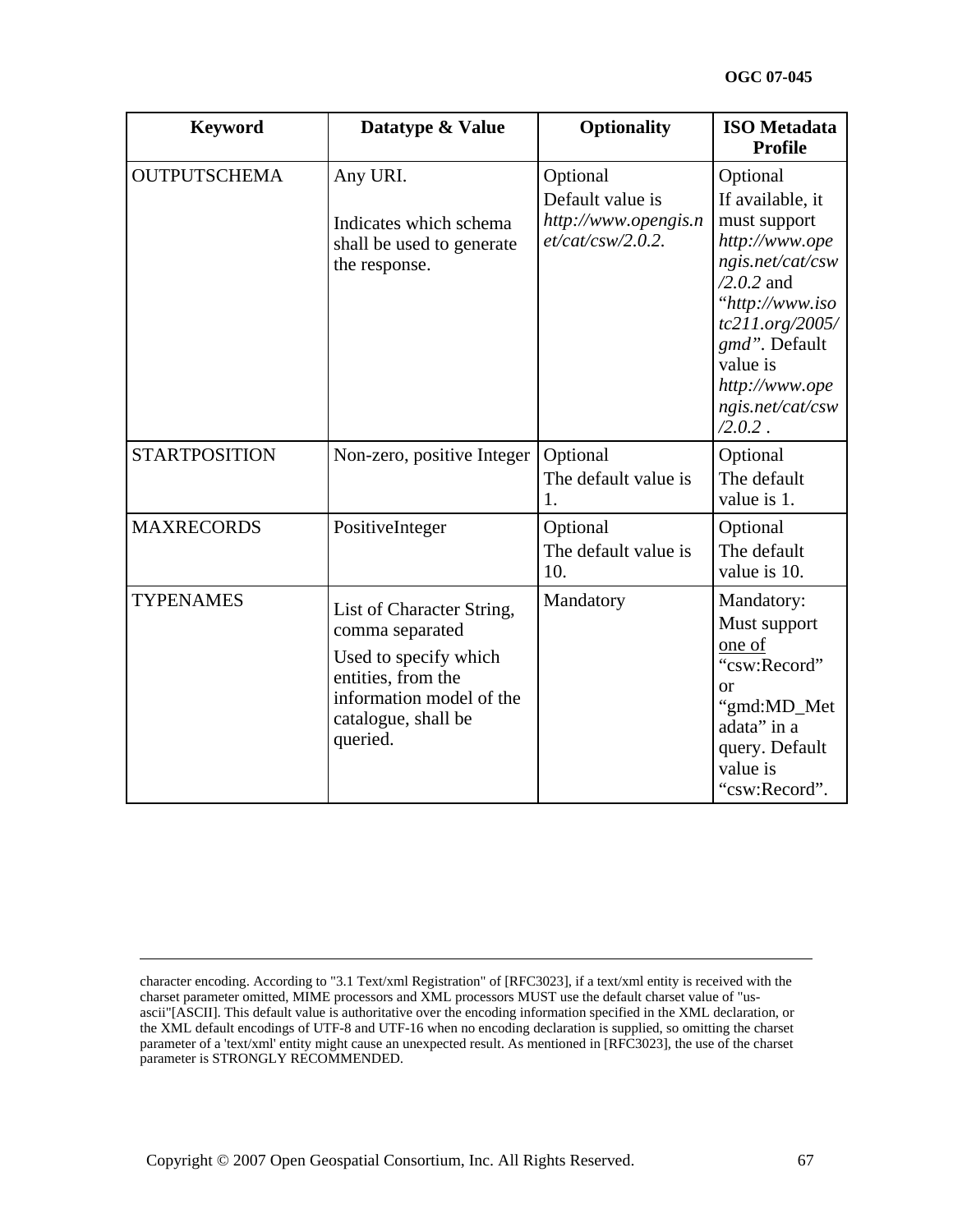| <b>Keyword</b>                                                      | Datatype & Value                                                                                                                                                                                                                                                                                                                                                                      | <b>Optionality</b>                                                     | <b>ISO</b> Metadata<br><b>Profile</b>                                                                                                                                      |
|---------------------------------------------------------------------|---------------------------------------------------------------------------------------------------------------------------------------------------------------------------------------------------------------------------------------------------------------------------------------------------------------------------------------------------------------------------------------|------------------------------------------------------------------------|----------------------------------------------------------------------------------------------------------------------------------------------------------------------------|
| ELEMENTSETNAME <sup>27</sup><br><sub>or</sub><br><b>ELEMENTNAME</b> | List of Character String<br>The ElementName or<br>(mutually exclusive)<br>ElementSetName<br>parameter is used to<br>specify which properties<br>of the outputSchema to<br>include in each record in<br>the response.                                                                                                                                                                  | Optional<br>Default action is to<br>present all metadata<br>elements.  | Optional<br>Valid values<br>are: brief,<br>summary, full.<br>Default value is<br>"summary".<br>Usage of the<br><b>ELEMENTNA</b><br>ME is not<br>further<br>specified here. |
| CONSTRAINTLANGU<br><b>AGE</b>                                       | CodeList<br>One of "CQL_TEXT" or<br>"FILTER"                                                                                                                                                                                                                                                                                                                                          | Must be specified<br>with<br><b>QUERYCONSTRAI</b><br>NT parameter.     | Must be<br>specified with<br><b>QUERYCONS</b><br><b>TRAINT</b><br>parameter.                                                                                               |
| CONSTRAINT_LANG<br><b>UAGE_VERSION</b>                              | <b>String</b><br>May be used to specify a<br>version number indicating<br>which version of a<br>specification the<br>constraint conforms to.<br>For example, if<br>"FILTER" is being used,<br>this parameter could be<br>set to "1.1.0" indicating<br>that the filter conforms to<br>version 1.1.0 of the Filter<br><b>Encoding Implementation</b><br>Specification [OGC 02-<br>059]. | Mandatory                                                              | Mandatory                                                                                                                                                                  |
| <b>CONSTRAINT</b>                                                   | <b>String</b><br>The predicate expression<br>specified in the language<br>indicated by the<br>CONSTRAINTLANGUA<br>GE parameter.                                                                                                                                                                                                                                                       | Optional<br>Default action is to<br>execute an<br>unconstrained query. | Optional<br>Default action<br>is to execute an<br>unconstrained<br>query.                                                                                                  |

 $\overline{\phantom{a}}$ 

<span id="page-67-0"></span><sup>&</sup>lt;sup>27</sup> Because for this application profile it is not possible that a query includes more than one typename, any value(s) of the typeNames attribute of the elementSetName element are ignored.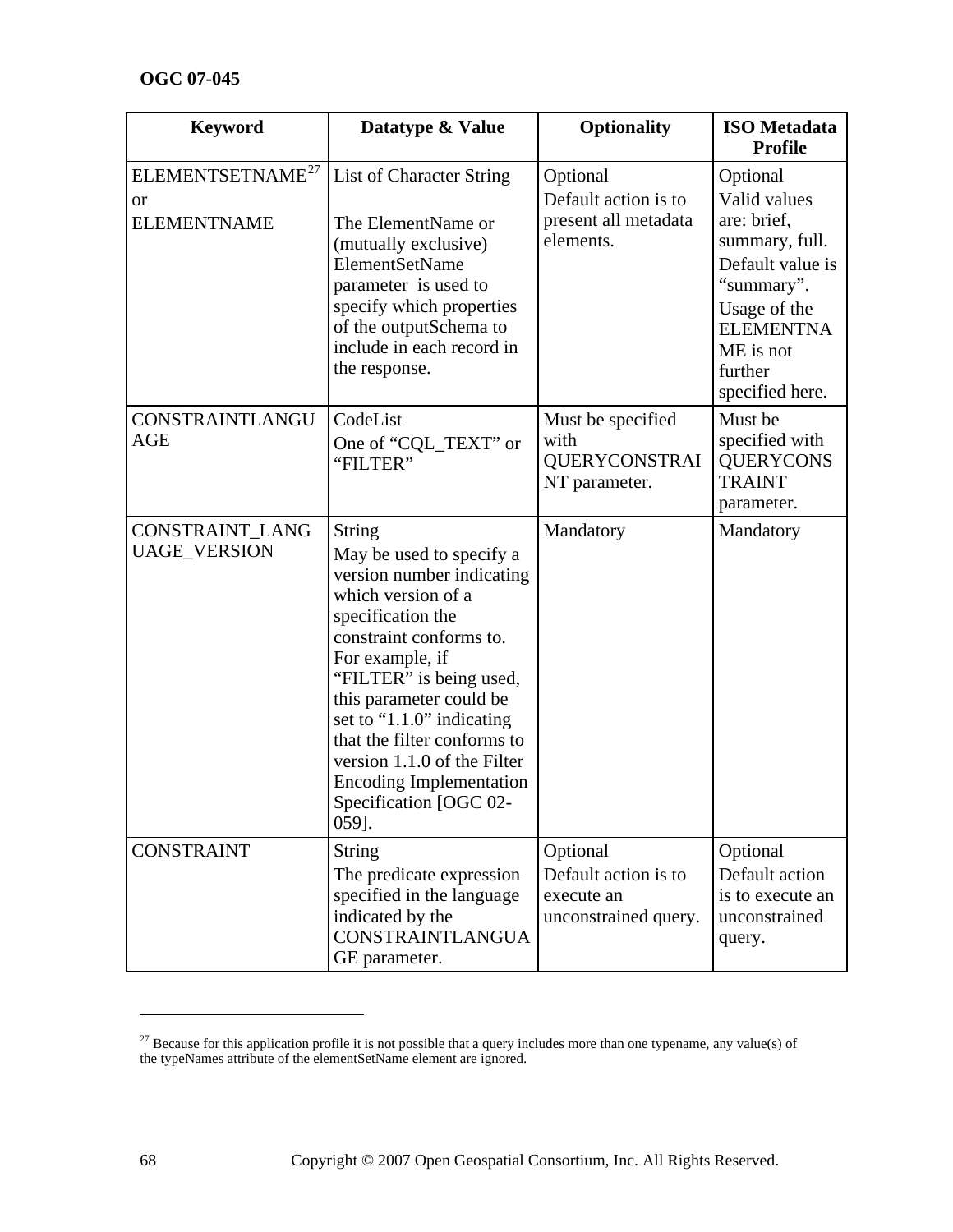| <b>Keyword</b>               | Datatype & Value                                                                                                                                                                                                                                                                                                                                                                                                                                                                                                                                      | <b>Optionality</b>                                                                                                        | <b>ISO</b> Metadata<br><b>Profile</b>                                                                                         |
|------------------------------|-------------------------------------------------------------------------------------------------------------------------------------------------------------------------------------------------------------------------------------------------------------------------------------------------------------------------------------------------------------------------------------------------------------------------------------------------------------------------------------------------------------------------------------------------------|---------------------------------------------------------------------------------------------------------------------------|-------------------------------------------------------------------------------------------------------------------------------|
| <b>SORTBY</b>                | List of Character String,<br>comma separated<br>Ordered list of names of<br>metadata elements to use<br>for sorting the response<br>Format of each list item is<br>metadata_elemen_<br><i>name:A</i> indicating an<br>ascending sort or<br>metadata<br>element name:D<br>indicating descending<br>sort $^{28}$ .<br>metadata_elemen_name:<br>use only the plain name<br>(not case sensitive)<br>without any prefixes etc,<br>because these are<br>uniquely defined.<br><b>Example: Denominator</b><br>instead of<br>SpatialResolution.Denomi<br>nator | Optional<br>Default action is to<br>present the records in<br>the order in which<br>they are retrieved.                   | Optional<br>Default action<br>is to present the<br>records in the<br>order in which<br>they are<br>retrieved.                 |
| <b>DISTRIBUTEDSEARC</b><br>H | Boolean                                                                                                                                                                                                                                                                                                                                                                                                                                                                                                                                               | Optional<br>Default value is<br>FALSE.                                                                                    | Optional<br>Default value is<br>FALSE.                                                                                        |
| <b>HOPCOUNT</b>              | Integer                                                                                                                                                                                                                                                                                                                                                                                                                                                                                                                                               | May be specified<br>only if<br><b>DISTRIBUTEDSEA</b><br>RCH is specified. If<br>not specified, the<br>default value is 2. | May be<br>specified only if<br><b>DISTRIBUTED</b><br><b>SEARCH</b> is<br>specified. If not<br>specified, the<br>default is 2. |

<span id="page-68-0"></span> $^{28}$  this is valid for KVP encoding, for XML please look into the XML schemas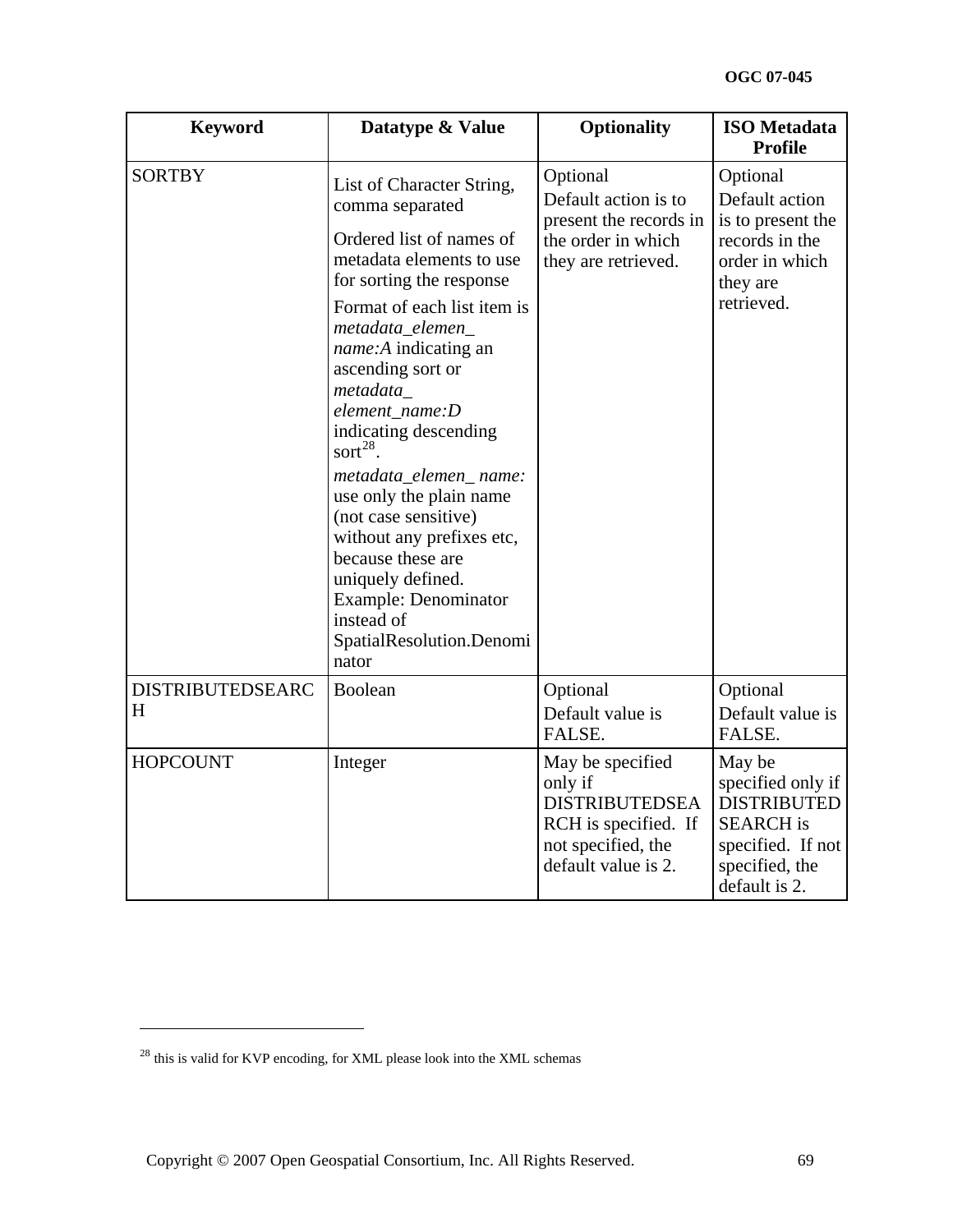| <b>Keyword</b>         | Datatype & Value | <b>Optionality</b>                                                                | <b>ISO</b> Metadata<br><b>Profile</b>                                                                                                                                                                                      |
|------------------------|------------------|-----------------------------------------------------------------------------------|----------------------------------------------------------------------------------------------------------------------------------------------------------------------------------------------------------------------------|
| <b>RESPONSEHANDLER</b> | Any URI          | Zero or one<br>(Optional)<br>If not included,<br>process request<br>synchronously | asynchronous<br>processing not<br>supported. If<br>the<br>$<$ csw:Response<br>Handler><br>element is<br>included it shall<br>be ignored and<br>the request will<br>be processed in<br>the normal<br>synchronous<br>fashion |

If a catalogue record is associated with a null-value for queryable X then this records does not fulfill any query constraint on that queryable X except "is Null".

If typeName equals to "csw:Record" no ISO metadata profile specific queryables must be used. The handling of the queryables is as defined as in chapter 10.8.4.11 of [OGC 07- 006].

If the typeNames attribute of a query equals to 'gmd:MD\_Metadata' ('gmd' representing the 'http://www.isotc211.org/2005/gmd' namespace) any queryable that is part of the associated filter must be represented by a qualified name with a prefix (e.g. 'apiso'), representing the 'http://www.opengis.net/cat/csw/apiso/1.0' namespace. This is true for both application profile queryables as well as for the OGC common core queryables (which are mapped to the gmd metadata schema then).

Case sensitivity is as follows: For the common queryables use the same case as defined in the base specification (e.g. 'apiso:title'), for the additional queryables use the cases as defined in this profile (tables 9-14), e.g. 'apiso:RevisionDate'.

The support of Xpath expressions as queryables (e.g. /gmd:MD\_Metadata/gmd:fileIdentifier/gco:CharacterString) is optionally supported (see [7.5](#page-55-0)).

Examples for GetRecords requests are described in Annex G.

## *8.2.2.1.2 Response*

This operation must respond with an XML document including the results. If the **resultType** parameter is set to "results", the catalogue service must include any matching records within the <SearchResults> element, up to the maximum number of records specified in the request. The <**SearchResults**> element is a generic XML container. This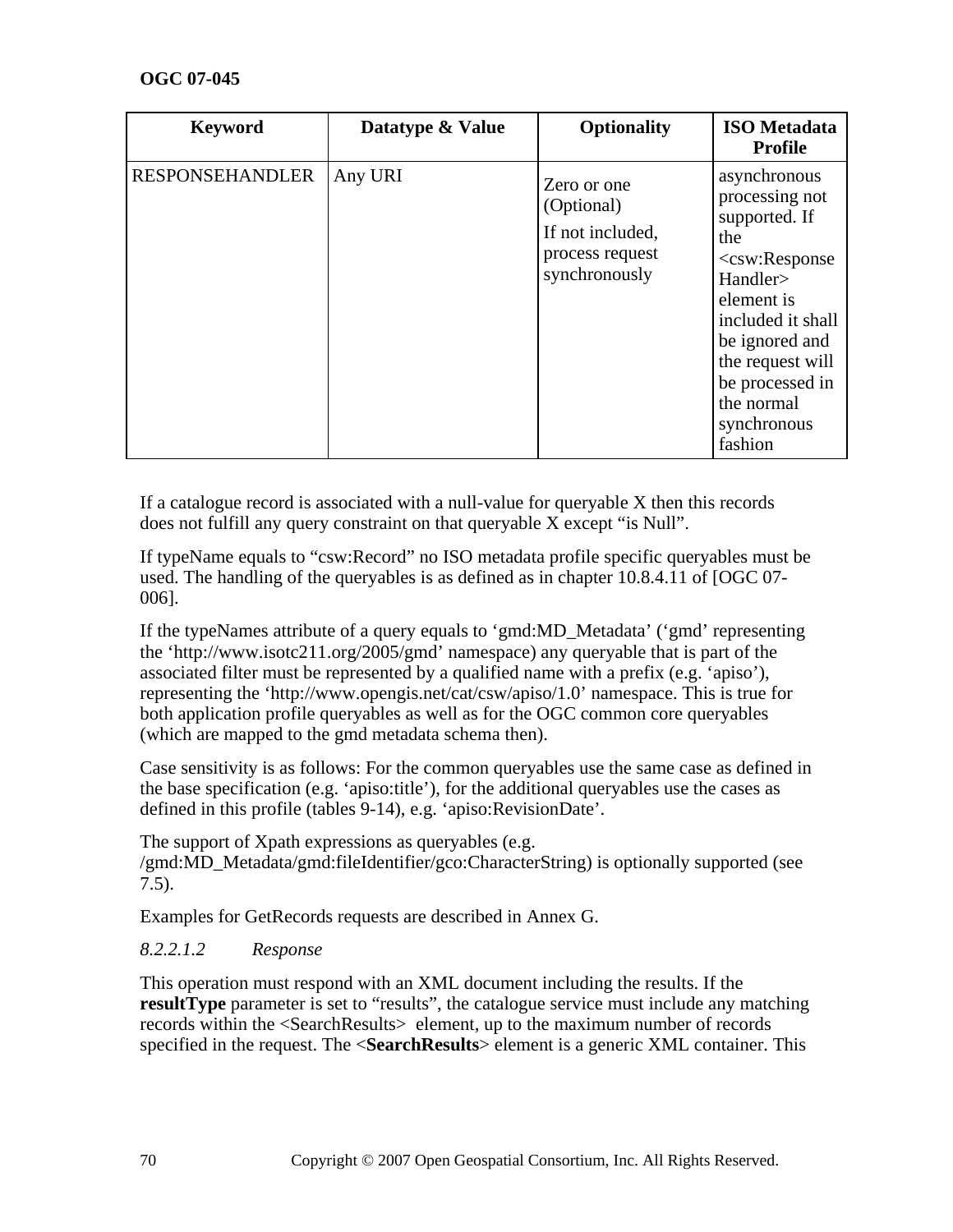generic container is defined by [OGC 07-006]. The content of the <**SearchResults**> element is the set of records returned by the **GetRecords** operation. The following XML schema fragment defines the **SearchResultsType**:

#### **Listing 2 - SearchResultType definition**

```
<xsd:complexType name="SearchResultsType" id="SearchResultsType"> 
       <xsd:sequence> 
          <xsd:choice> 
             <xsd:element ref="csw:AbstractRecord" 
                           minOccurs="0" maxOccurs="unbounded"/> 
             <xsd:any processContents="strict" namespace="##other" 
                      minOccurs="0" maxOccurs="unbounded"/> 
          </xsd:choice> 
       </xsd:sequence> 
       <xsd:attribute name="resultSetId" 
                      type="xsd:anyURI" use="optional"/> 
       <xsd:attribute name="elementSet" 
                      type="csw:ElementSetType" use="optional"/> 
       <xsd:attribute name="recordSchema" 
                      type="xsd:anyURI" use="optional"/> 
       <xsd:attribute name="numberOfRecordsMatched" 
                      type="xsd:nonNegativeInteger" use="required"/> 
       <xsd:attribute name="numberOfRecordsReturned" 
                      type="xsd:nonNegativeInteger" use="required"/> 
       <xsd:attribute name="nextRecord" 
                      type="xsd:nonNegativeInteger" use="optional"/> 
       <xsd:attribute name="expires" type="xsd:dateTime" use="optional"/> 
    </xsd:complexType>
```
Catalogue services implementing this application profile MUST NOT substitute <csw:AbstractRecord> but rather <xsd:any> with XML documents that comply with one of the schemas defined in Annex  $D1^{29}$  $D1^{29}$  $D1^{29}$ .

An example for a GetRecords response is described in Annex G.

On top of that, the following limitations are applied:

- This profile does not consider asynchronous processing. If the <csw:ResponseHandler> element is included it shall be ignored and the request will be processed in the normal synchronous fashion; the final response message will be returned directly to the user agent in the usual manner.
- If the client asks for the common CSW record syntax, the catalogue must return the records in one of the schemas defined in record.xsd (see [OGC 07-006]). The common CSW record syntax is an XML-based encoding of Dublin Core metadata terms; it encompasses the core metadata properties.
- If the **resultType** parameter is set to *"*hits*"*, the catalogue service shall return a <**GetRecordsResponse**> element containing an empty <SearchResults> element

<span id="page-70-0"></span><sup>29</sup> if outputSchema "*http://www.isotc211.org/2005/gmd*" is applied.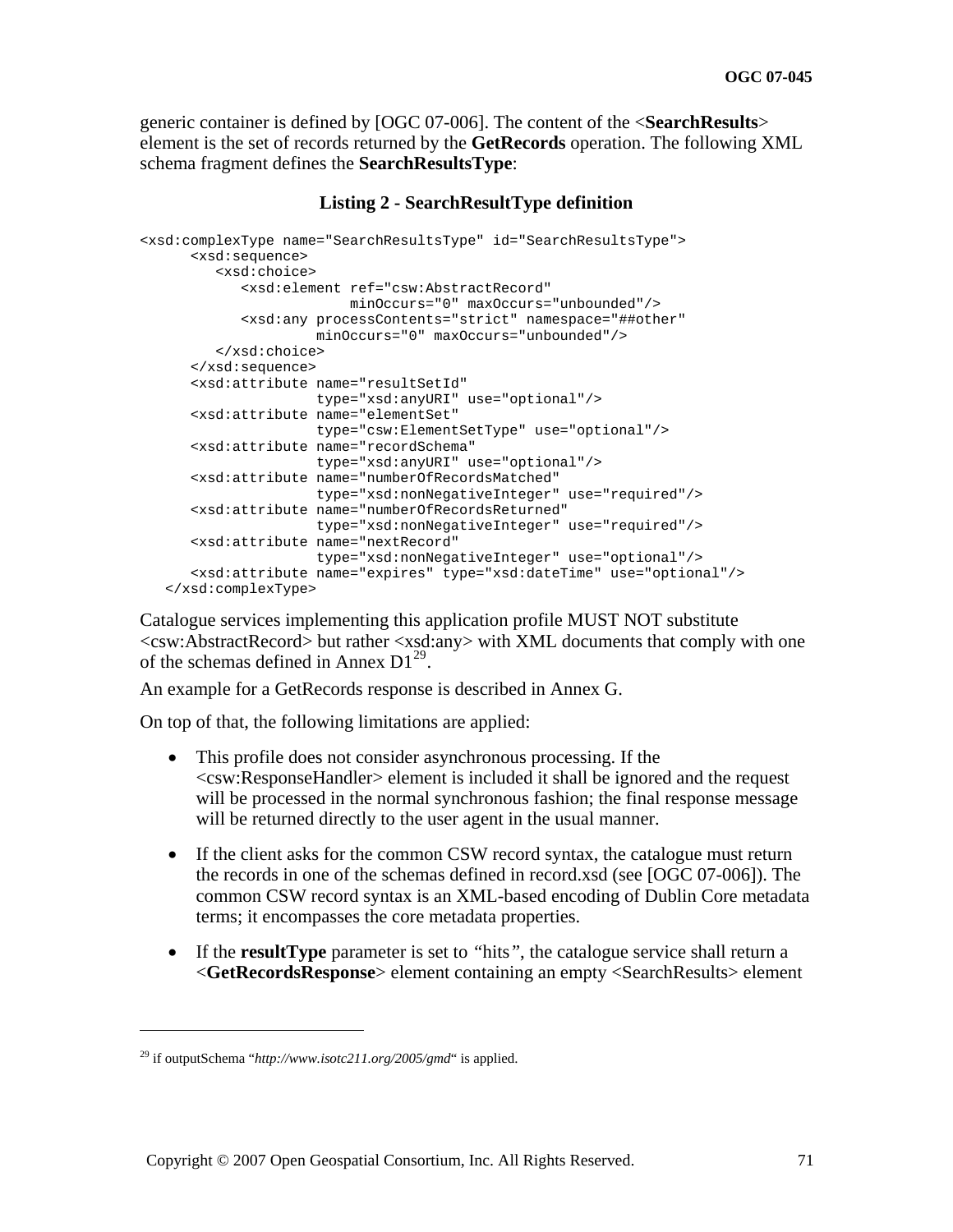that indicates the estimated size of the result set. Optional attributes may or may not be set accordingly.

• If the **resultType** parameter is set to "validate", the catalogue service must validate the request and return an <Acknowledgement> message if validation succeeds; a <ServiceExceptionReport> is returned if validation fails.

### 8.2.2.2 GetRecordById Operation

The mandatory **GetRecordById** request retrieves a representation (per default the default representation) of one or more specific catalogue records using their identifier(s) (which is mapped to the fileidentifier of an ISO19139 document). The **GetRecordById** operation is an implementation of the **Present** operation from the general model. Normally this operation presumes that a previous query has been performed in order to obtain the identifiers that may be used with this operation.

#### *8.2.2.2.1 Request*

[Table 30 specifies the parameters of the GetRecordById operation request \(KVP and](#page-71-0)  XML). The column **ISO Metadata Profile** [shows syntax and/or semantics restrictions or](#page-71-0)  [variations in comparison to those of the base spec. The encoding in the table is directly](#page-71-0)  [suitable for the HTTP GET/KVP binding.](#page-71-0) 

The XML encoding of a valid request is specified in the HTTP binding of OGC 07-006. Please refer to this section to determine the appropriate XML schema.

<span id="page-71-0"></span>

| <b>Keyword</b>        | Datatype & Value                                                                            | <b>Optionality</b>                                          | <b>ISO</b> Metadata<br><b>Profile</b>                                                                     |
|-----------------------|---------------------------------------------------------------------------------------------|-------------------------------------------------------------|-----------------------------------------------------------------------------------------------------------|
| <b>REQUEST</b>        | Character String.<br>Fixed value of<br>"GetRecordById". (The<br>value is case insensitive.) | Mandatory                                                   | Mandatory                                                                                                 |
| <b>SERVICE</b>        | Character String.<br>Fixed value of "CSW"                                                   | Mandatory                                                   | Mandatory<br>Fixed value of<br>"CSW"                                                                      |
| <b>VERSION</b>        | Character String.<br>Fixed value of "2.0.2"                                                 | Mandatory                                                   | Mandatory                                                                                                 |
| <b>ELEMENTSETNAME</b> | CodeList with allowed<br>values:<br>"brief", "summary" or<br>"full"                         | Zero or one<br>(Optional)<br>Default value is<br>"summary". | Zero or one<br>(Optional)<br>Valid values<br>are: brief,<br>summary, full<br>Default value<br>is: summary |

**Table 30 - Parameters in GetRecordById operation request**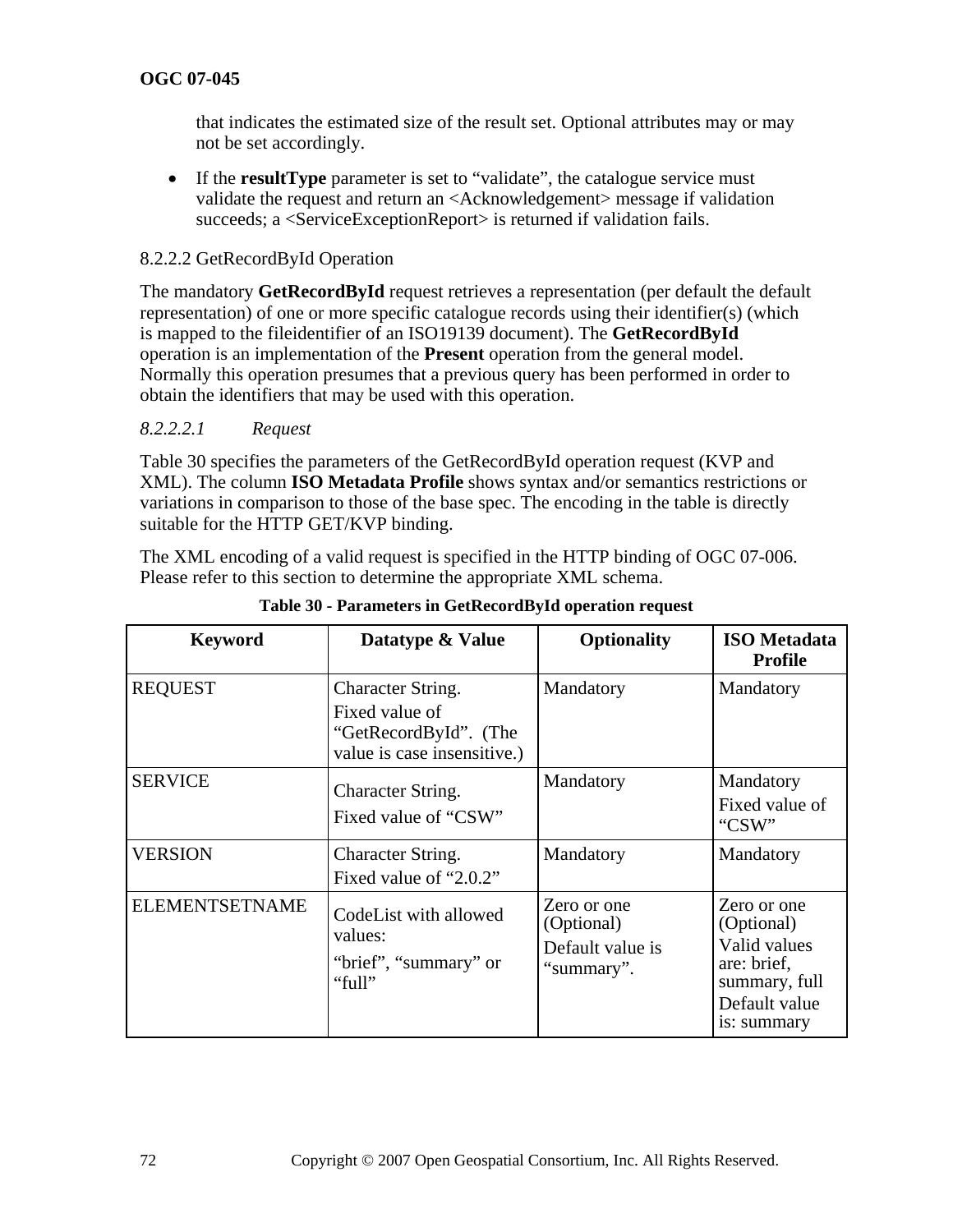| <b>Keyword</b>      | Datatype & Value                                                                                                                                                                                            | <b>Optionality</b>                                  | <b>ISO</b> Metadata<br><b>Profile</b>                                                                                                                                                                 |
|---------------------|-------------------------------------------------------------------------------------------------------------------------------------------------------------------------------------------------------------|-----------------------------------------------------|-------------------------------------------------------------------------------------------------------------------------------------------------------------------------------------------------------|
| ID                  | Comma separated list of<br>anyURI                                                                                                                                                                           | One (Mandatory)                                     | One<br>(Mandatory)<br>identifier                                                                                                                                                                      |
| <b>OUTPUTFORMAT</b> | <b>Character String</b><br>Value is Mime type<br>The only value that must<br>be supported is<br>"application/xml". Other<br>supported values may<br>include "text/xml",<br>"text/html" and<br>"text/plain". | Optional.<br>Default value is<br>"application/xml". | Optional.<br>Default value is<br>"application/xm<br>$l$ ".                                                                                                                                            |
| <b>OUTPUTSCHEMA</b> | URI - for reference to the<br>preferred schema of the<br>response                                                                                                                                           |                                                     | Optional<br>Must support<br>http://www.ope<br>ngis.net/cat/csw<br>$/2.0.2$ and<br>"http://www.iso<br>tc211.org/2005/<br>gmd". Default<br>value is<br>http://www.ope<br>ngis.net/cat/csw<br>$/2.0.2$ . |

An example for a GetRecordById request is described in Annex G.

*8.2.2.2.2 Response* 

The following XML-Schema fragment defines the **GetRecordByIdResponseType** as part of this XML schema. This is simply the list of requested records:

## **Listing 3 - GetRecordByIdResponseType definition**

```
<xsd:complexType name="GetRecordByIdResponseType"/> 
       <xsd:sequence> 
          <xsd:choice> 
             <xsd:element ref="csw:AbstractRecord" 
                          minOccurs="0" maxOccurs="unbounded"> 
                 <xsd:any processContents="strict" namespace="##other" 
                         minOccurs="0" maxOccurs="unbounded"/> 
             </xsd:element> 
          </xsd:choice>
```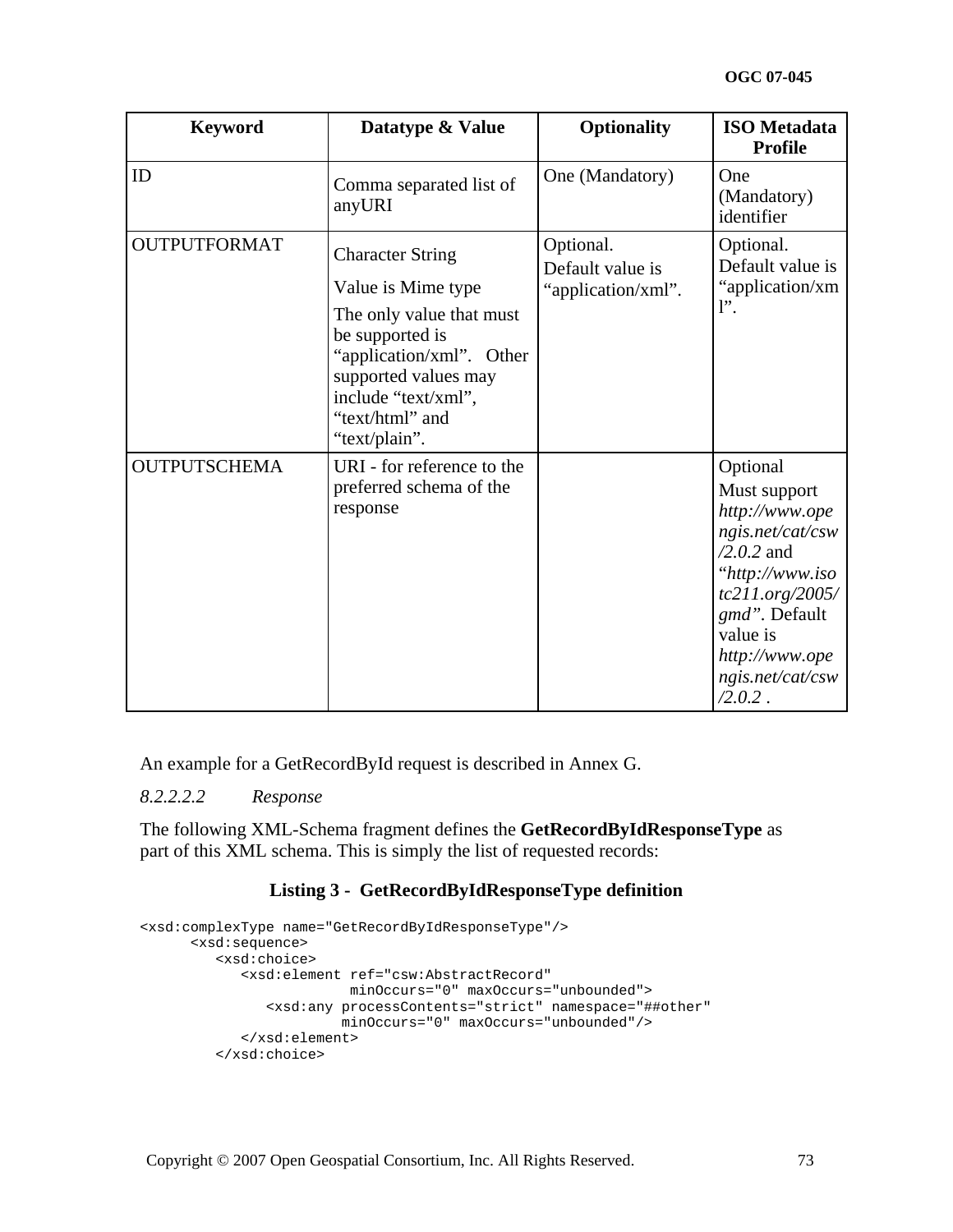```
 </xsd:sequence> 
</xsd:complexType>
```
# 8.2.2.3 DescribeRecord Operation

The DescribeRecord operation allows a client to discover elements of the information model supported by the target catalogue service.

# *8.2.2.3.1 Request*

[Table 31 specifies the parameters for the](#page-73-0) **DescribeRecord** operation request. The column **ISO Metadata Profile** [shows syntax and/or semantics restrictions or variations in](#page-73-0)  [comparison to that of the base spec. The encoding in the table is directly suitable for the](#page-73-0)  [HTTP GET binding.](#page-73-0) 

The XML encoding of the frame of a valid response is specified in the HTTP binding of [OGC 07-006]. Please refer to this section to determine the according XML schema.

<span id="page-73-0"></span>

| <b>Keyword</b>   | Datatype & Value                                                                                                                                                                                                           | <b>Optionality</b>                                                                          | <b>ISO</b> Metadata<br><b>Profile</b> |
|------------------|----------------------------------------------------------------------------------------------------------------------------------------------------------------------------------------------------------------------------|---------------------------------------------------------------------------------------------|---------------------------------------|
| <b>REQUEST</b>   | Character String.<br>Fixed value of<br>"DescribeRecord". The<br>value is case insensitive.                                                                                                                                 | Mandatory                                                                                   | Mandatory                             |
| <b>SERVICE</b>   | Character String.<br>Fixed value of "CSW"                                                                                                                                                                                  | Mandatory                                                                                   | Mandatory<br>Fixed value of<br>"CSW"  |
| <b>VERSION</b>   | Character String.<br>Fixed value of "2.0.2"                                                                                                                                                                                | Mandatory                                                                                   | Mandatory                             |
| <b>NAMESPACE</b> | List of Character String,<br>comma separated.<br>Used to specify a<br>namespace and its prefix.<br>Format is<br>$xmlns([prefix=]namespac$<br>e-url). If prefix is not<br>specified, then this is the<br>default namespace. | One $(Optional)^{30}$ .<br>Include declarations<br>for each namespace<br>used in a TypeName | Optional                              |

|  |  |  | Table 31 - Parameters in DescribeRecord operation request |
|--|--|--|-----------------------------------------------------------|
|  |  |  |                                                           |

<span id="page-73-1"></span><sup>30</sup> The NAMESPACE parameter contains the same information as the xmlns attributes which may be used to define and bind namespaces in XML encoding.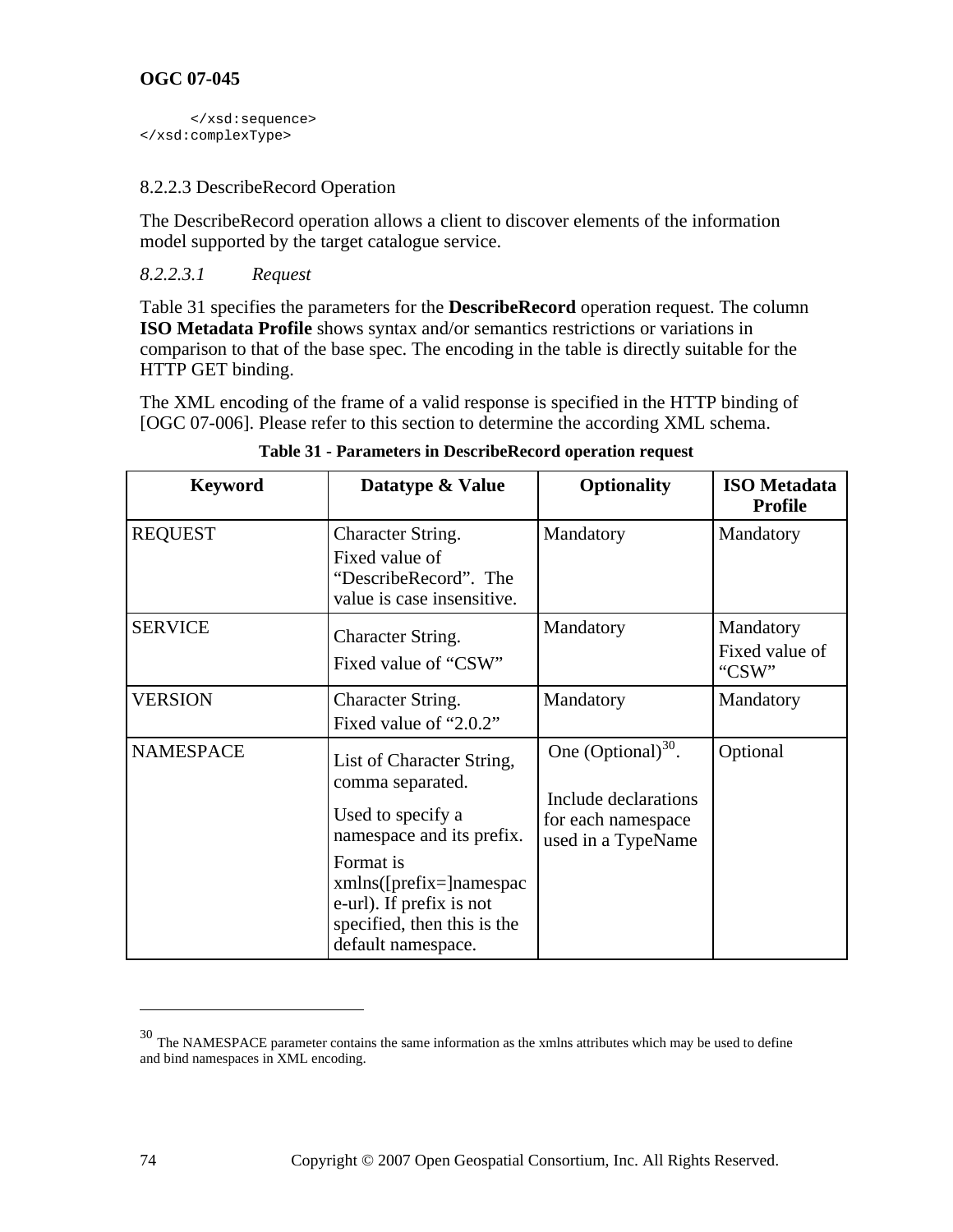| <b>Keyword</b>        | Datatype & Value                                                                                        | <b>Optionality</b>                                                                         | <b>ISO</b> Metadata<br><b>Profile</b>                               |
|-----------------------|---------------------------------------------------------------------------------------------------------|--------------------------------------------------------------------------------------------|---------------------------------------------------------------------|
| <b>TYPENAME</b>       | List of Character String,<br>comma separated<br>One or more qualified<br>type names to be<br>described  | Zero or one<br>(Optional)<br>Default action is to<br>describe all types<br>known to server | Optional.<br>Must support<br>"gmd:MD_Met<br>adata".                 |
| <b>OUTPUTFORMAT</b>   | <b>Character String</b><br>A MIME type indicating<br>the format that the output<br>document should have | Optional.<br>Default value is<br>"application/xml".                                        | Optional.<br>Default value is<br>"application/xm<br>$\mathbf{l}$ ". |
| <b>SCHEMALANGUAGE</b> | <b>Character String</b>                                                                                 | Zero or one<br>(Optional)<br>Default value is<br><b>XMLSCHEMA</b>                          | Only<br><b>XMLSCHEMA</b><br>(default) is<br>supported               |

An example for a DescribeRecord request is described in Annex G.

#### *8.2.2.3.2 Response*

The <**DescribeRecordResponse**> element (see [OGC 07-006]) is the container for the <**SchemaComponent**> element, which contains the description in the requested schema language:

```
<xsd:element name="DescribeRecordResponse" id="DescribeRecordResponse" 
       type="csw:DescribeRecordResponseType"/> 
    <xsd:complexType name="DescribeRecordResponseType" 
       id="DescribeRecordResponseType"> 
       <xsd:sequence> 
          <xsd:element name="SchemaComponent" type="csw:SchemaComponentType" 
             minOccurs="0" maxOccurs="unbounded"/> 
       </xsd:sequence> 
    </xsd:complexType> 
    <xsd:complexType name="SchemaComponentType" mixed="true" 
       id="SchemaComponentType"> 
       <xsd:sequence> 
          <xsd:any namespace="##any" processContents="lax"/> 
       </xsd:sequence> 
       <xsd:attribute name="targetNamespace" type="xsd:anyURI" use="required"/> 
       <xsd:attribute name="parentSchema" type="xsd:anyURI" use="optional"/> 
       <xsd:attribute name="schemaLanguage" type="xsd:anyURI" use="required"/> 
    </xsd:complexType>
```
The DescribeRecordResponse must include two "SchemaComponent" elements:

- The first element contains the schema for the ISO19115/19139 data identification definition ('identification.xsd')
- The second element contains the schema for the ISO19119 service identification definition ('serviceMetadata.xsd ')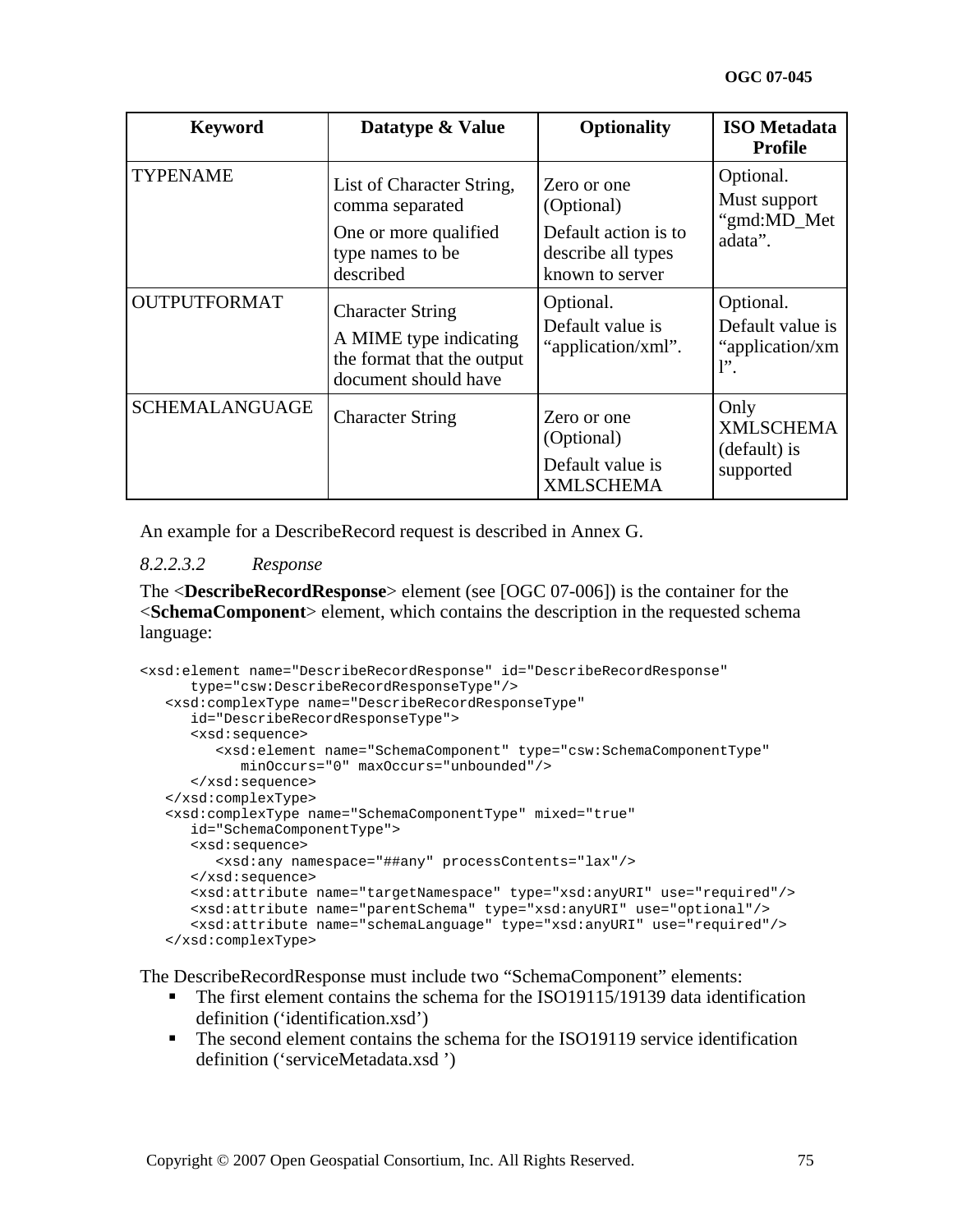The parentSchema is a reference to the base schema (gmd.xsd).

#### 8.2.2.4 GetDomain Operation

The optional **GetDomain** operation is used to obtain runtime information about the range of values of a **metadata record element** or **request parameter**. The runtime range of values for a property or request parameter is typically much smaller than the value space for that property or parameter based on its static type definition.

This type of runtime information is useful for generating user interfaces with meaningful pick lists or for generating query predicates that have a higher chance of actually identifying a result set.

It is entirely possible that a catalogue may not be able to determine anything about the values of a property or request parameter beyond the basic type; in this case only a type reference or a type description will be returned.

#### *8.2.2.4.1 Request*

[Table 32 specifies the parameters for the](#page-75-0) **GetDomain** operation request. The column **ISO Metadata Profile** [shows syntax and/or semantics restrictions or variations in comparison](#page-75-0)  [to those of the base spec. The encoding in the table is directly suitable for the HTTP GET](#page-75-0)  [binding.](#page-75-0) 

The XML encoding of a valid response is specified in the HTTP binding of [OGC 07- 006]. Please refer to this section to determine the according XML schema.

<span id="page-75-0"></span>

| <b>Keyword</b> | Datatype & Value                                                                      | <b>Optionality</b> | <b>ISO</b> Metadata<br><b>Profile</b> |
|----------------|---------------------------------------------------------------------------------------|--------------------|---------------------------------------|
| <b>REQUEST</b> | Character String.<br>Fixed value of<br>"GetDomain". The value<br>is case insensitive. | Mandatory          | Mandatory                             |
| <b>SERVICE</b> | Character String.<br>Fixed value of "CSW"                                             | Mandatory          | Mandatory<br>Fixed value of<br>"CSW"  |
| <b>VERSION</b> | Character String.<br>Fixed value of "2.0.2"                                           | Mandatory          | Mandatory                             |

**Table 32 - Parameters in GetDomain operation request**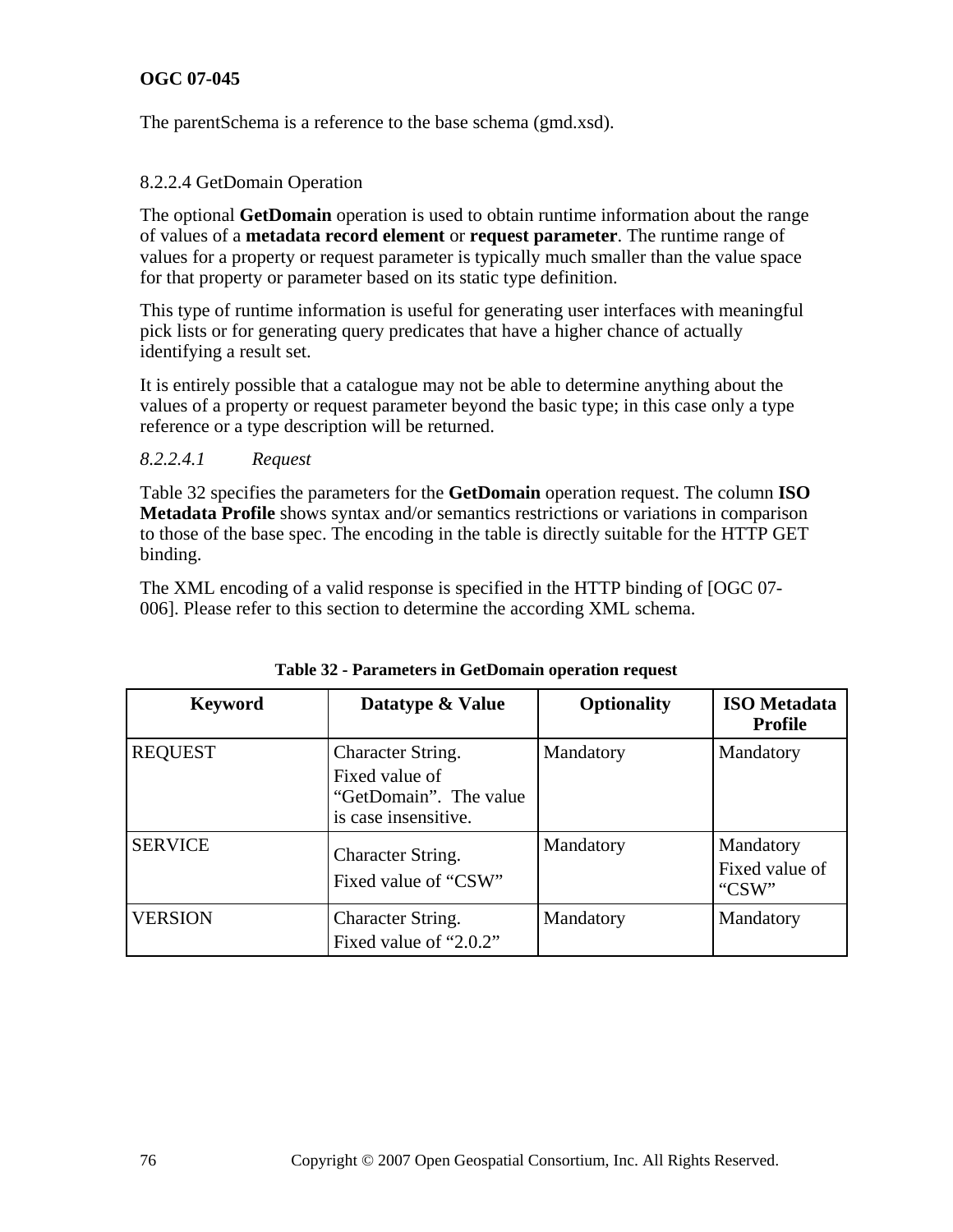| <b>Keyword</b>       | Datatype & Value                                                                                                                                                                                                                                                                                                                                                                  | <b>Optionality</b>                                                            | <b>ISO</b> Metadata<br><b>Profile</b>                                                                     |
|----------------------|-----------------------------------------------------------------------------------------------------------------------------------------------------------------------------------------------------------------------------------------------------------------------------------------------------------------------------------------------------------------------------------|-------------------------------------------------------------------------------|-----------------------------------------------------------------------------------------------------------|
| <b>PARAMETERNAME</b> | List of Character String,<br>comma separated<br>Unordered list of names<br>of an interface parameter,<br>of the form<br>OperationName.Paramete<br>rName                                                                                                                                                                                                                           | Zero or one<br>(Conditional)<br>Include when<br>PropertyName not<br>included  | Is not<br>supported by<br>this profile.                                                                   |
| <b>PROPERTYNAME</b>  | List of Character String,<br>comma separated.<br>Unordered list of names<br>of requested properties. In<br>case of the search<br>properties (defined in the<br>information model), use<br>only the plain names (case<br>sensitive) without any<br>prefixes etc, because these<br>are uniquely defined.<br>Example: Denominator<br>instead of<br>SpatialResolution.Denomi<br>nator | Zero or one<br>(Conditional)<br>Include when<br>ParameterName not<br>included | Mandatory<br>(Must be<br>included by this<br>profile, as<br><b>PARAMETER</b><br>NAME is not<br>supported) |

## *8.2.2.4.2 Response*

The response is composed of one or more <**DomainValues**> elements (see [OGC 07- 006]). The domain values may be a list of enumerated values (i.e. **<ListOfValues**>), one or more ranges of values (i.e. <**RangeOfValues>**), or a reference to some authoritative vocabulary (i.e. <ConceptualSchema>). An example of an authoritative vocabulary might be a standard list of animal and plant species names.

If the only child element of the <**DomainValue**> element is the <**PropertyName**> or <**ParameterName**> element, this shall be taken to mean that the catalogue was unable to determine anything about the specified property or parameter.

The XML encoding of a valid response is specified in the HTTP binding of [OGC 07- 006]. Please refer to this section to determine the appropriate XML schema.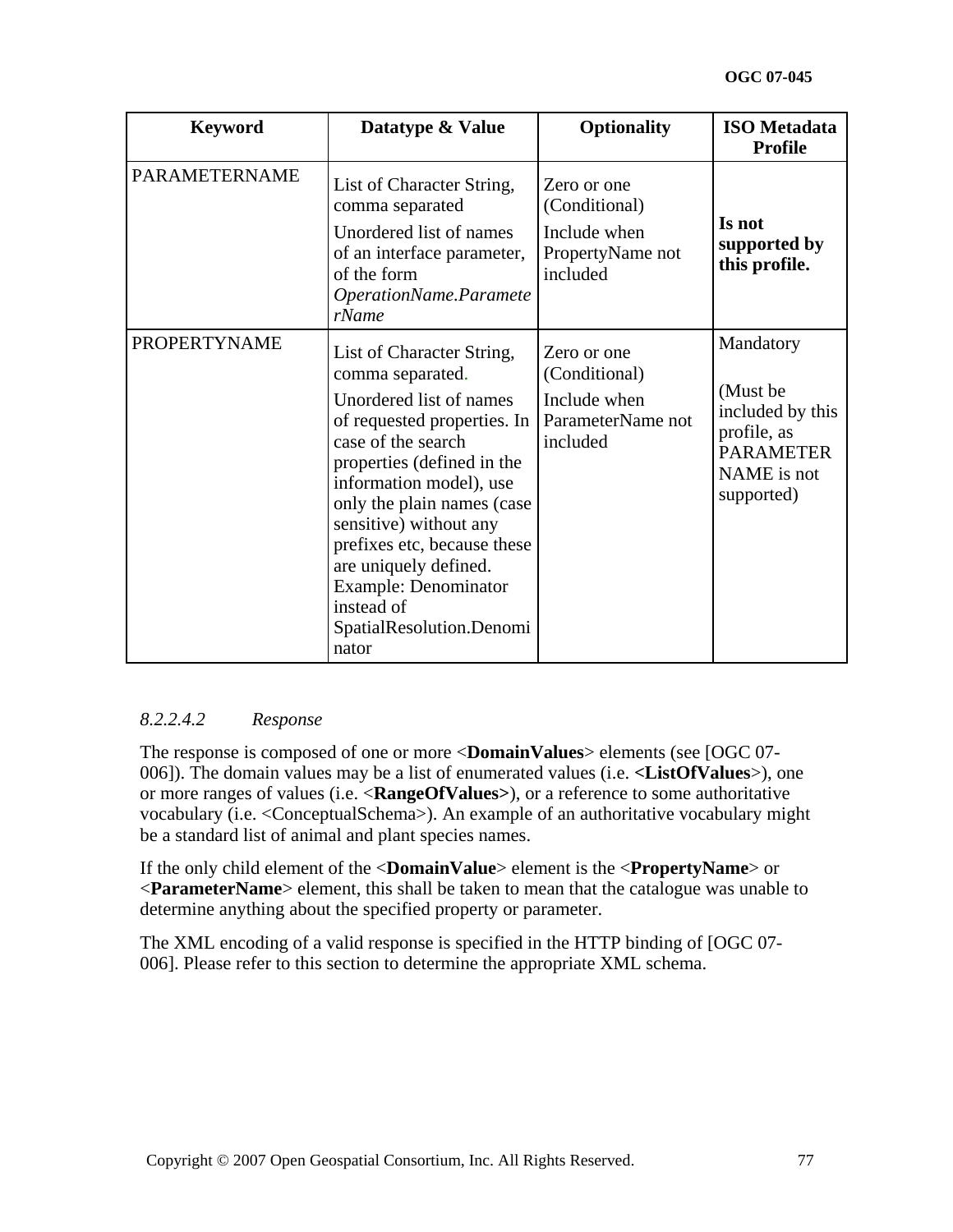## **8.2.3 CSWT Manager Interface**

The Manager Interface defines operations for creating, modifying and deleting catalogue records. This can either be done by a 'push' mechanism, the **Transaction** operation, or a 'pull' mechanism, implemented by the **Harvest** operation.

8.2.3.1 Transaction Operation

This is the 'push' mechanism, for creating, modifying and deleting catalogue records.

*8.2.3.1.1 Request* 

In the following tables, the parameters for the **Transaction** operation request are specified.

There is **no KVP encoding** for transaction operation request, because there is no convenient way of encoding the transaction payloads using keyword-value pairs. Although only XML is supported, the parameters are presented in tabular form to give a better overview.

The XML encoding of a valid response is specified in the HTTP binding of [OGC 07- 006]. Please refer to this section to determine the appropriate XML schema.

[Table 33](#page-77-0) specifies only the base parameters. The <Transaction> element here defines an atomic unit of work and is a container for one or more insert, update and/or delete actions which are defined in the following tables.

<span id="page-77-0"></span>

| <b>Keyword</b>     | Datatype & Value                                                                                                                            | <b>Optionality</b> | <b>ISO</b> Metadata<br><b>Profile</b> |
|--------------------|---------------------------------------------------------------------------------------------------------------------------------------------|--------------------|---------------------------------------|
| <b>REQUEST</b>     | Character String.<br>Fixed value of<br>"Transaction". The value<br>is case insensitive.                                                     | Mandatory          | Mandatory                             |
| <b>SERVICE</b>     | Character String.<br>Fixed value of "CSW"                                                                                                   | Mandatory          | Mandatory<br>Fixed value of<br>"CSW"  |
| <b>VERSION</b>     | Character String.<br>Fixed value of "2.0.2"                                                                                                 | Mandatory          | Mandatory                             |
| <b>TRANSACTION</b> | Defines an atomic unit of<br>work and is a container<br>for one or more insert,<br>update and/or delete<br>actions, defined in Table<br>34. | One or more        | One or more                           |

**Table 33 - Parameters in Transaction operation request**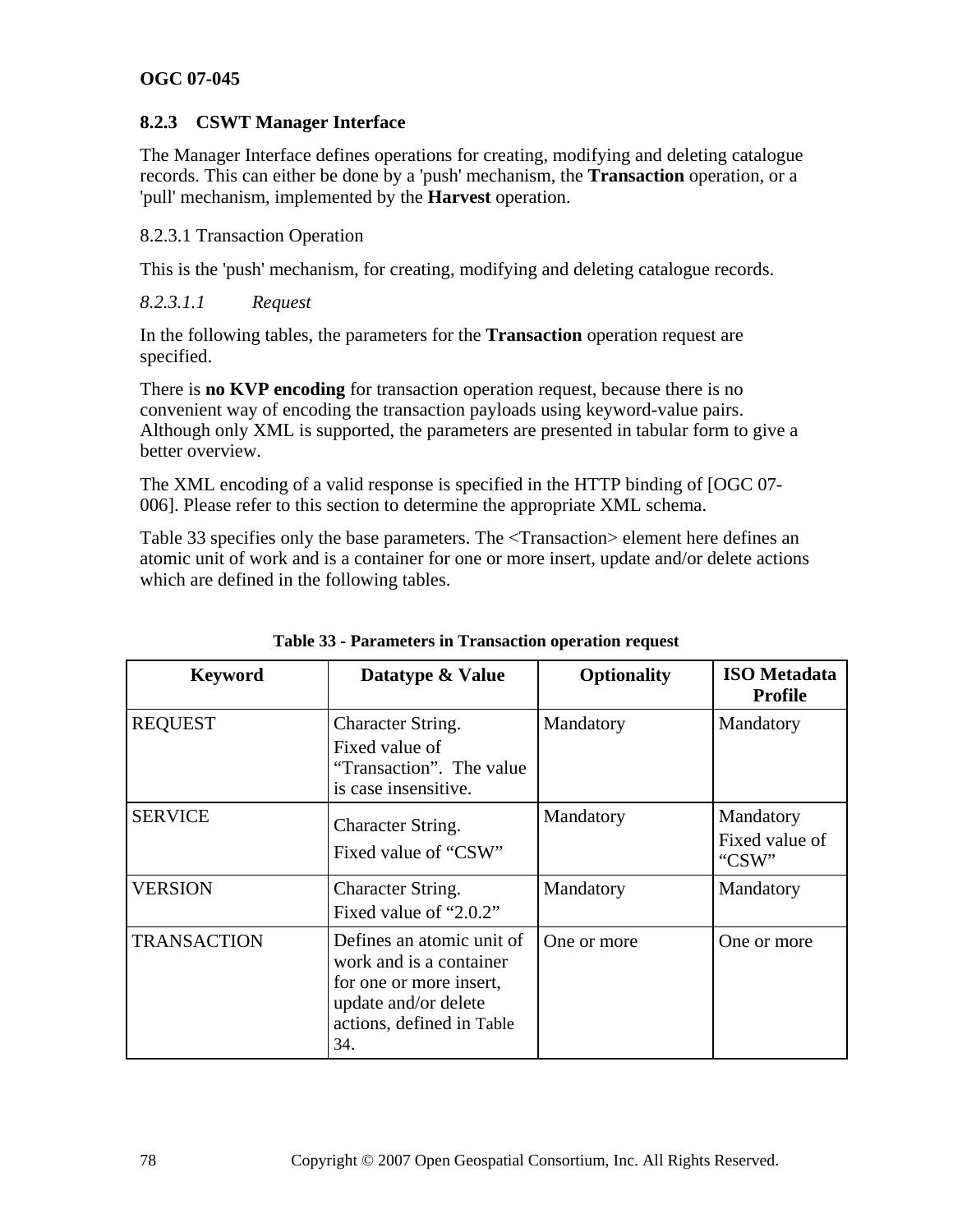[Table 34](#page-78-0) specifies the parameters which are valid for every insert, update and delete operation.

<span id="page-78-0"></span>

| <b>Keyword</b>         | Datatype & Value                                                                                                                                                                                                                                                                                                     | <b>Optionality</b>          | <b>ISO</b> Metadata<br><b>Profile</b> |
|------------------------|----------------------------------------------------------------------------------------------------------------------------------------------------------------------------------------------------------------------------------------------------------------------------------------------------------------------|-----------------------------|---------------------------------------|
| <b>TRANSACTIONTYPE</b> | CodeList<br>One of "Insert",<br>"Update", "Delete"                                                                                                                                                                                                                                                                   | Mandatory                   | Mandatory                             |
| <b>REQUESTID</b>       | May be used by a client<br>application to associate a<br>user-defined identifier<br>with the operation.                                                                                                                                                                                                              | Zero or one                 | Zero or one                           |
| VERBOSERESPONSE        | May be used by a client to<br>indicate to a server the<br>amount of detail to<br>generate in the response.<br>A value of FALSE means<br>that a CSW should<br>generate a terse or brief<br>transaction response. A<br>value of TRUE means<br>that the normal detailed<br>transaction response<br>should be generated. | Boolean, default<br>"FALSE" | Boolean,<br>default<br>"FALSE"        |

**Table 34 - Parameters of Insert-, Update-, Delete-Operation** 

[Table 35](#page-78-1) specifies the parameters which are valid for an insert-operation. The <Insert> element is a container for one or more records that are to be inserted into the catalogue. The schema of the record(s) must conform to the schema of the information model described using the DescribeRecord operation.

<span id="page-78-1"></span>

| <b>Keyword</b> | Datatype & Value                                                                                                             | <b>Optionality</b>        | <b>ISO</b> Metadata<br><b>Profile</b> |
|----------------|------------------------------------------------------------------------------------------------------------------------------|---------------------------|---------------------------------------|
| MD METADATA    | $Record(s)$ that conform to<br>the schema of the<br>information model<br>described using the<br>DescribeRecord<br>operation. | Mandatory, one or<br>more | Mandatory, one<br>or more             |

**Table 35 - Parameters of Insert-Operation**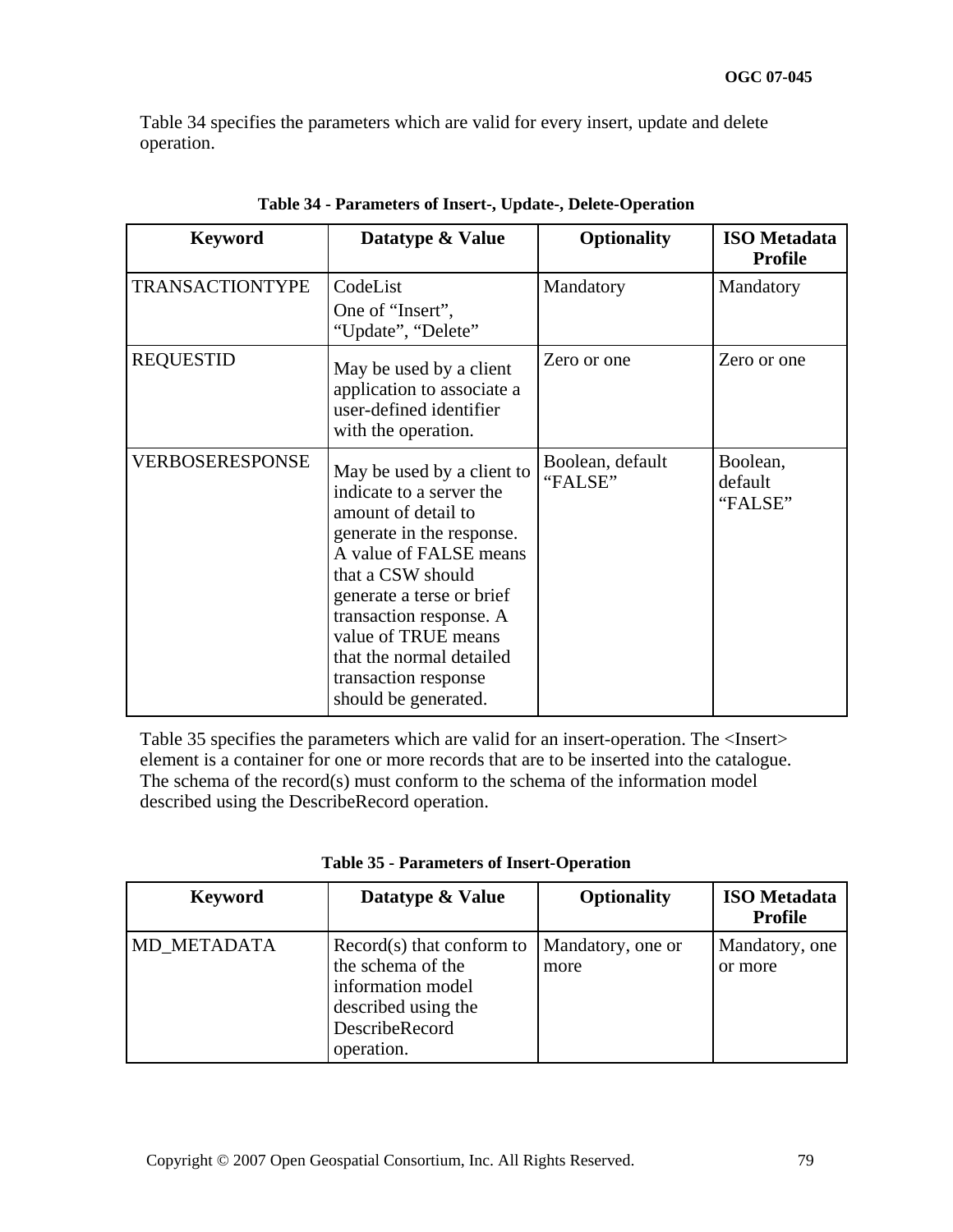| <b>Keyword</b> | Datatype & Value                                                                   | <b>Optionality</b> | <b>ISO</b> Metadata<br><b>Profile</b> |
|----------------|------------------------------------------------------------------------------------|--------------------|---------------------------------------|
| <b>HANDLE</b>  | Used to associate a<br>mnemonic name for the<br>purpose of error handling<br>(ID). | Zero or one        | Zero or one                           |

Table 36 specifies the parameters which are valid for an **update**-operation. If a complete record instance value (substituting for the <**xsd:any**> element in xml) is specified then the entire record in the catalogue shall be replaced by the value of MD\_METADATA. If individual record property values are specified in MD\_METADATA, using the <**RecordProperty**> element, then those individual property values of the catalogue record shall be updated.

The <**RecordProperty**> element contains a <**Name**> element and a <**Value**> element. The <**Name**> element is used to specify the name of the record property to be updated. The value of the <**Name**> element may be a path expression to identify complex properties. The <**Value**> element contains the value that will be used to update the record in the catalogue.

| <b>Keyword</b> | Datatype & Value                                                                                                                      | <b>Optionality</b> | <b>ISO</b> Metadata<br><b>Profile</b> |
|----------------|---------------------------------------------------------------------------------------------------------------------------------------|--------------------|---------------------------------------|
| MD METADATA    | Accepts a complete record   Mandatory<br>instance OR a list of one<br>or more property names<br>with their replacement<br>values $31$ |                    | Mandatory                             |

| Table 36 - Parameters of Update-Operation |  |
|-------------------------------------------|--|
|-------------------------------------------|--|

<span id="page-79-0"></span><sup>&</sup>lt;sup>31</sup> The name element is used to specify the name of the record property to be updated. The value of it may be a path expression to identify complex properties. The value element contains the value that will be used to update the record in the catalogue.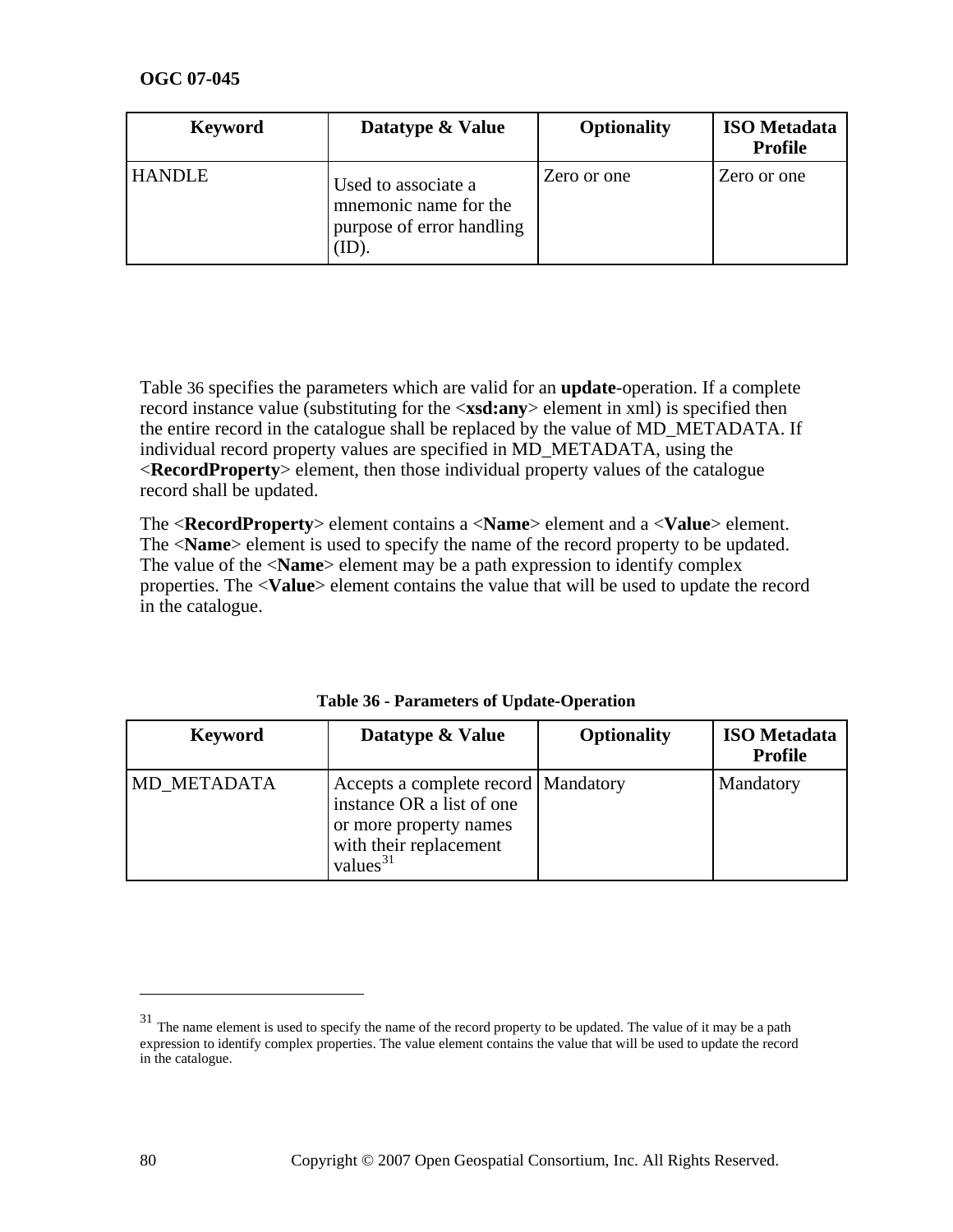| <b>Keyword</b>                         | Datatype & Value                                                                                                                                                                                                                                                                                                                                                                      | <b>Optionality</b>                                                 | <b>ISO</b> Metadata<br><b>Profile</b>                                        |
|----------------------------------------|---------------------------------------------------------------------------------------------------------------------------------------------------------------------------------------------------------------------------------------------------------------------------------------------------------------------------------------------------------------------------------------|--------------------------------------------------------------------|------------------------------------------------------------------------------|
| <b>TYPENAME</b>                        | <b>Character String</b>                                                                                                                                                                                                                                                                                                                                                               | Zero or one                                                        | Zero or<br>"gmd:MD_Met<br>$ada^{\prime\prime}$ . <sup>32</sup>               |
| CONSTRAINTLANGU<br>AGE                 | CodeList<br>One of "CQL_TEXT" or<br>"FILTER"                                                                                                                                                                                                                                                                                                                                          | Must be specified<br>with<br><b>QUERYCONSTRAI</b><br>NT parameter. | Must be<br>specified with<br><b>QUERYCONS</b><br><b>TRAINT</b><br>parameter. |
| CONSTRAINT_LANG<br><b>UAGE_VERSION</b> | <b>String</b><br>May be used to specify a<br>version number indicating<br>which version of a<br>specification the<br>constraint conforms to.<br>For example, if<br>"FILTER" is being used,<br>this parameter could be<br>set to "1.1.0" indicating<br>that the filter conforms to<br>version 1.1.0 of the Filter<br><b>Encoding Implementation</b><br>Specification [OGC 02-<br>059]. | Mandatory                                                          | Mandatory                                                                    |
| <b>CONSTRAINT</b>                      | <b>String</b><br>The predicate expression<br>specified in the language<br>indicated by the<br><b>CONSTRAINTLANGUA</b><br>GE parameter.                                                                                                                                                                                                                                                | Mandatory.                                                         | Mandatory                                                                    |
| <b>HANDLE</b>                          | Used to associate a<br>mnemonic name for the<br>purpose of error handling<br>(ID).                                                                                                                                                                                                                                                                                                    | Zero or one                                                        | Zero or one                                                                  |

Table 37 specifies the parameters which are valid for a delete-operation. All record instances will be deleted which are affected by the constraint.

<span id="page-80-0"></span><sup>32</sup> Profiles of this must be detected by the server.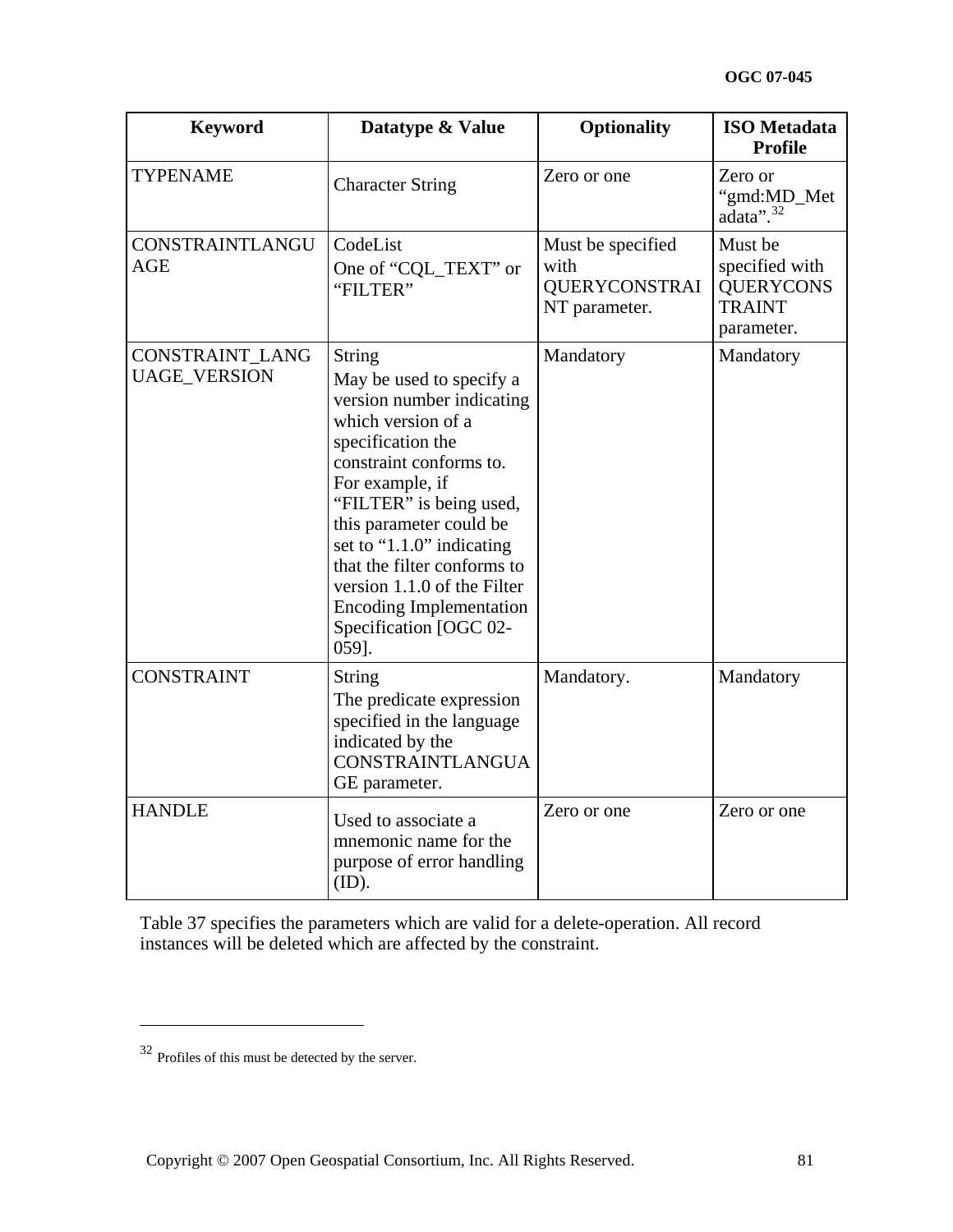| <b>Keyword</b>                         | Datatype & Value                                                                                                                                                                                                                                                                                                                                                                      | <b>Optionality</b>                                                 | <b>ISO</b> Metadata<br><b>Profile</b>                                        |
|----------------------------------------|---------------------------------------------------------------------------------------------------------------------------------------------------------------------------------------------------------------------------------------------------------------------------------------------------------------------------------------------------------------------------------------|--------------------------------------------------------------------|------------------------------------------------------------------------------|
| CONSTRAINTLANGU<br><b>AGE</b>          | CodeList<br>One of "CQL_TEXT" or<br>"FILTER"                                                                                                                                                                                                                                                                                                                                          | Must be specified<br>with<br><b>QUERYCONSTRAI</b><br>NT parameter. | Must be<br>specified with<br><b>QUERYCONS</b><br><b>TRAINT</b><br>parameter. |
| CONSTRAINT_LANG<br><b>UAGE_VERSION</b> | <b>String</b><br>May be used to specify a<br>version number indicating<br>which version of a<br>specification the<br>constraint conforms to.<br>For example, if<br>"FILTER" is being used,<br>this parameter could be<br>set to "1.1.0" indicating<br>that the filter conforms to<br>version 1.1.0 of the Filter<br><b>Encoding Implementation</b><br>Specification [OGC 02-<br>059]. | Mandatory                                                          | Mandatory                                                                    |
| <b>CONSTRAINT</b>                      | String<br>The predicate expression<br>specified in the language<br>indicated by the<br><b>CONSTRAINTLANGUA</b><br>GE parameter.                                                                                                                                                                                                                                                       | Mandatory.                                                         | Mandatory                                                                    |
| <b>TYPENAME</b>                        | <b>Character String</b>                                                                                                                                                                                                                                                                                                                                                               | Zero or one                                                        | Zero or<br>"gmd:MD_Met<br>adata". <sup>33</sup>                              |
| <b>HANDLE</b>                          | Used to associate a<br>mnemonic name for the<br>purpose of error handling<br>(ID).                                                                                                                                                                                                                                                                                                    | Zero or one                                                        | Zero or one                                                                  |

**Table 37 - Parameters of Delete-Operation** 

<span id="page-81-0"></span><sup>33</sup> Profiles of this must be detected by the server.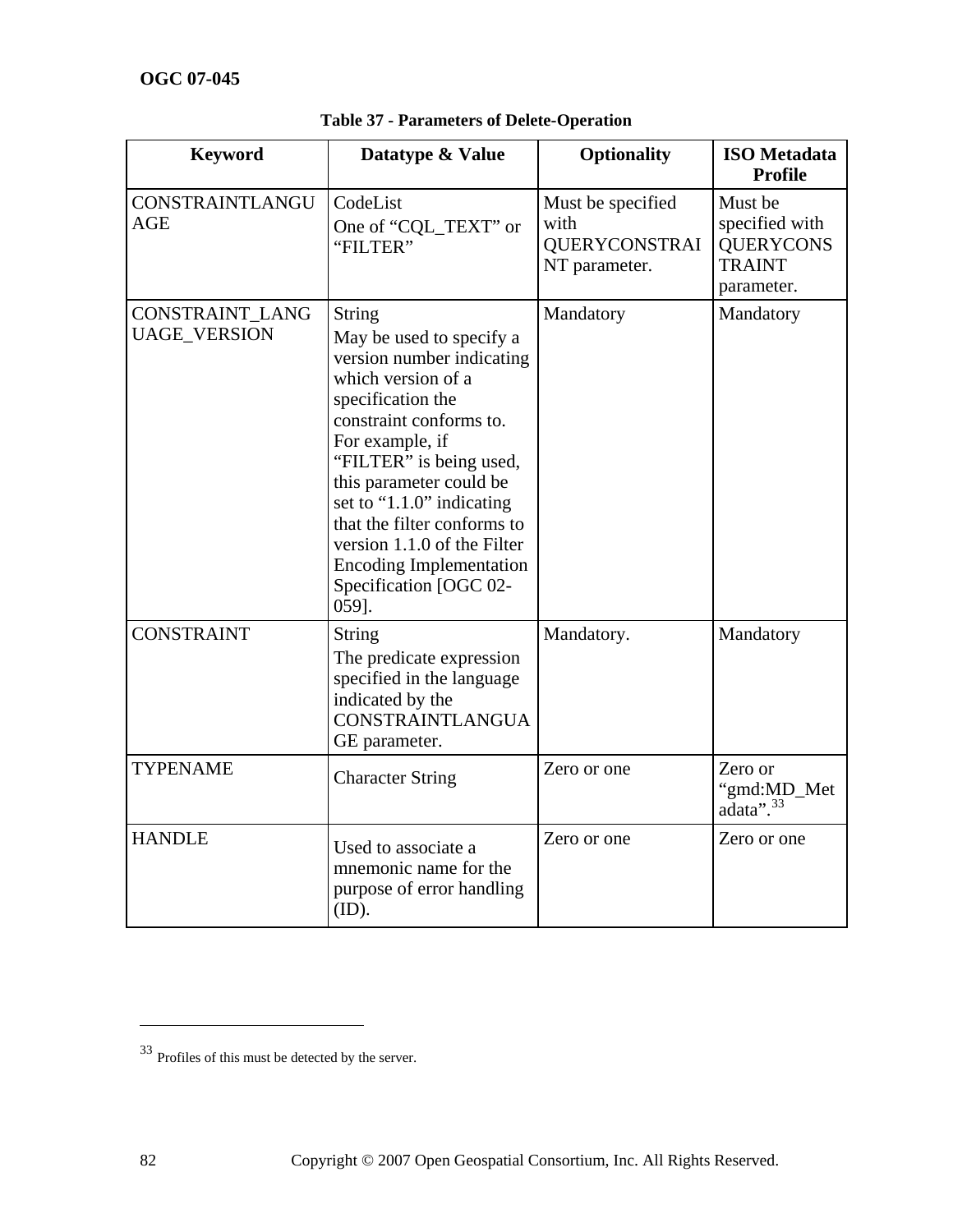#### *8.2.3.1.2 Response*

The transaction response message conveys two pieces of information. First of all, it reports a summary of the transaction by indicating the number of records created, updated or deleted by the transaction. Secondly, the transaction response message indicates the results of each insert operation found in the transaction in the form of the <**InsertResult**> element.

The <**InsertResult**> element may appear zero or more times in the transaction response. It is used to report to the client a brief representation of each new record, including the record identifier, created in the catalogue. The records must be reported in the same order in which the <**Insert**> elements appear in a transaction request and must map 1 to 1. Optionally, the handle attribute may be used to correlate a particular <**Insert**> element in the Transaction request with an <**InsertResult**> element found in the transaction response.

The following schema fragment from [OGC 07-006] shows the structure of a corresponding response.

#### **Listing 4 - TransactionResponse definition**

```
 <xsd:element name="TransactionResponse" type="csw:TransactionResponseType" 
    id="TransactionResponse"/> 
 <xsd:complexType name="TransactionResponseType"> 
    <xsd:sequence> 
       <xsd:element name="TransactionSummary" 
          type="csw:TransactionSummaryType"/> 
       <xsd:element name="InsertResult" type="csw:InsertResultType" 
         minOccurs="0" maxOccurs="unbounded"/> 
    </xsd:sequence> 
    <xsd:attribute name="version" type="xsd:string" use="optional"/> 
 </xsd:complexType> 
 <xsd:complexType name="TransactionSummaryType" id="TransactionSummaryType"> 
    </xsd:annotation> 
    <xsd:sequence> 
       <xsd:element name="totalInserted" type="xsd:nonNegativeInteger" 
          minOccurs="0"/> 
       <xsd:element name="totalUpdated" type="xsd:nonNegativeInteger" 
          minOccurs="0"/> 
       <xsd:element name="totalDeleted" type="xsd:nonNegativeInteger" 
          minOccurs="0"/> 
    </xsd:sequence> 
    <xsd:attribute name="requestId" type="xsd:anyURI" use="optional"/> 
 </xsd:complexType> 
 <xsd:complexType name="InsertResultType" id="InsertResultType"> 
    <xsd:sequence> 
       <xsd:element ref="csw:BriefRecord" maxOccurs="unbounded"/> 
    </xsd:sequence> 
    <xsd:attribute name="handleRef" type="xsd:anyURI" use="optional"/> 
 </xsd:complexType>
```
#### 8.2.3.2 Harvest Operation

This is the pull mechanism that 'pulls' data into the catalogue. That is, this operation only references the data to be inserted or updated in the catalogue, and it is the job of the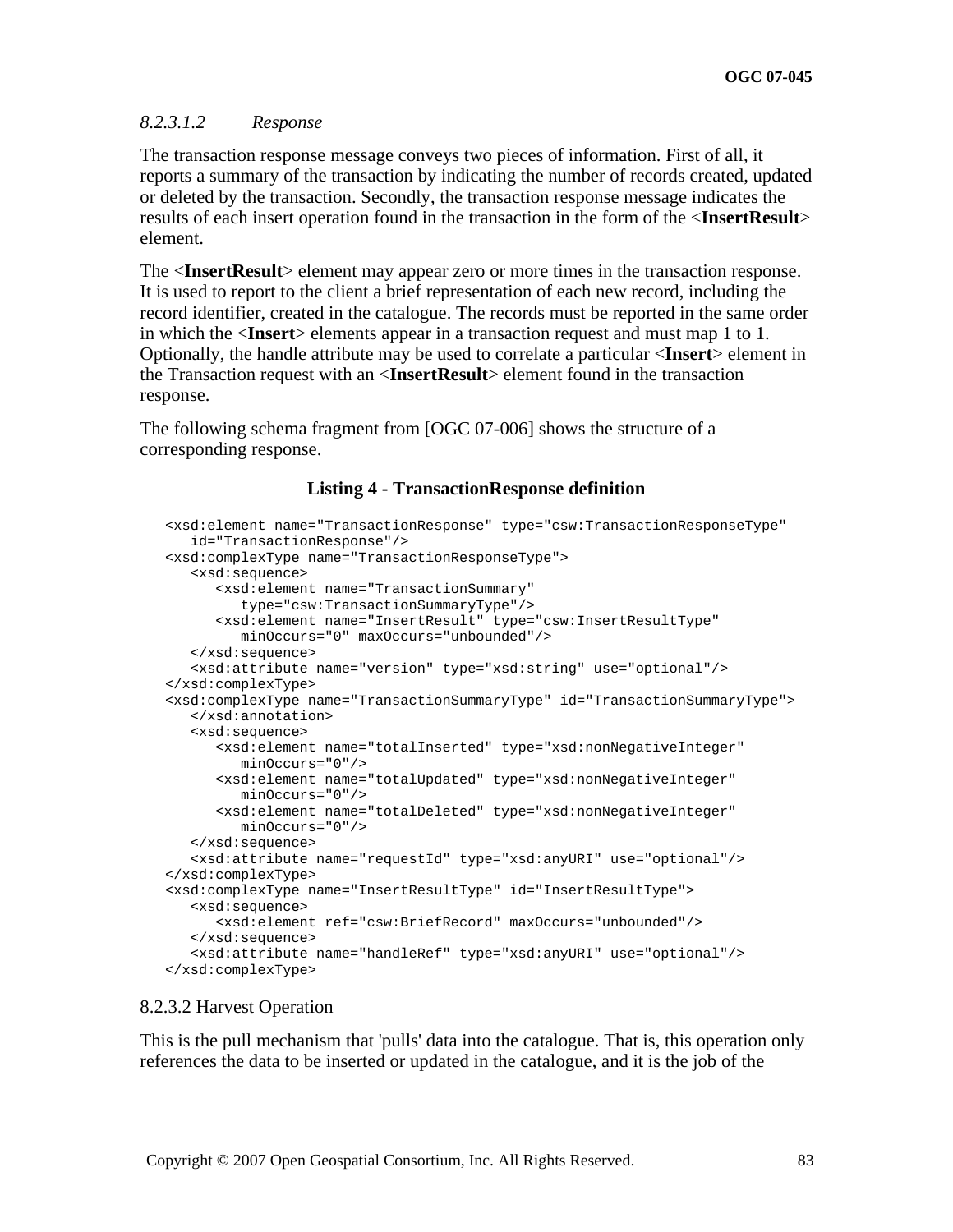catalogue service to resolve the reference, fetch that data, and process it into the catalogue.

The **Harvest** operation has two modes of operation, controlled by a flag in the request. The first mode of operation is a synchronous mode in which the CSW receives a **Harvest** request from the client, processes it immediately, and sends the results to the client while the client waits. The second mode is asynchronous in that the server receives a **Harvest** request from the client, and sends the client an immediate acknowledgement that the request has been successfully received (see [OGC 07-006]).

# *8.2.3.2.1 Request*

Table 38 specifies the parameters for the Harvest operation request (KVP and XML). The column **ISO Metadata Profile** shows syntax and/or semantics restrictions or variations in comparison to that of the base spec. The encoding in the table is directly suitable for the HTTP GET binding. The schema for the XML encoding is defined in [OGC 07-006].

| <b>Keyword</b>   | Datatype & Value                                                                                                                                            | <b>Optionality</b>                                                                    | <b>ISO</b> Metadata<br><b>Profile</b> |
|------------------|-------------------------------------------------------------------------------------------------------------------------------------------------------------|---------------------------------------------------------------------------------------|---------------------------------------|
| <b>REQUEST</b>   | <b>Character String.</b><br>Fixed value of "Harvest".<br>The value is case<br>insensitive.                                                                  | Mandatory                                                                             | Mandatory                             |
| <b>SERVICE</b>   | Character String.<br>Fixed value of "CSW"                                                                                                                   | Mandatory                                                                             | Mandatory<br>Fixed value of<br>"CSW"  |
| <b>VERSION</b>   | <b>Character String.</b><br>Fixed value of "2.0.2"                                                                                                          | Mandatory                                                                             | Mandatory                             |
| <b>NAMESPACE</b> | List of Character String,<br>comma separated<br>Used to specify a                                                                                           | Zero or one<br>(Optional)<br>Include value for                                        | Optional                              |
|                  | namespace and its prefix<br>Format shall be<br>xmlns( $[prefix= url]$ ). If the<br><i>prefix</i> is not specified then<br>this is the default<br>namespace. | each namespace<br>If not included, all<br>qualified names are<br>in default namespace |                                       |
| <b>SOURCE</b>    | <b>URI</b><br>Reference to the source<br>from which the resource<br>is to be harvested.                                                                     | One (Mandatory)                                                                       | One<br>(Mandatory)                    |

**Table 38 - Parameters in Harvest operation request**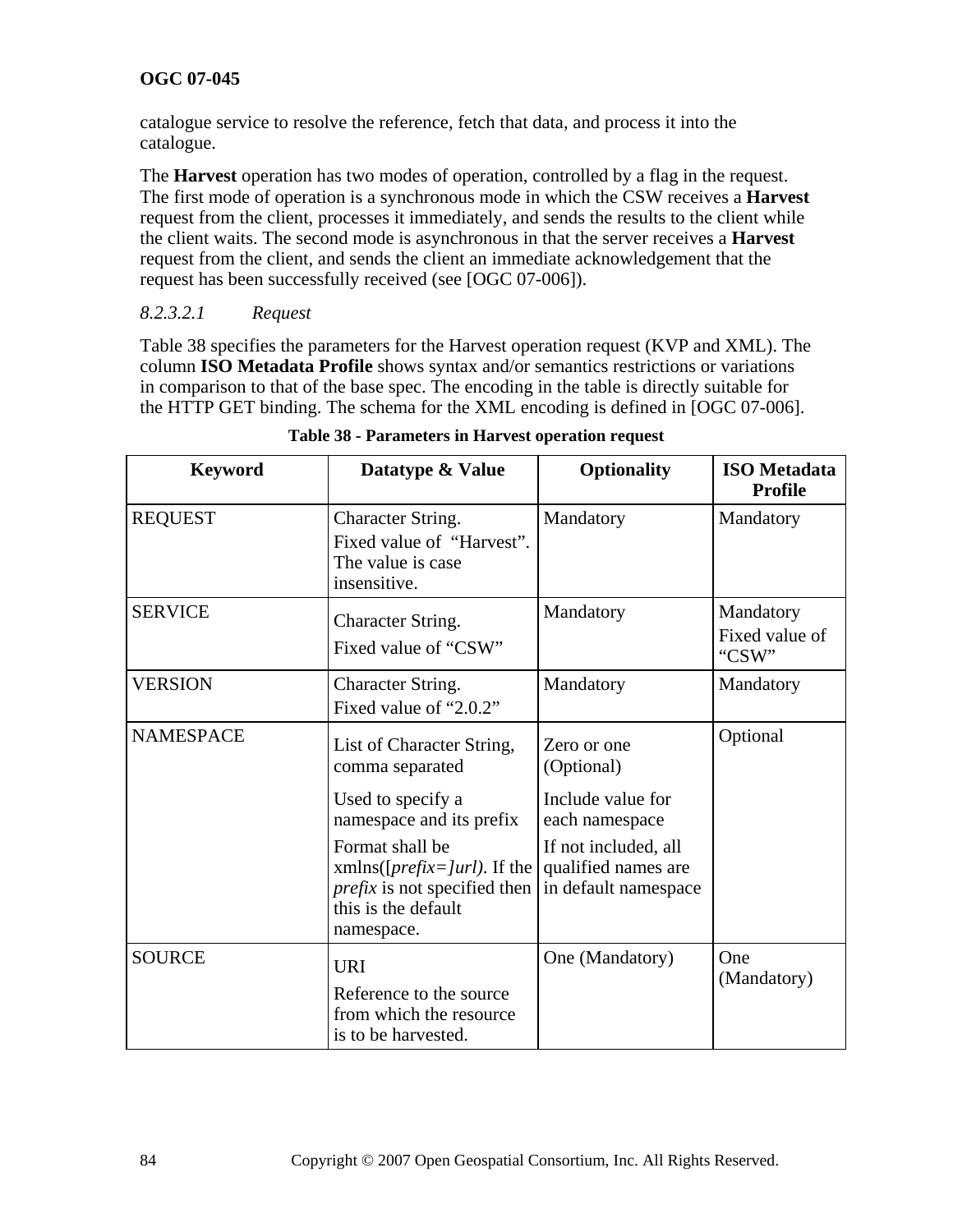| <b>Keyword</b>         | Datatype & Value                                                                                                                                                                         | <b>Optionality</b>                                                                | <b>ISO</b> Metadata<br><b>Profile</b>                                                                                                                                                                                                                                                                                                  |
|------------------------|------------------------------------------------------------------------------------------------------------------------------------------------------------------------------------------|-----------------------------------------------------------------------------------|----------------------------------------------------------------------------------------------------------------------------------------------------------------------------------------------------------------------------------------------------------------------------------------------------------------------------------------|
| <b>RESOURCETYPE</b>    | <b>Character String</b><br>Reference to the type of<br>resource being harvested.<br>Example:<br>http://www.isotc211.org/s<br>chemas/2005/gmd/                                            | One (Mandatory)                                                                   | One<br>(Mandatory)<br>At a minimum<br>the catalogue<br>must be able to<br>harvest an<br>ISO19139<br>metadata<br>document as<br>defined in the<br>information<br>model of this<br>profile.<br>Therefore it<br>must support<br>'http://www.iso<br>tc211.org/sche<br>$\text{mas}/2005/\text{gmd}/$<br>$\frac{1}{34}$ as resource<br>type. |
| <b>RESOURCEFORMAT</b>  | <b>Character String</b><br>MIME type indicating<br>format of the resource<br>being harvested                                                                                             | Zero or one<br>(Optional)<br>Default value is<br>application/xml                  | Zero or one<br>(Optional)<br>Default value is<br>application/xml                                                                                                                                                                                                                                                                       |
| <b>RESPONSEHANDLER</b> | <b>URL</b><br>A reference to a person or<br>entity that the CSW<br>should respond to when it<br>has completed processing<br>Harvest request<br>asynchronously (e.g. an<br>email address) | Zero or one<br>(Optional)<br>If not included,<br>process request<br>synchronously | Zero or one<br>(Optional)<br>If not included,<br>process request<br>synchronously                                                                                                                                                                                                                                                      |

<span id="page-84-0"></span><sup>34</sup> Profiles of this must be detected by the server.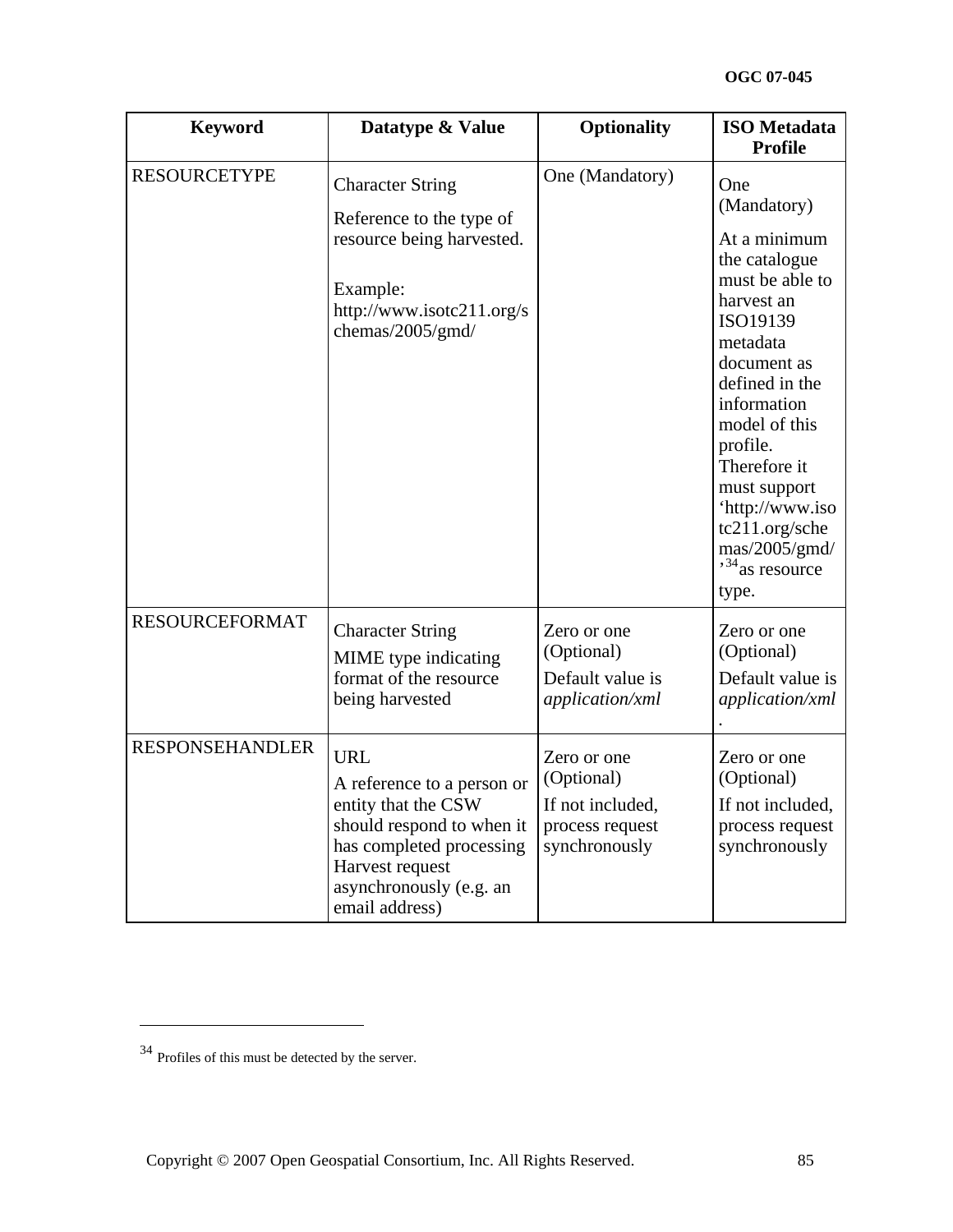| <b>Keyword</b>         | Datatype & Value                                    | <b>Optionality</b>                                                                                         | <b>ISO</b> Metadata<br><b>Profile</b>                                                                         |
|------------------------|-----------------------------------------------------|------------------------------------------------------------------------------------------------------------|---------------------------------------------------------------------------------------------------------------|
| <b>HARVESTINTERVAL</b> | Period<br>Must conform to ISO8601<br>Period syntax. | Zero or one<br>(Optional)<br>If not specified, then<br>harvest only once in<br>response to the<br>request. | Zero or one<br>(Optional)<br>If not specified,<br>then harvest<br>only once in<br>response to the<br>request. |

An example for the Harvest request is described in Annex G.

#### *8.2.3.2.2 Response*

The **Harvest** operation can respond in one of two ways depending on the presence or absence of the **ResponseHandler** parameter.

If the **ResponseHandler** parameter is present, then the CSW server should verify the request syntax and immediately respond to the client with an acknowledgment message as defined in Subclause 10.12.4.4 of [OGC 07-006]. Later, after the server has processed the request, it shall generate a **HarvestResponse** message and send it to the URI specified by the **ResponseHandler** parameter using the protocol encoded therein.

If the **ResponseHandler** parameter is not present, then the CSW server shall process the **Harvest** request immediately and respond to the waiting client with a **HarvestResponse** message.

If the **Harvest** attempt is successful, this response may include summary representations of the newly created or modified catalogue object(s). The response is the same as the **TransactionResponse**. In the TransactionResultType belonging to TransactionResponseType there is a reference used to report a brief representation of each new record, including the record identifier, created in the catalogue.

The following XML-Schema fragment defines the **HarvestResponse** message:

## **Listing 5 - HarvestResponse definition**

```
<xsd:element name="HarvestResponse" type="csw:HarvestResponseType" 
       id="HarvestResponse"> 
    </xsd:element> 
    <xsd:complexType name="HarvestResponseType" id="HarvestResponseType"> 
       <xsd:choice> 
          <xsd:element ref="csw:Acknowledgement"/> 
          <xsd:element ref="csw:TransactionResponse"/> 
       </xsd:choice> 
    </xsd:complexType>
```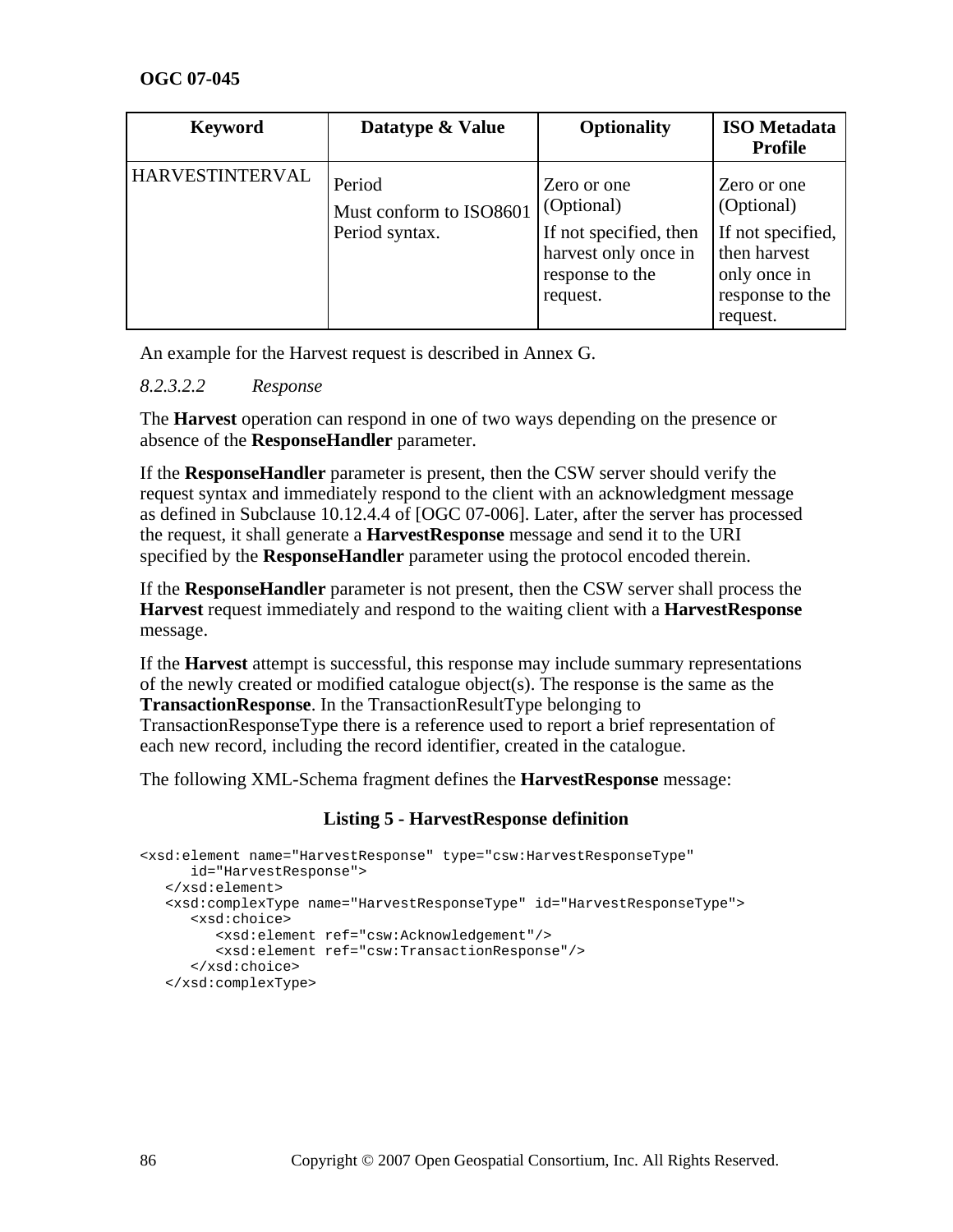## 8.2.3.3 Record locking

This specification does not define a locking interface, instead relying on the underlying repository to mediate concurrent access to catalogue records.

# **8.2.4 Error handling**

 $\overline{a}$ 

In the event that the submitted request is invalid, an exception report message is generated and returned to the client. This report complies with the definition of exception reports that are specified by OGC Common specification (see [OGC 05-008c1]). Table 39 shows an excerpt from that document that lists valid exception codes and meanings that are supported by this profile<sup>[35](#page-86-0)</sup>.

| exceptionCode value                                                                                                                                                               | <b>Meaning of code</b>                                                                                                                                               | "locator"<br>value                         |  |
|-----------------------------------------------------------------------------------------------------------------------------------------------------------------------------------|----------------------------------------------------------------------------------------------------------------------------------------------------------------------|--------------------------------------------|--|
| MissingParameterValue                                                                                                                                                             | Operation request does not include a<br>parameter value, and this server did not<br>declare a default value for that parameter                                       | Name of<br>missing<br>parameter            |  |
| InvalidParameterValue                                                                                                                                                             | Operation request contains an invalid<br>parameter value a                                                                                                           | Name of<br>parameter with<br>invalid value |  |
| VersionNegotiationFailed                                                                                                                                                          | List of versions in "Accept Versions"<br>parameter value, in GetCapabilities<br>operation request, did not include any<br>version supported by this server           | None, omit<br>"locator"<br>parameter       |  |
| InvalidUpdateSequence                                                                                                                                                             | Value of (optional) updateSequence<br>parameter, in GetCapabilities operation<br>request, is greater than current value of<br>service metadata updateSequence number | None, omit<br>"locator"<br>parameter       |  |
| NoApplicableCode                                                                                                                                                                  | No other exception Code specified by this<br>service and server applies to this exception                                                                            | None, omit<br>"locator"<br>parameter       |  |
| When an invalid parameter value is received, it seems desirable to place the invalid value(s) in<br>a<br>ExceptionText string(s) associated with the InvalidParameterValue value. |                                                                                                                                                                      |                                            |  |

**Table 39 - Exception codes and meanings (from OGC Common)** 

The XML encoding of an exception has to comply with owsExceptionReport.xsd that is attached to the further mention OGC Common specification. See this document for details.

<span id="page-86-0"></span> $35$  In future versions of this profile additional values for the exceptionCode parameter will be defined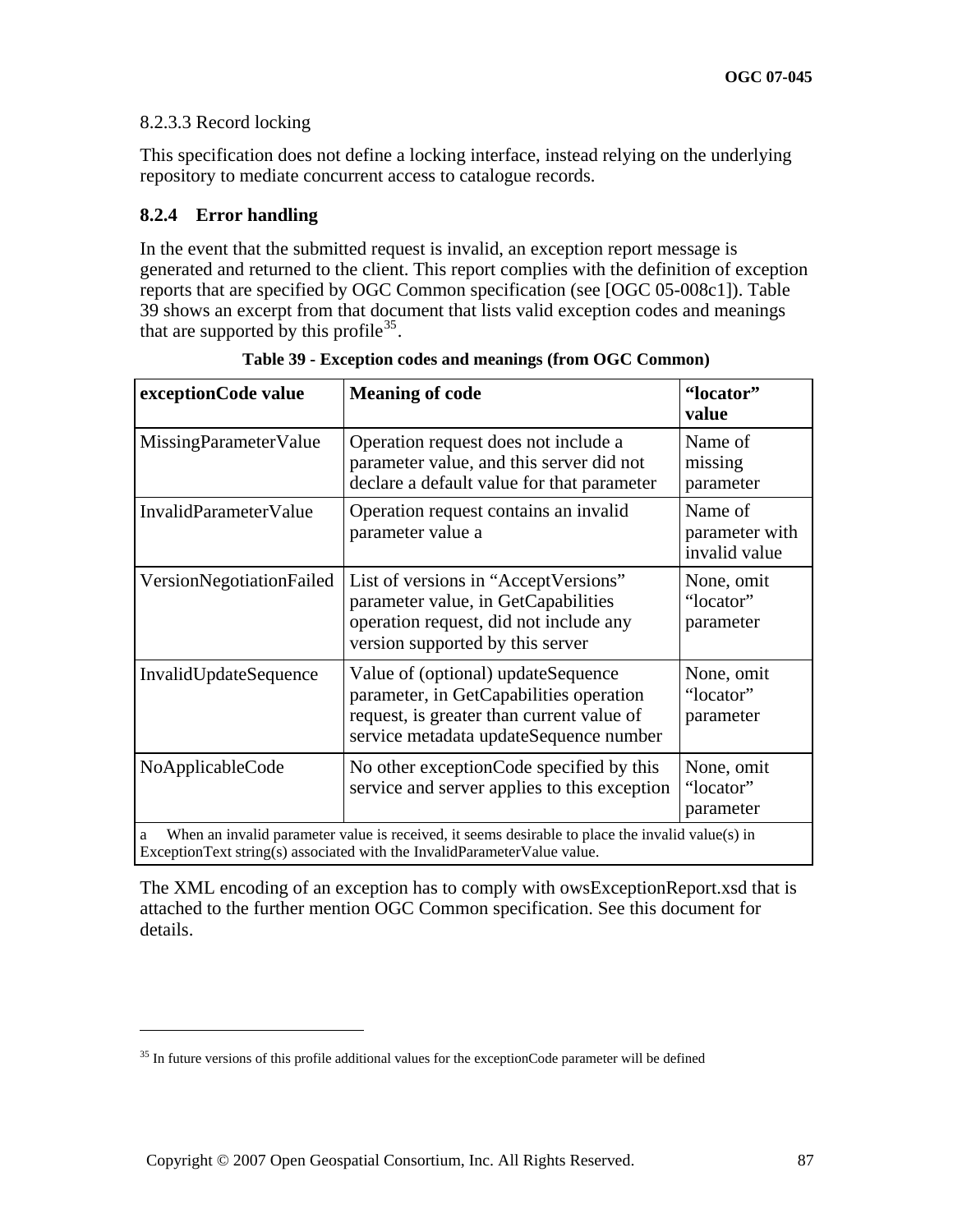# **8.3 Query facilities**

The interoperability goal is supported by the specification of a minimal abstract query (predicate) language, which must be supported by all compliant OGC Catalogue Services. This query language is called OGC\_Common Catalogue Query Language (CQL) (see [OGC 07-006]). It supports nested Boolean queries, text matching operations, temporal data types, and geospatial operators. CQL assists the consumer in the discovery of datasets of interest at all sites supporting the OGC Catalogue Services.

OGC Filter Encoding is an XML based encoding of the OGC\_Common Query Language. This query language (Version 1.1.0) must be supported by all catalogue instances of this profile in order to support search interoperability. In addition, the plain textual encoding of CQL version 2.0 may be supported. The capabilities document of the catalogue instance shall describe all supported query languages (see Capabilities Document in Annex E) .

The following conditions must be met by the supported query language:

- support for the logical operators:
	- o And
	- o Or
	- o Not
- support for the comparison operators:
	- o EqualTo
	- o NotEqualTo
	- o LessThan
	- o GreaterThan
	- o LessThanOrEqualTo
	- o GreaterThanOrEqualTo
	- o Like
	- o NullCheck
- support for the following expressions:
	- o property name
	- o literal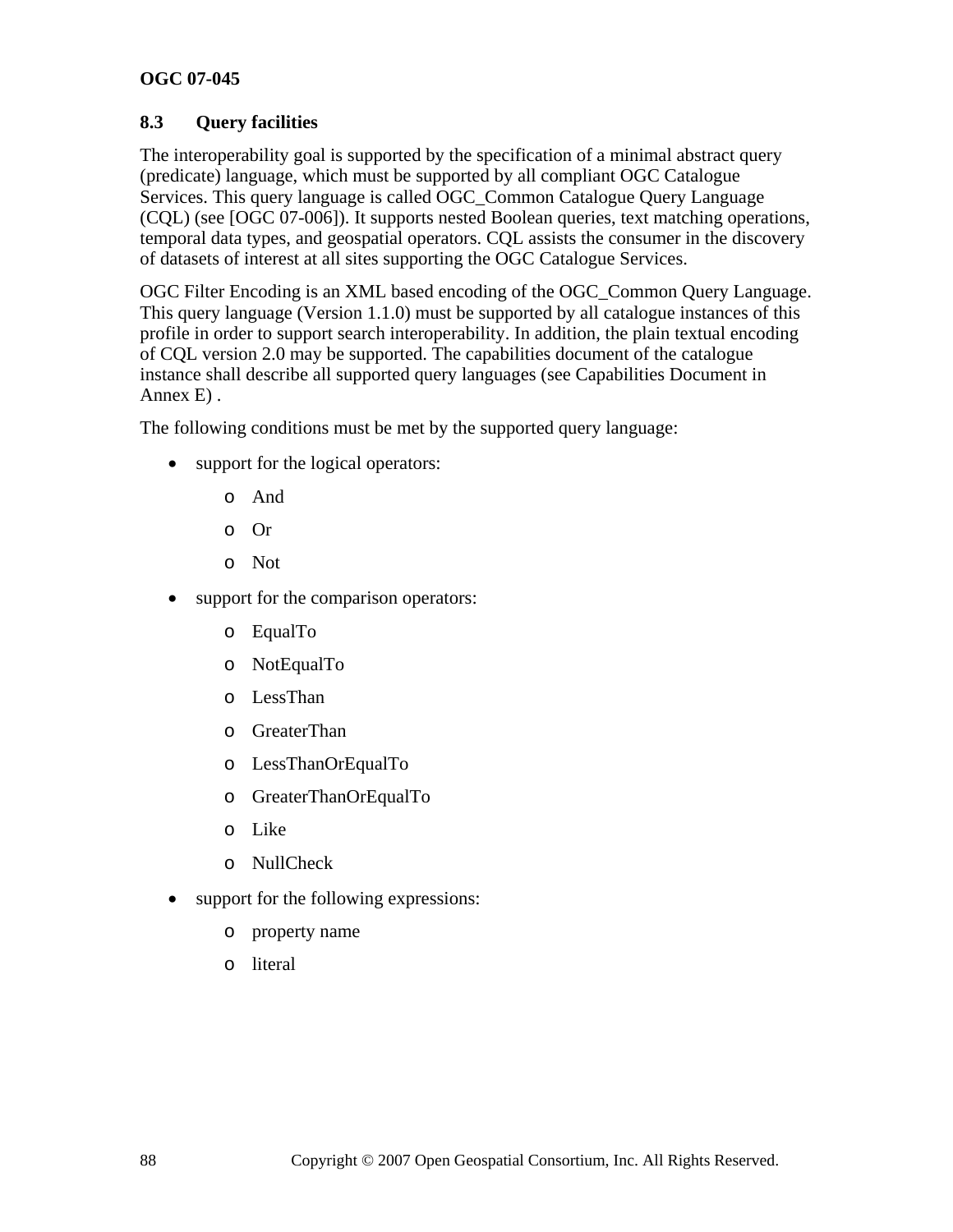- support for the following spatial operators  $36$ :
	- o Intersects
	- o Disjoint
	- o BBOX

If the value of a search parameter in a metadata entry is a missing value, then the metadata set entry does not fulfill this search condition.

Catalogue instances must ensure that the capabilities for searching tightly-coupled services (based on the queryable properties defined in table 14) is implemented (see 7.2.4).

#### **8.4 Implementation guidance**

The following section gives developers help when setting up a catalogue service instance that complies with the defined application profile. Any information provided here is nonnormative or is an detailing of former descriptions.

#### **8.4.1 Technical issues**

- HTTP: The base communication protocol is HTTP 1.1 as specified by IETF RFC 2616 ([http://www.ietf.org/rfc/rfc2616\)](http://www.ietf.org/rfc/rfc2616). All bindings of operations (see Table 26) MUST be consistent with HTTP/1.1 semantics. Alternative bindings may be specified for a specific service instance. Any HTTP/1.1 response message containing an entity-body must include a Content-Type header field defining the media type of that body (RFC 2616, 7.2.1). This includes the charset parameter ("application/xml; charset=utf-8").
- SOAP: Only SOAP messaging (via HTTP/POST) with document/literal style has to be used. Messages must be compliant with SOAP 1.2 (<http://www.w3.org/TR/SOAP/>). The message payload will be in the body of the SOAP envelope.

#### **8.4.2 Semantic issues**

 $\overline{a}$ 

- Keywords: In metadata sets, keywords shall describe the essentials of the contents of the described resource. Ideally, the selected keywords shall comply with a given taxonomy that any catalogue uses for both metadata maintenance and queries.
- In case of using the appropriate metadata version the contents of 'metadataStandardName' and 'metadataStandardVersion' in a metadata set shall comply with one of the following conventions:

In case of dataset, datasetcollection and application

<span id="page-88-0"></span><sup>36</sup> all spatial operators must support geometries in WGS84 (see 7.2.3.1).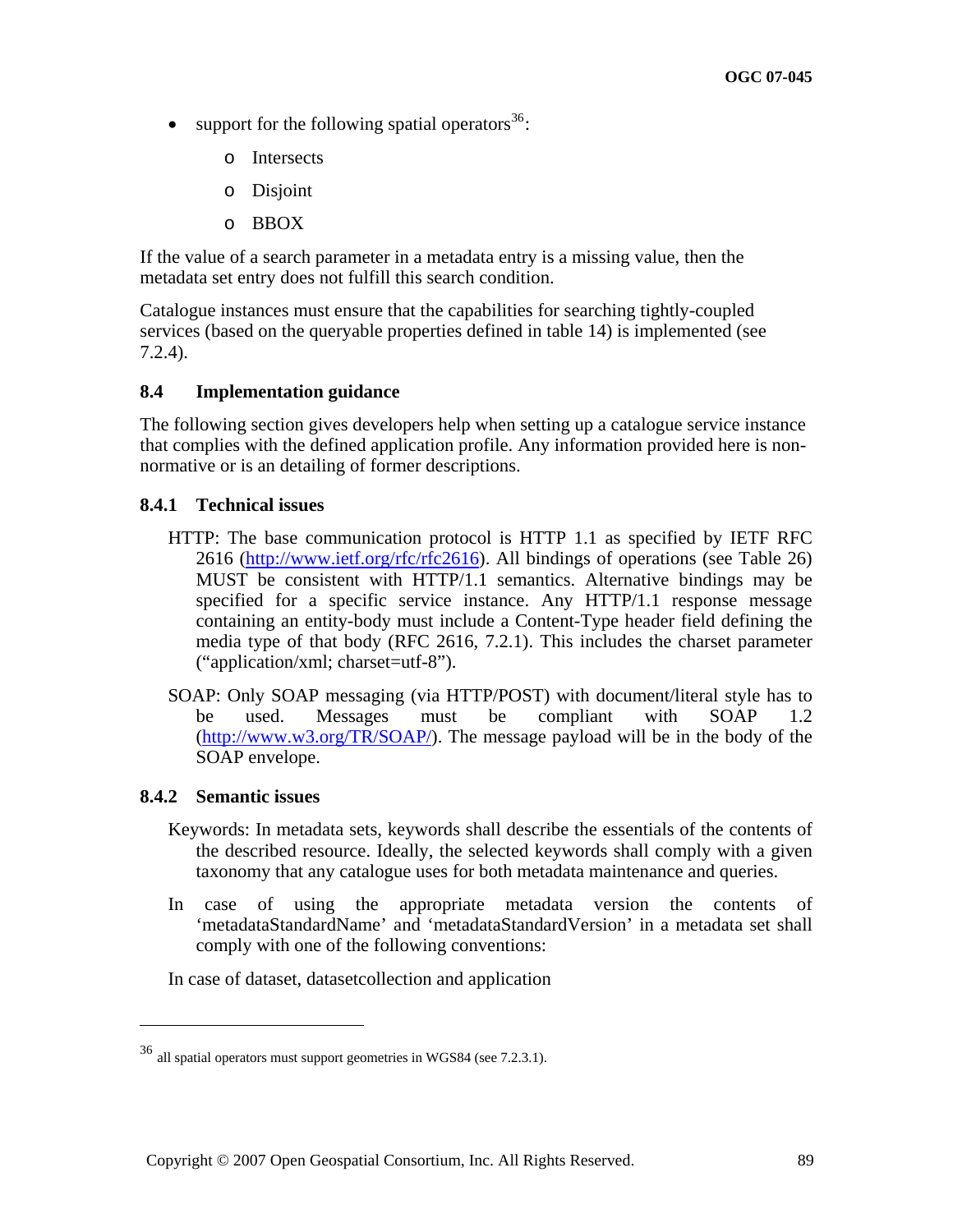- metadataStandardName: 'ISO19115'
- metadataStandardVersion: '2003/Cor.1:2006'

In case of service

- metadataStandardName: 'ISO19119'
- metadataStandardVersion: '2005/PDAM 1'
- 'serviceType' in a metadata set shall comply with the OGC abbreviations in common use: e. g. 'WMS', 'WFS', 'CSW".
- Furthermore, it is recommended that taxonomies are supported on search queryables wherever possible.
- Any identifier in a metadata set (most notably MD\_Metadata.fileIdentifier and MD\_Metadata.parentIdentifier) shall comply with a UUID (Universal Unique Identifier, as specified by http://www.ietf.org). The usage of UUIDs is recommended to ensure the uniqueness of metadata sets across several catalogue services.
- The brief result set which substitutes **<xs:any>** of a transaction response (<**TransactionResultType>)** should include the **identifier (fileIdentifier)** element.

## **8.4.3 Metadata set examples**

Examples for metadata records describing a service instance that complies with the given schemas are attached to Annex D1 and D2 of this document.

An example for a metadata record describing a dataset instance is quite similar and not included with this document.

#### *8.5 Security considerations*

This document does not demand any specific security considerations regarding a compliant catalogue service. Security issues are part of the implementation specification of a catalogue service.

But it is recommended that HTTP Basic Authentication is used to prevent access to the URLs of the transaction interface, unless the requestor can provide user/password credentials. This basic authentication should be used in conjunction with HTTPS as part of a security solution.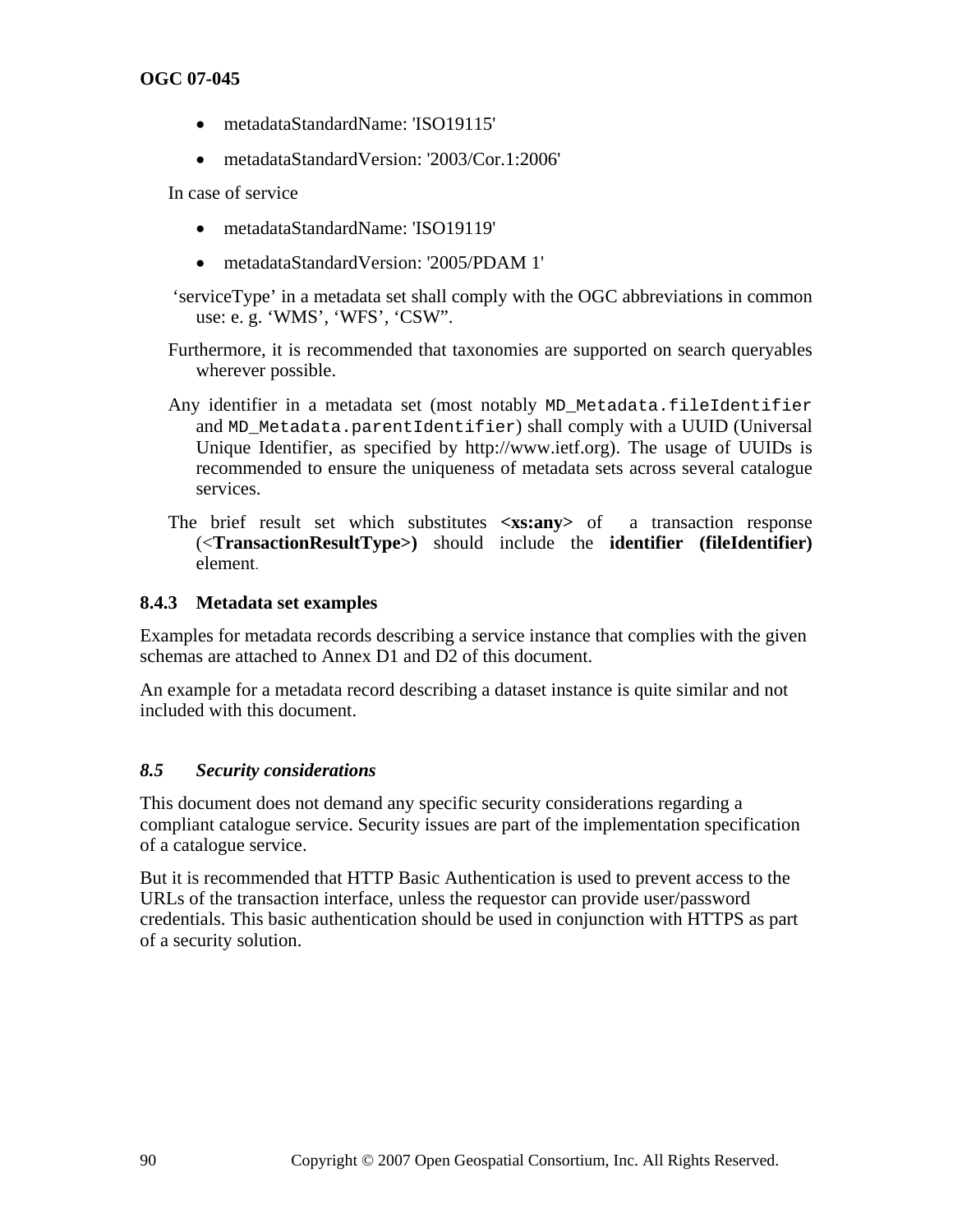# **Annex A**

# (normative)

## **Abstract test suite**

#### A.1 Read-only CSW

#### A.1.1 Basic CSW Client

- A.1.1.1 Basic service elements
	- a) Test purpose: Verify that a CSW client satisfies the
	- requirements for request parameter rules.
	- b) Test method: Generate an adequate sample of requests from the
	- client and verify that each is a valid request.
	- c) Reference: 8.1
	- d) Test type: Basic

#### A.1.1.2 GetCapabilities Request

- a) Test purpose: Verify that a CSW client satisfies all requirements for a GetCapabilities request.
- b) Test method: Generate an adequate sample of GetCapabilities requests from the client and verify that each is a valid request.
- c) Reference: 8.2.1.1
- d) Test type: Basic
- A.1.1.3 GetRecords Request
	- a) Test purpose: Verify that a CSW client satisfies all requirements for a GetRecords request.
	- b) Test method: Generate an adequate sample of GetRecords requests from the client and verify that each is a valid request.
	- c) Reference: 8.2.2.1.1
	- d) Test type: Basic
- A.1.1.4 GetRecordById Request

a) Test purpose: Verify that a CSW client satisfies all requirements for a GetRecordById request.

b) Test method: Generate an adequate sample of GetRecordById requests from the client and verify that each is a valid request.

- c) Reference: 8.2.2.2.1
- d) Test type: Basic

#### A.1.1.5 DescribeRecord Request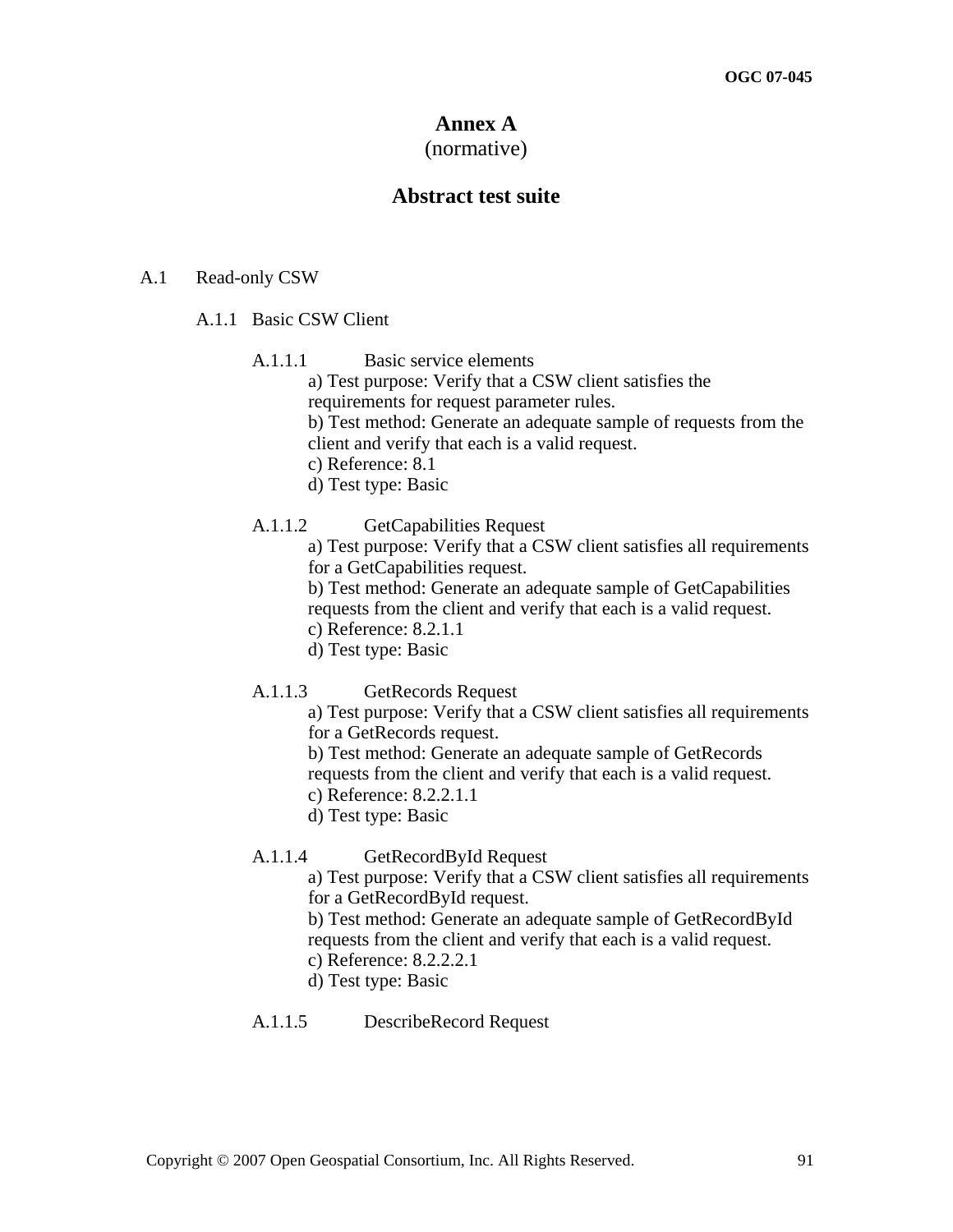a) Test purpose: Verify that a CSW client satisfies all requirements for a DescribeRecord request.

b) Test method: Generate an adequate sample of DescribeRecord requests from the client and verify that each is a valid request.

- c) Reference: 8.2.2.3.1
- d) Test type: Basic
- A.1.1.6 GetDomain Request

a) Test purpose: Verify that a basic CSW client satisfies all requirements for a GetDomain request.

b) Test method: Generate an adequate sample of GetDomain requests from the client and verify that each is a valid request.

- c) Reference: 8.2.2.4.1
- d) Test type: Basic

#### A.1.2 CSW Server

A.1.2.1 Version negotiation

a) Test Purpose: Verify that a CSW server interface satisfies the requirements for version negotiation.

b) Test Method: Submit requests containing version number both lower than and higher than the version supported by the server. Verify that the server responses in accord with the rules for version negotiation.

c) Reference: 8.2.1.1

- d) Test Type: Basic
- A.1.2.2 Request parameter rules

a) Test Purpose: Verify that a CSW server interface satisfies the requirements for request parameter rules.

b) Test Method: Generate a sample of requests from a client. Include both invalid requests and valid request that vary within the limits allowed by the rules. Verify that the server provides an appropriate response in each case.

c) Reference: 8.2.1

d) Test Type: Basic

#### A.1.2.3 GetCapabilities response

a) Test Purpose: Verify that a basic CSW server interface satisfies all requirements of the GetCapabilities operation.

b) Test Method: Make several GetCapabilities requests using a variety of input parameters. Verify that an appropriate response is returned in each case.

- c) Reference: 7.5; 8.2.1.1
- d) Test Type: Basic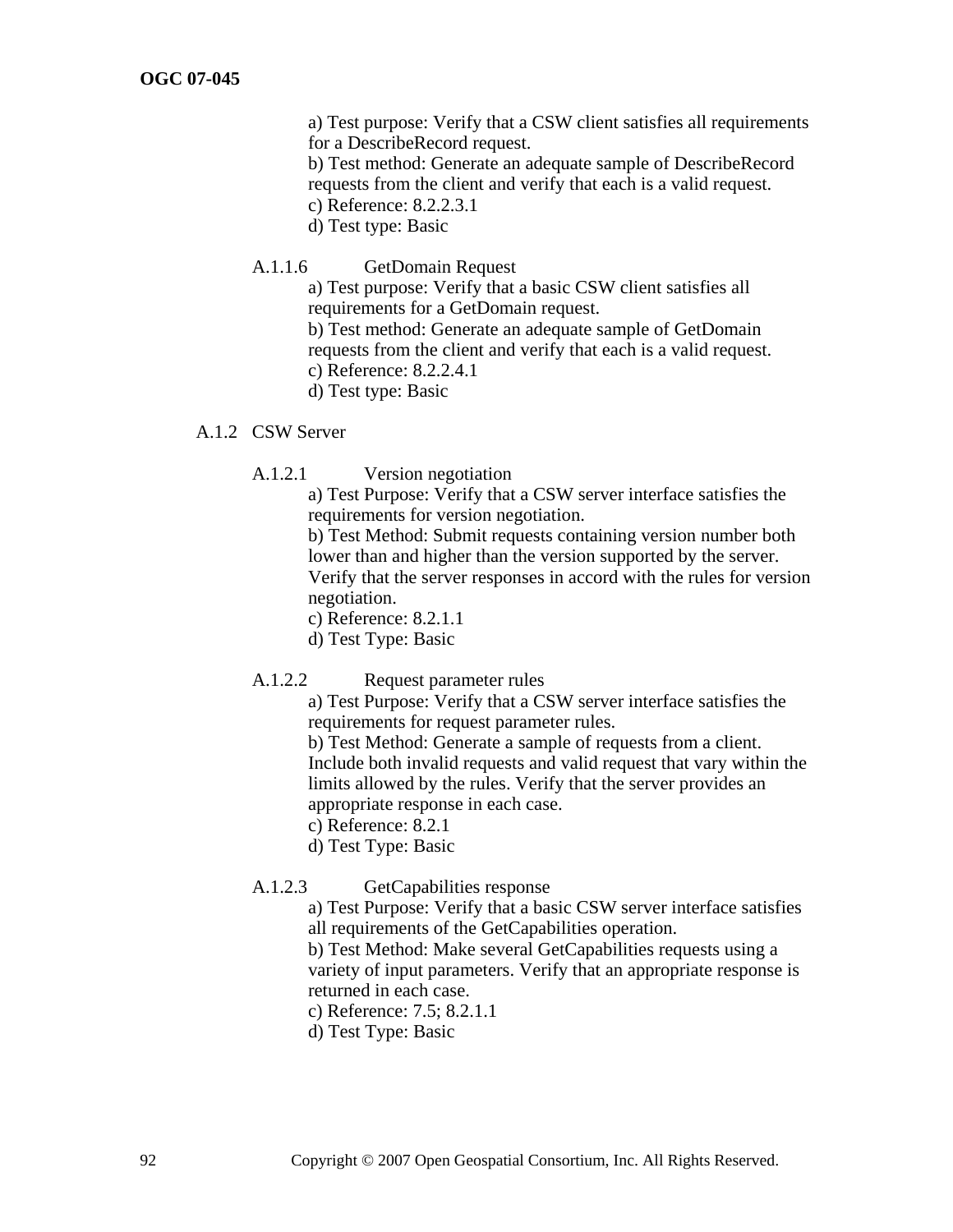A.1.2.4 GetRecords response

a) Test Purpose: Verify that a basic CSW server interface satisfies all requirements of the GetRecords operation.

b) Test Method: Make several GetRecords requests using a variety of input parameters. Verify that an appropriate response is returned in each case.

- c) Reference: 0
- d) Test Type: Basic
- A.1.2.5 GetRecordById response

a) Test Purpose: Verify that a basic CSW server satisfies all requirements of the GetRecordsById operation.

b) Test Method: Make several GetRecordsById requests using a variety of input parameters. Verify that an appropriate response is returned in each case.

- c) Reference: 8.2.2.2.2
- d) Test Type: Basic
- A.1.2.6 DescribeRecord response

a) Test Purpose: Verify that a basic CSW server interface satisfies all requirements of the DescribeRecord operation.

b) Test Method: Make several DescribeRecord requests using a variety of input parameters. Verify that an appropriate response is returned in each case.

c) Reference: 0

d) Test Type: Basic

A.1.2.7 GetDomain response

a) Test Purpose: Verify that a basic CSW server interface satisfies all requirements of the GetDomain operation.

b) Test Method: Make several GetDomain requests using a variety of input parameters. Verify that an appropriate response is returned in each case.

- c) Reference: 8.2.2.4.2
- d) Test Type: Basic

#### A.2 Transactional CSW

A.2.1 Client

A.2.1.1 Transaction request

a) Test Purpose: Verify that a CSW client satisfies all requirements for a Transaction request.

b) Test Method: Generate an adequate sample of Transaction requests from the client and verify that each is a valid request. c) Reference: 8.2.3.1.1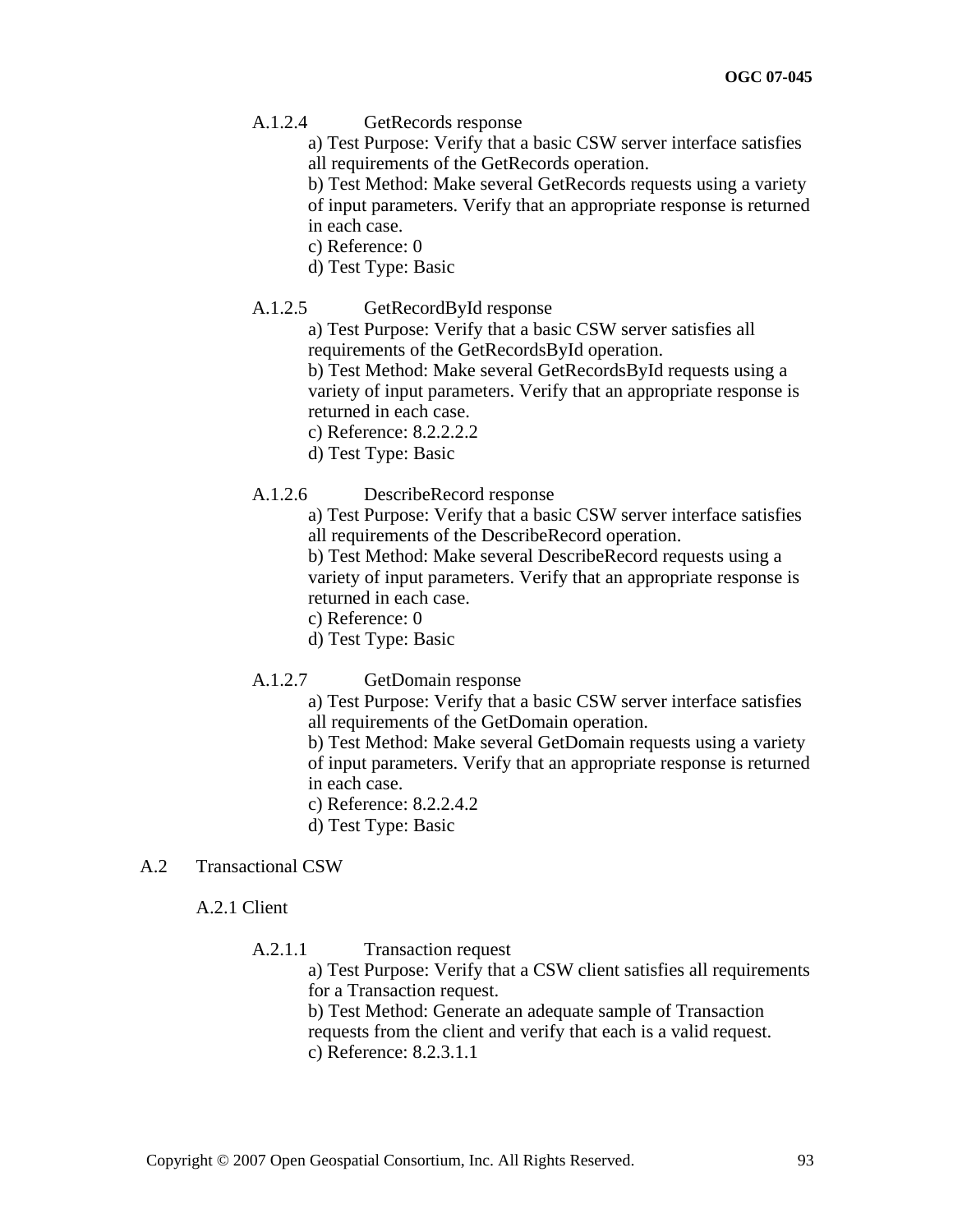- d) Test Type: Basic
- A.2.1.2 Harvest request

a) Test Purpose: Verify that a CSW client satisfies all requirements for a Harvest request.

b) Test Method: Generate an adequate sample of Harvest requests from the client and verify that each is a valid request.

- c) Reference: 8.2.3.2.1
- d) Test Type: Basic
- A.2.2 CSW Server
	- A.2.2.1 Transaction response

a) Test Purpose: Verify that a CSW server interface satisfies all requirements for a Transaction operation.

b) Test Method: Make several Transaction requests using a variety of input parameters. Verify that an appropriate response is returned in each case.

c) Reference: 8.2.3.1.2

- d) Test Type: Basic
- A.2.2.2 Harvest response

a) Test Purpose: Verify that a CSW server interface satisfies all requirements for a Harvest operation.

b) Test Method: Make several Harvest requests using a variety of input parameters. Verify that an appropriate response is returned in each case.

c) Reference: 0

d) Test Type: Basic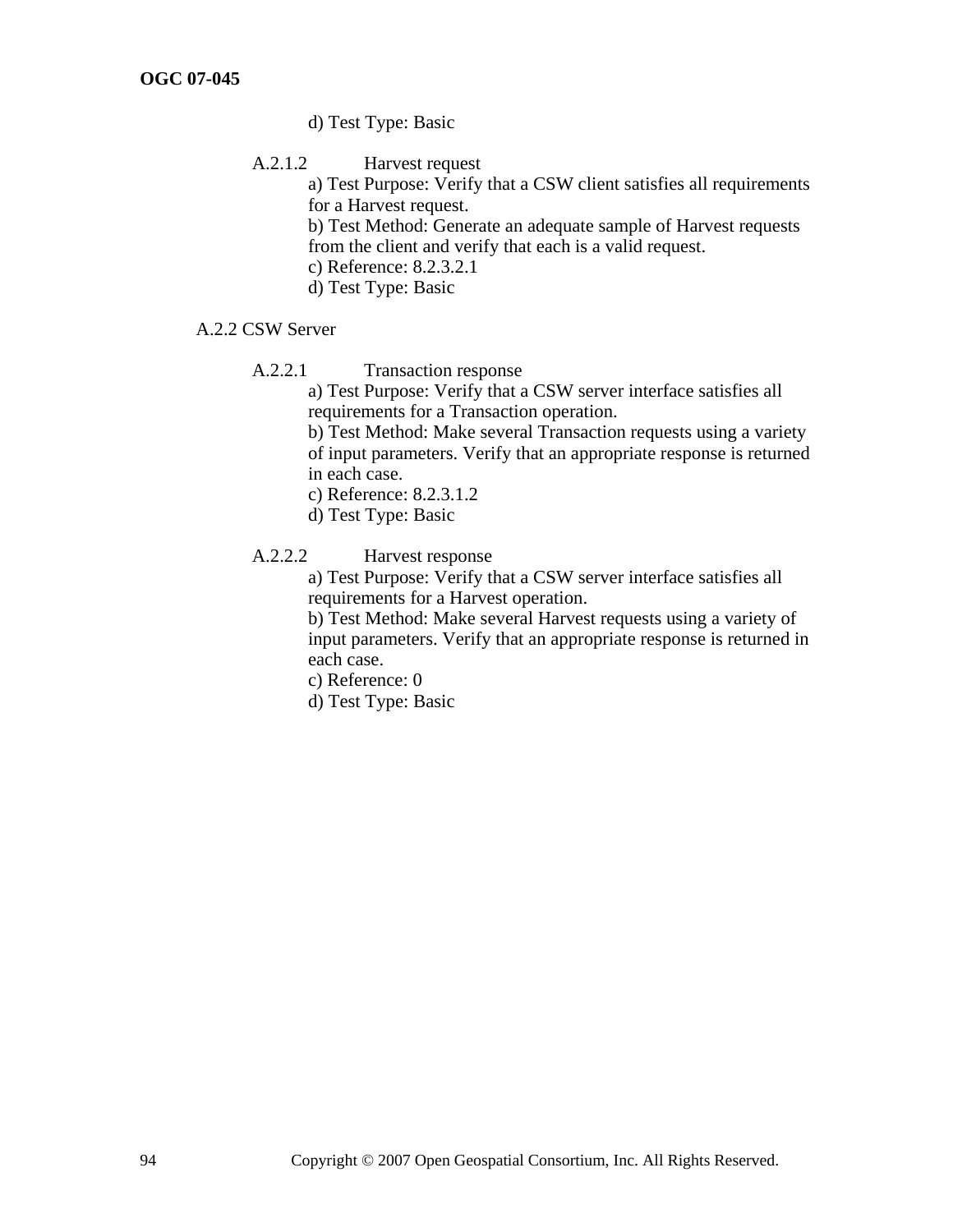# **Annex B**

# (informative)

# **Design rationale**

The CSW catalogue profile at hand is intended to provide a catalogue service for managing metadata resources that comply with 19115:2003/Cor.1:2006 and ISO19119:2005/PDAM 1. Based on this information model many resources might be described and managed:

- Geodata:
	- o dataset, that is an identifiable collection of data;
	- o datasetcollection, that are a collection of datasets sharing the same product specification;
- Service that is an instance of a service hosted on a specific set of hardware and accessible over a network. A service is either tightly or loosely coupled.
	- o Tightly coupled, that is a service that is associated with a specific dataset or datasetcollection.
	- o Loosely coupled, that is a service that is not associated with a specific dataset or datasetcollection.
- Application, that is an information resource that is hosted on a specific set of hardware and accessible over a network
- These are the mandatory information resources that are managed by the catalogue service. According to 19115:2003/Cor.1:2006, additional resources might be described and thus be managed by the catalogue service.
- The catalogue service specifies the HTTP protocol binding and is thus accessible over the Internet. It provides powerful search capabilities, including spatial searches.
- One major design goal is to provide interoperability at the highest grade between distinct catalogue services. This level of interoperability if either realized between catalogue services that comply with this application profile, or between any catalogue services that comply with the base specification of CSW 2.0.2.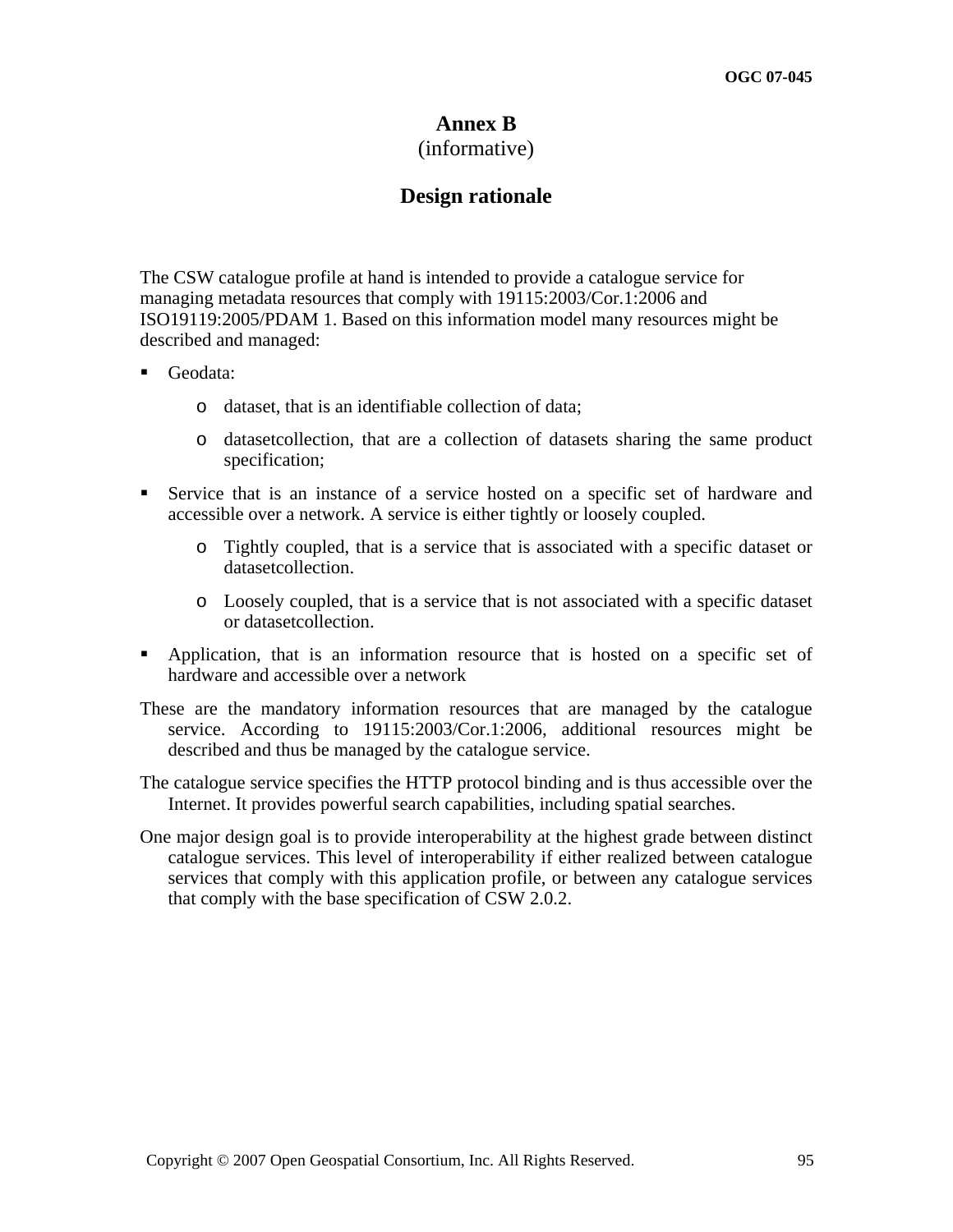# **Annex C**

(informative)

# **WSDL Specification**

An example can be found in the OGC schema repository.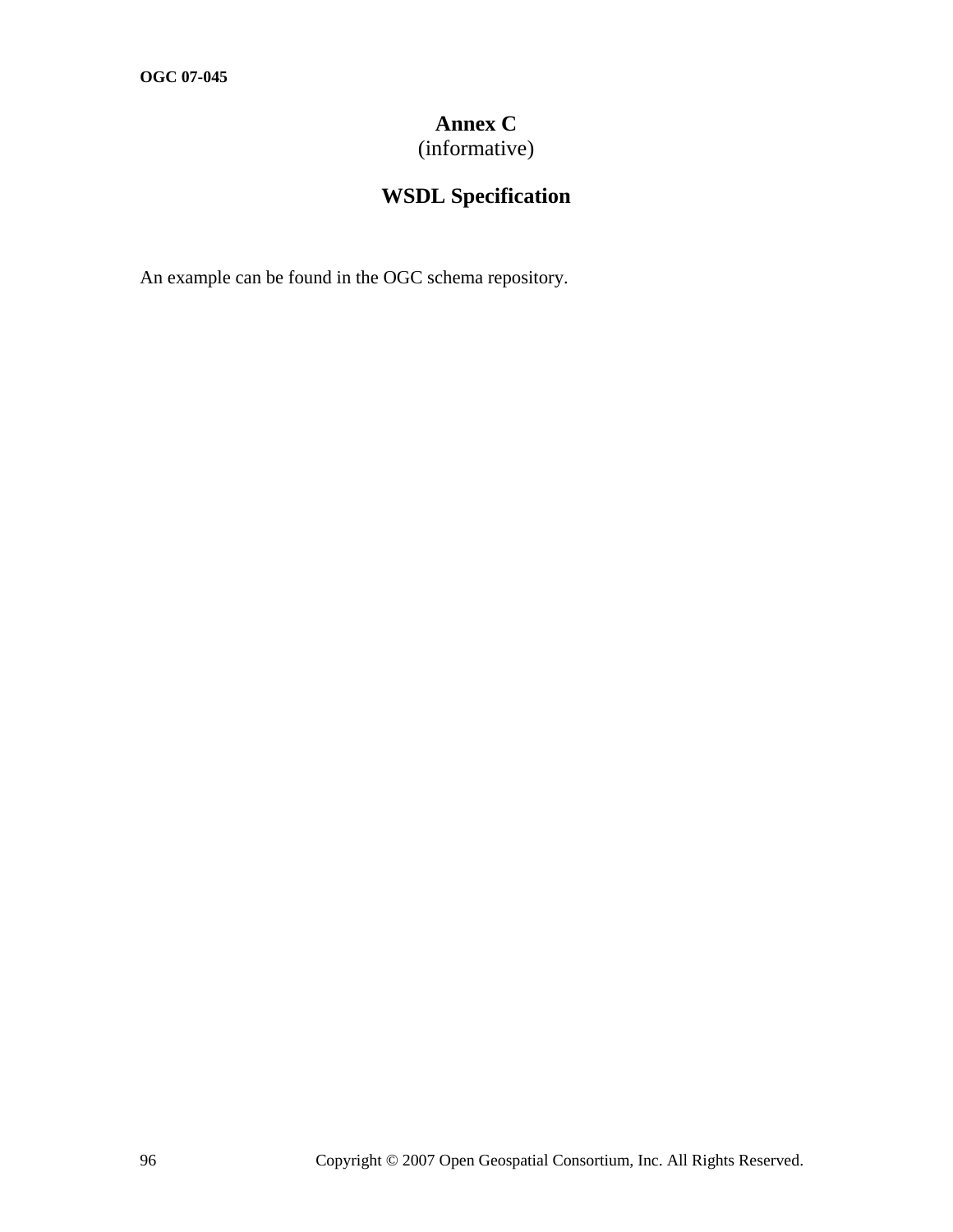# **Annex D1 (normative)**

# **XML Schemas**

## **D.1.1 XML Schema Document files of this specification in general**

In addition to this document, this specification includes normative XML Schema Document files. The CSW 2.0.2-, ISO19139- and the AP ISO 1.0 XML Schema Documents are posted together online at the URL http://schemas.opengis.net. For ISO19139 the most recent version (dated: May 4, 2006) which is available at the time of publication of this specification is used.These XML Schema Documents are also bundled with the present document. In the event of a discrepancy between the bundled and online versions of the XML Schema files, the online files shall be considered authoritative.

## **D.1.2 XML encoding for the 'brief', 'summary' and 'full' result sets**

The XML encoding for the three result sets is based on the full ISO/TS 19139 XML Schema Implementation of ISO 19115 (as defined in Clause 9 of ISO/TS 19139) extended with the XML Schema Implementation of ISO 19119 described herein.

The elements that should be included in each set are specified in clauses 7.4.1, 7.4.2 and 7.4.3 of this specification. Validation of a result set is done against the whole set of ISO/TS 19139 XML Schemas. The additional constraints defined in clauses 7.4.1, 7.4.2 and 7.4.3 can be tested with other tools such as XSLT style sheets.

## **D.1.3 XML encoding for service metadata**

The description of service metadata follows the ISO 19119 standard with the changes described in the amendment proposal ISO 19119:2005/PDAM 1.

The implementation of ISO 19119:2005/PDAM 1 follows the encoding rules stated in Clause 8 of ISO/TS 19139. Some specificities of the ISO 19119:2005/PDAM 1 UML models, and especially qualifiers, require the use of externally identified implementations as defined in clause 8.5.8 of ISO/TS 19139. This clause uses the UML notation commonly used in the ISO 19100 series of Standards, plus the realization concept and the implementation stereotypes defined in ISO/TS 19139 clause 5.4.

The namespace of the ISO 19119:2005/PDAM 1 XML implementation is [http://www.isotc211.org/2005/srv.](http://www.isotc211.org/2005/srv) This namespace is abbreviated srv that stands for SeRVice.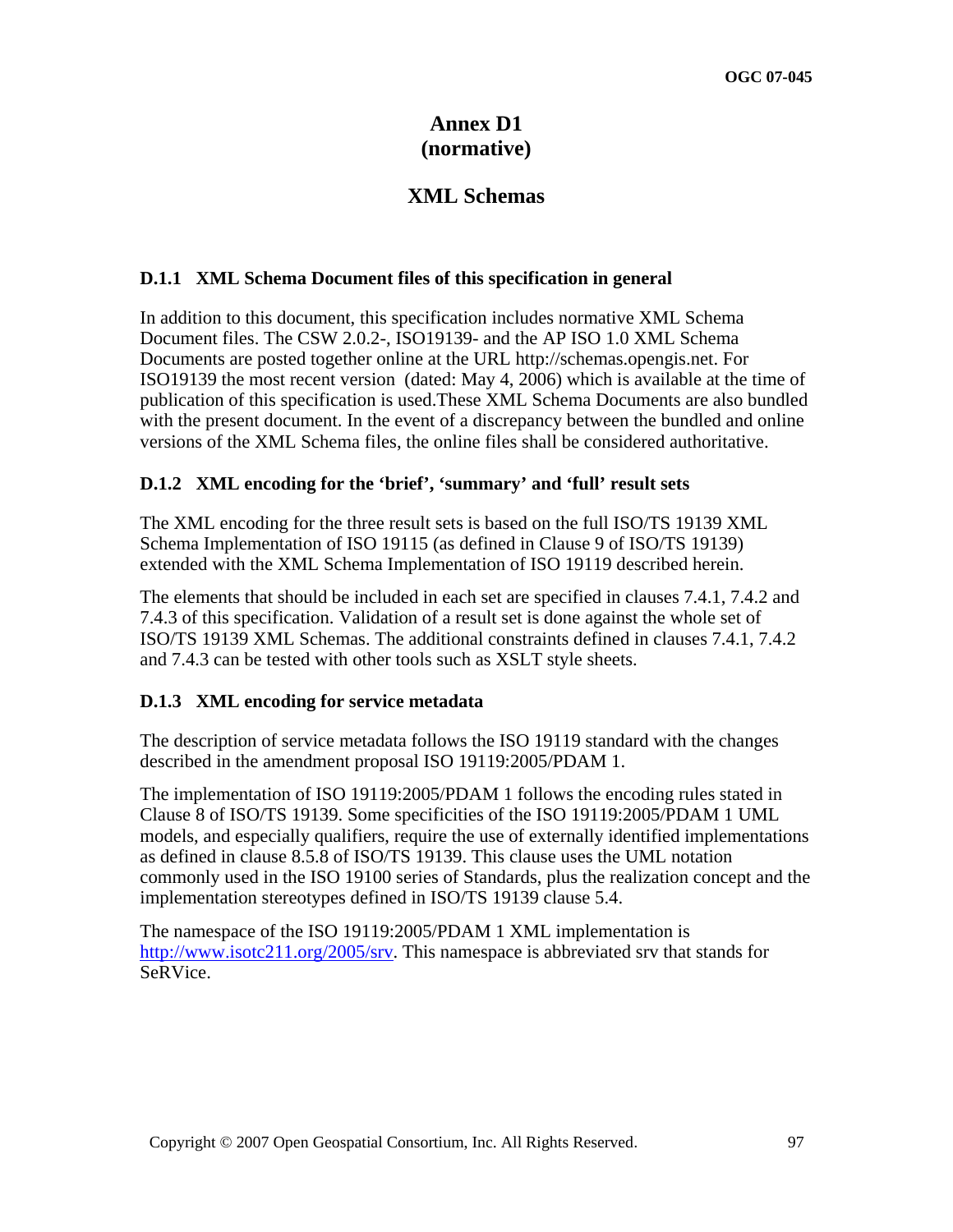# **D.1.4 XML namespaces**

The Figure 11 below shows the different namespaces used to implement ISO 19119:2005/PDAM 1 (grey boxes) along with the relationships between these namespaces and the ISO 19100 series packages (white boxes).



**Figure 11 - XML Packaging** 

#### **srv namespace**

## **Organization of the srv namespace**

This namespace contains the implementation of ISO 19119:2005/PDAM 1 as defined in the present amendment. The root of this namespace is srv.xsd.



**Figure 12 - Organization of the srv namespace**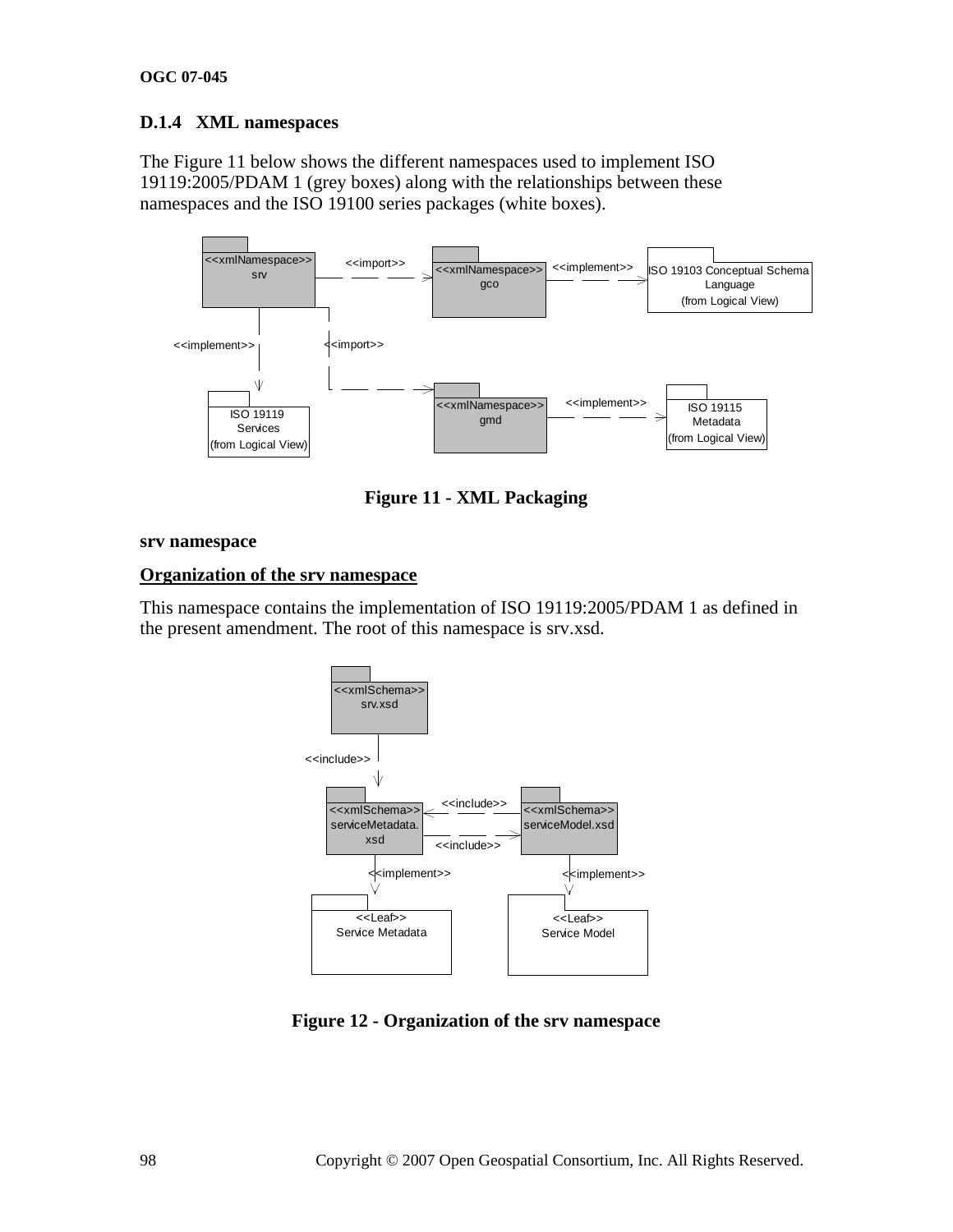#### **srv.xsd**

This XML schema includes (directly or indirectly) all the implemented concepts of the srv namespace, but it does not contain the declaration of any types.

#### **serviceMetadata.xsd**

This XML schema implements the Service Metadata UML package and its abstract concepts. It contains the implementation of the following classes: SV\_Parameter, SV\_OperationMetadata, SV\_ServiceIdentification, SV\_OperationChain, SV\_OperationChainMetadata, SV\_CoupledResource, SV\_ParameterDirection, DCPList, SV CouplingType.

The classes implemented in this XML schema follow the encoding rules described in ISO/TS 19139 clause 8. Some UML models of this package make use of qualifiers that require the use of clause 8.5.8 of ISO/TS 19139:

- SV\_Parameter: in order to implement in XML the qualifier on the relationship between SV\_Parameter and SV\_OperationMetadata, the XML property name with type gco:MemberName\_PropertyType is added to the definition of srv:SV\_Parameter\_Type.
- SV OperationMetadata: because of the qualifier on the relationship between SV\_OperationMetadata and SV\_Parameter, the multiplicity of the parameters property is implemented as [0..\*].

Figure 13 below shows the XML implementation of SV\_Parameter and SV\_OperationMetadata.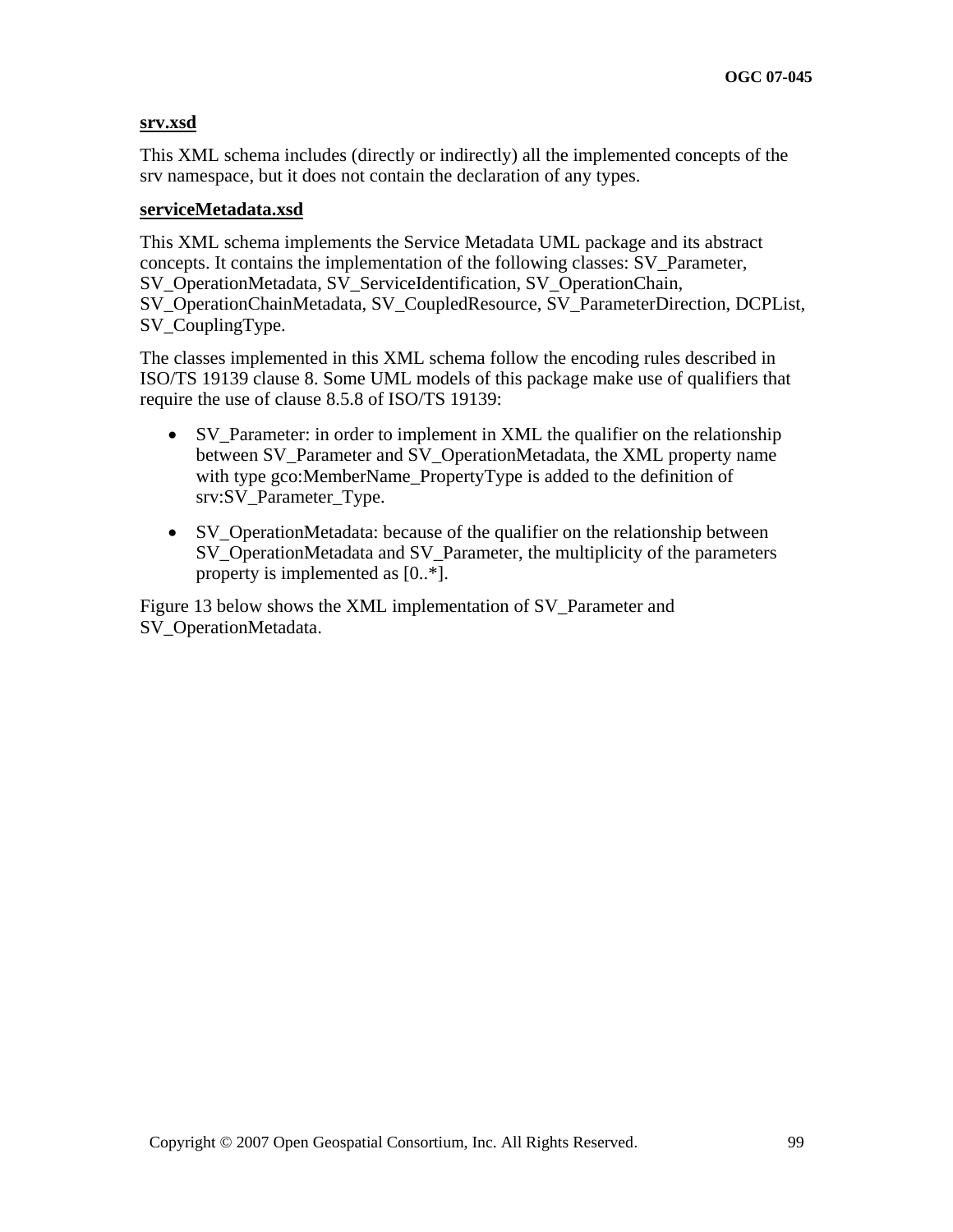

# **Figure 13 - SV\_Parameter and SV\_OperationMetadata data types implemented in XML Schema**

#### **Implementation notes:**

- 1. The multiplicity of SV\_ServiceIdentification.restrictions is defined as [0..1] in clause C.2.2 4. of ISO 19119, although the definition specifies that this element describes legal and security constraints. In ISO 19115, all constraint elements are specified with a maximum cardinality of n. The multiplicity of restrictions has been modified to [0..\*].
- 2. MD Constraints is incorrectly spelled MD DataConstraints in clause 2.2.2 4. of ISO 19119. restrictions have been implemented with type MD\_Constraints.
- 3. The order of SV\_ServiceIdentification attributes is different in the UML Model and the data dictionary. The order of the UML model has been chosen so that the mandatory property couplingType appears first.
- 4. The data dictionary is not complete on SV\_OperationMetadata: two relevant properties description and operation are present in the UML models but they are not described in the data dictionary. They have been implemented in the XML Schemas.

#### **serviceModel.xsd**

This XML schema implements the Service Model UML package and its abstract concepts. It contains the implementation of the following classes: SV\_ServiceSpecification, SV\_PlatformNeutralServiceSpecification,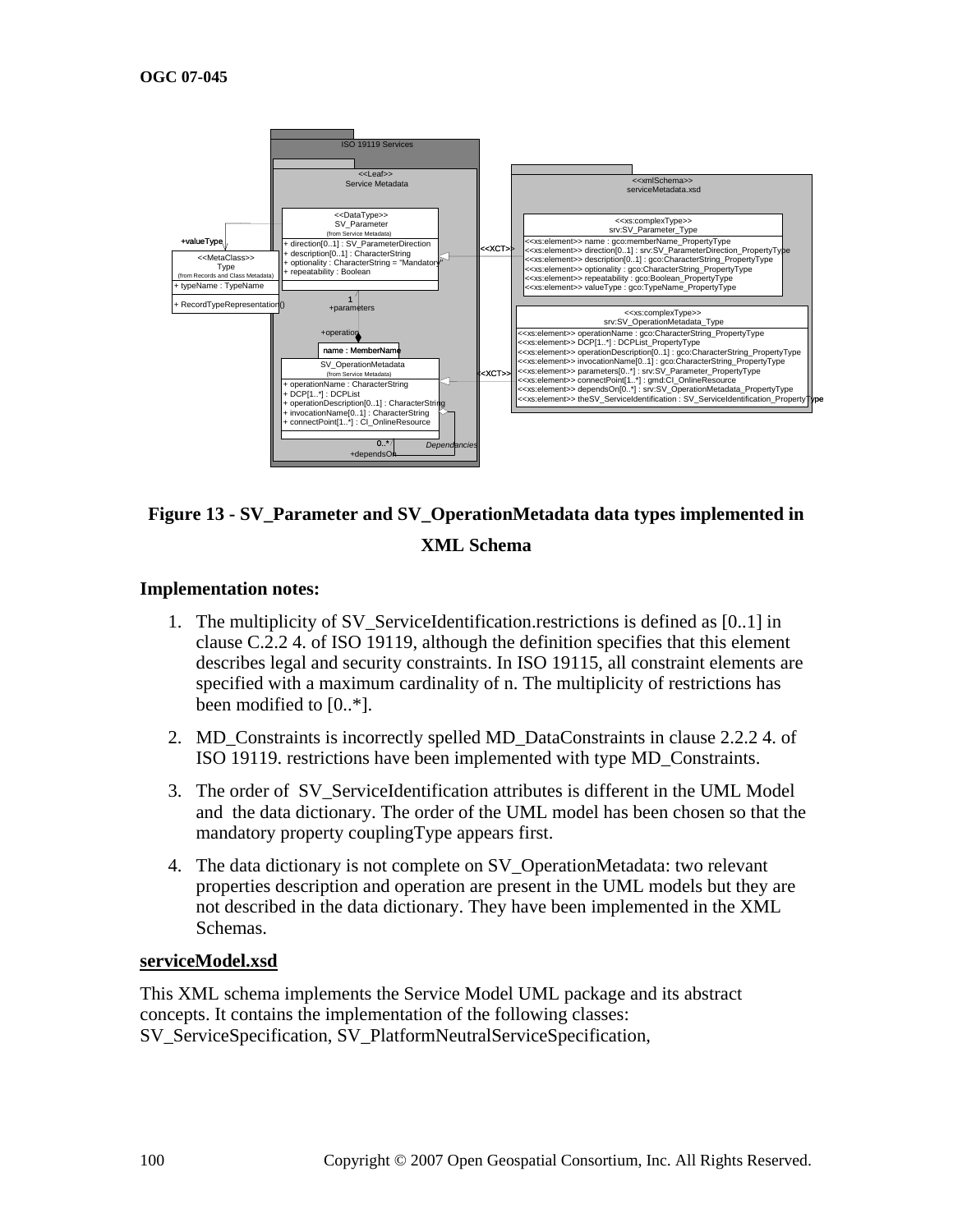SV\_PlatformSpecificServiceSpecification, SV\_ServiceType, SV\_Port, SV\_Service, SV\_Interface, SV\_PortSpecification, SV\_Operation, SV\_OperationModel.

The classes implemented in this XML schema follow the encoding rules described in ISO/TS 19139 clause 8. Some UML models of this package make use of qualifiers that require the use of clause 8.5.8 of ISO/TS 19139:

• SV PortSpecification: the association class is implemented as a class. SV\_Interface has a unidirectional aggregation relationship to SV\_SpecificationPort with a multiplicity of [0..1] and SV\_PortSpecification has a unidirectional relationship to SV\_Port with a multiplicity of 1.





## **implemented in XML Schema**

• SV\_ServiceSpecification, SV\_PlatformNeutralServiceSpecification and SV\_PlatformSpecificServiceSpecification: because of the qualifiers on the relationships between SV\_ServiceSpecification and SV\_PlatformNeutralServiceSpecification and

SV\_PlatformNeutralServiceSpecification and

SV\_PlatformSpecificServiceSpecification, the multiplicity of

SV\_ServiceSpecification.typeSpec and

SV\_PlatformNeutralServiceSpecification.implSpec are implemented as [1..\*].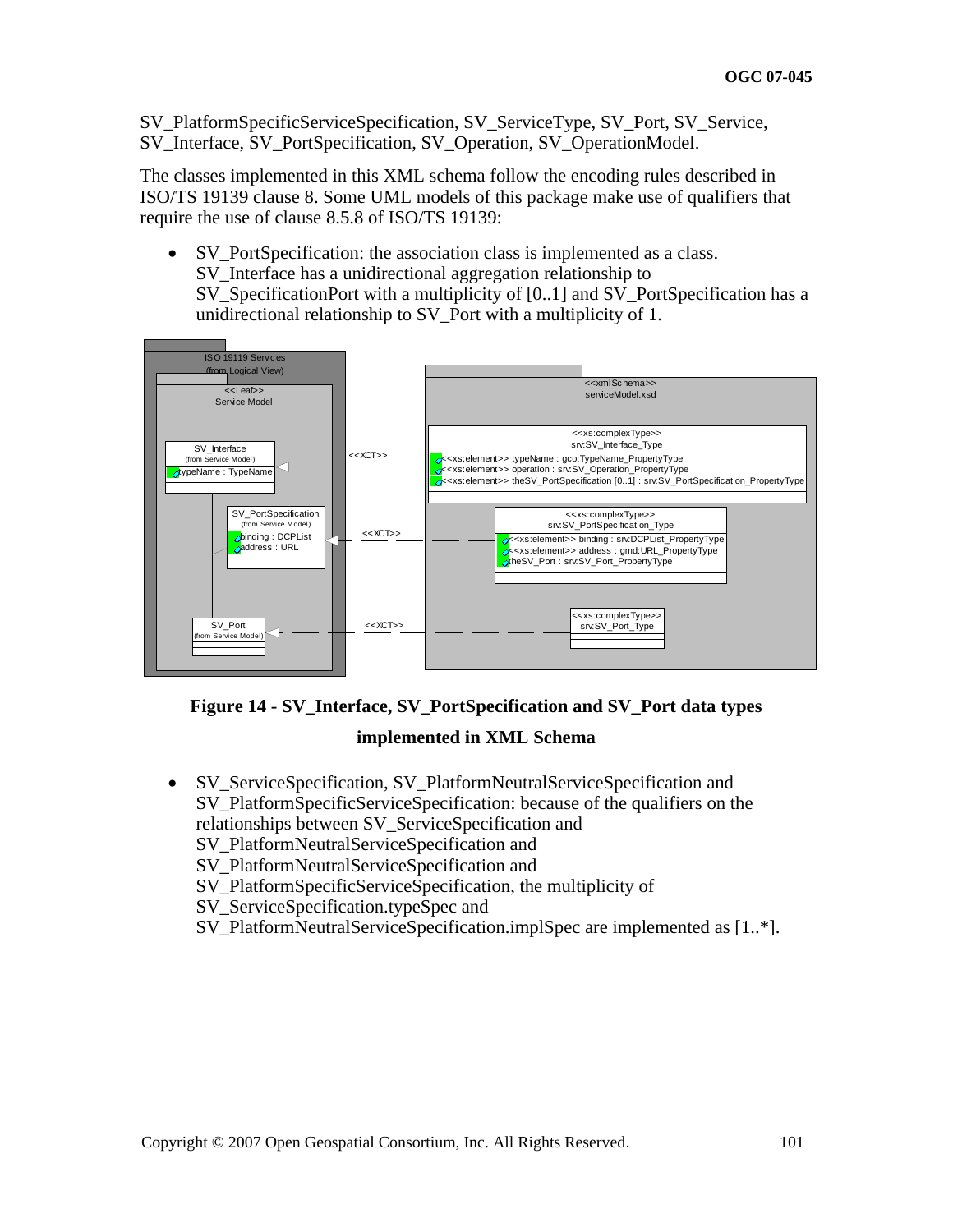

# **Figure 15 - SV\_ServiceSpecification, SV\_PlatformNeutralServiceSpecification and SV\_PlatformSpecificServiceSpecification data types implemented in XML Schemas**

#### **Implementation notes**

1. The concepts described on Figure 1 of ISO 19119 make use simultaneously of inheritance and aggregation relationships. It is understood that the inheritance relationship has been primarily designed as a way to share the properties of the superclass with its children and not the composition relationships. For instance, the child class SV\_PlatformSpecificServiceSpecification inherits from the aggregation relationships to SV\_PlatformNeutralServiceSpecification and to itself. In order to clarify the situation, the UML model has been modified: an abstract superclass SV\_AbstractServiceSpecification has been created with the two attributes name and opModel and the relationship to SV\_Interface. The three other classes derive from this superclass while the aggregation relationships that link them together are preserved. The modified modeling is pictured below.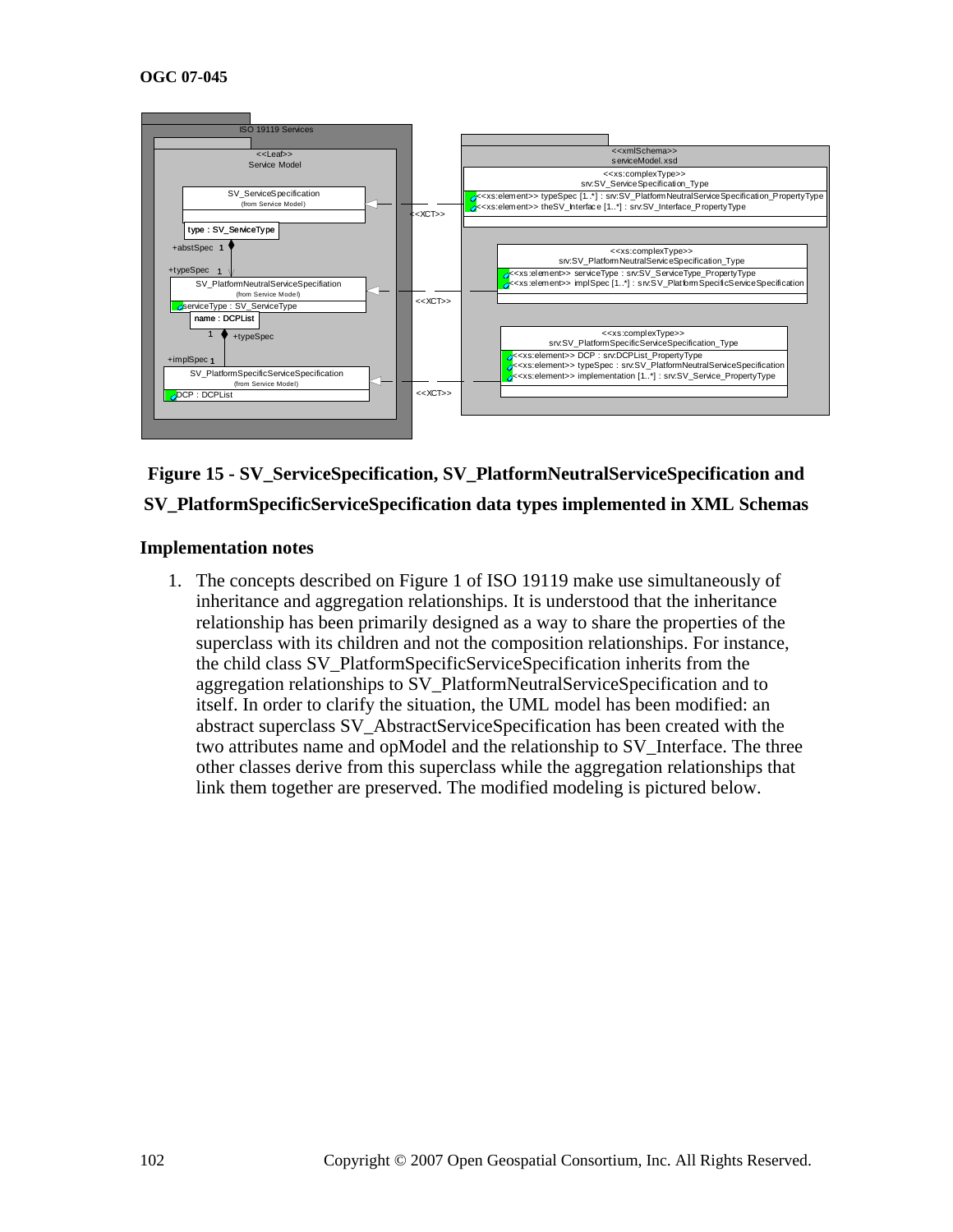

# **Figure 16 - Modification of the modeling of abstract to implementation service specifications**

2. SV\_ServiceType is defined as a type with no properties and intended for handling the service categories described in clause 8. It has been implemented as a CodeList.

#### **D.1.5 XML encoding for the wrapper base schema**

```
<?xml version="1.0" encoding="utf-8"?> 
<xs:schema targetNamespace="http://www.isotc211.org/2005/gmd" 
elementFormDefault="qualified" version="0.1" 
xmlns:xs="http://www.w3.org/2001/XMLSchema" 
xmlns:xlink="http://www.w3.org/1999/xlink" 
xmlns:gmd="http://www.isotc211.org/2005/gmd"> 
   <!-- ================================= Annotation 
================================ --> 
   <xs:annotation> 
      <xs:documentation>ISO Wrapper to import service related type into the gmd 
namespace</xs:documentation> 
   </xs:annotation> 
   <!-- ================================== Imports 
================================== --> 
   <xs:include schemaLocation="../gmd/gmd.xsd"/> 
   <xs:include schemaLocation="../isoap/services.xsd"/> 
</xs:schema>
```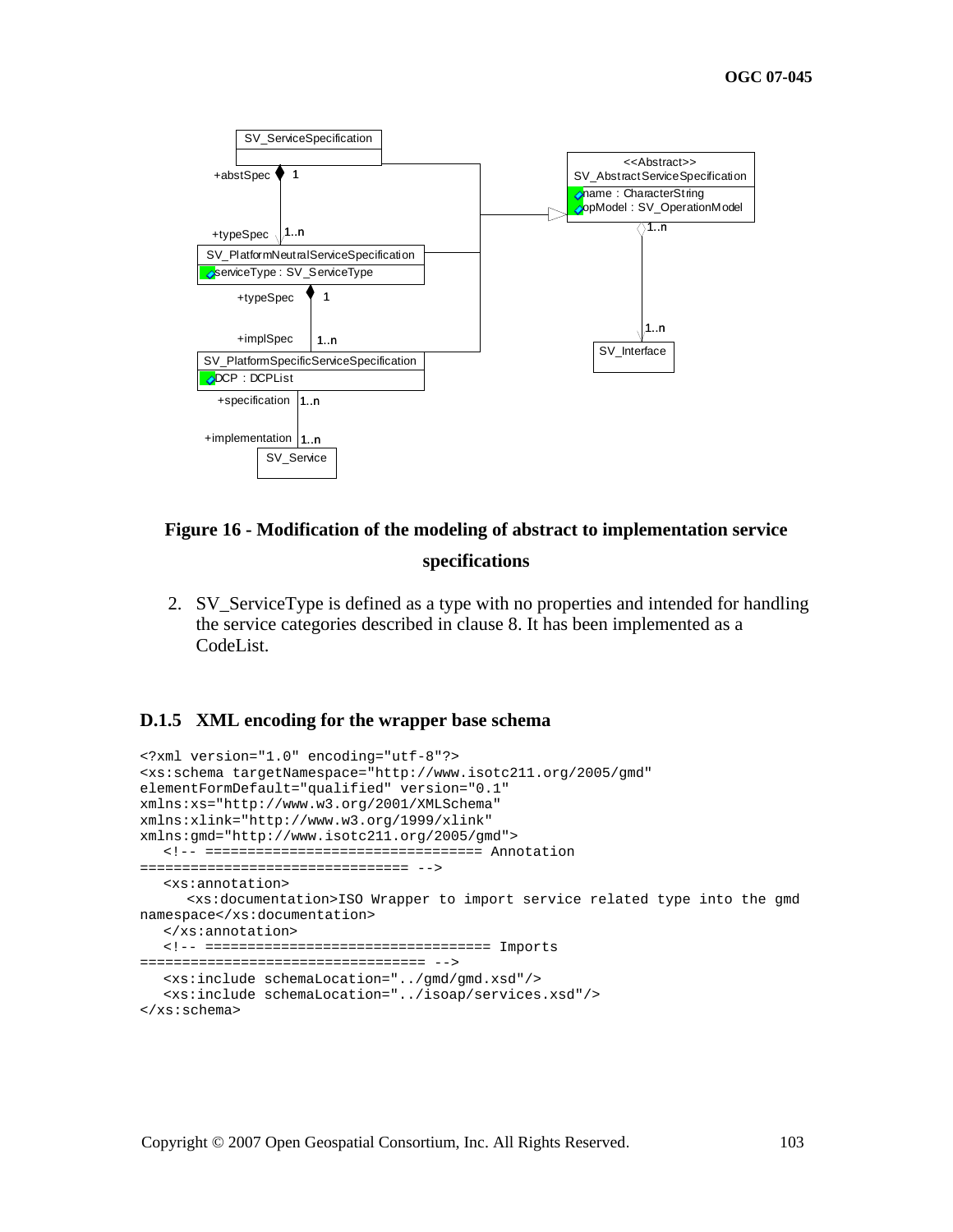#### **D.1.6 Example: metadata record describing a service instance**

```
<?xml version="1.0" encoding="UTF-8"?> 
<!-- Core gmd based instance document --> 
<MD_Metadata xmlns="http://www.isotc211.org/2005/gmd" 
xmlns:srv="http://www.isotc211.org/2005/srv" 
xmlns:xsi="http://www.w3.org/2001/XMLSchema-instance" 
xmlns:gco="http://www.isotc211.org/2005/gco" 
xsi:schemaLocation="http://www.isotc211.org/2005/gmd ../apiso/apiso.xsd"> 
        <fileIdentifier> 
               <gco:CharacterString>33462e89-e5ab-11c3-737d-
b3a61366d028</gco:CharacterString> 
        </fileIdentifier> 
        <language> 
               <gco:CharacterString>eng</gco:CharacterString> 
        </language> 
        <hierarchyLevel> 
               <MD_ScopeCode 
codeList="http://metadata.dgiwg.org/codelistRegistry?MD_ScopeCode" 
codeListValue="service"/> 
        </hierarchyLevel> 
        <hierarchyLevelName> 
        <gco:CharacterString>urn:eustat:georesource:service:WMS:</gco:CharacterSt
ring> 
        </hierarchyLevelName> 
        <contact> 
               <CI_ResponsibleParty> 
                      <individualName> 
                              <gco:CharacterString>Uwe Voges</gco:CharacterString> 
                       </individualName> 
                       <organisationName> 
                              <gco:CharacterString>con terra 
GmbH</gco:CharacterString> 
                      </organisationName> 
                       <contactInfo> 
                              <CI_Contact> 
                                     <address> 
                                            <CI_Address> 
                                                   <electronicMailAddress> 
        <gco:CharacterString>voges@conterra.de</gco:CharacterString> 
                                                    </electronicMailAddress> 
                                            </CI_Address> 
                                     </address> 
                              </CI_Contact> 
                       </contactInfo> 
                       <role> 
                              <CI_RoleCode 
codeList="http://www.isotc211.org/2005/resources/codeList.xml#CI_RoleCode" 
codeListValue="author">author</CI_RoleCode> 
                      </role> 
               </CI_ResponsibleParty> 
        </contact> 
        <dateStamp> 
               <gco:Date>2007-03-09</gco:Date> 
        </dateStamp> 
        <metadataStandardName> 
               <gco:CharacterString>ISO19119</gco:CharacterString>
```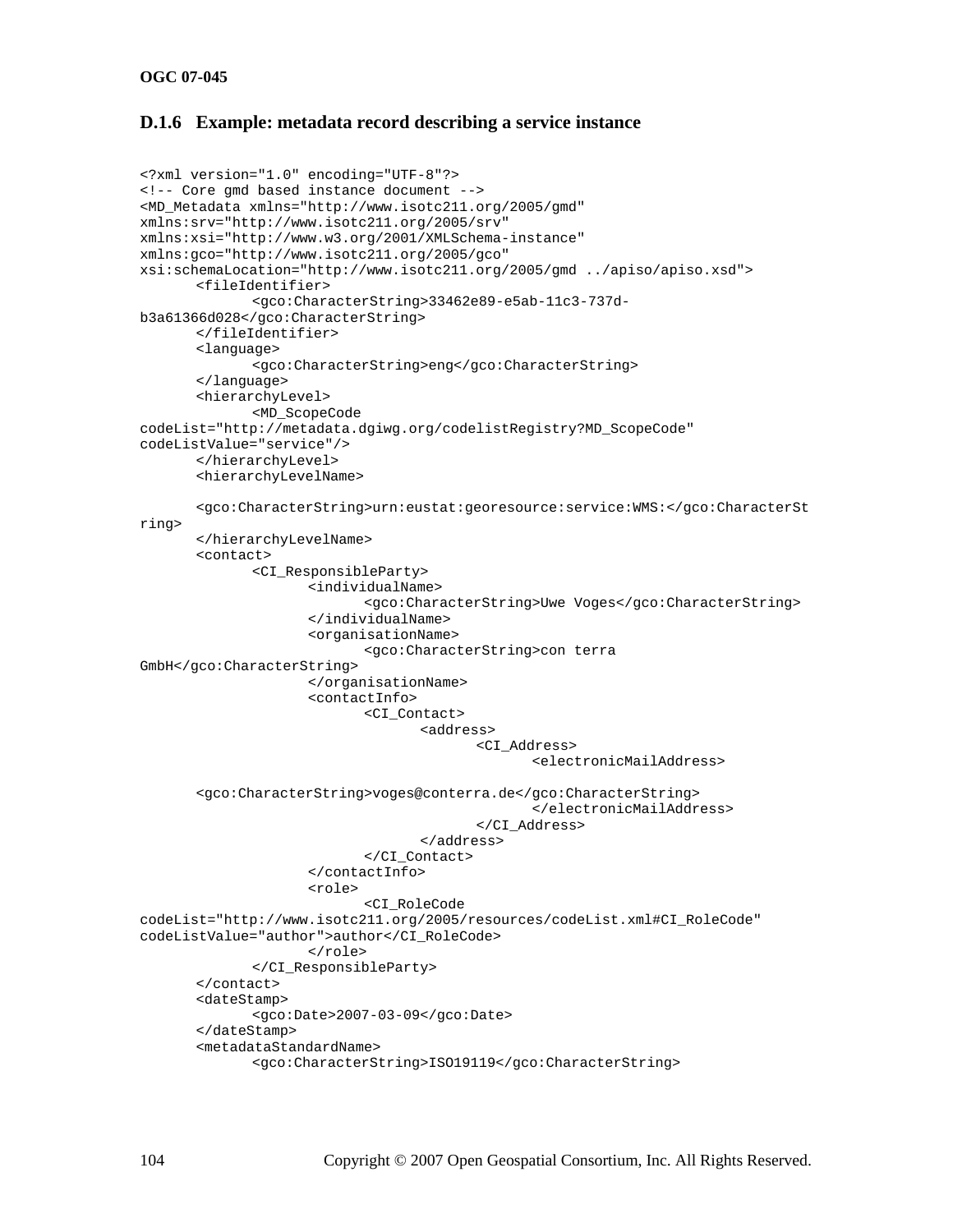```
 </metadataStandardName> 
         <metadataStandardVersion> 
                <gco:CharacterString>2005/PDAM 1</gco:CharacterString> 
         </metadataStandardVersion> 
        <identificationInfo> 
                <srv:SV_ServiceIdentification> 
                        <citation> 
                                <CI_Citation> 
                                       <title> 
                                               <gco:CharacterString>JRC - Image 2000 
multispectral (BO 321)</gco:CharacterString> 
                                        </title> 
                                        <date> 
                                               <CI_Date> 
                                                       <date> 
                                                               <gco:Date>2006-01-
06</gco:Date> 
                                                       </date> 
                                                       <dateType> 
                                                               <CI_DateTypeCode 
codeList="http://www.isotc211.org/2005/resources/codeList.xml#CI_DateTypeCode" 
codeListValue="creation">creation</CI_DateTypeCode> 
                                                       </dateType> 
                                               </CI_Date> 
                                        </date> 
                                        <date> 
                                               <CI_Date> 
and the state of the state of the state of the state of the state of the state of the state of the state of the state of the state of the state of the state of the state of the state of the state of the state of the state 
                                                               <gco:Date>2006-05-
18</gco:Date> 
                                                       </date> 
                                                       <dateType> 
                                                               <CI_DateTypeCode 
codeList="http://www.isotc211.org/2005/resources/codeList.xml#CI_DateTypeCode" 
codeListValue="revision">revision</CI_DateTypeCode> 
                                                       </dateType> 
                                               </CI_Date> 
                                        </date> 
                                        <citedResponsibleParty> 
                                               <CI_ResponsibleParty> 
                                                       <organisationName> 
                                                               <gco:CharacterString>Joint 
Research Center</gco:CharacterString> 
                                                       </organisationName> 
                                                       <contactInfo> 
                                                               <CI_Contact> 
< phone>< phone>< phone>< phone> <CI_Telephone> 
        <voice> 
        <gco:CharacterString>+39 0332785052</gco:CharacterString> 
        </voice> 
        </CI_Telephone> 
\langle \rangle /phone>
                                                                       <onlineResource>
```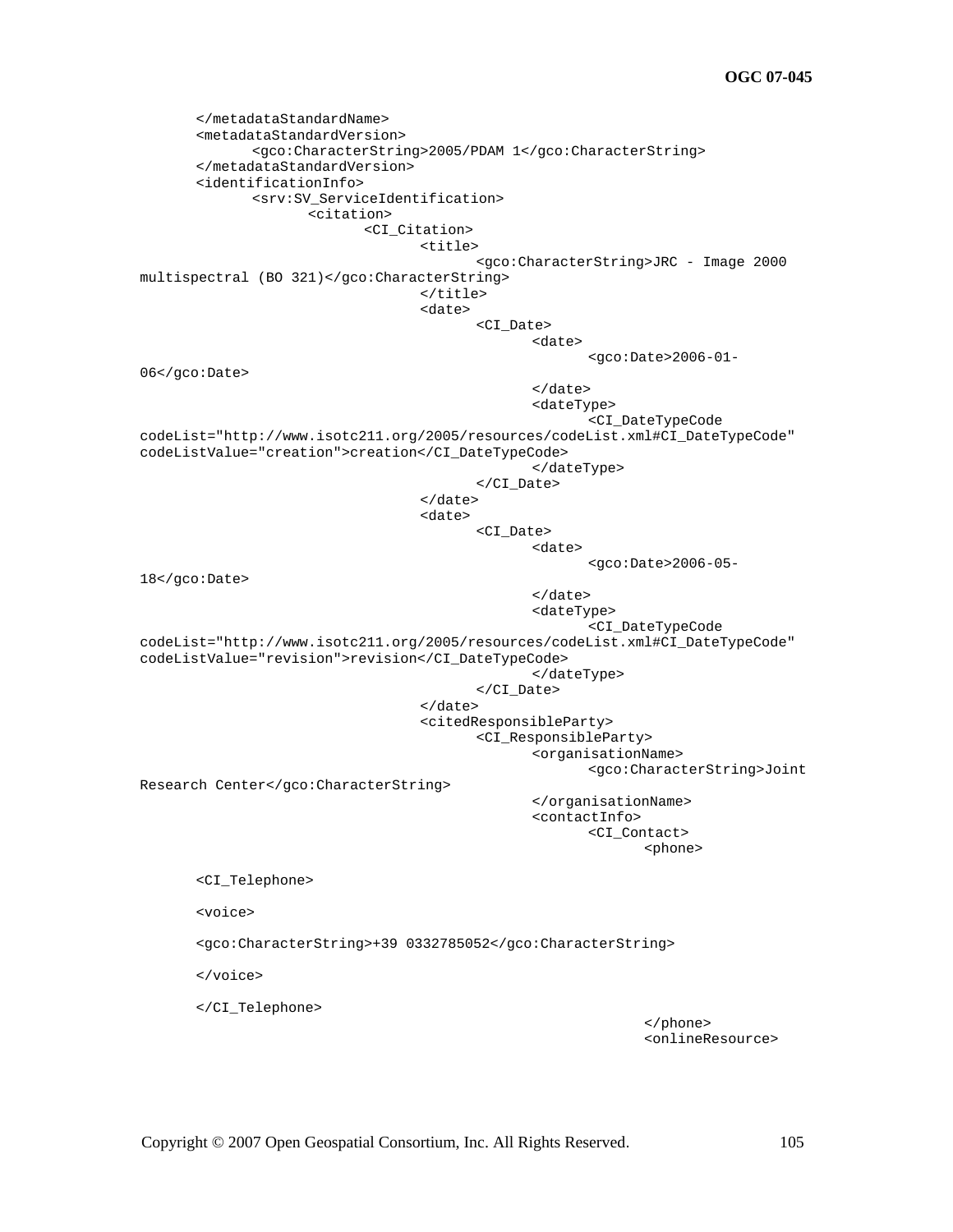<CI\_OnlineResource> <linkage> <URL>http://www.jrc.ec.europa.eu</URL> </linkage> </CI\_OnlineResource> </onlineResource> </CI\_Contact> </contactInfo> <role> <CI\_RoleCode codeList="http://www.isotc211.org/2005/resources/codeList.xml#CI\_RoleCode" codeListValue="publisher">publisher</CI\_RoleCode> </role> </CI\_ResponsibleParty> </citedResponsibleParty> </CI\_Citation> </citation> <abstract> <gco:CharacterString>Image2000 products are intended to be the main source of data for updating the European Land Cover database (CORINE Land Cover), but are also reference data in themselves. Primarily derived from Landsat 7 Enhanced Thematic Mapper ETM+ imagery, they are georeferenced and orthorectified, resulting in a consistent, high quality product. Image2000 products currently cover the entire European Union. Image2000 data are multi-user and multi-purpose, covering a wide range of potential applications.Individual orthorectified scenes in national map projection system (approximately 1000 scenes, 25m resolution (multispectral) and 12.5m panchromatic).</gco:CharacterString> </abstract> <graphicOverview> <MD\_BrowseGraphic> <fileName> <gco:CharacterString>http://mapserver.jrc.it/website/image2000/viewer.htm </gco:CharacterString> </fileName> <fileDescription> <gco:CharacterString>preview map</gco:CharacterString> </fileDescription> <fileType> <gco:CharacterString>html</gco:CharacterString> </fileType> </MD\_BrowseGraphic> </graphicOverview> <descriptiveKeywords> <MD\_Keywords> <keyword>

 <gco:CharacterString>Image2000</gco:CharacterString> </keyword> <keyword> <gco:CharacterString>Land

management</gco:CharacterString>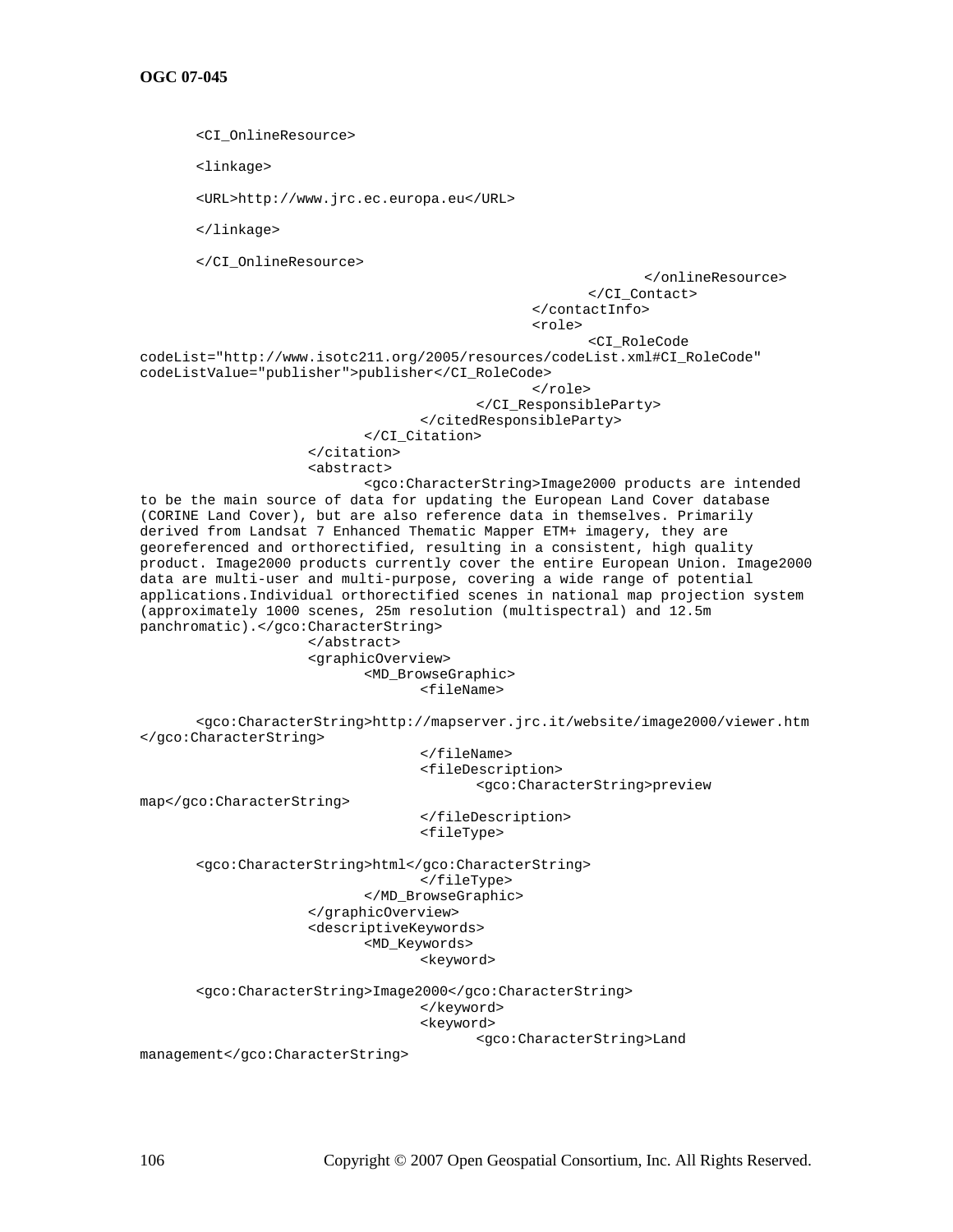</keyword> <keyword> <gco:CharacterString>CORINE Land Cover</gco:CharacterString> </keyword> <keyword> <gco:CharacterString>Landsat 7</gco:CharacterString> </keyword> <keyword> <gco:CharacterString> Enhanced Thematic Mapper ETM+ imagery</gco:CharacterString> </keyword> <type> <MD\_KeywordTypeCode codeList="http://metadata.dgiwg.org/codelistRegistry?MD\_KeywordTypeCode" codeListValue="theme"/> </type> </MD\_Keywords> </descriptiveKeywords> <resourceConstraints> <MD\_LegalConstraints> <useLimitation> <gco:CharacterString>see: http://europa.eu/geninfo/legal\_notices\_en.htm</gco:CharacterString> </useLimitation> </MD\_LegalConstraints> </resourceConstraints> <srv:serviceType> <gco:LocalName>WMS</gco:LocalName> </srv:serviceType> <srv:serviceTypeVersion> <gco:CharacterString>1.1.1</gco:CharacterString> </srv:serviceTypeVersion> <srv:extent> <EX\_Extent> <geographicElement> <EX\_GeographicBoundingBox> <westBoundLongitude> <gco:Decimal>- 61.90</gco:Decimal> </westBoundLongitude> <eastBoundLongitude> <gco:Decimal>64.35</gco:Decimal> </eastBoundLongitude> <southBoundLatitude> <gco:Decimal>- 20.94</gco:Decimal> </southBoundLatitude> <northBoundLatitude> <gco:Decimal>71.61</gco:Decimal> </northBoundLatitude> </EX\_GeographicBoundingBox> </geographicElement> </EX\_Extent> </srv:extent> <srv:coupledResource>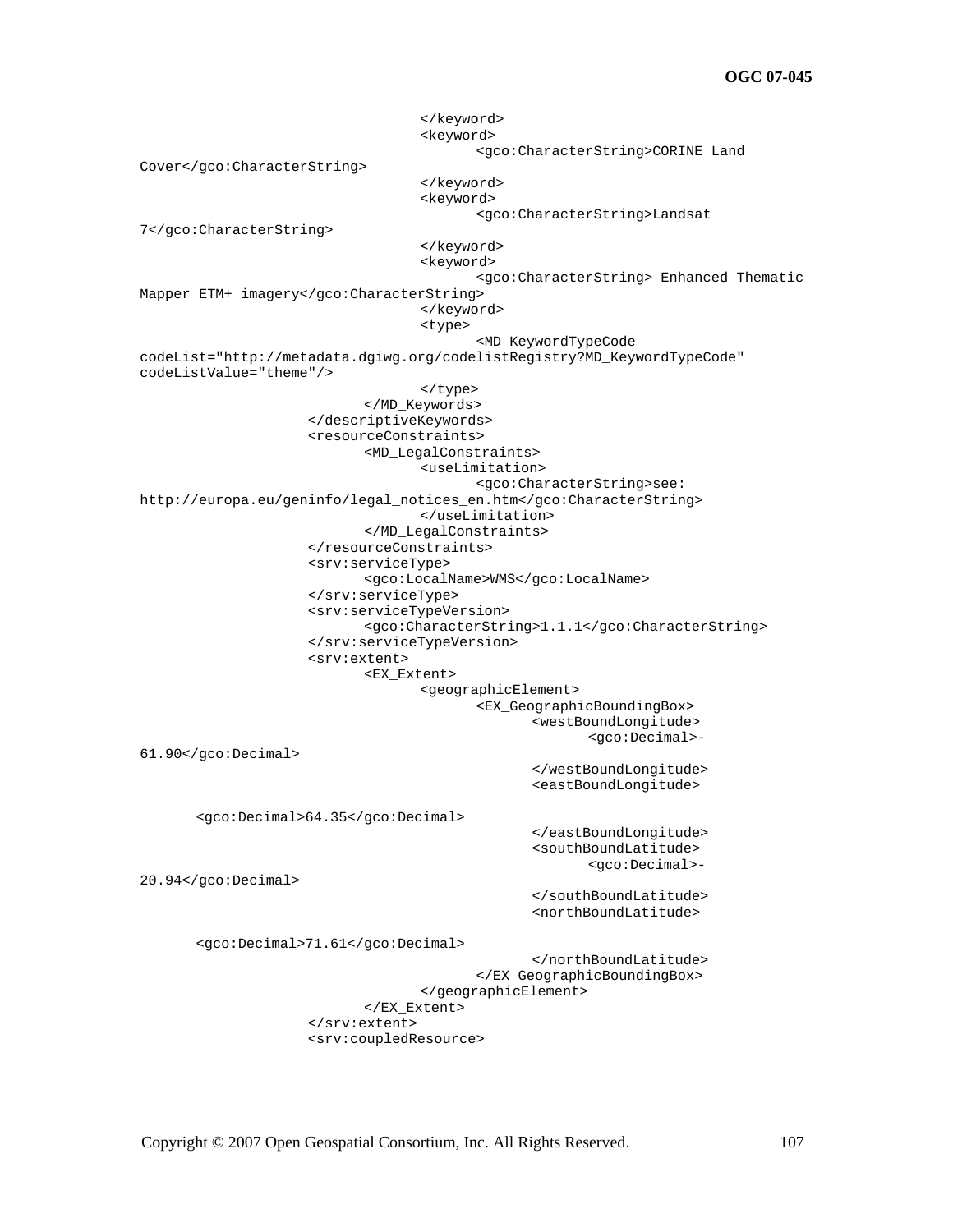<srv:SV\_CoupledResource> <srv:operationName> <gco:CharacterString>GetMap</gco:CharacterString> </srv:operationName> <srv:identifier> <gco:CharacterString>3B20D603-30D1-47D5- AC62-E10193CDE1D8</gco:CharacterString> </srv:identifier> </srv:SV\_CoupledResource> </srv:coupledResource> <srv:couplingType> <srv:SV\_CouplingType codeList="http://someurl#SV\_CouplingType" codeListValue="tight"/> </srv:couplingType> <srv:containsOperations> <srv:SV\_OperationMetadata> <srv:operationName> <gco:CharacterString>GetCapabilities</gco:CharacterString> </srv:operationName> <srv:DCP> <srv:DCPList codeList="http://someurl#DCPList" codeListValue="HTTPGet"/> </srv:DCP> <srv:connectPoint> <CI\_OnlineResource> <linkage> <URL>http://mapserver.jrc.it:80/wmsconnector/com.esri.wms.Esrimap/img2k\_3 21\_mos?</URL> </linkage> </CI\_OnlineResource> </srv:connectPoint> </srv:SV\_OperationMetadata> </srv:containsOperations> <srv:operatesOn uuidref="3B20D603-30D1-47D5-AC62- E10193CDE1D8"/> </srv:SV\_ServiceIdentification> </identificationInfo> <dataQualityInfo> <DQ\_DataQuality> <scope> <DQ\_Scope> <level> <MD\_ScopeCode codeList="http://www.isotc211.org/2005/resources/codeList.xml#MD\_ScopeCode" codeListValue="data">data</MD\_ScopeCode> </level> </DQ\_Scope> </scope> <lineage> <LI\_Lineage> <statement> <gco:CharacterString>Image2000 is produced from ETM+ Landsat 7 satellite, providing both multi-spectral (25 m) and panchromatic data (12.5 m). As a multi-purpose product, Image2000 meets user requirements at National and European level. The images are delivered orthorectified in National projection systems, and one European projection system. Image purchase, ortho-rectification and quality control is centralised. This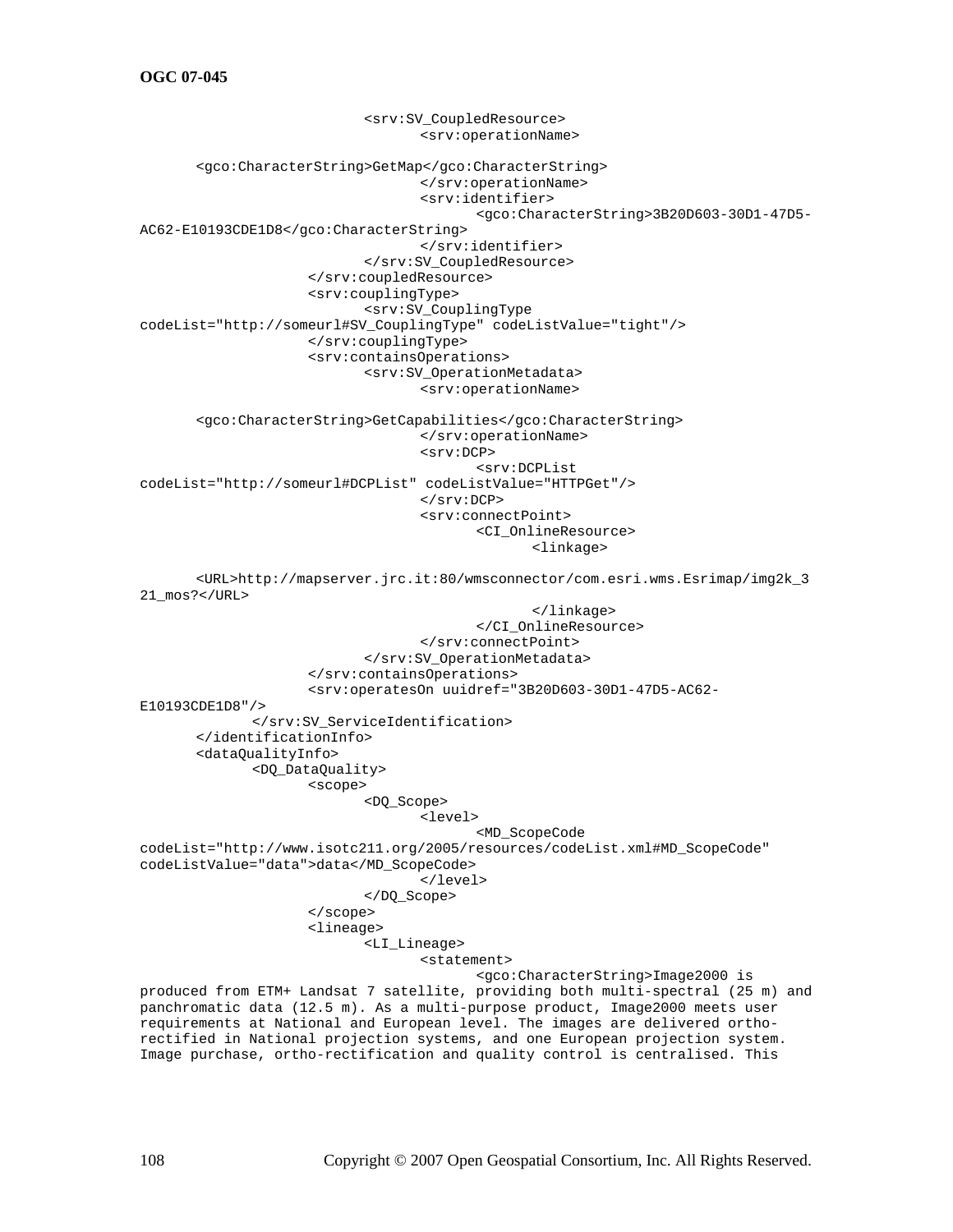centralised approach gives advantages in overall management and assures consistency in quality of the end product. Image2000 consists of: Mosaic of Europe compatible with the national mosaics. Resolution and radiometry of satellite data is compatible with satellite data used for former Corine Land Cover (CLC90). No atmospheric calibration is applied, only standard radiometric corrections such as destriping, dropline correction and bit errors.</gco:CharacterString>

</statement>

 </LI\_Lineage> </lineage> </DQ\_DataQuality> </dataQualityInfo> </MD\_Metadata>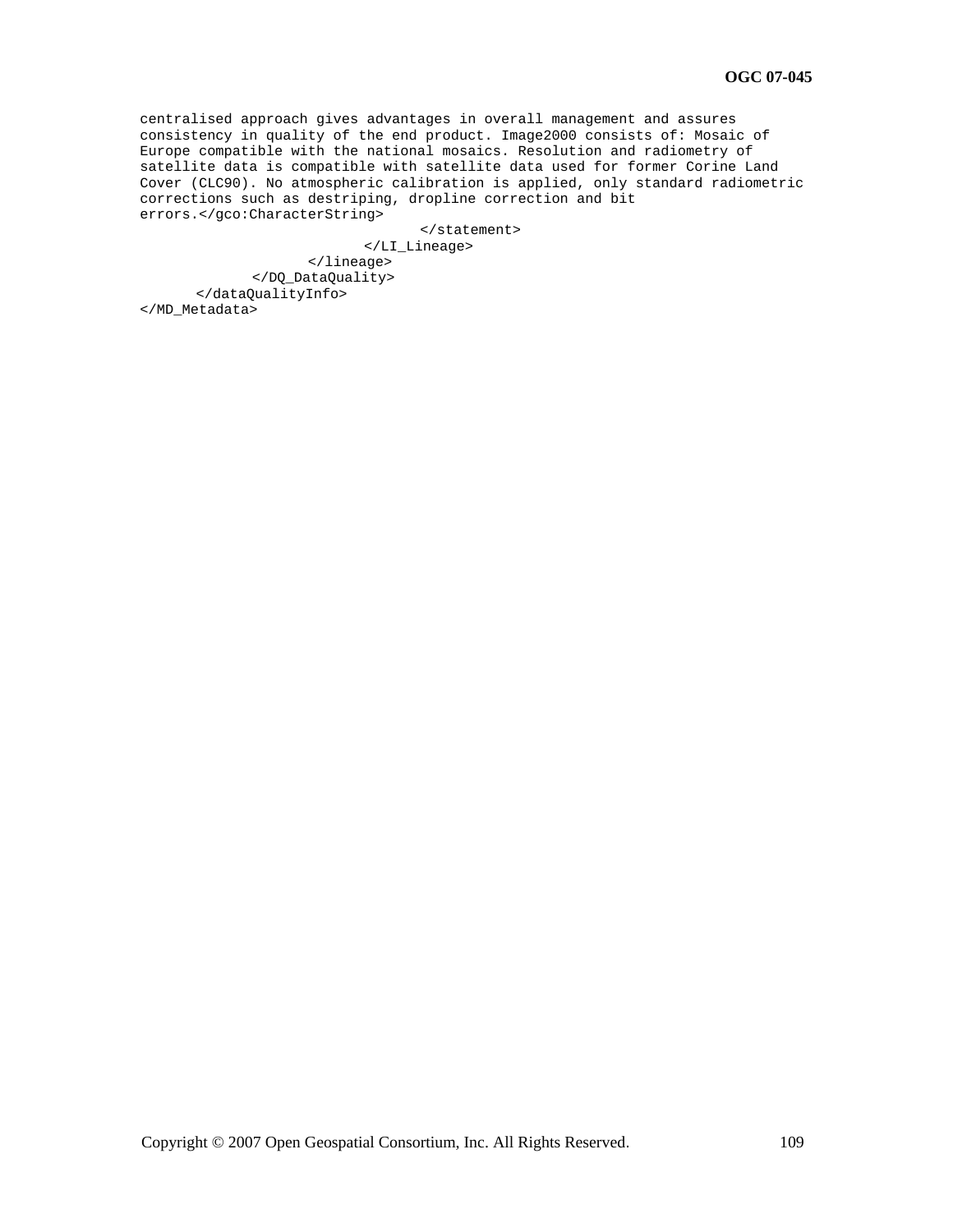## **Annex D2 (normative)**

### **ISO19119:2005/PDAM1 extended XML Schema**

According to the extensions on ISO 19119:2005/PDAM 1 in paragrah 7.2.2.2, the resulting XML schema for the class <<SV\_CoupledResourceType>> is defined as follows (changes are red):

```
<!--=========================================================== --> 
<xs:complexType name="SV_CoupledResource_Type"> 
     <xs:complexContent> 
         <xs:extension base="gco:AbstractObject_Type"> 
             <xs:sequence> 
                 <xs:element name="operationName" 
type="gco:CharacterString_PropertyType"/> 
                 <xs:element name="identifier" 
type="gco:CharacterString_PropertyType"/> 
                 <xs:element ref="gco:ScopedName" minOccurs="0" maxOccurs="1"/> 
             </xs:sequence> 
         </xs:extension> 
     </xs:complexContent> 
</xs:complexType> 
<!-- ......................................................... --> 
<xs:element name="SV_CoupledResource" type="srv:SV_CoupledResource_Type"/> 
<!-- ......................................................... --> 
<xs:complexType name="SV_CoupledResource_PropertyType"> 
     <xs:sequence> 
         <xs:element ref="srv:SV_CoupledResource" minOccurs="0"/> 
     </xs:sequence> 
     <xs:attributeGroup ref="gco:ObjectReference"/> 
     <xs:attribute ref="gco:nilReason"/> 
</xs:complexType> 
<!-- ========================================================= -->
```
The service example defined in Annex D1 can them be adjusted as follows (focus on the corresponsing section only):

```
<srv:coupledResource> 
        <srv:SV_CoupledResource> 
               <srv:operationName> 
                      <gco:CharacterString>GetMap</gco:CharacterString> 
               </srv:operationName> 
               <srv:identifier> 
                     <gco:CharacterString>3B20D603-30D1-47D5-AC62-
              E10193CDE1D8</gco:CharacterString> 
               </srv:identifier> 
               <gco:ScopedName codeSpace="http://someurl">MyLayerName 
              </gco:ScopedName> 
        </srv:SV_CoupledResource> 
</srv:coupledResource>
```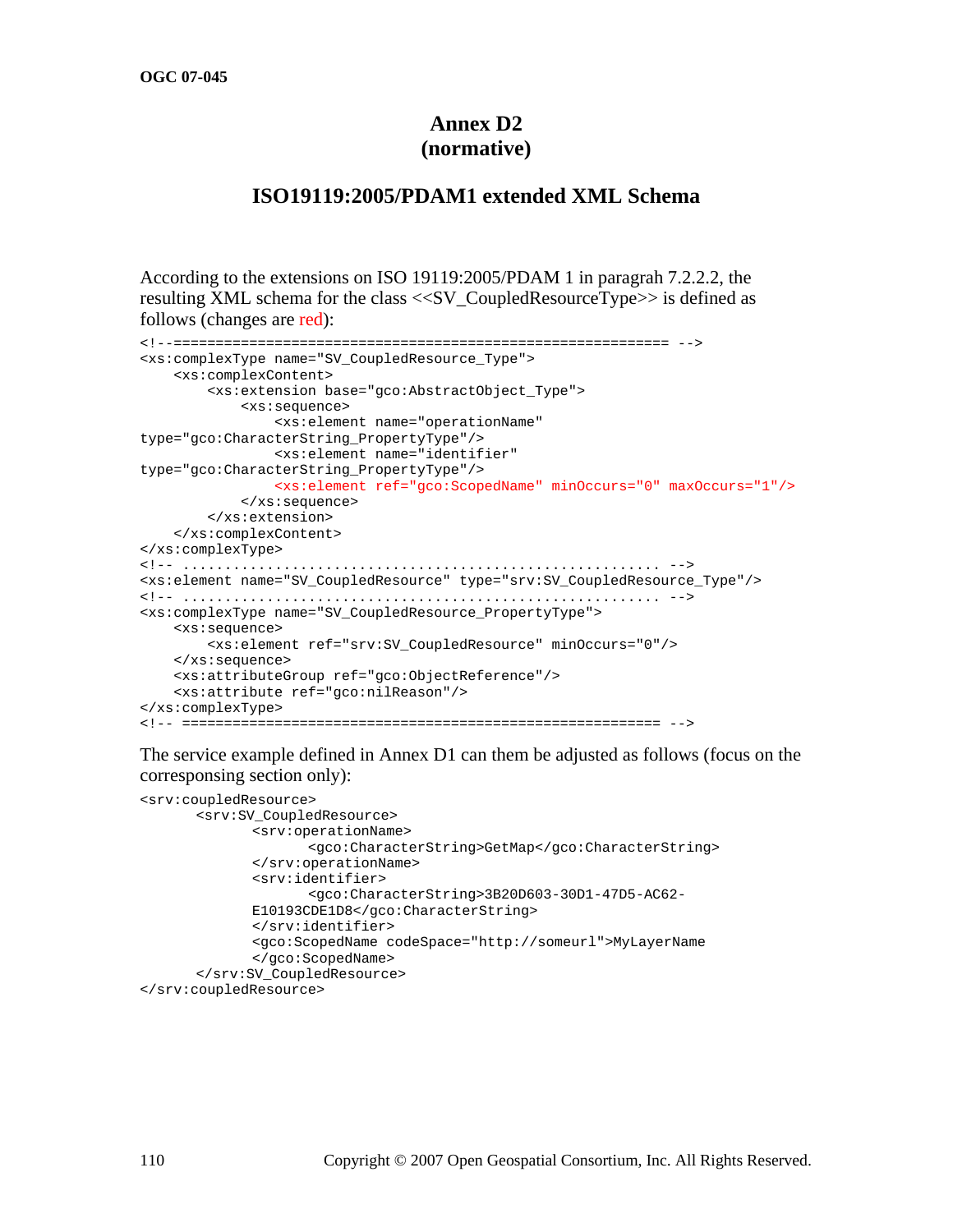### **Annex E (informative)**

### **Capabilities Example**

```
<?xml version="1.0" encoding="UTF-8"?> 
<!-- ======================================================================== 
* Topic: Capabilities document for a CSW 2.0.2 AP ISO 1.0.0 Catalog 
* 
* Last update: 29.03.2007 
* 
* Author: Uwe Voges (con terra GmbH) 
* 
=========================================================================== --> 
<csw:Capabilities version="2.0.2" 
xmlns:csw="http://www.opengis.net/cat/csw/2.0.2" 
xsi:schemaLocation="http://www.opengis.net/cat/csw/2.0.2 ../csw/2.0.2/CSW-
discovery.xsd" xmlns:gmd="http://www.isotc211.org/2005/gmd" 
xmlns:ows="http://www.opengis.net/ows" xmlns:ogc="http://www.opengis.net/ogc" 
xmlns:xlink="http://www.w3.org/1999/xlink" 
xmlns:xsi="http://www.w3.org/2001/XMLSchema-instance"> 
        <ows:ServiceIdentification> 
               <ows:Title>con terra GmbH test catalogue Server</ows:Title> 
               <ows:Abstract> Web based Catalogue Service (CS-W 2.0.2/AP ISO 1.0) 
for service, datasets and applications</ows:Abstract> 
               <ows:Keywords> 
                      <ows:Keyword>CS-W</ows:Keyword> 
                      <ows:Keyword>ISO19119</ows:Keyword> 
                      <ows:Keyword>ISO19115</ows:Keyword> 
                      <ows:Keyword>con terra</ows:Keyword> 
                      <ows:Keyword>Catalogue Service</ows:Keyword> 
                      <ows:Keyword>metadata</ows:Keyword> 
                      <ows:Type 
codeSpace="http://www.conterra.de">theme</ows:Type> 
               </ows:Keywords> 
               <ows:ServiceType>CSW</ows:ServiceType> 
               <ows:ServiceTypeVersion>2.0.2</ows:ServiceTypeVersion> 
               <ows:Fees>NONE</ows:Fees> 
               <ows:AccessConstraints>Basic authentication (RFC 2617) is required 
for all data manipulation requests</ows:AccessConstraints> 
        </ows:ServiceIdentification> 
        <ows:ServiceProvider> 
               <ows:ProviderName>con terra GmbH</ows:ProviderName> 
               <ows:ProviderSite xlink:href="http://www.conterra.de"/> 
               <ows:ServiceContact> 
                      <ows:IndividualName>Uwe Voges</ows:IndividualName> 
                      <ows:PositionName>geospatial systems 
architect</ows:PositionName> 
                      <ows:ContactInfo> 
                            <ows:Phone> 
                                    <ows:Voice>+49-251-7474-402</ows:Voice> 
                                    <ows:Facsimile>+49-251-7474-
100</ows:Facsimile> 
                            </ows:Phone>
```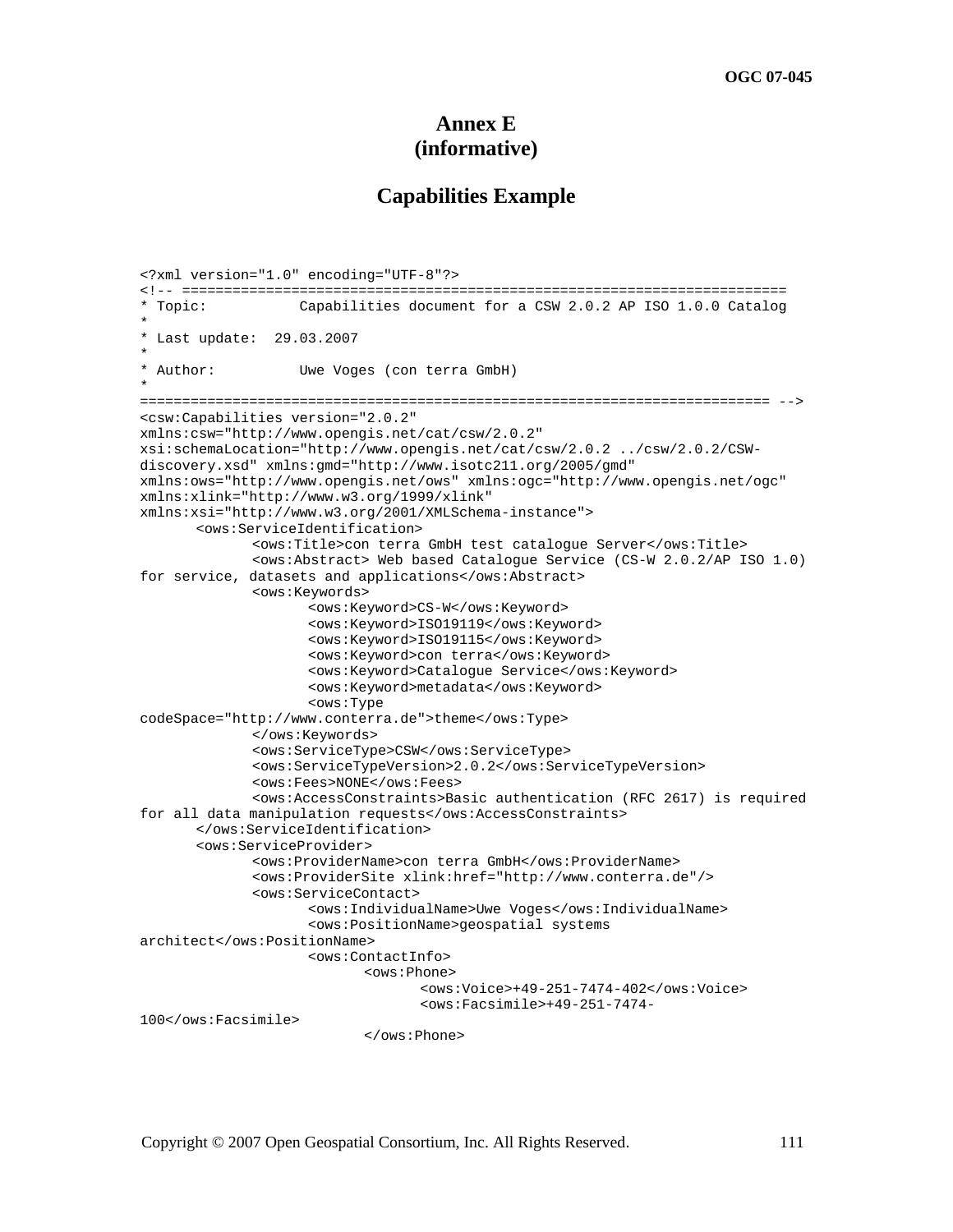<ows:Address> <ows:DeliveryPoint>Marting-Luther-King-Weg 24</ows:DeliveryPoint> <ows:City>Münster</ows:City> <ows:AdministrativeArea>NRW</ows:AdministrativeArea> <ows:PostalCode>48165</ows:PostalCode> <ows:Country>Germany</ows:Country> <ows:ElectronicMailAddress>voges@conterra.de</ows:ElectronicMailAddress> </ows:Address> <ows:OnlineResource xlink:href="mailto:voges@conterra.de"/> </ows:ContactInfo> </ows:ServiceContact> </ows:ServiceProvider> <ows:OperationsMetadata> <ows:Operation name="GetCapabilities"> <ows:DCP> <ows:HTTP> <ows:Get xlink:href="http://www.conterra.de/catalog?"/> <ows:Post xlink:href="http://www.conterra.de/catalog?"/> </ows:HTTP> </ows:DCP> <ows:Constraint name="PostEncoding"> <ows:Value>XML</ows:Value> </ows:Constraint> </ows:Operation> <ows:Operation name="DescribeRecord"> <ows:DCP> <ows:HTTP> <ows:Post xlink:href="http://linux2:7070/axis/services/CSW20\_Discovery\_SOAP\_Port"/> </ows:HTTP> </ows:DCP> <ows:Parameter name="TypeName"> <ows:Value>csw:Record</ows:Value> <ows:Value>gmd:MD\_Metadata</ows:Value> </ows:Parameter> <ows:Parameter name="OutputFormat"> <ows:Value>application/xml</ows:Value> </ows:Parameter> <ows:Parameter name="SchemaLanguage"> <ows:Value>XMLSCHEMA</ows:Value> </ows:Parameter> <ows:Constraint name="PostEncoding"> <ows:Value>SOAP</ows:Value> </ows:Constraint> </ows:Operation> <ows:Operation name="GetRecords"> <ows:DCP>  $<$ ows: $HTTP$ > <ows:Post xlink:href="http://linux2:7070/axis/services/CSW20\_Discovery\_SOAP\_Port"/> </ows:HTTP> </ows:DCP> <ows:Parameter name="TypeName"> <ows:Value>csw:Record</ows:Value>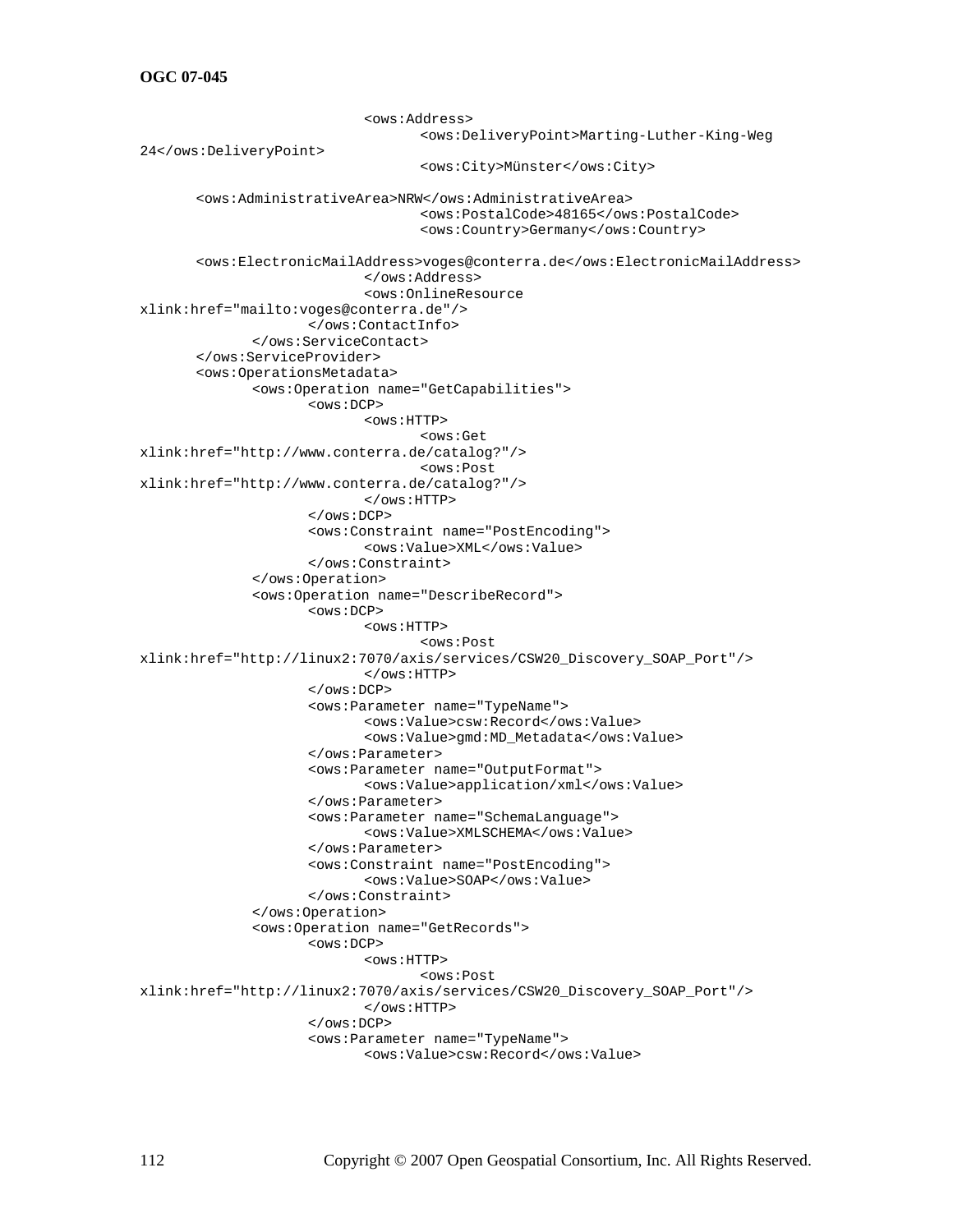```
 <ows:Value>gmd:MD_Metadata</ows:Value> 
                      </ows:Parameter> 
                      <ows:Parameter name="OutputFormat"> 
                             <ows:Value>application/xml</ows:Value> 
                      </ows:Parameter> 
                      <ows:Parameter name="OutputSchema"> 
        <ows:Value>http://www.opengis.net/cat/csw/2.0.2</ows:Value> 
        <ows:Value>http://www.isotc211.org/2005/gmd</ows:Value> 
                             <ows:Value>http://www.adv.de/extendedISO</ows:Value> 
                      </ows:Parameter> 
                      <ows:Parameter name="ResultType"> 
                             <ows:Value>hits</ows:Value> 
                             <ows:Value>results</ows:Value> 
                             <ows:Value>validate</ows:Value> 
                      </ows:Parameter> 
                      <ows:Parameter name="ElementSetName"> 
                             <ows:Value>brief</ows:Value> 
                             <ows:Value>summary</ows:Value> 
                             <ows:Value>full</ows:Value> 
                      </ows:Parameter> 
                      <ows:Parameter name="ConstraintLanguage"> 
                             <ows:Value>Filter</ows:Value> 
                              <ows:Value>CQL_Text</ows:Value> 
                      </ows:Parameter> 
                      <ows:Constraint name="SupportedISOQueryables"> 
        <ows:Value>http://arcims.hamm.de/csw/CSWStartup</ows:Value> 
                             <ows:Value>Language</ows:Value> 
                             <ows:Value>AlternateTitle</ows:Value> 
                             <ows:Value>CreationDate</ows:Value> 
                             <ows:Value>OrganisationName</ows:Value> 
                             <ows:Value>HierarchyLevelName</ows:Value> 
                             <ows:Value>ParentIdentifier</ows:Value> 
                             <ows:Value>KeywordType</ows:Value> 
                             <ows:Value>TopicCategory</ows:Value> 
                             <ows:Value>DatasetLanguage</ows:Value> 
                             <ows:Value>GeographicDescriptionCode</ows:Value> 
                             <ows:Value>SpatialResolution</ows:Value> 
                             <ows:Value>TempExtent_begin</ows:Value> 
                             <ows:Value>TempExtent_end</ows:Value> 
                             <ows:Value>ServiceType</ows:Value> 
                             <ows:Value>ServiceTypeVersion</ows:Value> 
                             <ows:Value>OperatesOn</ows:Value> 
                             <ows:Value>Operation</ows:Value> 
                             <ows:Value>DCP</ows:Value> 
                             <ows:Value>CouplingType</ows:Value> 
                      </ows:Constraint> 
                      <ows:Constraint name="AdditionalQueryables"> 
                             <ows:Value>Fees</ows:Value> 
                      </ows:Constraint> 
               </ows:Operation> 
               <ows:Operation name="GetRecordById"> 
                      <ows:DCP> 
                            <ows:HTTP>
                                     <ows:Post 
xlink:href="http://linux2:7070/axis/services/CSW20_Discovery_SOAP_Port"/> 
                             </ows:HTTP>
```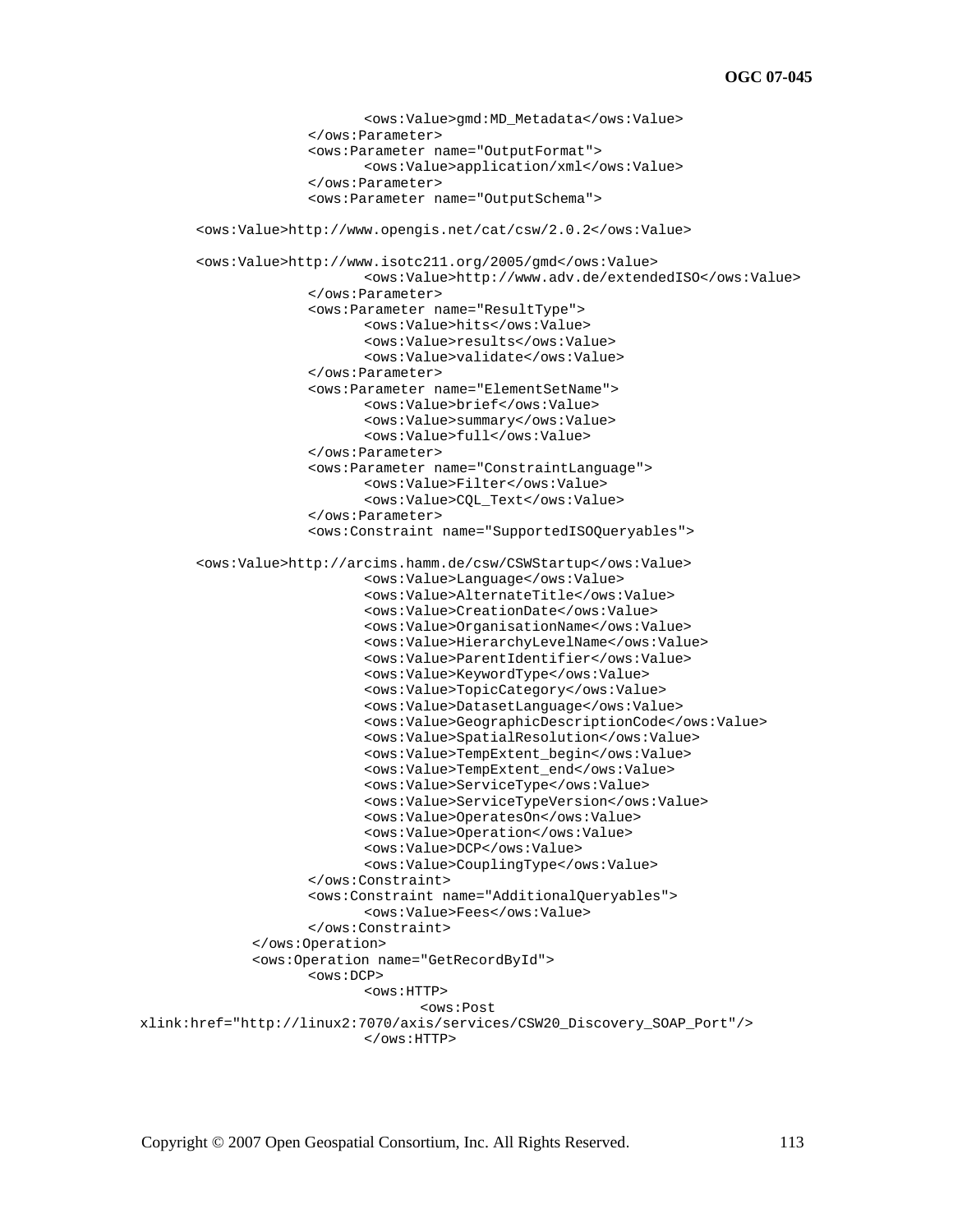```
 </ows:DCP> 
                      <ows:Parameter name="outputSchema"> 
        <ows:Value>http://www.opengis.net/cat/csw/2.0.2</ows:Value> 
        <ows:Value>http://www.isotc211.org/2005/gmd</ows:Value> 
                             <ows:Value>http://www.adv.de/extendedISO</ows:Value> 
                      </ows:Parameter> 
                      <ows:Parameter name="ElementSetName"> 
                             <ows:Value>brief</ows:Value> 
                             <ows:Value>summary</ows:Value> 
                             <ows:Value>full</ows:Value> 
                      </ows:Parameter> 
               </ows:Operation> 
               <ows:Operation name="Harvest"> 
                      <ows:DCP> 
                            <ows:HTTP>
                                    <ows:Post 
xlink:href="http://linux2:7070/axis/services/CSW20_Publication_SOAP_Port"/> 
                             </ows:HTTP> 
                      </ows:DCP> 
                      <ows:Parameter name="ResourceType"> 
        <ows:Value>http://www.isotc211.org/schemas/2005/gmd/</ows:Value> 
                             <ows:Value>http://www.opengis.net/wms</ows:Value> 
                      </ows:Parameter> 
                      <ows:Parameter name="ResourceFormat"> 
                             <ows:Value>application/xml</ows:Value> 
                             <ows:Value>text/plain</ows:Value> 
                      </ows:Parameter> 
               </ows:Operation> 
               <ows:Constraint name="PostEncoding"> 
                      <ows:Value>SOAP</ows:Value> 
               </ows:Constraint> 
               <ows:Constraint name="FederatedCatalogues"> 
                      <ows:Value>http://arcims.hamm.de/csw/CSWStartup</ows:Value> 
               </ows:Constraint> 
               <ows:Constraint name="IsoProfiles"> 
                      <ows:Value>http://www.isotc211.org/2005/gmd</ows:Value> 
                      <ows:Value>http://www.adv.de/extendedISO</ows:Value> 
               </ows:Constraint> 
               <ows:Constraint name="WSDL"> 
                      <ows:Value>http://www.sdi-
suite.de/csw/services/CSW20_Discovery_SOAP_Port?wsdl</ows:Value> 
               </ows:Constraint> 
               <ows:Constraint name="XPathQueryables"> 
                      <ows:Value>allowed</ows:Value> 
               </ows:Constraint> 
        </ows:OperationsMetadata> 
        <ogc:Filter_Capabilities xmlns:gml="http://www.opengis.net/gml"> 
               <ogc:Spatial_Capabilities> 
                      <ogc:GeometryOperands> 
        <ogc:GeometryOperand>gml:Envelope</ogc:GeometryOperand> 
                             <ogc:GeometryOperand>gml:Point</ogc:GeometryOperand> 
        <ogc:GeometryOperand>gml:LineString</ogc:GeometryOperand> 
        <ogc:GeometryOperand>gml:Polygon</ogc:GeometryOperand> 
                      </ogc:GeometryOperands>
```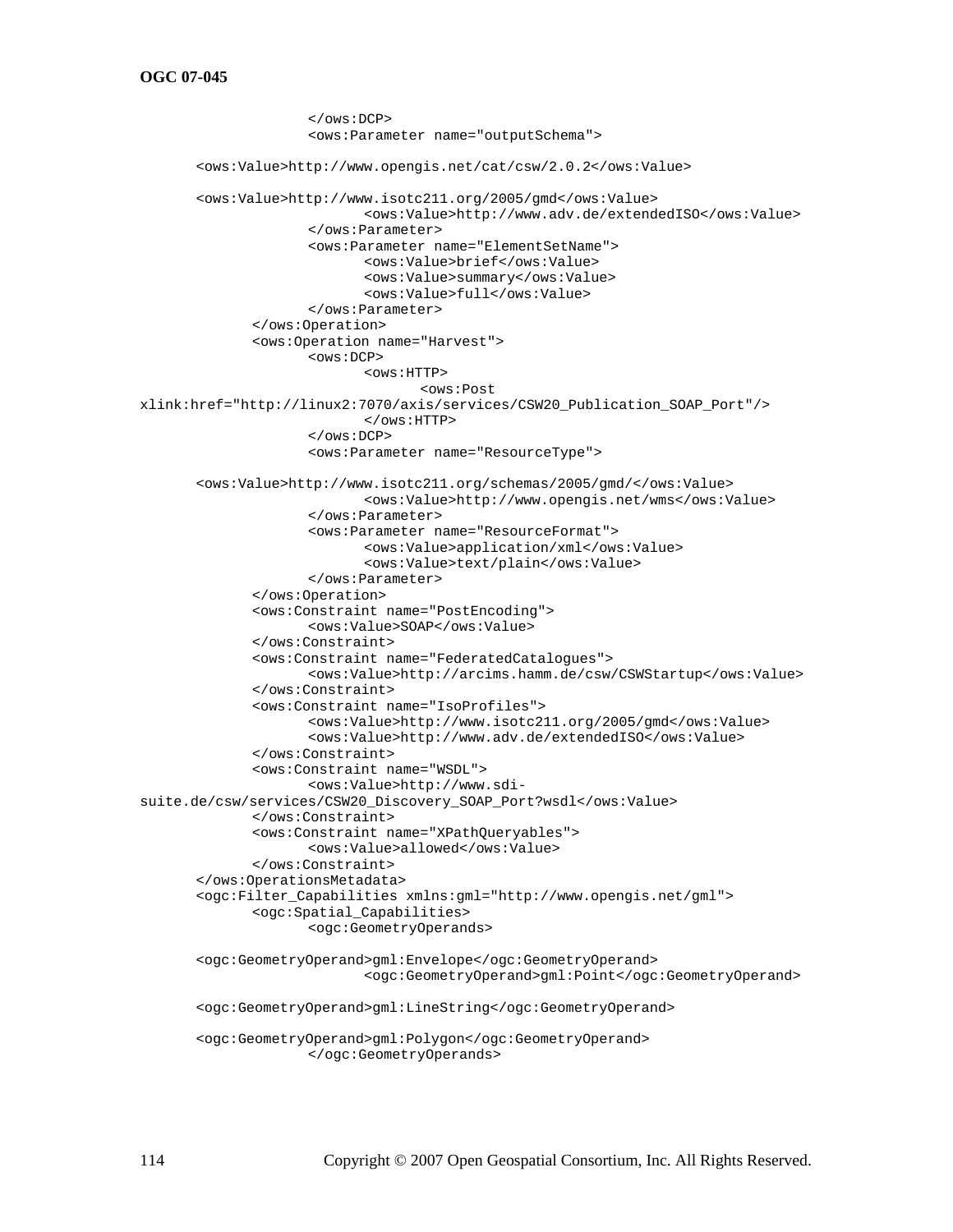```
 <ogc:SpatialOperators> 
               <ogc:SpatialOperator name="BBOX"/> 
               <ogc:SpatialOperator name="Equals"/> 
               <ogc:SpatialOperator name="Disjoint"/> 
               <ogc:SpatialOperator name="Intersects"/> 
               <ogc:SpatialOperator name="Touches"/> 
               <ogc:SpatialOperator name="Crosses"/> 
               <ogc:SpatialOperator name="Within"/> 
               <ogc:SpatialOperator name="Contains"/> 
               <ogc:SpatialOperator name="Overlaps"/> 
               <ogc:SpatialOperator name="Beyond"/> 
        </ogc:SpatialOperators> 
 </ogc:Spatial_Capabilities> 
 <ogc:Scalar_Capabilities> 
        <ogc:LogicalOperators/> 
        <ogc:ComparisonOperators>
```
<ogc:ComparisonOperator>LessThan</ogc:ComparisonOperator>

<ogc:ComparisonOperator>GreaterThan</ogc:ComparisonOperator>

<ogc:ComparisonOperator>LessThanEqualTo</ogc:ComparisonOperator>

<ogc:ComparisonOperator>GreaterThanEqualTo</ogc:ComparisonOperator>

<ogc:ComparisonOperator>EqualTo</ogc:ComparisonOperator>

 <ogc:ComparisonOperator>NotEqualTo</ogc:ComparisonOperator> <ogc:ComparisonOperator>Like</ogc:ComparisonOperator>

<ogc:ComparisonOperator>Between</ogc:ComparisonOperator>

 <ogc:ComparisonOperator>NullCheck</ogc:ComparisonOperator> </ogc:ComparisonOperators> <ogc:ArithmeticOperators> <ogc:SimpleArithmetic/> </ogc:ArithmeticOperators> </ogc:Scalar\_Capabilities> <ogc:Id\_Capabilities>  $<$ ogc: $EID$  $>$  </ogc:Id\_Capabilities> </ogc:Filter\_Capabilities> </csw:Capabilities>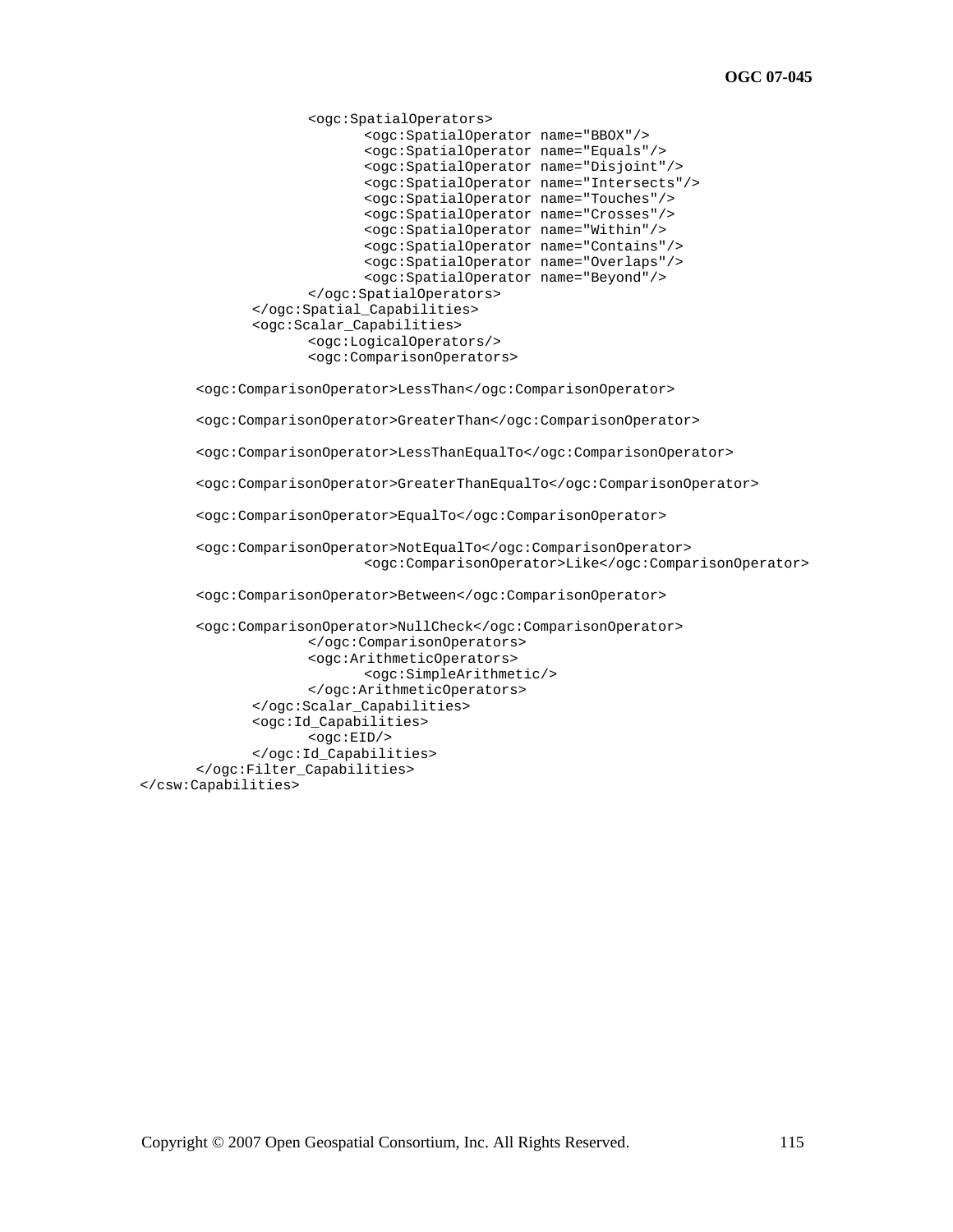## **Annex F (informative)**

## **Coupling services with datsets**

### **F.1 General coupling between service instance and dataset instance**

It is recommended to support the linkage between services and data instances defining equality of:

MD\_DataIdentification.citation.CI\_Citation.identifier.MD\_Identifi er.code for data metadata and one of

- SV\_ServiceIdentification.operatesOn@uuidref or
- SV\_ServiceIdentification.operatesOn.MD\_DataIdentification.ci tation.CI\_Citation.identifier.MD\_Identifier.code

for service metadata. If the values of those identifiers match, the linkage between the service and the data metadata is properly described. In the case of a tightly or mixed coupled service instance, the value of

- SV\_ServiceIdentification.operatesOn@uuidref or
- SV\_ServiceIdentification.operatesOn.MD\_DataIdentification.ci tation.CI\_Citation.identifier.MD\_Identifier.code

in the service metadata instance must be identical to the value of

SV ServiceIdentification.coupledResource.SV CoupledResource.ident ifier.CharacterString.

Catalogue service providers shall ensure that no inconsistencies occur between SV\_ServiceIdentification.operatesOn and SV ServiceIdentification.coupledResource in this case.

### **F.2 Sophisticated tightly coupled service example**

The following sequence diagram shows how an AP ISO Client can query for Web Coverage Services that are tightly-coupled with "landcover" datasets (coverages):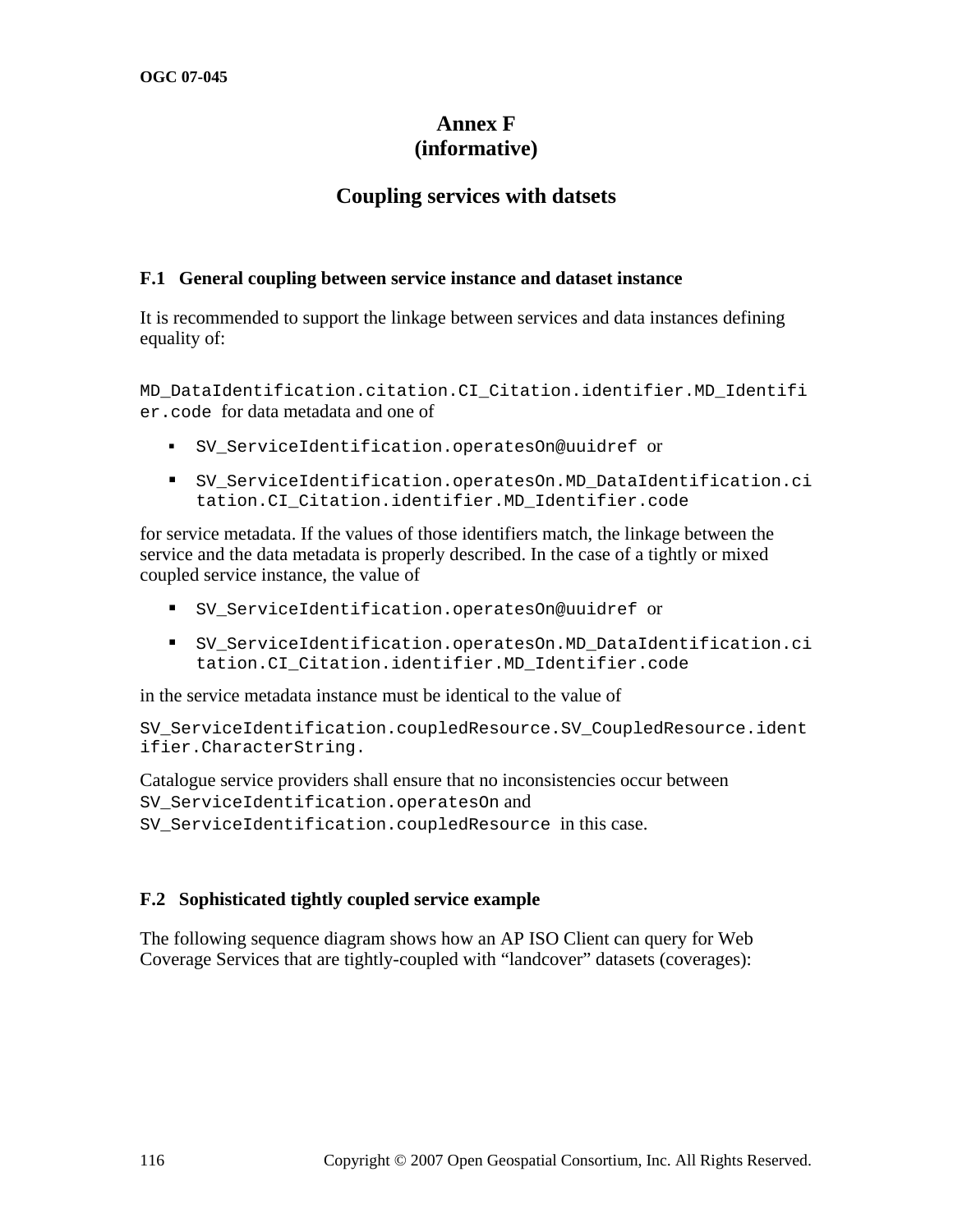

# **Figure 17: Search for WCS tightly-coupled with "landcoverage" datasets (schematic)**

With the queryable properties 'OperatesOnIdentifier' and 'OperatesOnName' it is now possible to query for tightly-coupled services that can execute a specific operation (e.g. OperatesOnName = 'GetFeatureInfo') on a specific dataset (e.g. OperatesOnIdentifier = '5a389ad2-22dd-11d1-aa77-002035b29093').

Filter Example:

```
<GetRecords xmlns="http://www.opengis.net/cat/csw/2.0.2" 
xmlns:ogc="http://www.opengis.net/ogc" 
xmlns:gmd="http://www.isotc211.org/2005/gmd" 
xmlns:apiso="http://www.opengis.net/cat/csw/apiso/1.0" 
xmlns:ows="http://www.opengis.net/ows" 
xmlns:xsd="http://www.w3.org/2001/XMLSchema" 
xmlns:dc="http://purl.org/dc/elements/1.1/" 
xmlns:dct="http://purl.org/dc/terms/" xmlns:gml="http://www.opengis.net/gml" 
xmlns:xsi="http://www.w3.org/2001/XMLSchema-instance" 
xsi:schemaLocation="http://www.opengis.net/cat/csw/2.0.2 
..\cat\csw\2.0.2\CSW-discovery.xsd" service="CSW" version="2.0.2" 
resultType="results" outputFormat="application/xml" 
outputSchema="http://www.isotc211.org/2005/gmd" startPosition="1" 
maxRecords="5"> 
        <DistributedSearch hopCount="1"/> 
        <Query typeNames="gmd:MD_Metadata"> 
               <ElementSetName typeNames="">brief</ElementSetName> 
               <Constraint version="1.0.0"> 
                      <ogc:Filter> 
                             <ogc:And> 
                                    <ogc:PropertyIsEqualTo> 
        <ogc:PropertyName>apiso:type</ogc:PropertyName> 
                                           <ogc:Literal>service</ogc:Literal> 
                                    </ogc:PropertyIsEqualTo> 
                                    <ogc:PropertyIsEqualTo>
```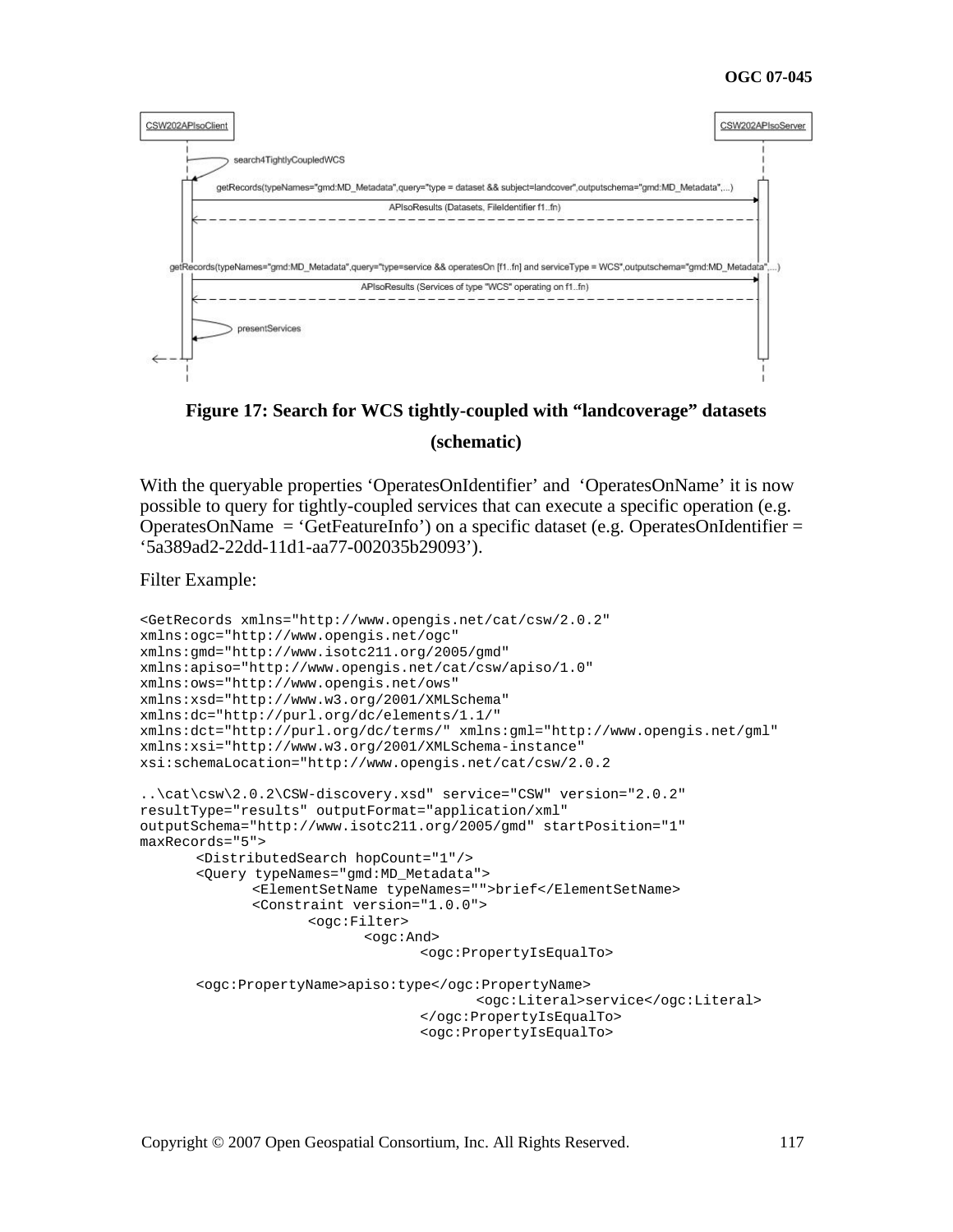```
 <ogc:PropertyName>apiso:ServiceType</ogc:PropertyName> 
                                           <ogc:Literal>WMS</ogc:Literal> 
                                    </ogc:PropertyIsEqualTo> 
                                    <ogc:PropertyIsEqualTo> 
        <ogc:PropertyName>apiso:OperatesOnIdentifier</ogc:PropertyName> 
                                           <ogc:Literal>5a389ad2-22dd-11d1-aa77-
002035b29093</ogc:Literal> 
                                    </ogc:PropertyIsEqualTo> 
                                    <ogc:PropertyIsEqualTo> 
        <ogc:PropertyName>apiso:OperatesOnWithOpName</ogc:PropertyName> 
        <ogc:Literal>GetFeatureInfo</ogc:Literal> 
                                    </ogc:PropertyIsEqualTo> 
                                    <ogc:PropertyIsGreaterThanOrEqualTo> 
        <ogc:PropertyName>apiso:CreationDate</ogc:PropertyName> 
                                           <ogc:Literal>2004-01-01</ogc:Literal> 
                                    </ogc:PropertyIsGreaterThanOrEqualTo> 
                             </ogc:And> 
                      </ogc:Filter> 
               </Constraint> 
        </Query> 
</GetRecords>
```
This filter expression queries for catalogue records where *serviceType* is *WMS* and the service instance can operate with a GETFEATUREINFO operation on a dataset record with identifier equals to '5*a389ad2-22dd-11d1-aa77-002035b29093'*. Furthermore the constraint added to this query (CreationDate  $\geq$  2004-01-01) narrows the list of candidate service records.

In an AND connected filter-part, all attributes (values) refer to the same metadata entity, e.g.:

ServiceType = 'WFS' and OperatesOnIdentifier= <identifier1> and OperatesOnName = 'Update'

In this example the catalog service should **not** query for a WFS operating on  $\le$ identifier1 $>$  that also has an UPDATE-Operation; rather it should query for a WFS, that operates on <identifier1> by using the UPDATE-Operation.

Example 2: An 'and' connected filter-part of the form:

 $ServiceType = 'WFS'$  and OperatesOnIdentifier =  $\langle$ identifier1> and OperatesOnIdentifier = <identifier2> and OperatesOnName = 'Update' and OperatesOnName = 'Insert'

In this example the catalog should **not** query for a WFS, operating on  $\leq$  dentifier1 $>$  and <identifier2> that also has an UPDATE- and an INSERT-Operation'; rather it should query for a WFS that operates on  $\le$  dentifier  $1$  > and  $\le$  dentifier  $2$  > and can therefore apply the UPDATE- and the INSERT-Operation to the datsets.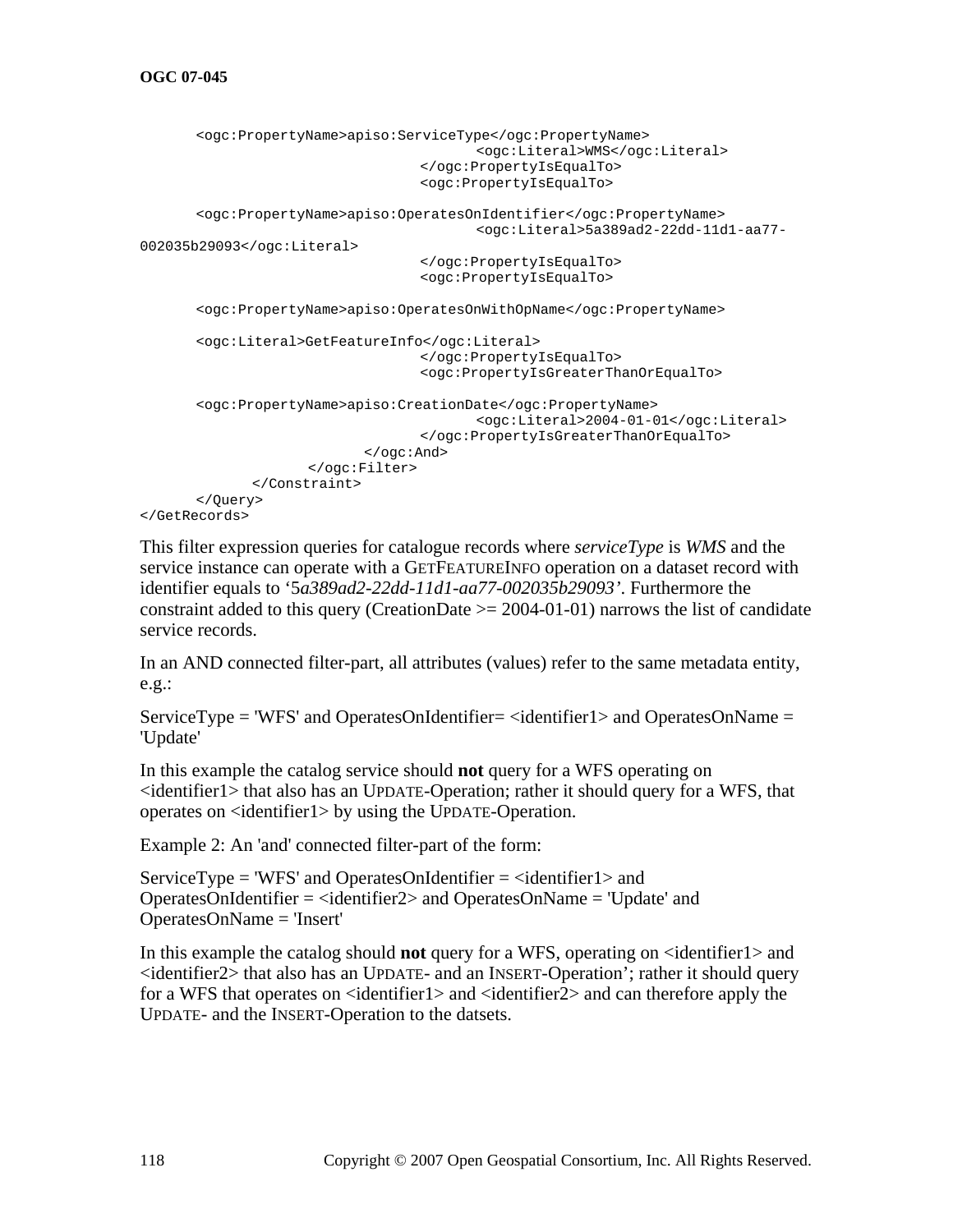With the CouplingType attribute, it is possible to search for services according to their data coupling type.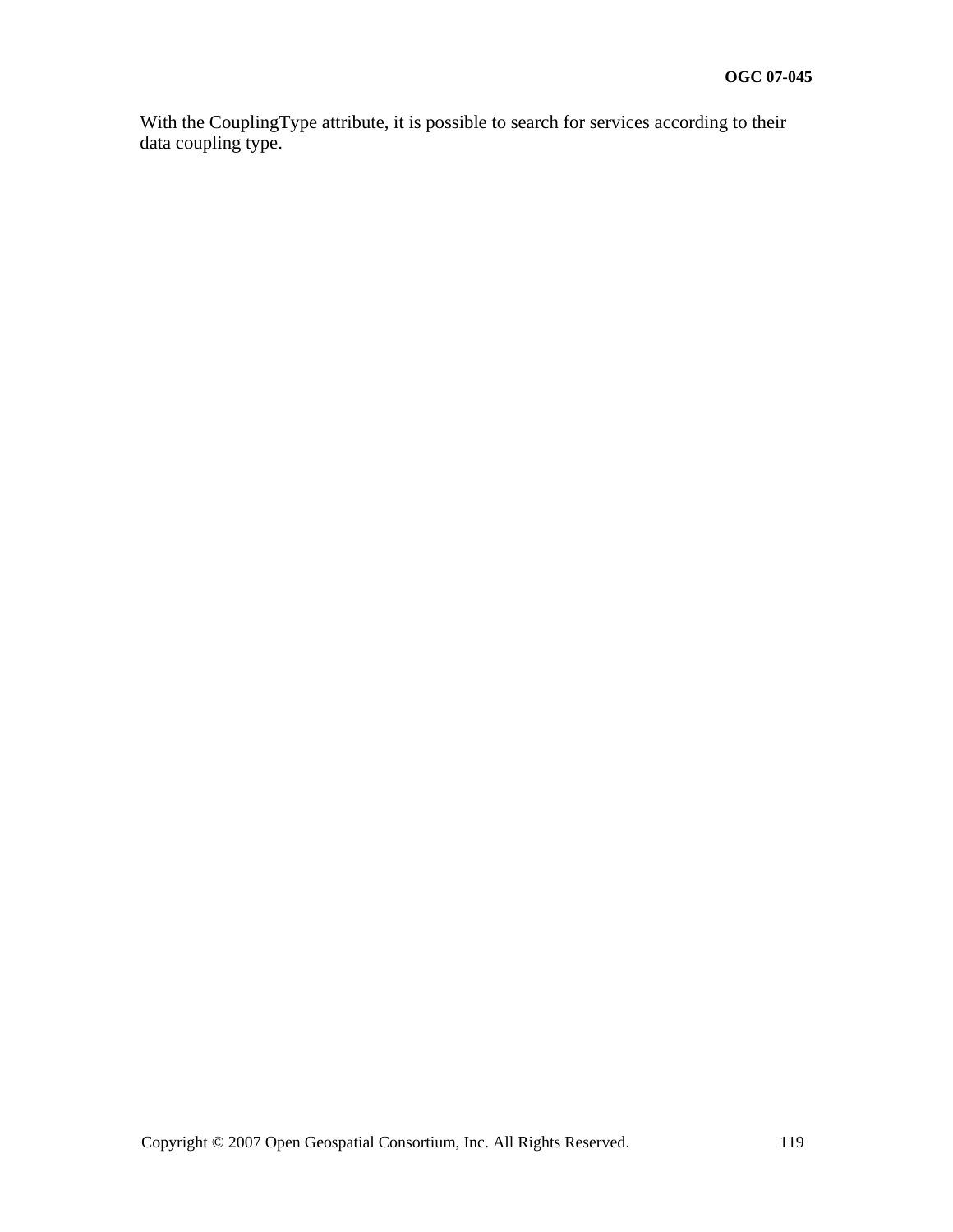## **Annex G (informative)**

### **Example requests/responses**

#### **G.1 GetRecords request**

Example for outputschema =  $h_{\text{t}}$ ://www.opengis.net/cat/csw/2.0.2 and typeName = csw:Record

```
<GetRecords xmlns="http://www.opengis.net/cat/csw/2.0.2" 
xmlns:csw="http://www.opengis.net/cat/csw/2.0.2" 
xmlns:ogc="http://www.opengis.net/ogc" xmlns:ows="http://www.opengis" 
xmlns:xsd="http://www.w3.org/2001/XMLSchema" 
xmlns:dc="http://purl.org/dc/elements/1.1/" 
xmlns:dct="http://purl.org/dc/terms/" xmlns:gml="http://www.opengis.net/gml" 
xmlns:xsi="http://www.w3.org/2001/XMLSchema-instance" service="CSW" 
version="2.0.2" resultType="results" outputFormat="application/xml" 
outputSchema="http://www.opengis.net/cat/csw/2.0.2" startPosition="1" 
maxRecords="5"> 
        <Query typeNames="csw:Record"> 
               <ElementSetName typeNames="">brief</ElementSetName> 
               <Constraint version="1.1.0"> 
                      <ogc:Filter> 
                      <ogc:And> 
                      <ogc:PropertyIsLike escapeChar="\" singleChar="?" 
wildCard="*"> 
                             <ogc:PropertyName>dc:title</ogc:PropertyName> 
                             <ogc:Literal>*spectra*</ogc:Literal> 
                      </ogc:PropertyIsLike> 
                      <ogc:PropertyIsEqualTo> 
                             <ogc:PropertyName>dc:type</ogc:PropertyName> 
                             <ogc:Literal>dataset</ogc:Literal> 
                      </ogc:PropertyIsEqualTo> 
                      <ogc:Intersects> 
                             <ogc:PropertyName>ows:BoundingBox</ogc:PropertyName> 
                             <gml:Envelope> 
                             <gml:lowerCorner>14.05 46.46</gml:lowerCorner> 
                             <gml:upperCorner>17.24 48.42</gml:upperCorner> 
                             </gml:Envelope> 
                      </ogc:Intersects> 
                      </ogc:And> 
                      </ogc:Filter> 
               </Constraint> 
        </Query> 
</GetRecords>
```
Example for outputschema =  $\frac{h_t}{v}$ /www.isotc211.org/2005/gmd and typeName = gmd:MD\_Metadata

```
<GetRecords xmlns="http://www.opengis.net/cat/csw/2.0.2" 
xmlns:ogc="http://www.opengis.net/ogc" 
xmlns:gmd="http://www.isotc211.org/2005/gmd"
```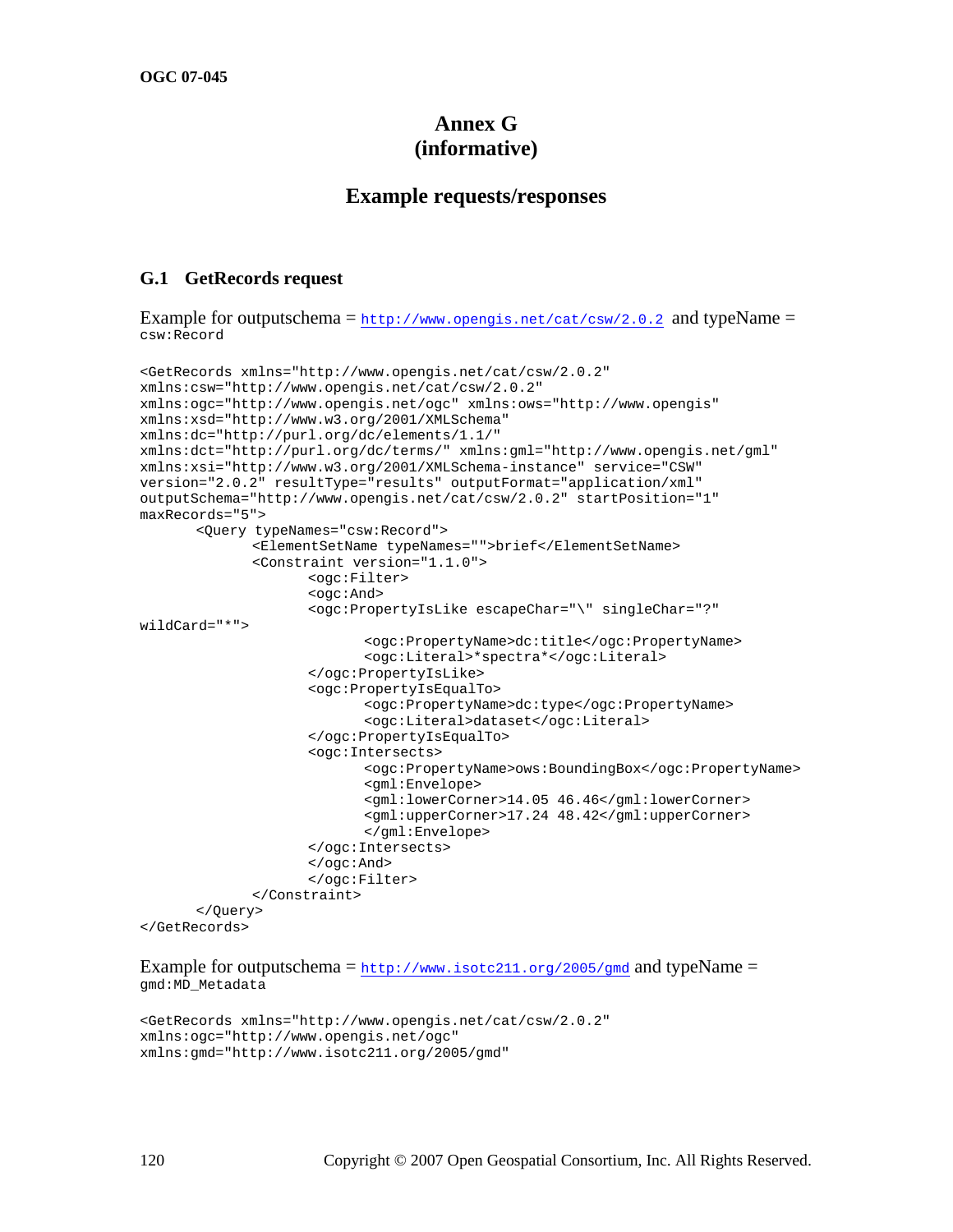```
xmlns:apiso="http://www.opengis.net/cat/csw/apiso/1.0" 
xmlns:ows="http://www.opengis.net/ows" 
xmlns:xsd="http://www.w3.org/2001/XMLSchema" 
xmlns:dc="http://purl.org/dc/elements/1.1/" 
xmlns:dct="http://purl.org/dc/terms/" xmlns:gml="http://www.opengis.net/gml" 
xmlns:xsi="http://www.w3.org/2001/XMLSchema-instance" service="CSW" 
version="2.0.2" resultType="results" outputFormat="application/xml" 
outputSchema="http://www.isotc211.org/2005/gmd" startPosition="1" 
maxRecords="5"> 
        <DistributedSearch hopCount="2"/> 
        <Query typeNames="gmd:MD_Metadata"> 
               <ElementSetName typeNames="">brief</ElementSetName> 
               <Constraint version="1.1.0"> 
                      <ogc:Filter> 
                             <ogc:And> 
                                    <ogc:PropertyIsLike escapeChar="\" 
singleChar="?" wildCard="*"> 
        <ogc:PropertyName>apiso:title</ogc:PropertyName> 
                                            <ogc:Literal>*soil*</ogc:Literal> 
                                    </ogc:PropertyIsLike> 
                                     <ogc:Or> 
                                            <ogc:PropertyIsEqualTo> 
        <ogc:PropertyName>apiso:type</ogc:PropertyName> 
        <ogc:Literal>dataset</ogc:Literal> 
                                            </ogc:PropertyIsEqualTo> 
                                            <ogc:PropertyIsEqualTo> 
        <ogc:PropertyName>apiso:type</ogc:PropertyName> 
        <ogc:Literal>datasetcollection</ogc:Literal> 
                                            </ogc:PropertyIsEqualTo> 
                                     </ogc:Or> 
                                    <ogc:PropertyIsGreaterThanOrEqualTo> 
        <ogc:PropertyName>apiso:CreationDate</ogc:PropertyName> 
                                            <ogc:Literal>2006-06-09</ogc:Literal> 
                                     </ogc:PropertyIsGreaterThanOrEqualTo> 
                                    <ogc:PropertyIsEqualTo> 
        <ogc:PropertyName>apiso:crs</ogc:PropertyName> 
        <ogc:Literal>urn:ogc:def:crs:EPSG:6.3:4326</ogc:Literal> 
                                    </ogc:PropertyIsEqualTo> 
                                    <ogc:Intersects> 
        <ogc:PropertyName>apiso:BoundingBox</ogc:PropertyName> 
                                            <gml:Envelope> 
                                                   <gml:lowerCorner>14.05 
46.46</gml:lowerCorner> 
                                                   <gml:upperCorner>17.24 
48.42</gml:upperCorner> 
                                            </gml:Envelope> 
                                    </ogc:Intersects> 
                             </ogc:And> 
                      </ogc:Filter> 
               </Constraint>
```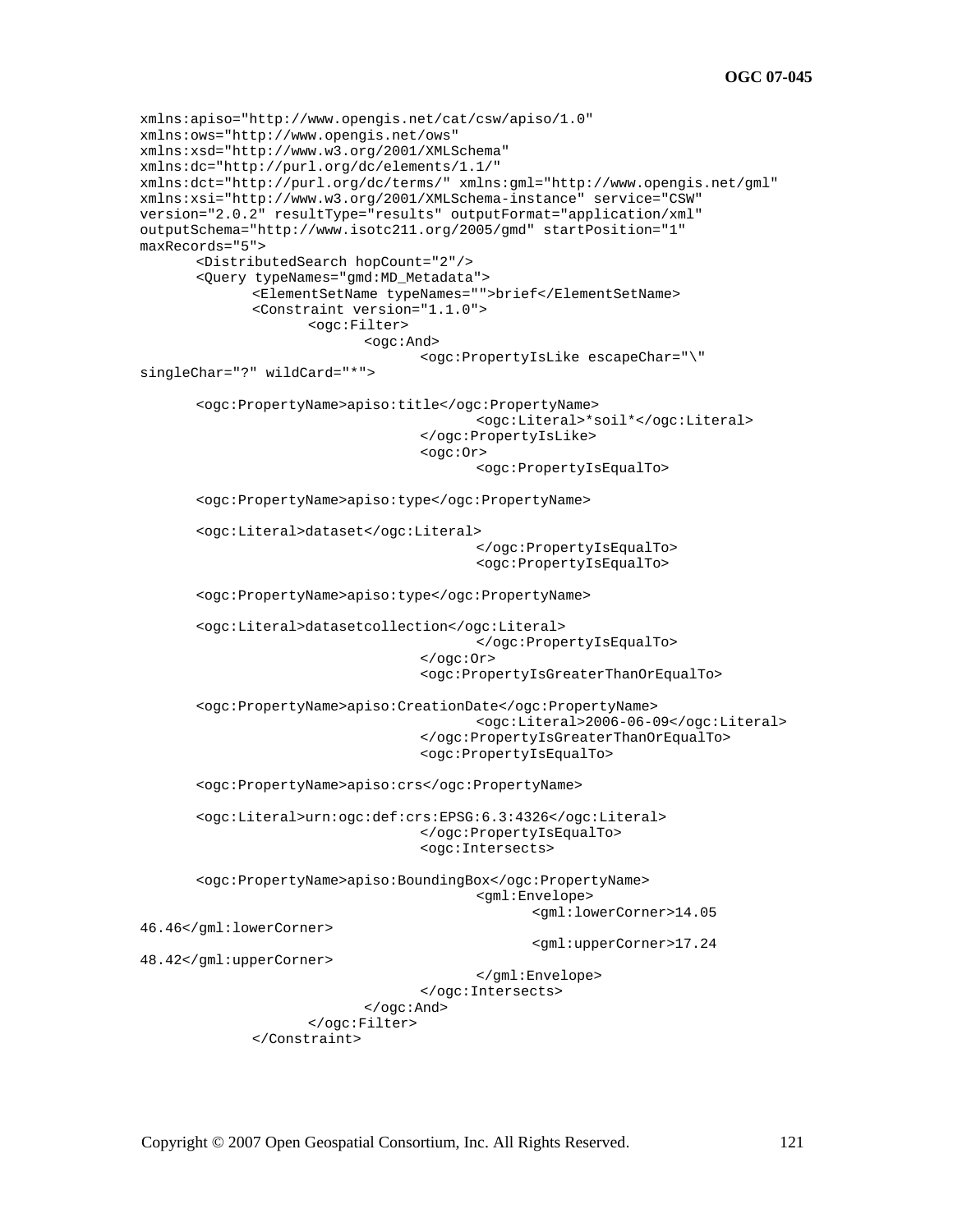#### **OGC 07-045**

```
 </Query> 
</GetRecords>
```
### **G.2 GetRecords response**

```
<GetRecordsResponse xmlns="http://www.opengis.net/cat/csw/2.0.2" 
xmlns:ogc="http://www.opengis.net/ogc" xmlns:ows="http://www.opengis.net/ows" 
xmlns:xsi="http://www.w3.org/2001/XMLSchema-instance" 
xsi:schemaLocation="http://www.opengis.net/cat/csw/2.0.2 
..\cat\csw\2.0.2\CSW-discovery.xsd"> 
  <RequestId>http://www.altova.com</RequestId> 
  <SearchStatus timestamp="2006-12-17T09:30:47-05:00"/> 
  <SearchResults resultSetId="http://www.altova.com" elementSet="brief" 
recordSchema="http://www.altova.com" numberOfRecordsMatched="1" 
numberOfRecordsReturned="1" nextRecord="1"> 
        <MD_Metadata xmlns="http://www.isotc211.org/2005/gmd" 
xmlns:gco="http://www.isotc211.org/2005/gco" 
xmlns:gml="http://www.opengis.net/gml"> 
               <fileIdentifier> 
                      <gco:CharacterString>2345-aa453-ade456</gco:CharacterString> 
               </fileIdentifier> 
               <language> 
                      <gco:CharacterString>eng</gco:CharacterString> 
               </language> 
               <hierarchyLevel> 
                      <MD_ScopeCode 
codeList="http://www.isotc211.org/2005/resources/codeList.xml#MD_ScopeCode" 
codeListValue="dataset"/> 
               </hierarchyLevel> 
               <contact> 
                      <CI_ResponsibleParty> 
                             <organisationName> 
                                    <gco:CharacterString>US National Geospatial-
Intelligence Agency</gco:CharacterString> 
                             </organisationName> 
                             <role> 
                                     <CI_RoleCode 
codeList="http://www.isotc211.org/2005/resources/codeList.xml#CI_RoleCode" 
codeListValue="publisher"/> 
                             </role> 
                      </CI_ResponsibleParty> 
               </contact> 
               <!-- Date the metadata was created --> 
               <dateStamp> 
                      <gco:Date>2004-03-14</gco:Date> 
               </dateStamp> 
               <metadataStandardName> 
                      <gco:CharacterString>ISO19115</gco:CharacterString> 
               </metadataStandardName> 
               <metadataStandardVersion> 
                      <gco:CharacterString>2003/Cor.1:2006</gco:CharacterString> 
               </metadataStandardVersion> 
               <!-- IDENTIFICATION INFORMATION --> 
               <identificationInfo> 
                      <MD_DataIdentification> 
                             <citation> 
                                    <CI_Citation> 
                                            <title>
```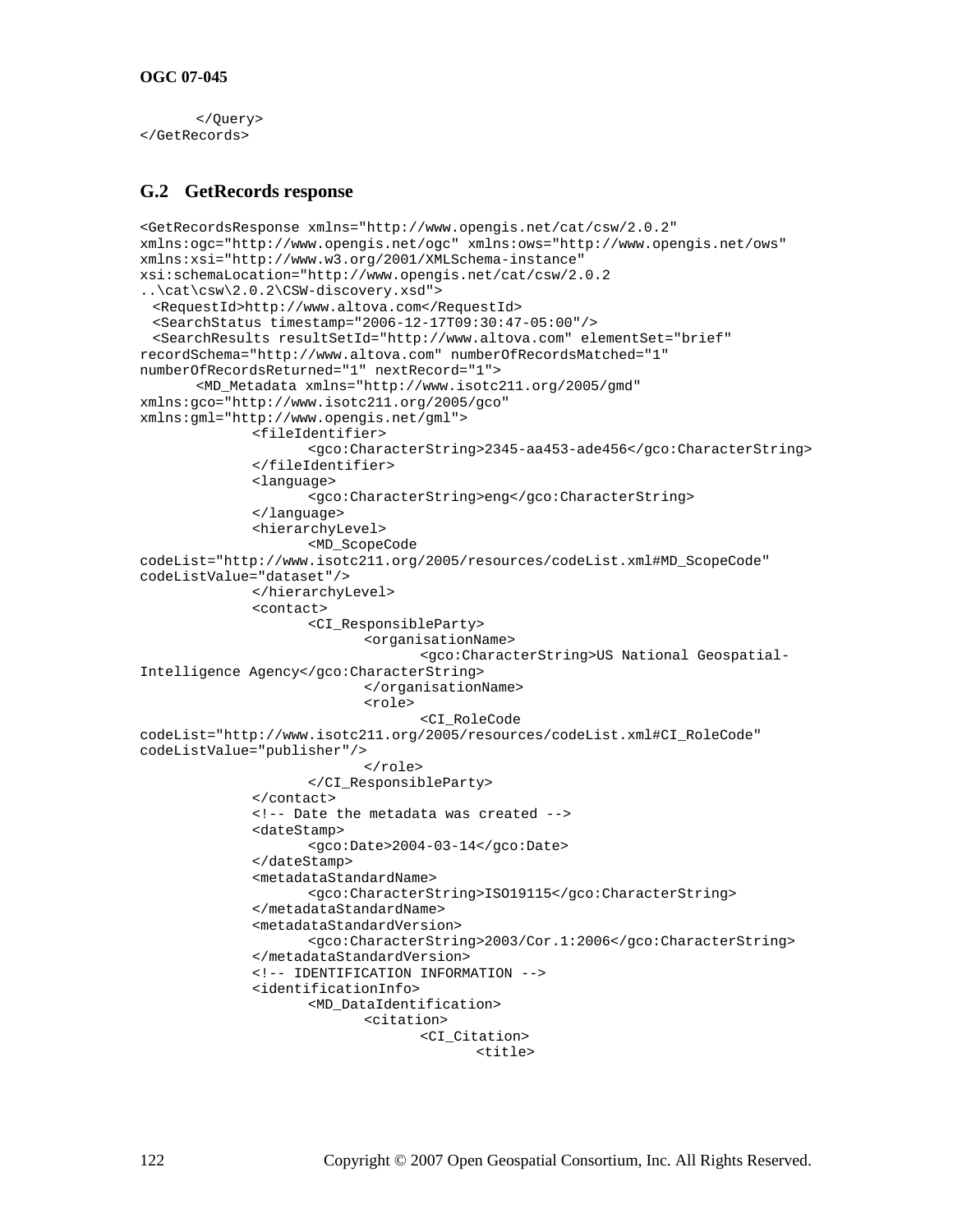**OGC 07-045**

 <gco:CharacterString>VMAPLV0</gco:CharacterString> </title> and the contract of the contract of the contract of the contract of the contract of the contract of the contract of the contract of the contract of the contract of the contract of the contract of the contract of the contra <CI\_Date> where the contract of the contract of the contract of the contract of the contract of the contract of the contract of the contract of the contract of the contract of the contract of the contract of the contract of the cont <gco:Date>2000-09- 03</gco:Date>  $\langle$ date> <dateType> <CI\_DateTypeCode codeList="http://www.isotc211.org/2005/resources/codeList.xml#CI\_DateTypeCode" codeListValue="publication"/> </dateType> </CI\_Date> </date> <identifier> <MD\_Identifier> <code></code> <gco:CharacterString>String</gco:CharacterString>  $\langle \cosh \theta \rangle$  /  $\cosh \theta$  /  $\cosh \theta$  /  $\sinh \theta$  /  $\sinh \theta$  /  $\sinh \theta$  /  $\sinh \theta$  /  $\sinh \theta$  /  $\sinh \theta$  /  $\sinh \theta$  /  $\sinh \theta$  /  $\sinh \theta$  /  $\sinh \theta$  /  $\sinh \theta$  /  $\sinh \theta$  /  $\sinh \theta$  /  $\sinh \theta$  /  $\sinh \theta$  /  $\sinh \theta$  /  $\sinh \theta$  /  $\sinh \theta$  /  $\sinh \theta$  </MD\_Identifier> </identifier> <citedResponsibleParty> <CI\_ResponsibleParty id="ID00010"> <organisationName> <gco:CharacterString>US National Geospatial-Intelligence Agency</gco:CharacterString> </organisationName> <role/> </CI\_ResponsibleParty> </citedResponsibleParty> </CI\_Citation> </citation> <abstract> <gco:CharacterString>Vector Map: a general purpose database design to support GIS applications</gco:CharacterString> </abstract> <pointOfContact> <CI\_ResponsibleParty id="ID00001"> <organisationName> <gco:CharacterString>US National Geospatial-Intelligence Agency</gco:CharacterString> </organisationName> <role> <CI\_RoleCode codeList="http://www.isotc211.org/2005/resources/codeList.xml#CI\_RoleCode" codeListValue="originator"/> </role> </CI\_ResponsibleParty> </pointOfContact> <language> <gco:CharacterString>eng</gco:CharacterString> </language> <topicCategory>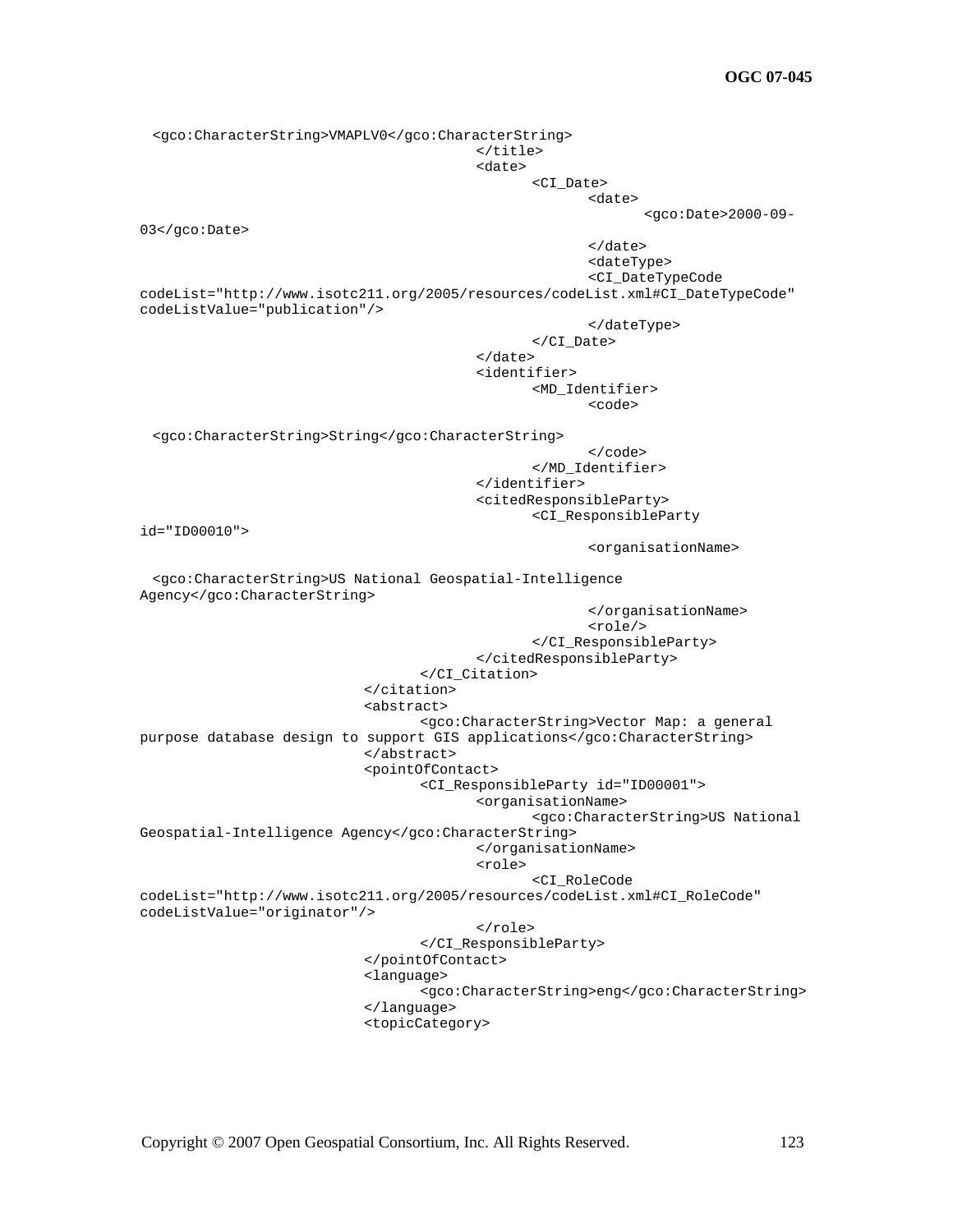### **OGC 07-045**

```
 <MD_TopicCategoryCode>boundaries</MD_TopicCategoryCode> 
                               </topicCategory> 
                              <topicCategory> 
  <MD_TopicCategoryCode>elevation</MD_TopicCategoryCode> 
                              </topicCategory> 
                              <extent> 
                                      <EX_Extent> 
                                             <geographicElement> 
                                                     <EX_GeographicBoundingBox> 
                                                            <westBoundLongitude> 
                                                                    <gco:Decimal>-
180.00</gco:Decimal> 
                                                            </westBoundLongitude> 
                                                            <eastBoundLongitude> 
  <gco:Decimal>180.00</gco:Decimal> 
                                                            </eastBoundLongitude> 
                                                            <southBoundLatitude> 
                                                                    <gco:Decimal>-
90.00</gco:Decimal> 
                                                            </southBoundLatitude> 
                                                            <northBoundLatitude> 
  <gco:Decimal>90.00</gco:Decimal> 
                                                            </northBoundLatitude> 
                                                     </EX_GeographicBoundingBox> 
                                             </geographicElement> 
                                      </EX_Extent> 
                              </extent> 
                       </MD_DataIdentification> 
               </identificationInfo> 
        </MD_Metadata> 
  </SearchResults>
```

```
</GetRecordsResponse>
```
### **G.3 GetRecordById request**

```
<GetRecordById xmlns="http://www.opengis.net/cat/csw/2.0.2" 
xmlns:xsi="http://www.w3.org/2001/XMLSchema-instance" service="CSW" 
version="2.0.2" outputSchema="http://www.opengis.net/cat/csw/2.0.2"> 
  <Id>efc40467-284d-4fee-af2a-522c717e7165</Id> 
  <ElementSetName>full</ElementSetName> 
</GetRecordById>
```
### **G.4 DescribeRecord request**

```
<DescribeRecord xmlns="http://www.opengis.net/cat/csw/2.0.2" 
  xmlns:xsd="http://www.w3.org/2001/XMLSchema" 
  xmlns:gmd="http://www.isotc211.org/2005/gmd" 
  xmlns:xsi="http://www.w3.org/2001/XMLSchema-instance" 
  xsi:schemaLocation="http://www.opengis.net/cat/csw/2.0.2 
   ..\cat\csw\2.0.2\CSW-discovery.xsd" 
       schemaLanguage="http://www.w3.org/2001/XMLSchema" service="CSW" 
version="2.0.2">
```